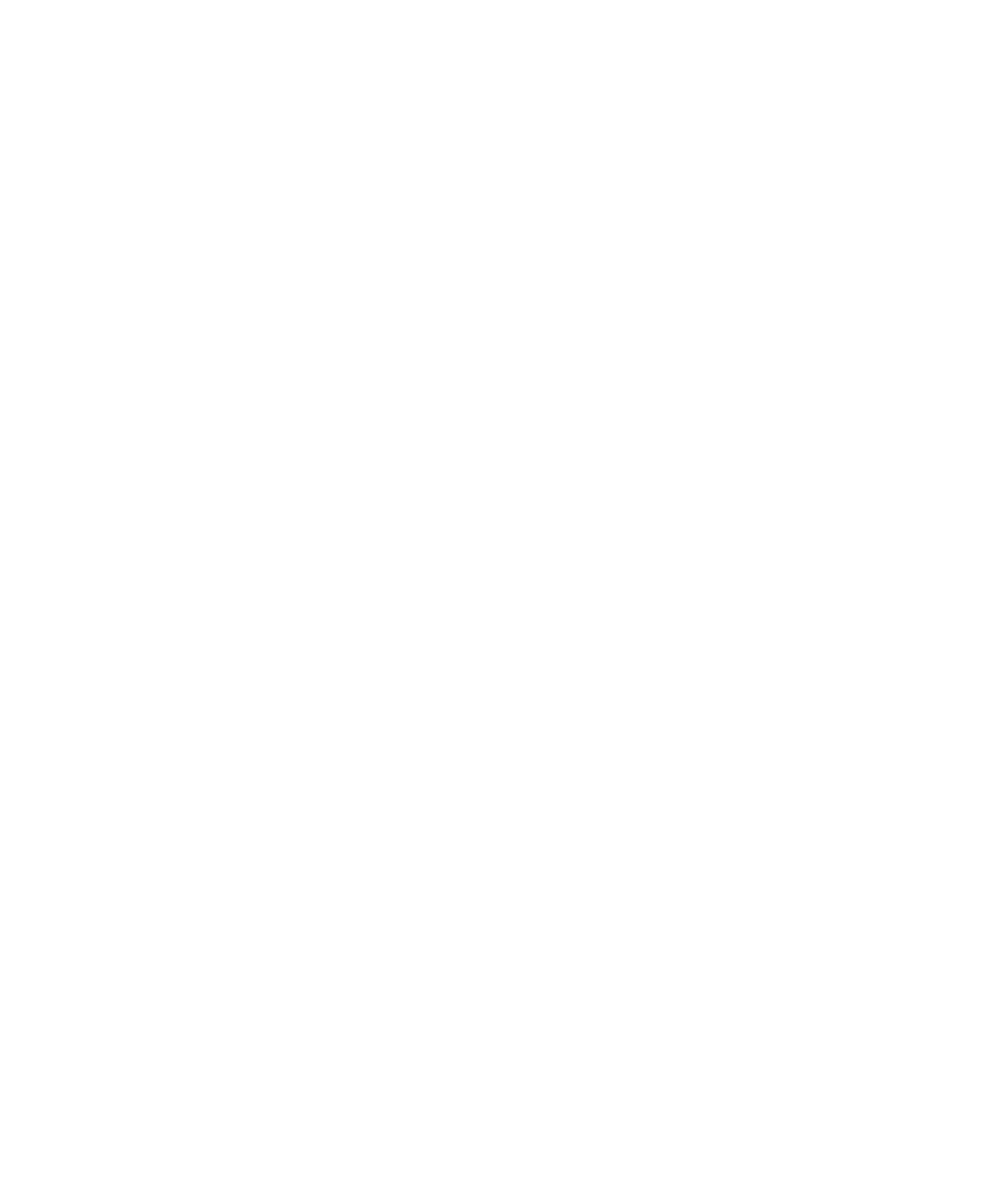# *IBM Rational DOORS*

# *Rational DOORS Installation Guide*

# *Release 9.2*

*Rational DOORS Rational DOORS Integration Products*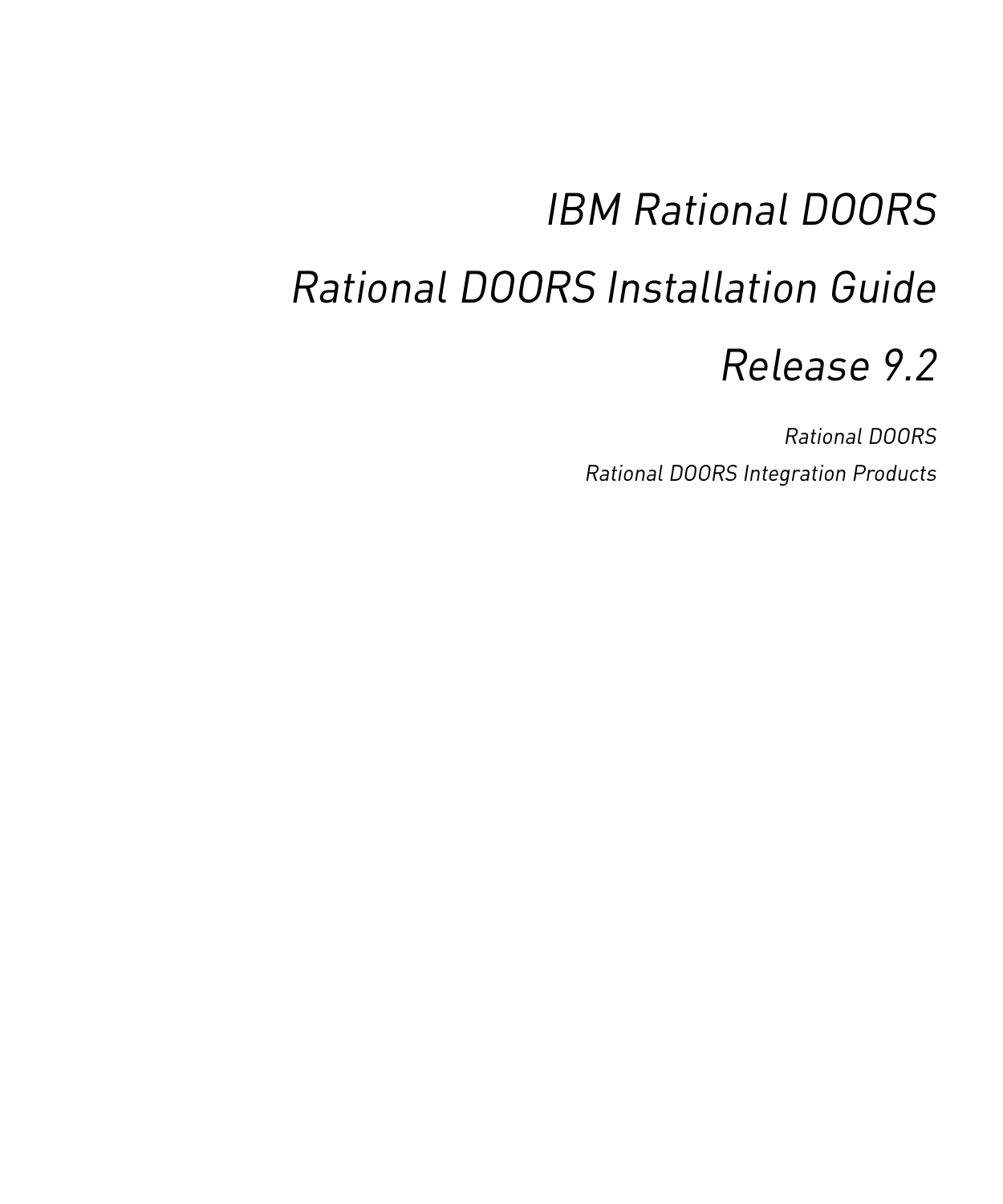Before using this information, be sure to read the general information under the ["Notices" chapter on page 103.](#page-112-0)

This edition applies to **IBM Rational DOORS**, **VERSION 9.2**, and to all subsequent releases and modifications until otherwise indicated in new editions.

#### © **Copyright IBM Corporation 1993, 2010**

US Government Users Restricted Rights—Use, duplication or disclosure restricted by GSA ADP Schedule Contract with IBM Corp.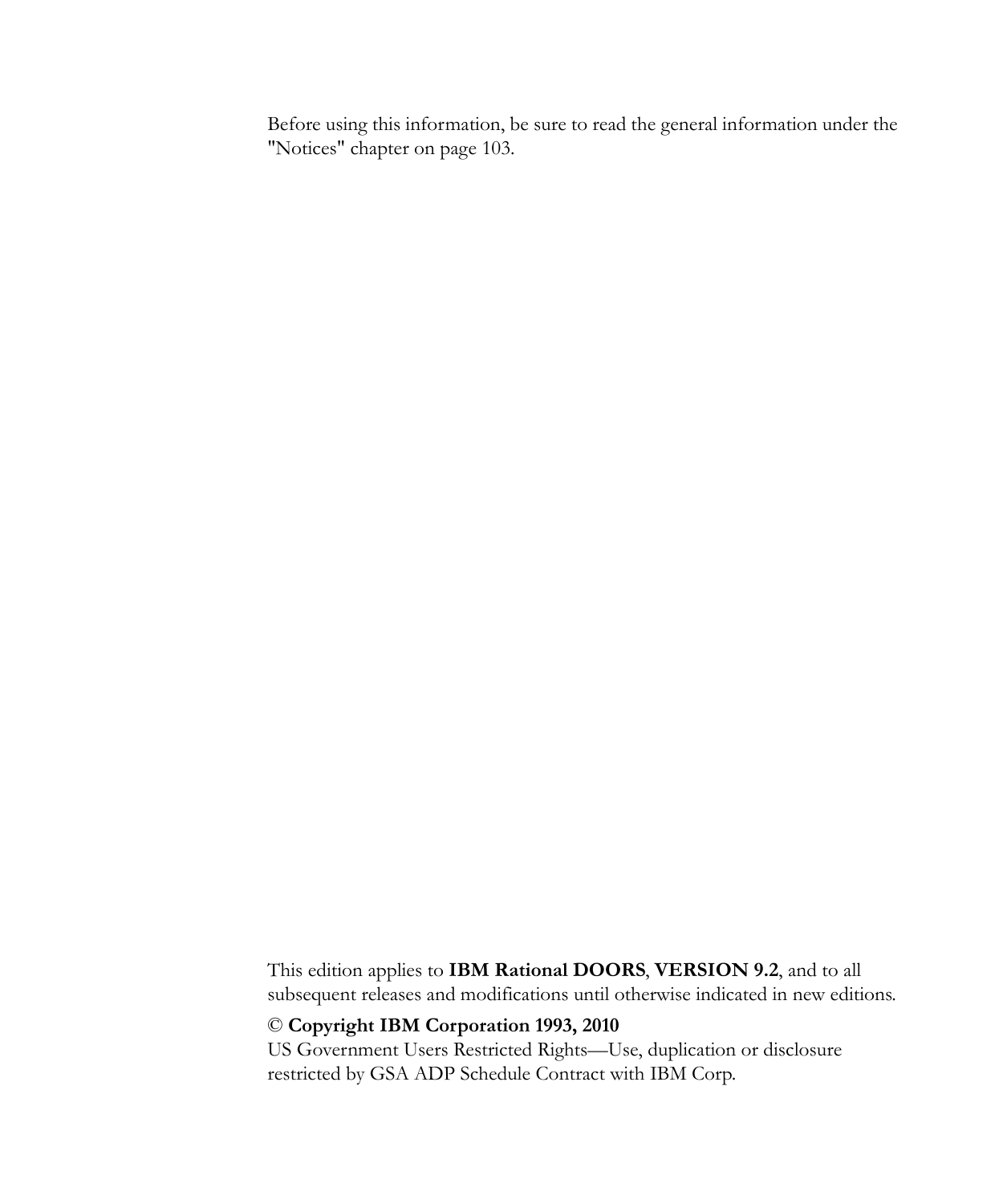# *Table of contents*

| <b>Chapter 1: About this manual</b>                                  | 1  |
|----------------------------------------------------------------------|----|
| <b>Chapter 2: Introduction</b>                                       | 3  |
|                                                                      |    |
|                                                                      |    |
|                                                                      |    |
|                                                                      |    |
| <b>Chapter 3: New installation of Rational DOORS on Windows</b>      | 9  |
|                                                                      |    |
|                                                                      |    |
| Installing Rational DOORS for Rational Quality Manager Interface  14 |    |
| The Rational DOORS for Rational Quality Manager Interface client  15 |    |
| The Rational DOORS for Rational Quality Manager Interface server  16 |    |
|                                                                      |    |
|                                                                      |    |
|                                                                      |    |
|                                                                      |    |
|                                                                      |    |
|                                                                      |    |
|                                                                      |    |
|                                                                      |    |
|                                                                      |    |
| <b>Chapter 4: Upgrading from version 9.0 and later</b>               | 23 |
|                                                                      |    |
|                                                                      |    |
|                                                                      |    |
|                                                                      |    |
|                                                                      |    |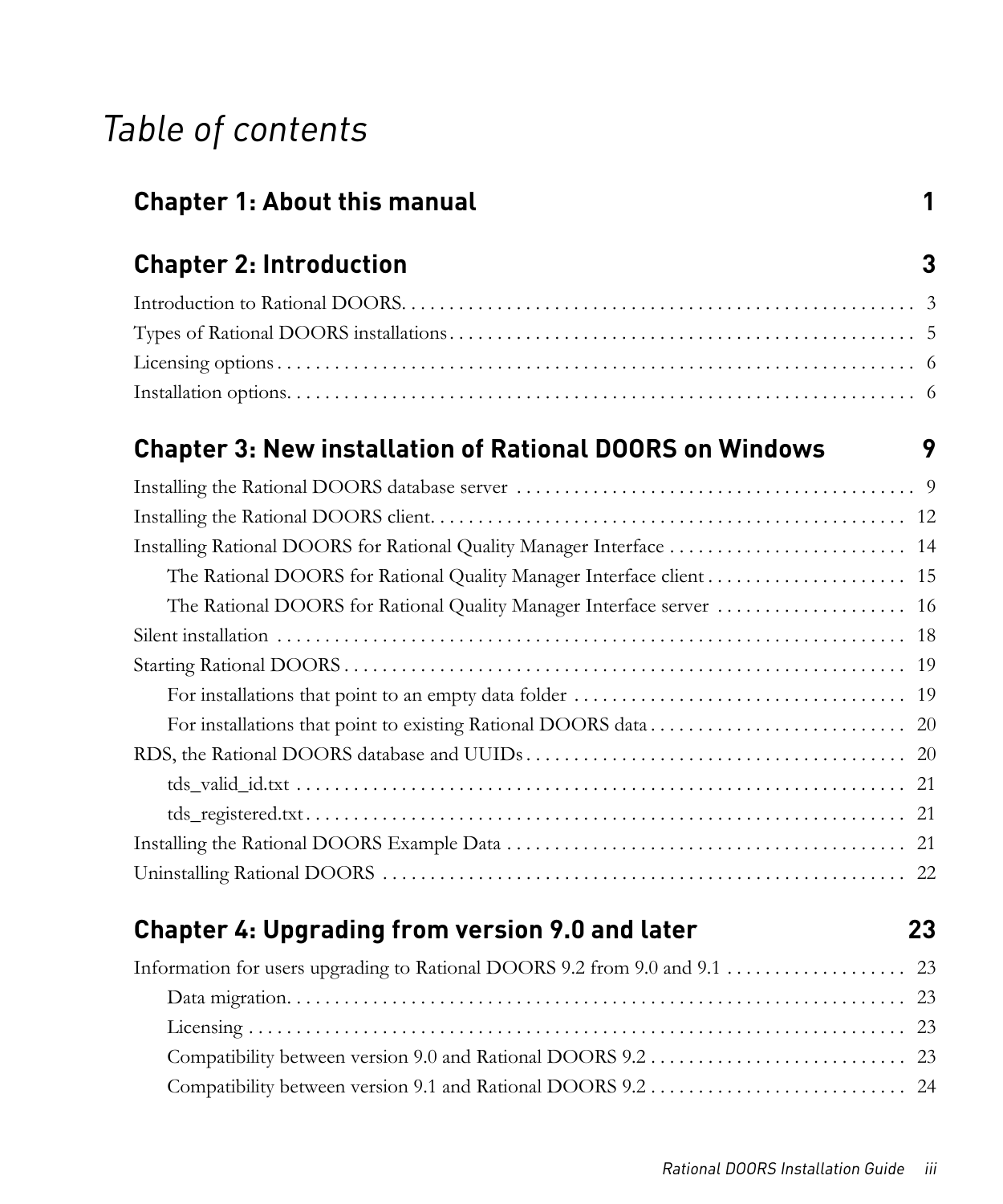## **[Chapter 5: Upgrading from version 5, 6, 7 or 8 27](#page-36-0)**

## **[Chapter 6: Installing and using Rational DOORS on Citrix 35](#page-44-0)**

| <b>Chapter 7: Installing the Rational DOORS server on UNIX</b> | 37 |
|----------------------------------------------------------------|----|
|                                                                |    |
|                                                                |    |

## **[Chapter 8: Installing the Rational DOORS server interface services on](#page-50-0)**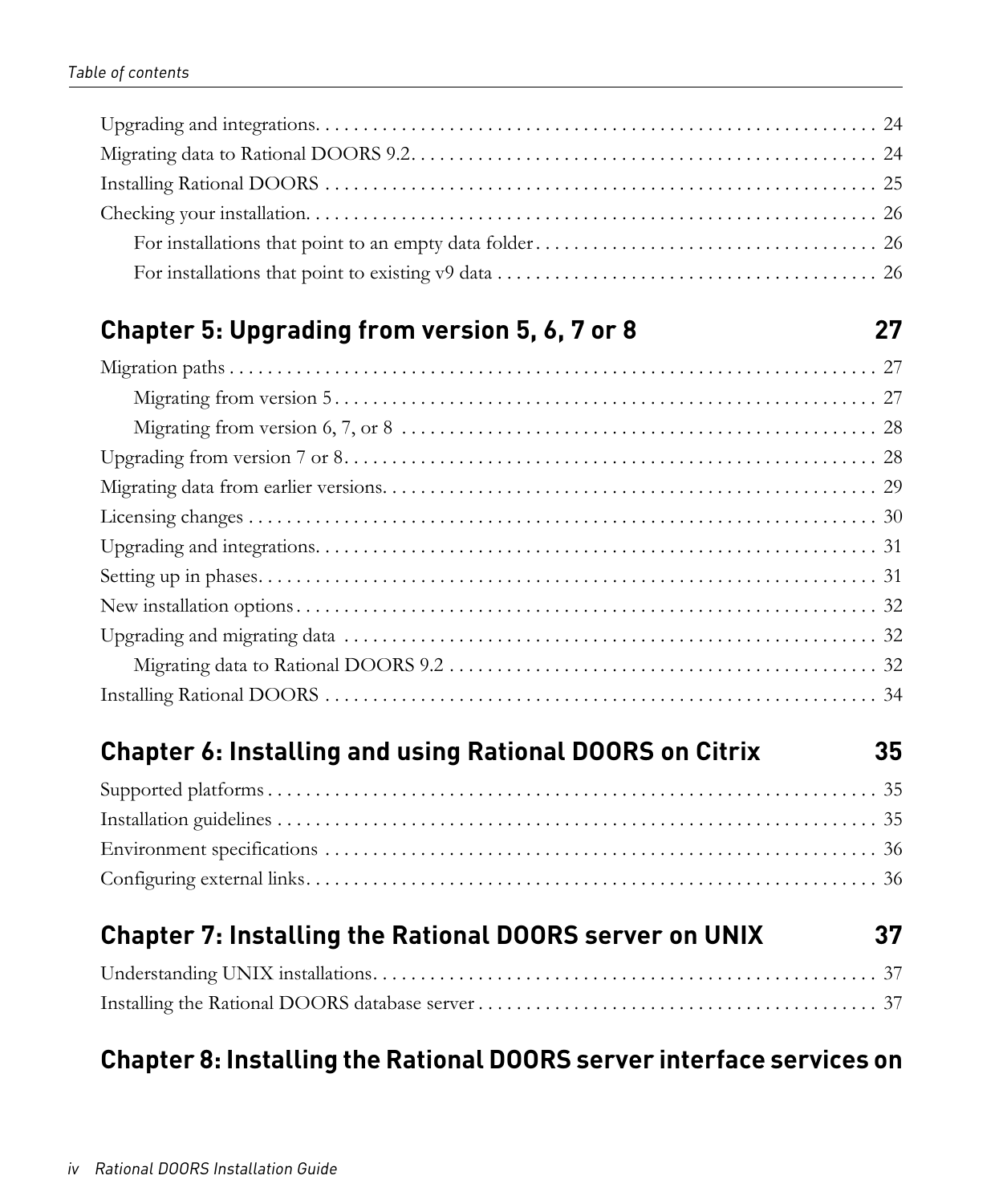## **[Windows 41](#page-50-0)**

| Installing the interface services server and the interface services broker 44    |  |
|----------------------------------------------------------------------------------|--|
|                                                                                  |  |
|                                                                                  |  |
|                                                                                  |  |
|                                                                                  |  |
|                                                                                  |  |
|                                                                                  |  |
|                                                                                  |  |
|                                                                                  |  |
|                                                                                  |  |
|                                                                                  |  |
|                                                                                  |  |
|                                                                                  |  |
|                                                                                  |  |
|                                                                                  |  |
| Running interface services and Rational DOORS Web Access on the same machine  54 |  |
|                                                                                  |  |
|                                                                                  |  |
|                                                                                  |  |

## **[Chapter 9: Installing the Rational DOORS server interface services on](#page-66-0) Solaris 57**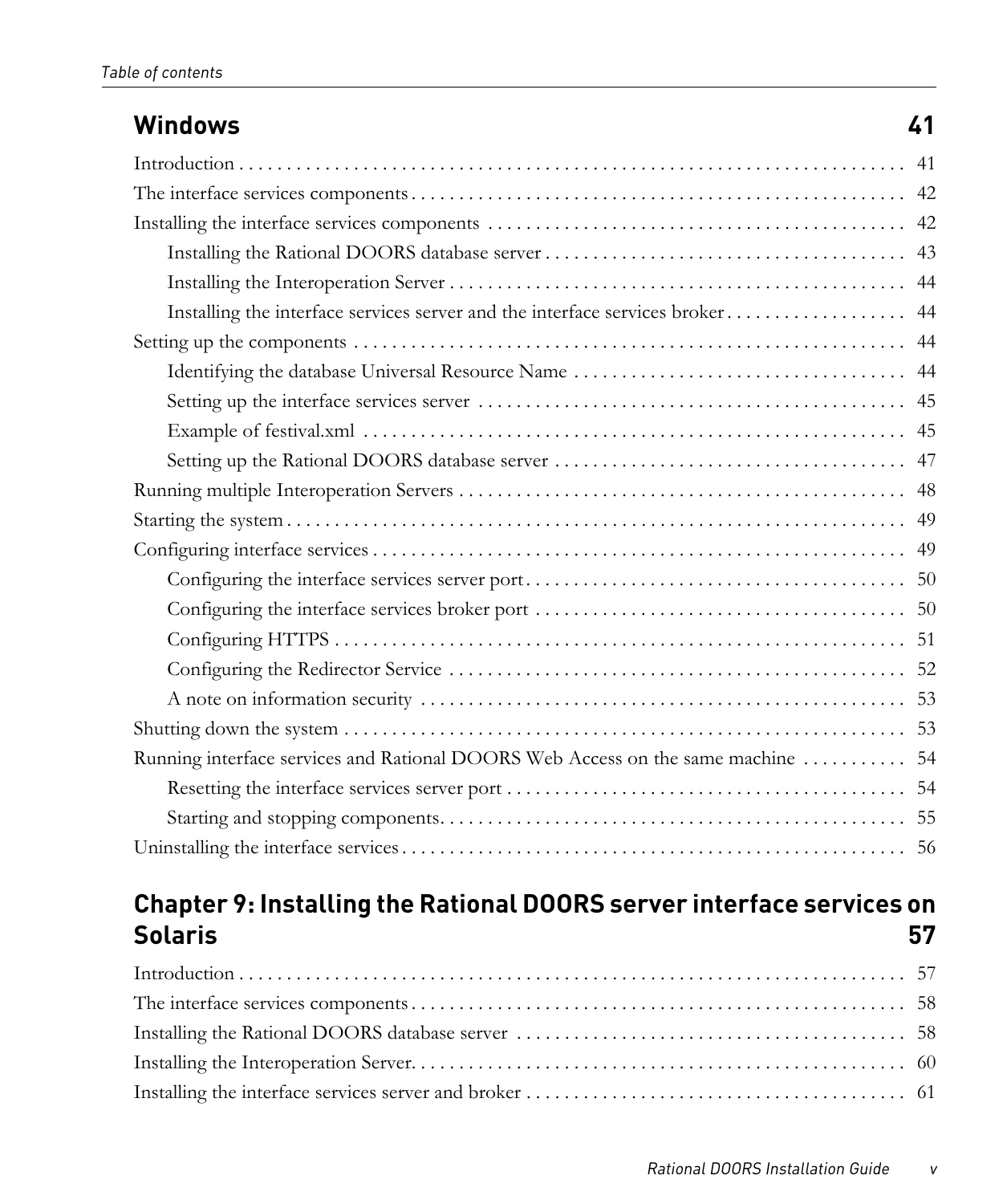## **[Chapter 10: Installing the Rational DOORS server interface services](#page-76-0) on Linux** 67

| Running interface services and Rational DOORS Web Access on the same machine 73 |
|---------------------------------------------------------------------------------|
|                                                                                 |
|                                                                                 |
|                                                                                 |

## **[Chapter 11: Installing Rational DOORS for HP Quality Center](#page-86-0)  Interface 77**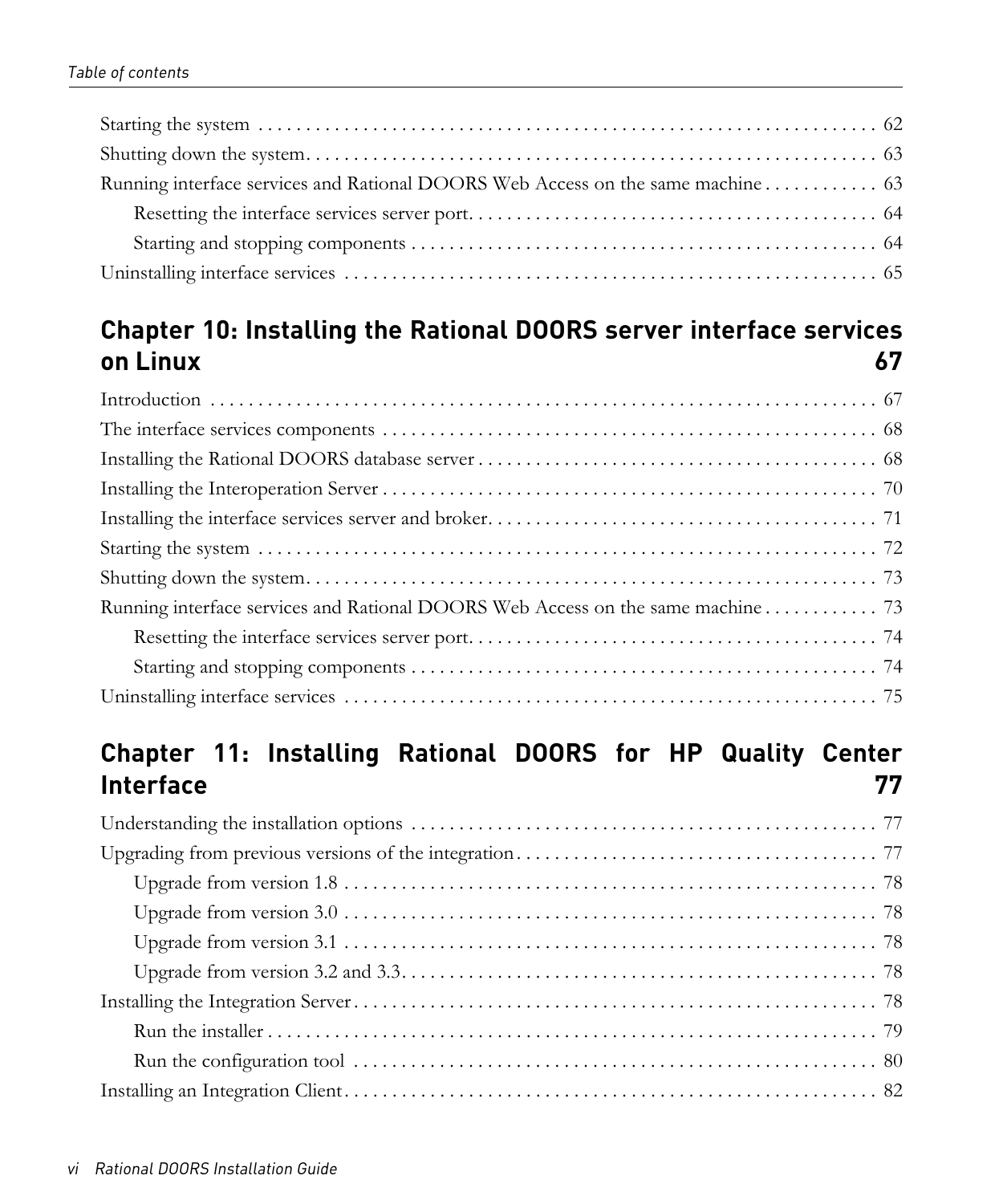## **[Chapter 12: Installing Rational DOORS for ClearCase Interface on](#page-96-0)  Windows 87**

## **[Chapter 13: Installing Rational DOORS for ClearQuest Interface on](#page-98-0) Windows 89**

## **[Chapter 14: Installing Rational DOORS for Rational Rose Interface on](#page-100-0) Windows 91**

## **[Chapter 15: Installing Rational DOORS for Serena PVCS Version](#page-102-0) Manager Interface on Windows 93**

| Uninstalling Rational DOORS for Serena PVCS Version Manager Interface  94 |  |
|---------------------------------------------------------------------------|--|

## **Chapter 16: Troubleshooting 2008 2008 2008 2009 2008 2009 2008 2009 2008 2009 2008 2009 2008 2009 2008 2009 200**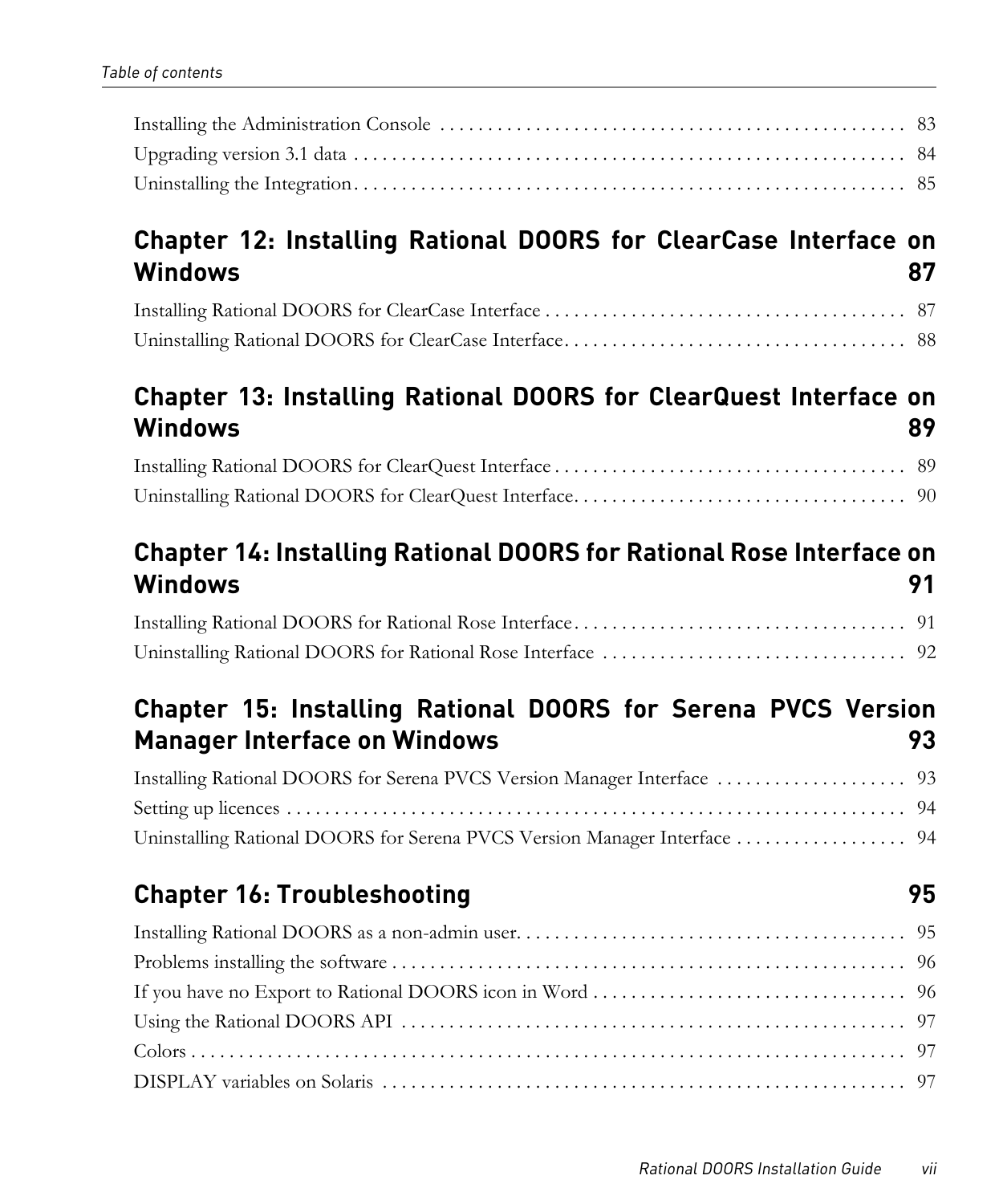| <b>Chapter 17: Contacting support</b> |  |
|---------------------------------------|--|
|                                       |  |

## **Chapter 18: Notices**

| ۰ |                               |
|---|-------------------------------|
|   | ×<br>۰.<br>I<br>$\sim$<br>. . |

| $\sim$ $\sim$ |
|---------------|
|---------------|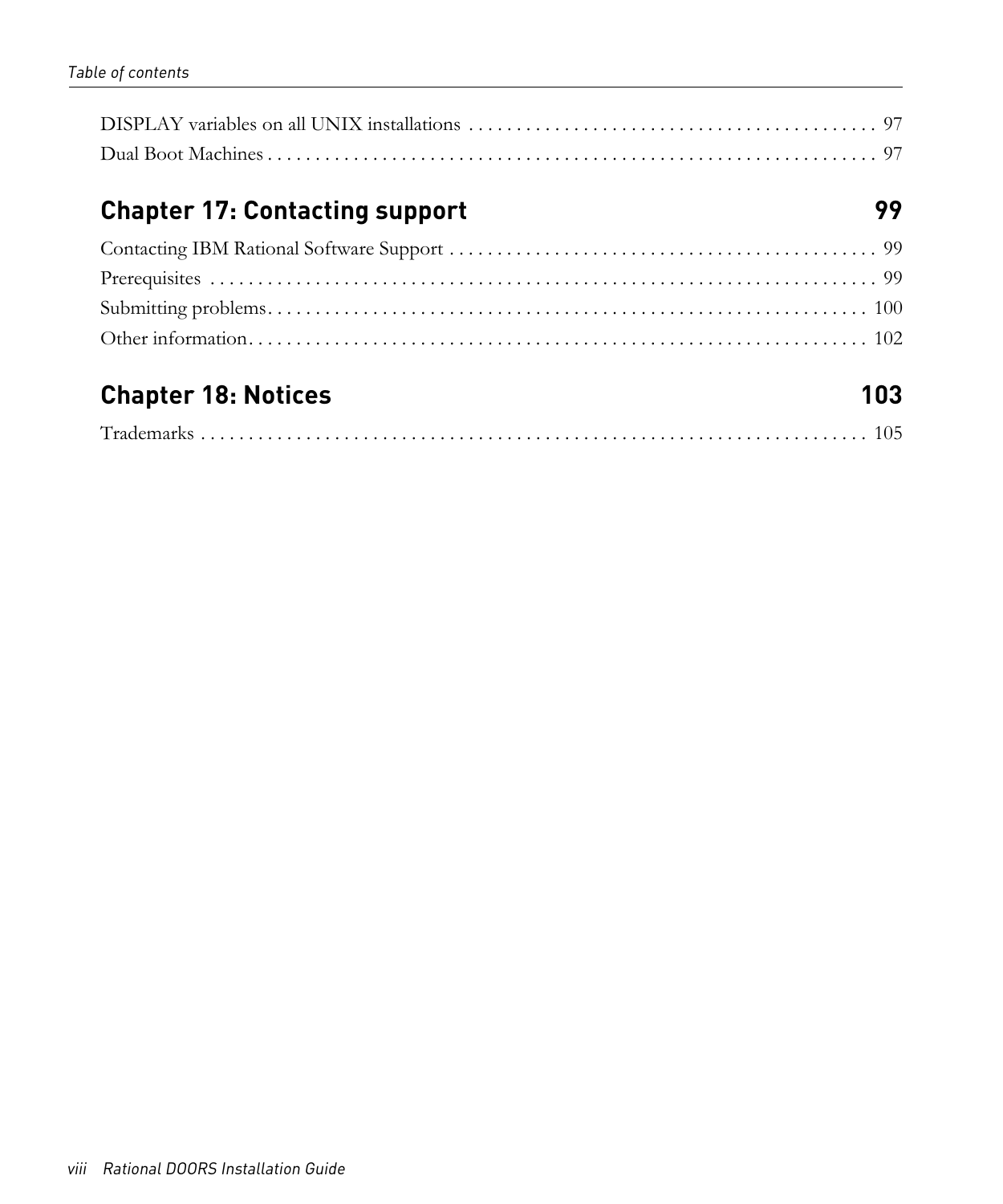# *1 About this manual*

<span id="page-10-0"></span>Welcome to the IBM® Rational® DOORS® product family, a powerful set of tools that help you capture, track, and manage your user requirements.

This document contains information about installing and setting up your Rational DOORS products.

| <b>For information about</b>                               | <b>See</b>                                                         |  |
|------------------------------------------------------------|--------------------------------------------------------------------|--|
| What is new in Rational DOORS                              | The Rational DOORS readme file                                     |  |
| How to set up licenses to use Rational<br><b>DOORS</b>     | Rational License Server TL Licensing Guide                         |  |
| How to use Rational DOORS                                  | Getting Started with Rational DOORS<br><b>Using Rational DOORS</b> |  |
| How to use the Rational DOORS<br>integrations              | Using Rational DOORS for ClearCase<br>Interface                    |  |
|                                                            | Using Rational DOORS for ClearQuest<br>Interface                   |  |
|                                                            | Using Rational DOORS for HP Quality<br>Center Interface            |  |
|                                                            | <b>Using Rational DOORS for Rational Rose</b><br>Interface         |  |
|                                                            | Using Rational DOORS for Serena PVCS<br>Version Manager Interface  |  |
| How to set up and manage Rational<br><b>DOORS</b>          | Managing Rational DOORS                                            |  |
| How to write requirements                                  | Get It Right the First Time                                        |  |
| The DXL programming language                               | <b>DXL</b> Reference Manual                                        |  |
| How to integrate Rational DOORS with<br>other applications | Rational DOORS API Manual                                          |  |

These documents are on the Rational Information Center at http:// publib.boulder.ibm.com/infocenter/rsdp/v1r0m0/index.jsp.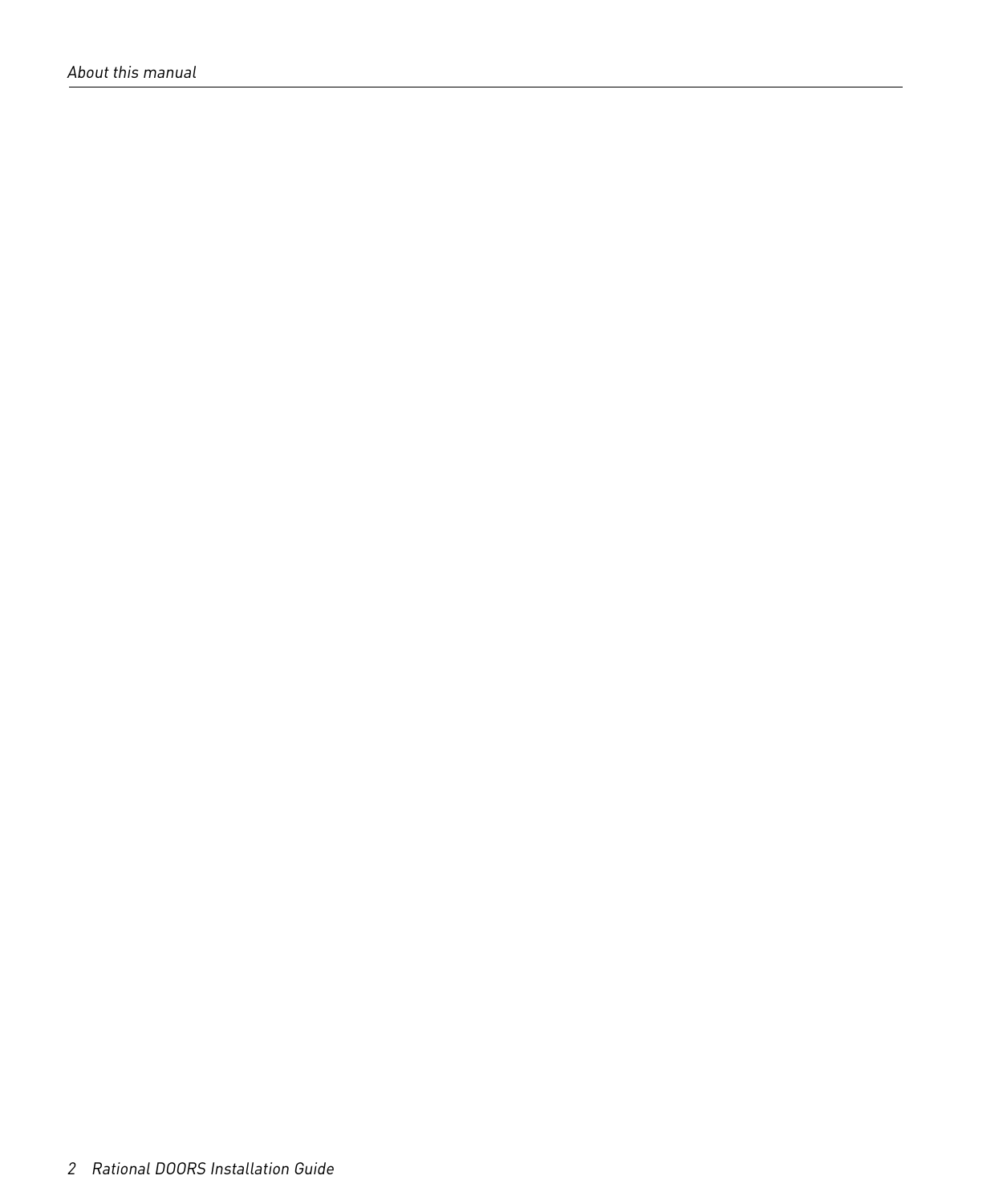# <span id="page-12-0"></span>*2 Introduction*

- [Introduction to Rational DOORS](#page-12-1)
- [Types of Rational DOORS installations](#page-14-0)
- [Licensing options](#page-15-0)
- [Installation options](#page-15-1)

## <span id="page-12-1"></span>**Introduction to Rational DOORS**

The Rational DOORS product family is a package of requirements management tools designed to help enterprises effectively manage projects from the concepts phase right through to completion.

The products in the Rational DOORS family allow everyone in your organization to participate in and contribute to the requirements management process.

| <b>Product name</b>                     | <b>Description</b>                                                                                                                                                                                                                            |
|-----------------------------------------|-----------------------------------------------------------------------------------------------------------------------------------------------------------------------------------------------------------------------------------------------|
| <b>IBM Rational DOORS</b>               | At the heart of the family is Rational DOORS, an<br>application that runs on Windows® and UNIX® systems.<br>With its own built-in database, Rational DOORS provides<br>a rich set of features to help you capture and manage<br>requirements. |
| <b>IBM Rational DOORS</b><br>Web Access | Rational DOORS Web Access is a web client that allows<br>you to access modules in your Rational DOORS database.                                                                                                                               |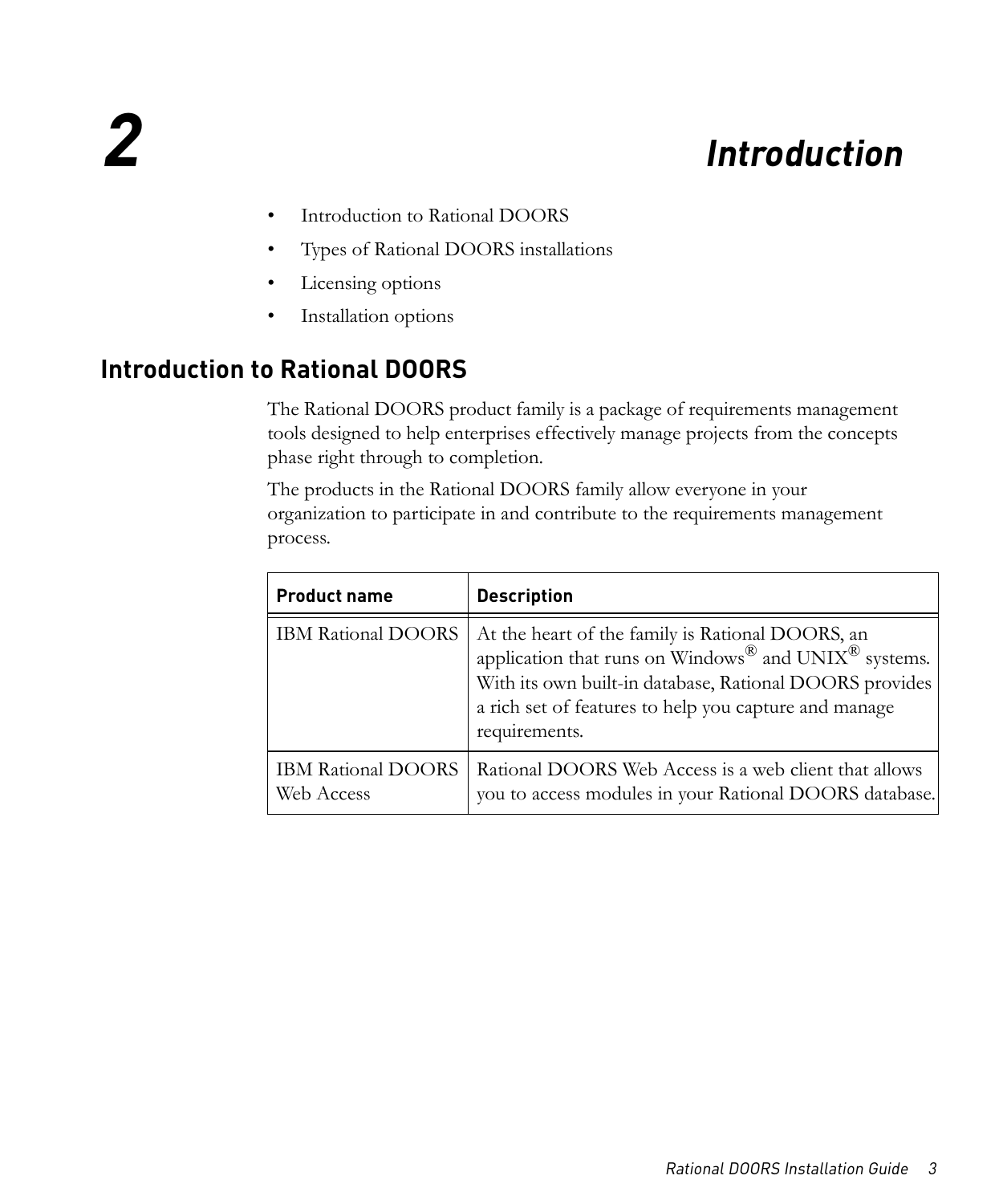| <b>Product name</b>                                                   | <b>Description</b>                                                                                                                                                                                                                                                                                                                                                                                                                                                                                                                                                                                                                                                                                                                                                                                                                                                            |
|-----------------------------------------------------------------------|-------------------------------------------------------------------------------------------------------------------------------------------------------------------------------------------------------------------------------------------------------------------------------------------------------------------------------------------------------------------------------------------------------------------------------------------------------------------------------------------------------------------------------------------------------------------------------------------------------------------------------------------------------------------------------------------------------------------------------------------------------------------------------------------------------------------------------------------------------------------------------|
| <b>IBM®</b> Rational®<br>DOORS® Analyst Add<br>On                     | Rational DOORS Analyst Add On is a modeling<br>environment available inside Rational DOORS. Rational<br>DOORS Analyst Add On enables users to augment and<br>visualize requirements using diagrams, symbols, and<br>pictures based on the standardized, visual modeling<br>language UML 2.0, which are embedded directly within<br>your Rational DOORS modules.<br>Rational DOORS Analyst Add On is a natural extension<br>to the rich capabilities already available in Rational<br>DOORS. With its powerful, yet easy-to-learn visual<br>modeling features, Rational DOORS Analyst Add On<br>provides complete freedom of expression when defining<br>requirements. With Rational DOORS Analyst Add On<br>you can easily augment your requirements descriptions<br>with pictures, diagrams and models, to give extra life to<br>and simplify understanding of requirements. |
| <b>IBM®</b> Rational®<br>DOORS® for<br>ClearCase® Interface           | Rational DOORS for ClearCase Interface is one of the<br>Rational DOORS integration products. It lets you transfer<br>data between Rational DOORS and ClearCase®, so you<br>can synchronize configuration management regimes and<br>establish traceability between information managed in<br>Rational DOORS and versions managed by ClearCase.                                                                                                                                                                                                                                                                                                                                                                                                                                                                                                                                 |
| <b>IBM®</b> Rational®<br>DOORS® for<br>ClearQuest® Interface          | Rational DOORS for ClearQuest Interface is one of the<br>Rational DOORS integration products. It lets you transfer<br>data between Rational DOORS and ClearQuest®. The<br>integration tracks a CR through its entire lifecycle<br>providing status information about Rational DOORS<br>artifacts impacted by their implementation such as<br>requirements and tests                                                                                                                                                                                                                                                                                                                                                                                                                                                                                                           |
| IBM® Rational®<br>DOORS® for HP<br><b>Quality Center</b><br>Interface | Rational DOORS for HP Quality Center Interface is one<br>of the Rational DOORS integration products. It lets you<br>transfer data between Rational DOORS and Quality<br>Center, and allows you to add traceability to the testing<br>process.                                                                                                                                                                                                                                                                                                                                                                                                                                                                                                                                                                                                                                 |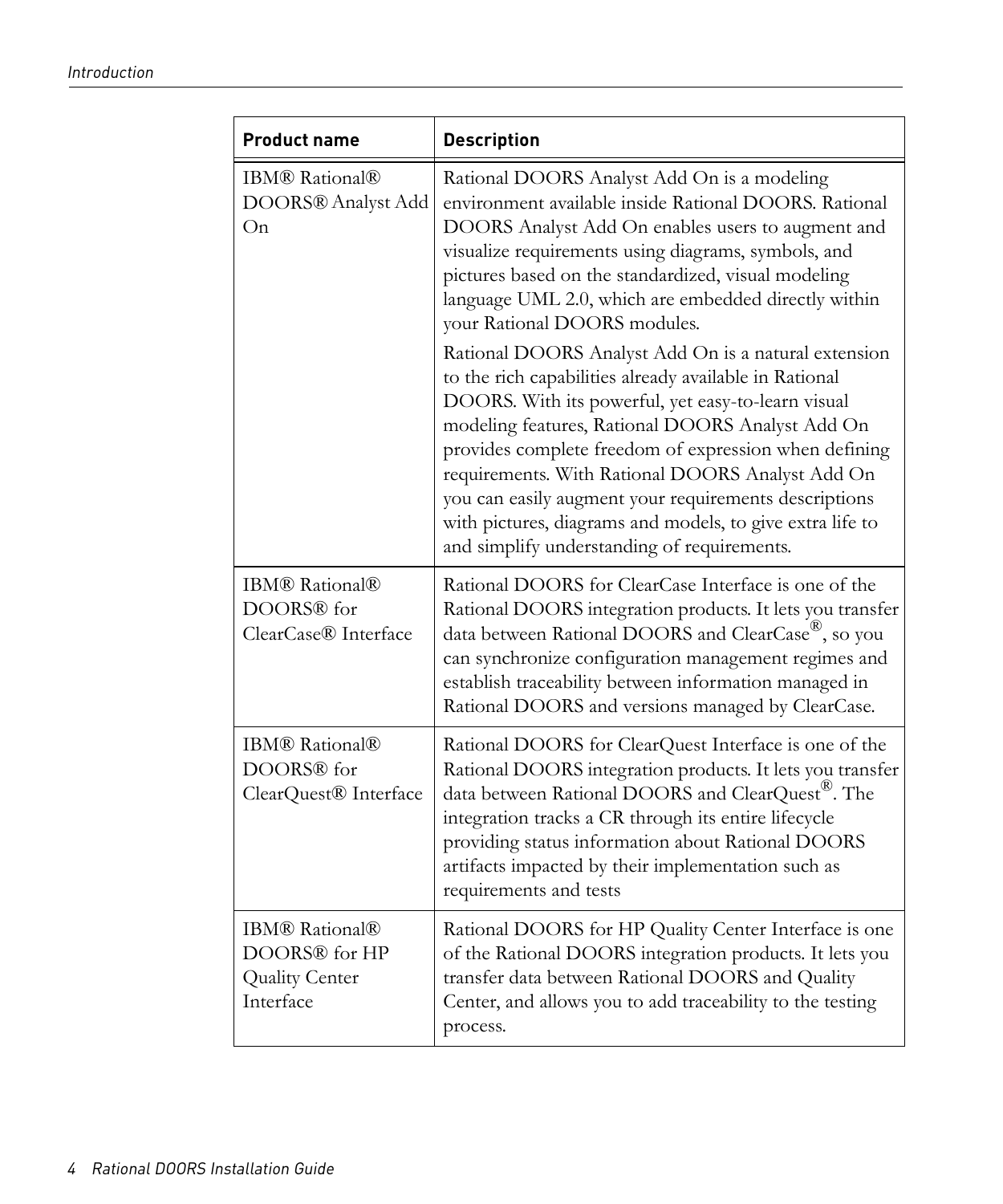| <b>Product name</b>                                                                       | <b>Description</b>                                                                                                                                                                                                                                                                                             |
|-------------------------------------------------------------------------------------------|----------------------------------------------------------------------------------------------------------------------------------------------------------------------------------------------------------------------------------------------------------------------------------------------------------------|
| <b>IBM®</b> Rational®<br>DOORS <sup>®</sup> for Rational<br>Quality Manager®<br>Interface | Rational DOORS for Rational Quality Manager Interface<br>is one of the Rational DOORS integration products. It lets<br>you transfer data between Rational DOORS and Rational<br>Quality Manager <sup>®</sup> , so you can add traceability to the<br>testing process.                                          |
| <b>IBM®</b> Rational®<br>DOORS® for Rational<br>Rose® Interface                           | Rational DOORS for Rational Rose Interface is one of the<br>Rational DOORS integration products. It lets you transfer<br>data between Rational DOORS and Rational Rose <sup>®</sup> , so<br>you can add traceability to your software design process.                                                          |
| <b>IBM®</b> Rational®<br>DOORS® for Serena<br><b>PVCS Version Manager</b><br>Interface    | Rational DOORS for Serena PVCS Version Manager<br>Interface is one of the Rational DOORS integration<br>products. It lets you transfer data between Rational<br>DOORS and Serena PVCS Version Manager. It allows<br>complete life cycle traceability from requirements through<br>to configuration management. |

## <span id="page-14-0"></span>**Types of Rational DOORS installations**

There are three types of Rational DOORS installations:

| Setup type               | <b>Description</b>                                                                                                                                                  |
|--------------------------|---------------------------------------------------------------------------------------------------------------------------------------------------------------------|
| Rational DOORS<br>Client | Installs Rational DOORS client application files on a local<br>machine. The client can either access a database on the<br>local machine, or on a networked machine. |
|                          | In the course of the installation, you can choose to install<br>the Rational DOORS for Rational Quality Manager<br>Interface.                                       |
|                          | You can set up licensing for local or remote access.                                                                                                                |
| Rational DOORS<br>Server | Installs the Rational DOORS database server on a local<br>machine.                                                                                                  |
|                          | In the course of the installation, you can choose to install<br>the Rational DOORS server interface services.                                                       |
|                          | You can set up licensing for local or remote access.                                                                                                                |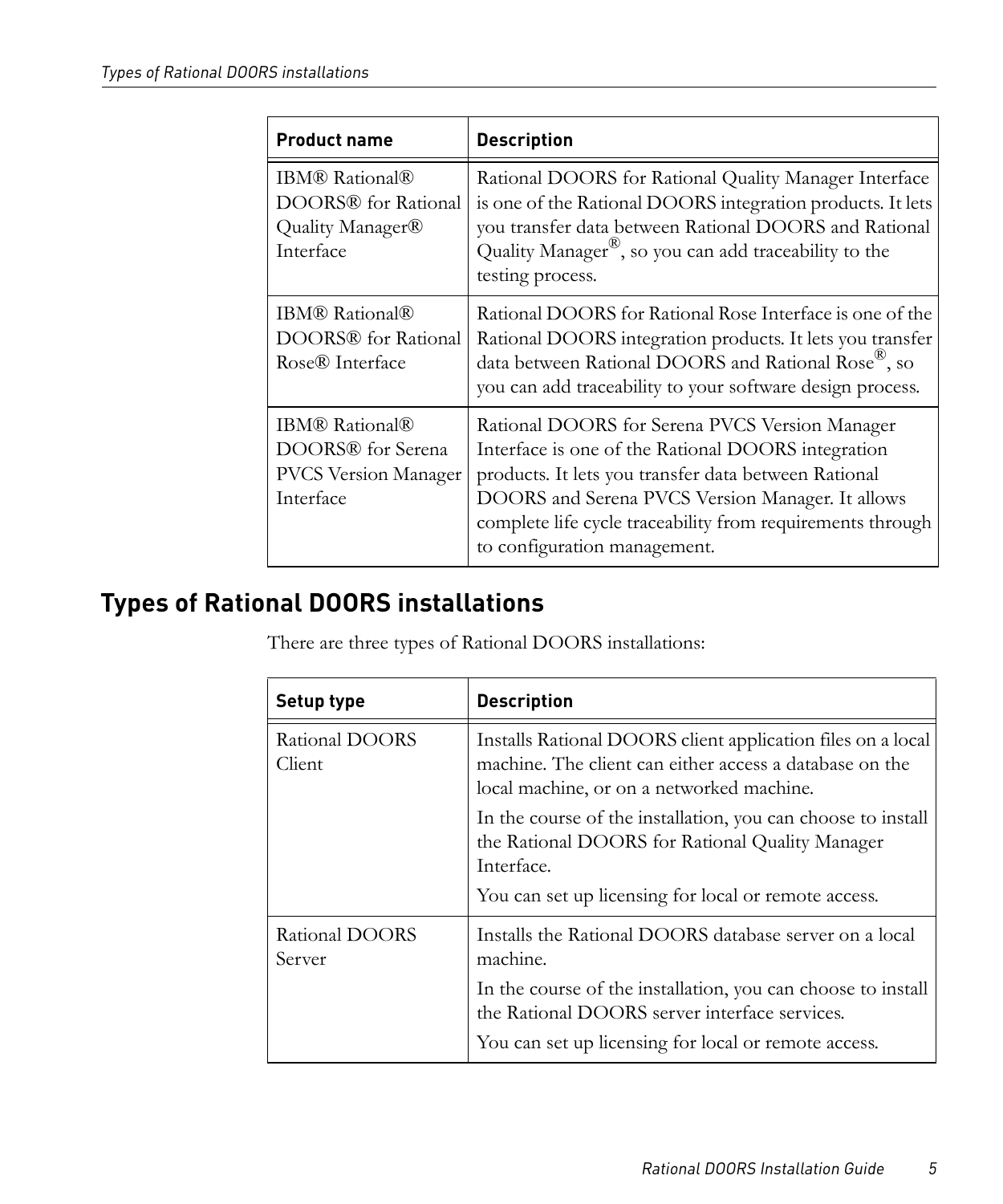| Setup type                     | <b>Description</b>                                                                                                                                 |
|--------------------------------|----------------------------------------------------------------------------------------------------------------------------------------------------|
| Rational DOORS<br>Example Data | Installs the Rational DOORS example database on a local<br>machine.                                                                                |
|                                | Users can familiarize themselves with Rational DOORS<br>without accessing production data or installing a local<br>Rational DOORS database server. |

## <span id="page-15-0"></span>**Licensing options**

You must have either a software or hardware license to run any of the Rational DOORS products.

Unless you are running Rational DOORS 8.2 or Rational DOORS 8.3, and have a valid maintenance agreement, you must request a new software license for Rational DOORS 9.2. Software licenses for all versions of Rational DOORS 8.1 and earlier are not compatible with Rational DOORS 9.2.

Rainbow dongles are no longer supported by Rational DOORS. Customers who have previously used Rainbow dongles to run Rational DOORS must contact their local Support department. Other existing hardware licenses do not need to be replaced.

For more information about licensing, see the *Rational License Server TL Licensing Guide*, which is available from the **Rational Lifecycle Solutions DVD**, and from our Web site at http://publib.boulder.ibm.com/infocenter/rsdp/v1r0m0/ index.jsp.

## <span id="page-15-1"></span>**Installation options**

The following table describes the different Rational DOORS installation options that are covered in this manual.

| If you are installing Rational DOORS<br>$9.2$ on                                          | Go to                                                         |  |
|-------------------------------------------------------------------------------------------|---------------------------------------------------------------|--|
| A Windows machine that does not have<br>a previous version of Rational DOORS<br>installed | "New installation of Rational DOORS<br>on Windows," on page 9 |  |
| A Windows machine that is currently<br>running a version 5,6,7 or 8 of Rational<br>DOORS  | "Upgrading from version 5, 6, 7 or 8,"<br>on page 27          |  |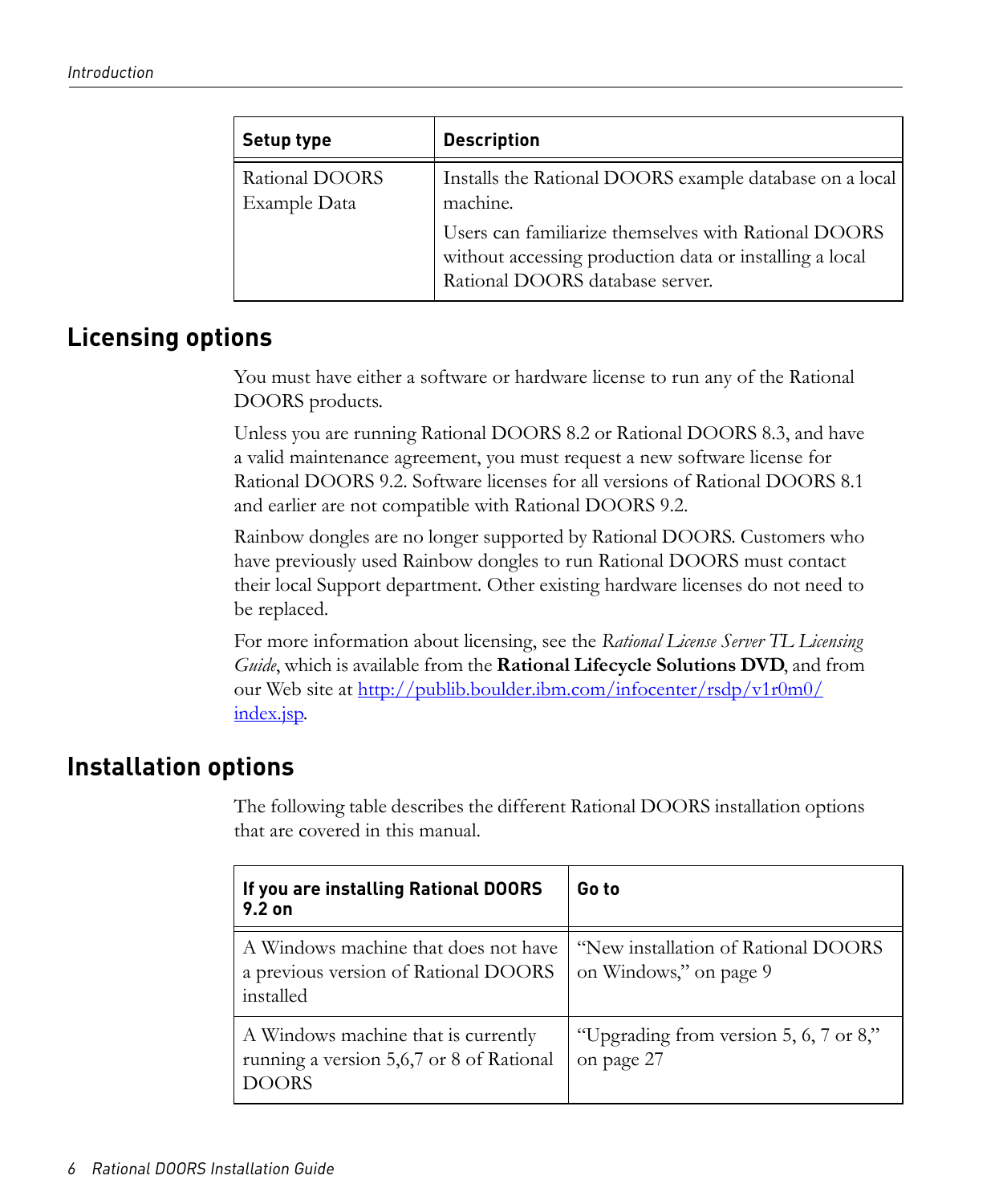| If you are installing Rational DOORS<br>$9.2$ on                            | Go to                                                          |
|-----------------------------------------------------------------------------|----------------------------------------------------------------|
| A Windows machine that is currently<br>running 9.0 or 9.1 of Rational DOORS | "Upgrading from version 9.0 and later,"<br>on page 23          |
| A UNIX machine                                                              | "Installing the Rational DOORS server<br>on UNIX," on page 37  |
| A Citrix machine                                                            | "Installing and using Rational DOORS<br>on Citrix," on page 35 |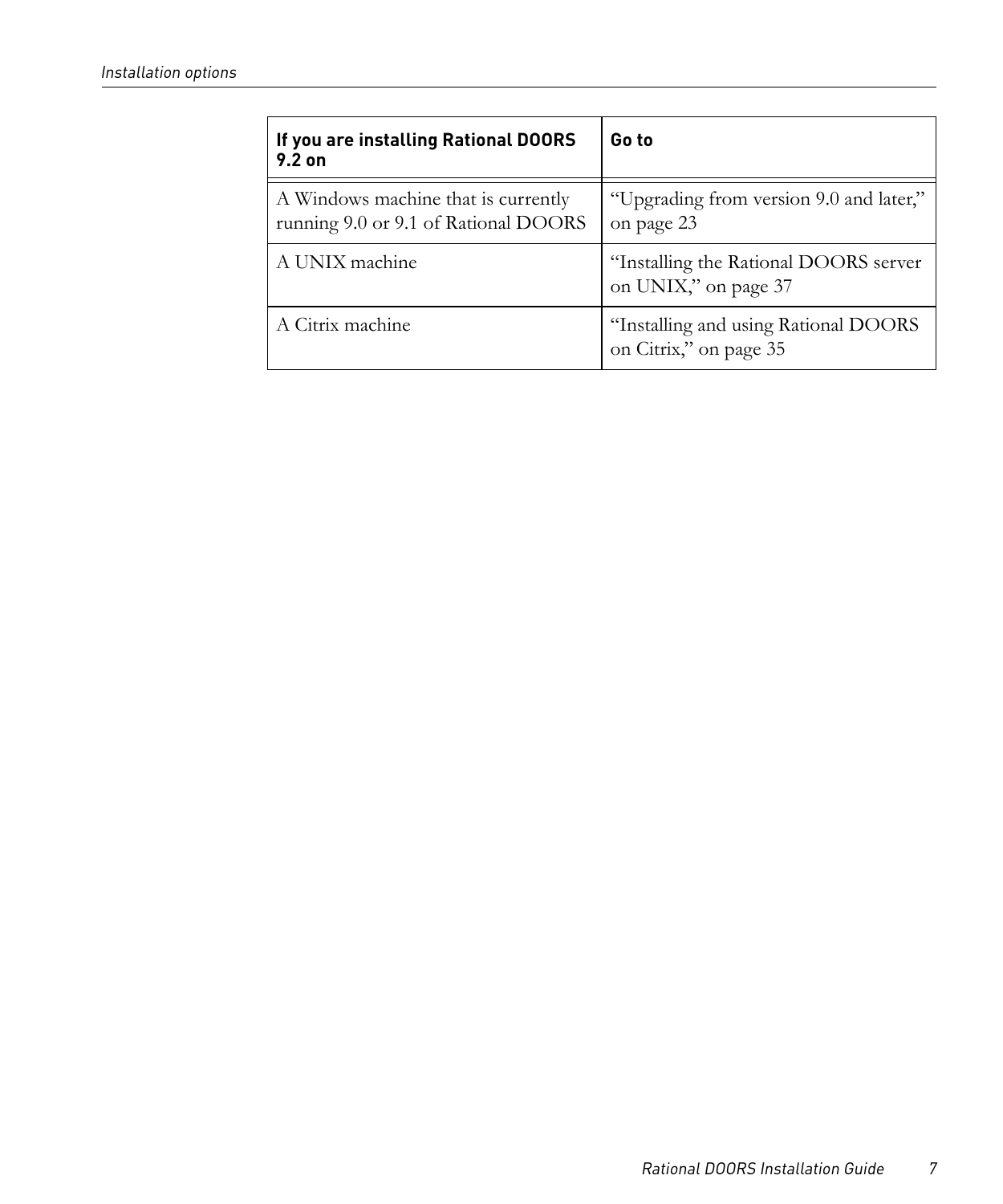*Introduction*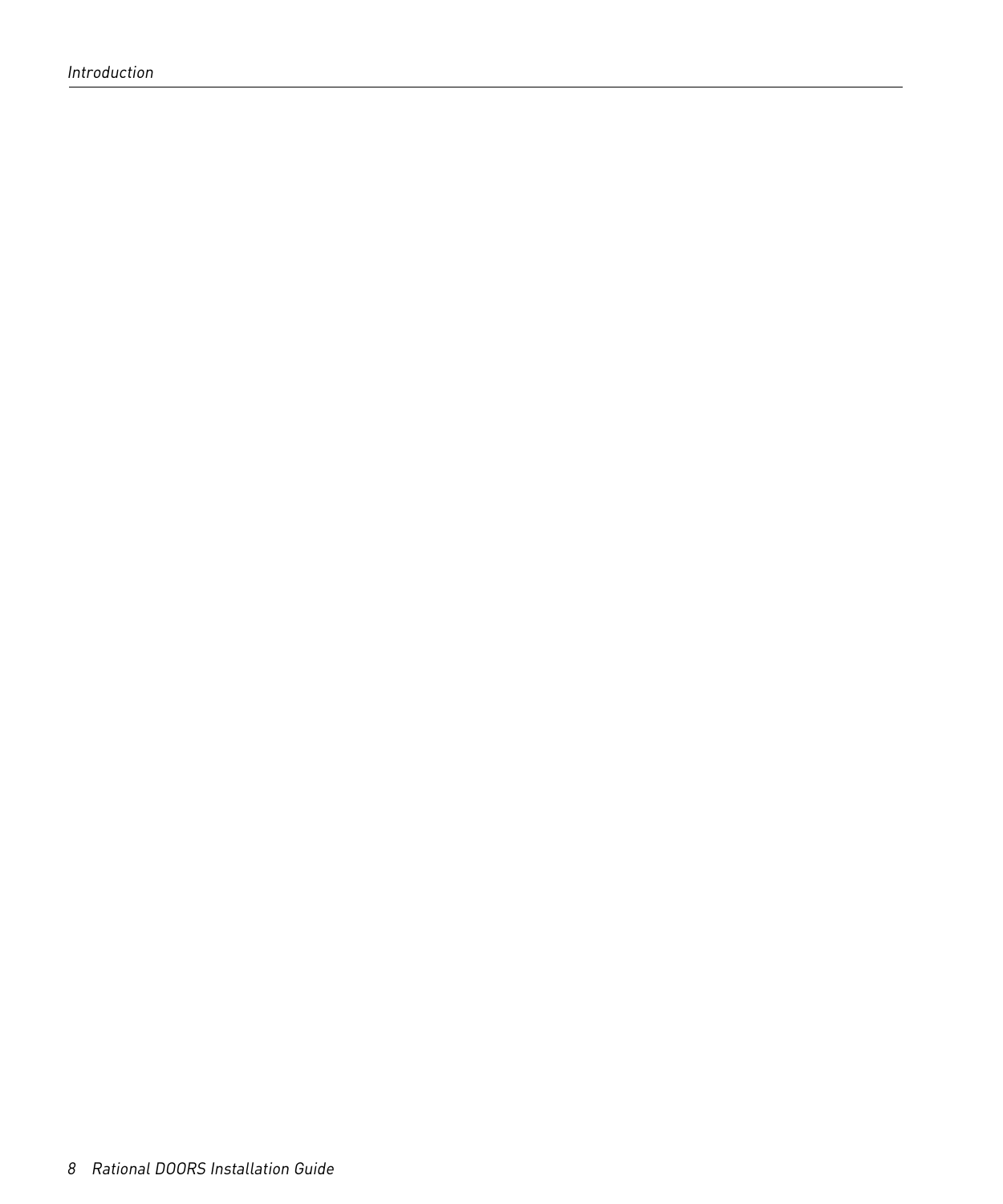## <span id="page-18-2"></span><span id="page-18-0"></span>*3 New installation of Rational DOORS on Windows*

This chapter describes how to install and set up Rational DOORS 9.2 on a machine that does not have a previous version of Rational DOORS installed. If you want to upgrade your current version of Rational DOORS, follow the instructions in either ["Upgrading from version 9.0 and later," on page 23](#page-32-5) or ["Upgrading from version 5, 6, 7 or 8," on page 27.](#page-36-3)

This chapter contains the following:

- [Installing the Rational DOORS database server](#page-18-1)
- [Installing the Rational DOORS client](#page-21-0)
- [Installing Rational DOORS for Rational Quality Manager Interface](#page-23-0)
- [Silent installation](#page-27-0)
- [Starting Rational DOORS](#page-28-0)
- [RDS, the Rational DOORS database and UUIDs](#page-29-1)
- [Installing the Rational DOORS Example Data](#page-30-2)
- [Uninstalling Rational DOORS](#page-31-0)

## <span id="page-18-1"></span>**Installing the Rational DOORS database server**

Follow these steps to install the Rational DOORS database server.

- **Note** If you are installing both the Rational DOORS client and the Rational DOORS database server on the same machine, install the Rational DOORS client first. The Rational DOORS database server and the Rational DOORS client share components. If you install the server before the client, you might need to restart your machine during the client installation. For information about the client installation, see ["Installing the Rational DOORS client," on page 12.](#page-21-0) When you have installed the Rational DOORS client, follow the steps to install the Rational DOORS database server.
- **1.** Check that you meet the system requirements. Details of system requirements are on our Web site at http://www-01.ibm.com/software/ awdtools/doors/sysreqs/.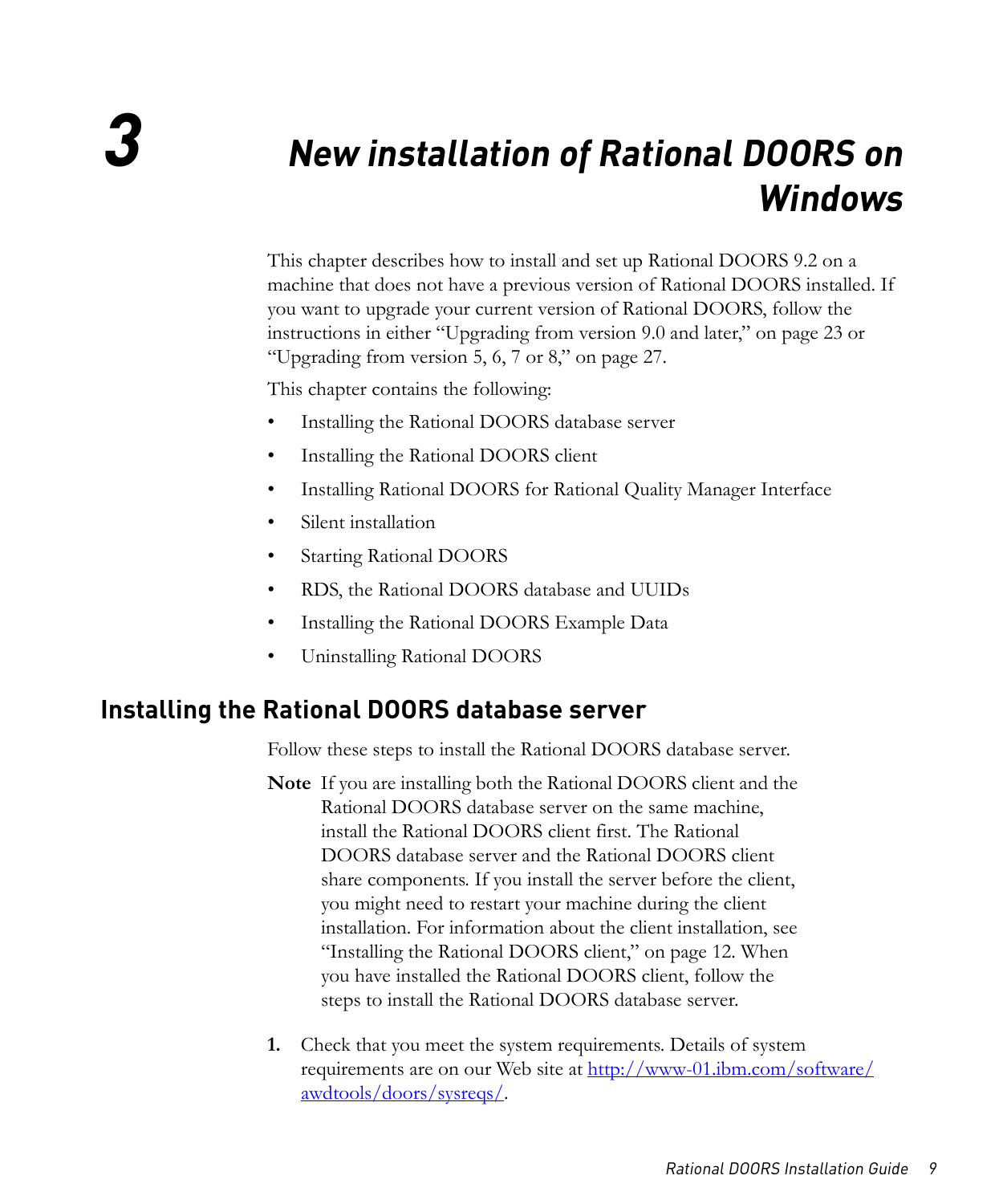- **2.** Make sure the IBM® Rational® License Server TL is installed on your system. For information about installing the Rational License Server TL, see the *Rational License Server TL Licensing Guide*, which is available from the **Rational Lifecycle Solutions DVD**, and from our Web site at **http://** publib.boulder.ibm.com/infocenter/rsdp/v1r0m0/index.jsp.
- **3.** Make sure that you are logged on to your computer as the local Administrator, and not a user with Administrator privileges.
- **4.** Shut down all other applications. In particular, shut down Microsoft® Office applications, including the Microsoft Office toolbar.
- **5.** You can either install from the Rational Solutions DVD or from Rational DOORS software downloaded from the Rational Web site.

If you are installing from DVD, put the **Rational Lifecycle Solutions DVD**  into your DVD-ROM drive, browse to the Rational DOORS server software and click to install. The Rational DOORS database server installer runs, and the **Welcome** screen is displayed.

If you downloaded the Rational DOORS database server software from the Web site, navigate to the file you downloaded, and double-click it. The Rational DOORS database server installer runs, and the **Welcome** screen is displayed.

**6.** Click **Next**.

The **License Agreement** screen is displayed.

**7.** If you accept the terms of the license agreement, select the **I accept...** option and click **Next**.

If you do not have a Rational DOORS client installed on your machine, the **Destination Folder** screen is displayed. If you have a Rational DOORS client installed, the **Setup Type** screen is displayed. Go to [step 9](#page-19-0).

**8.** Enter the path to the folder you want to use for your Rational DOORS installation, or leave the default.

If you want to change the directory:

- **a.** Click the **Change** button.
- **b.** Browse to the directory you want to install to.
- **c.** Click **OK**.

The **Setup Type** screen is displayed.

<span id="page-19-0"></span>**9.** Select either the **Custom** setup type or the **Typical** setup type, and click **Next**.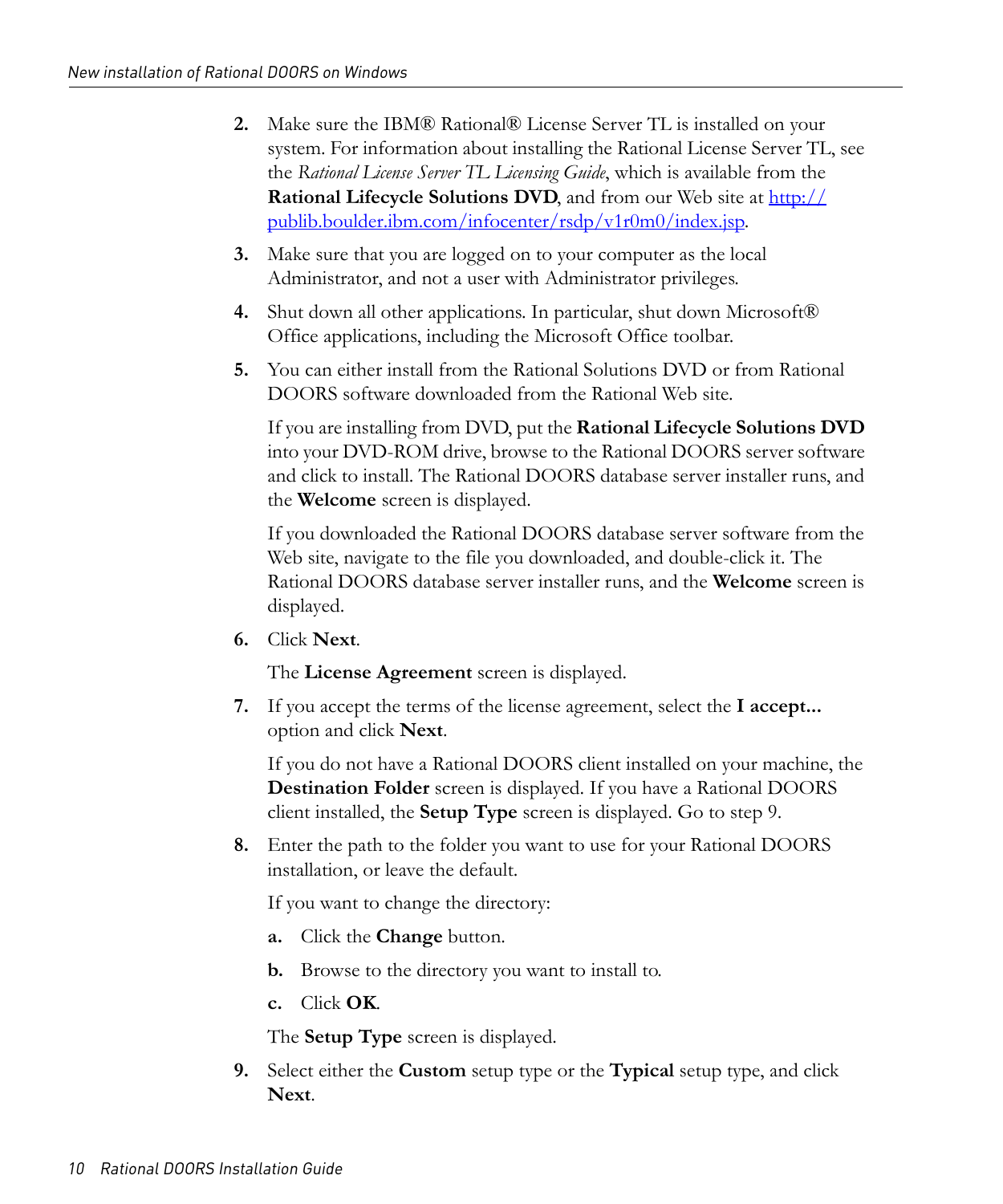The **Custom** setup type installs the Rational DOORS database server and the Rational DOORS server interface services. These allow Rational DOORS to interface with selected other products, for example Rational Requirements Composer. For information about using the **Custom** setup type to install, see ["Installing the Rational DOORS server interface services](#page-50-2)  [on Windows," on page 41](#page-50-2).

**Note** This method of integrating with other products is not used for integrations like Rational DOORS for ClearCase Interface, Rational DOORS for ClearQuest Interface, and so on. For information about installing these integrations, see the appropriate chapter in this guide.

The **Typical** setup type installs the Rational DOORS database server.

#### The **DOORS Database Server Settings** screen is displayed.

- **10.** Enter the Port Number and the Data Directory.
	- **a.** In **Port Number**, type the port number to be used by your Rational DOORS database server. Do not use a number lower than 1000. The default port used by Rational DOORS is 36677.
	- **b.** In **Data Directory**, type the path to the directory you want to use for your Rational DOORS database. This directory must be on the local machine and is where your data and user information are stored. Rational DOORS does not support mapped drives for data.
	- **c.** Click **Next**.
	- **Note** If the port you specified is already being used by another application, a message is displayed. Click **OK**, type a different port number and click **Next.**

#### The **Ready to Install the Program** screen is displayed.

The settings you defined in the previous steps are displayed. Use the **Back** button if you want to change any of your settings.

- **11.** Click **Install**.
- **12.** When all the files are installed, the **Finish** screen is displayed. Click **Finish** to complete the installation.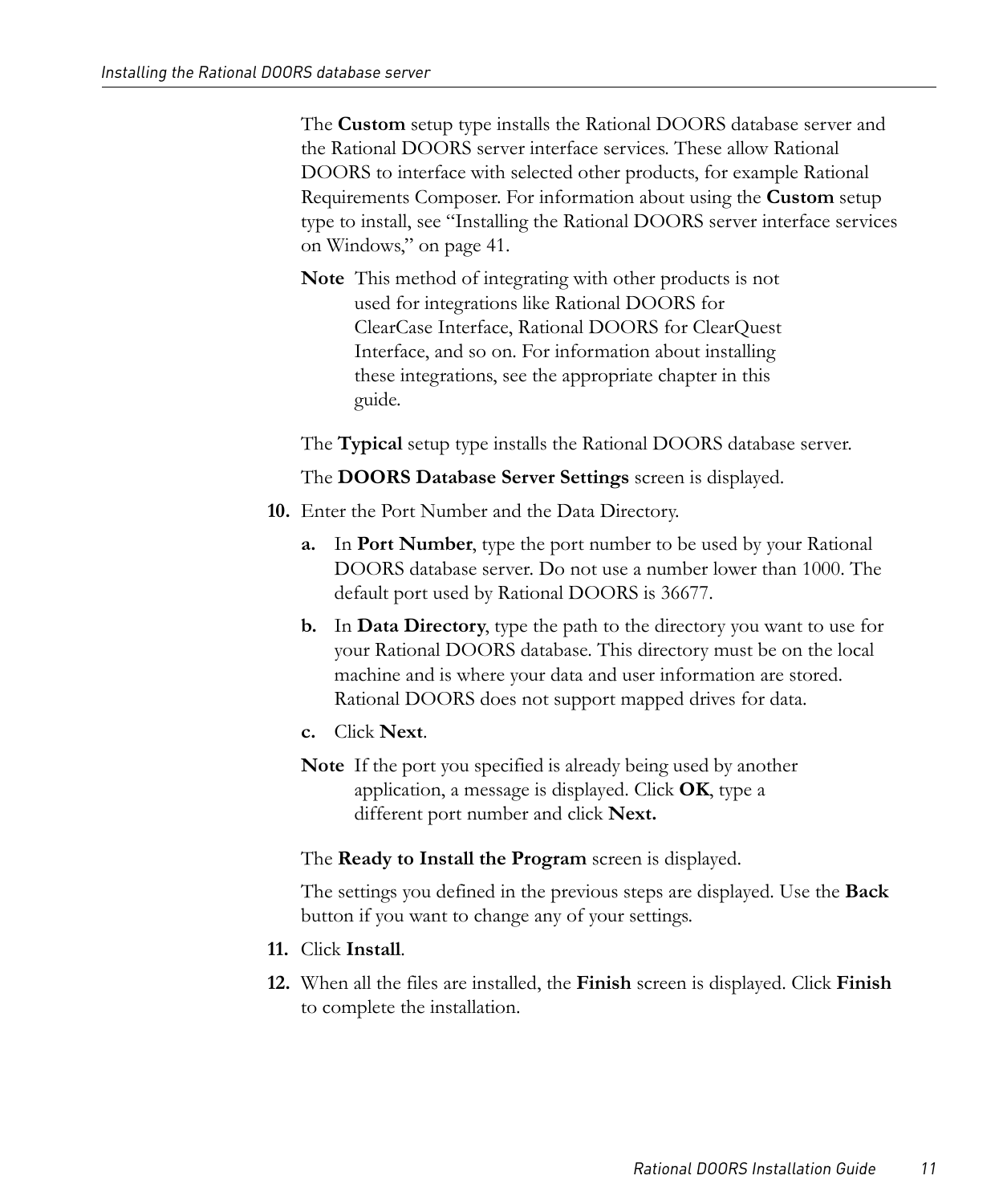## <span id="page-21-1"></span><span id="page-21-0"></span>**Installing the Rational DOORS client**

If you are installing both the Rational DOORS client and the Rational DOORS database server on the same machine, install the Rational DOORS client first.

- **1.** Ensure that you have a Rational DOORS 9.2 license. For more information about licensing, see the *Rational License Server TL Licensing Guide*, which is available from the **Rational Lifecycle Solutions DVD**, and from our Web site at http://publib.boulder.ibm.com/infocenter/rsdp/v1r0m0/index.jsp.
- **2.** Check that you meet the system requirements. Details of system requirements are on our Web site at http://www-01.ibm.com/software/ awdtools/doors/sysreqs/.
- **3.** Make sure the Rational License Server TL is installed on your system. For information about installing the Rational License Server TL, see the *Rational License Server TL Licensing Guide*.
- **4.** Make sure that you are logged on to your computer as the local Administrator, and not a user with Administrator privileges.

If you cannot log in to your computer as the local Administrator, see ["Installing Rational DOORS as a non-admin user," on page 95](#page-104-2).

- **5.** Shut down all other applications. In particular, shut down Microsoft Office applications, including the Microsoft Office toolbar.
- **6.** You can either install from the Rational Solutions DVD or from Rational DOORS software downloaded from the Rational Web site.

If you are installing from DVD:

**a.** Put the **Rational Lifecycle Solutions DVD** into your DVD-ROM drive, browse to **Rational Lifecycle Solutions Clients**, and click to install.

The **Rational Lifecycle Solutions Setup** runs, and the **Welcome** screen is displayed.

**b.** Click **Next**.

The **License Agreement** screen is displayed.

**c.** If you accept the terms of the license agreement, select the **I accept...** option and click **Next**.

The **Select Products** screen is displayed.

**d.** If you only want to install Rational DOORS, clear all the other options and click **Next**. Go to [step 9.](#page-22-0)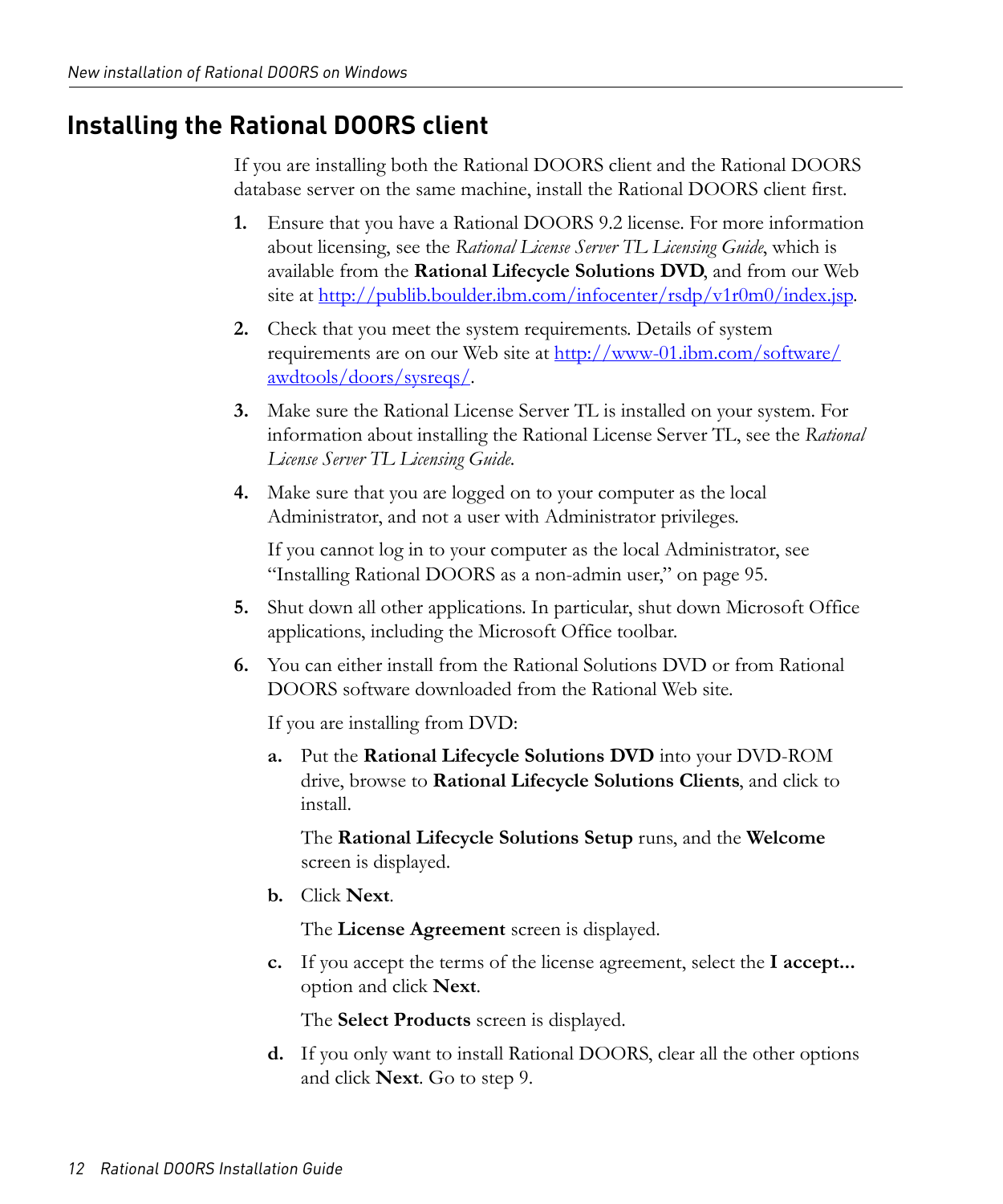For information about installing products other than Rational DOORS, see the appropriate installation manual, which is available from the **Rational Lifecycle Solutions DVD**.

If you downloaded the Rational DOORS client software from the Web site, navigate to the file you downloaded, and double-click it.

The **Welcome** screen is displayed.

**7.** Click **Next**.

The **License Agreement** screen is displayed.

- **8.** If you accept the terms of the license agreement, select the **I accept...** option and click **Next**.
- <span id="page-22-0"></span>**9.** The **Destination Folder** screen is displayed.

Enter the path to the folder you want to use for your Rational DOORS installation, or leave the default.

The default installation folder is

C:\Program Files\IBM\Rational\DOORS\9.2.

If you want to change the directory:

- **a.** Click the **Change** button.
- **b.** Browse to the directory you want to install to.
- **c.** Click **OK**.
- <span id="page-22-1"></span>**10.** Click **Next**.

The **Setup Type** screen is displayed.

**11.** Select either the **Custom** setup type or the **Typical** setup type.

The **Custom** setup type installs the Rational DOORS client, the Rational DOORS for Rational Quality Manager Interface client, and the Rational DOORS for Rational Quality Manager Interface server. For information about using the **Custom** setup type, see ["Installing Rational DOORS for](#page-23-0)  [Rational Quality Manager Interface," on page 14.](#page-23-0)

The **Typical** setup type installs the Rational DOORS client.

**12.** Click **Next**.

The **DOORS Database Settings** screen is displayed.

**13.** Type the port number the Rational DOORS database server is using in the **Database Port** field, and the name of the Rational DOORS database server machine in the **Database Host** field.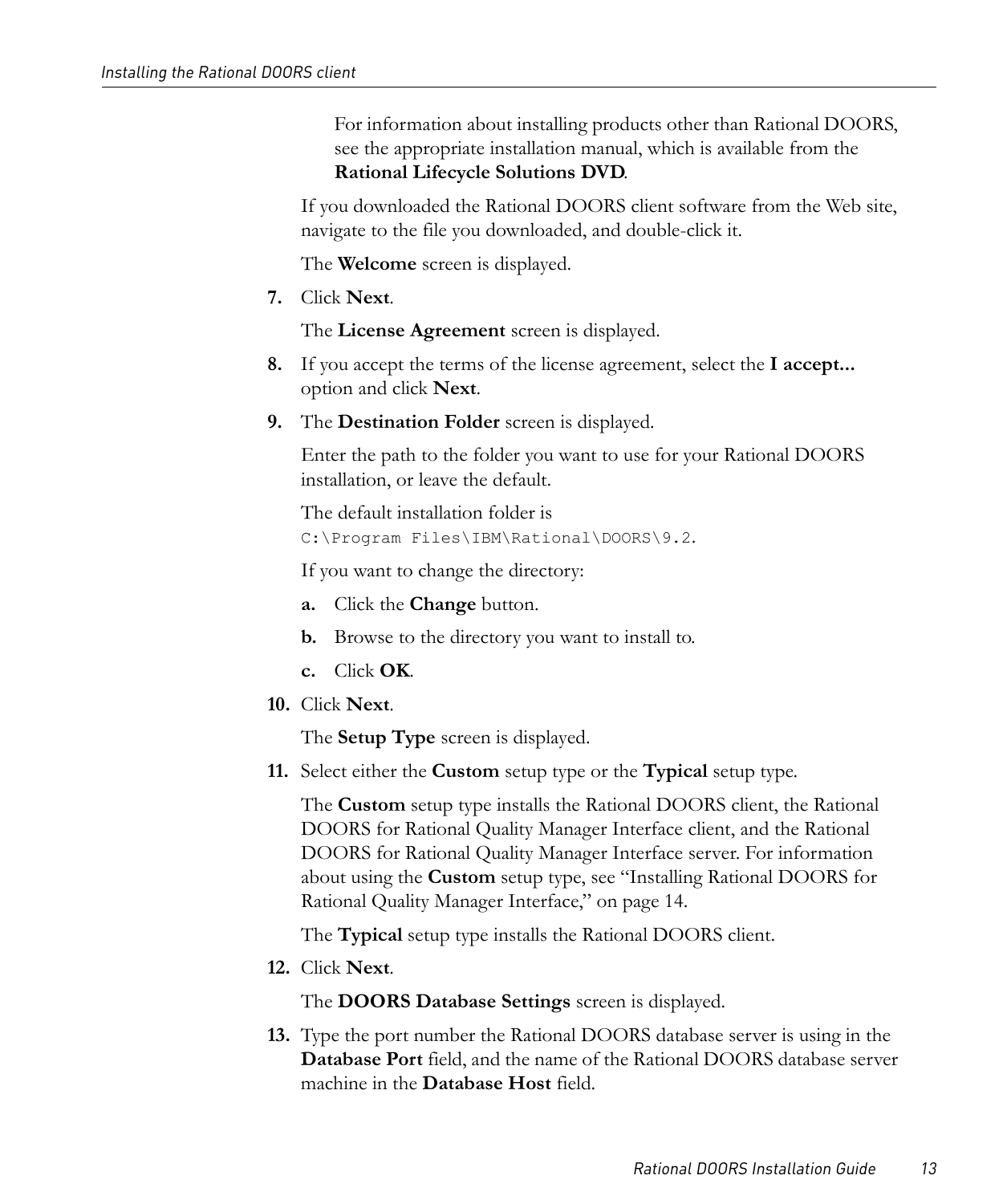#### **14.** Click **Next**.

The **License Information** screen is displayed.

**15.** If you do not have details of your license, select **Supply license information later**.

If you know the location of your Rational DOORS license, type the information in the appropriate field.

• License Server

If you are using a floating license, enter the location of the license server in the form *port*@*host*, for example 19353@licenseserver.

• Local License File

If you have a node-locked license, copy it to a folder on your machine and type the path to the file.

**Note** If you are installing as a non-admin user you must supply license information about this screen.

#### **16.** Click **Next**.

The **Ready to Install the Program** screen is displayed.

The settings you defined in the previous steps are displayed. Use the **Back** button if you want to change any of your settings.

If you want to create a desktop shortcut, select the check box.

**17.** Click **Install**.

**18.** When all the files are copied, the **Finish** screen is displayed.

#### <span id="page-23-0"></span>**Installing Rational DOORS for Rational Quality Manager Interface**

Rational DOORS for Rational Quality Manager Interface is installed using the **Custom Setup** screen, which is part of the Rational DOORS client installation. You can use the **Custom Setup** screen to install the Rational DOORS client, and the Rational DOORS for Rational Quality Manager Interface.

To install the Rational DOORS client, follow the steps in ["Installing the Rational](#page-21-0)  [DOORS client," on page 12.](#page-21-0) The procedure is the same, whether you install the Rational DOORS client using the **Typical** setup type or the **Custom** setup type.

Rational DOORS for Rational Quality Manager Interface is made up of two separate components:

• [The Rational DOORS for Rational Quality Manager Interface client](#page-24-0)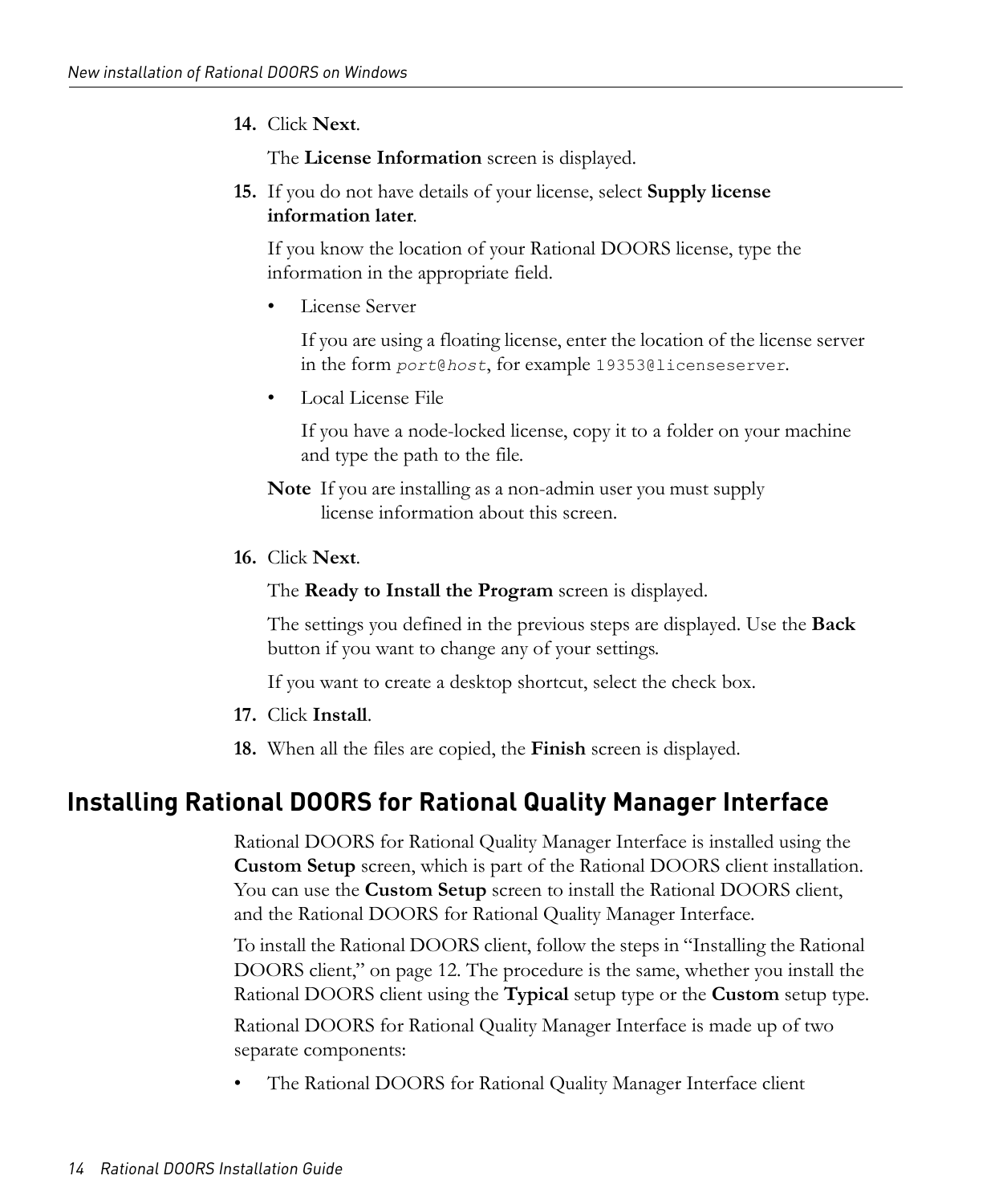• [The Rational DOORS for Rational Quality Manager Interface server](#page-25-0)

You can install one or other of the components or both. When you make your selection, click **Next** on the **Custom Setup** screen, and your choice is installed along with the Rational DOORS client.

**Caution** If you are upgrading your version of Rational DOORS for Rational Quality Manager Interface, you must enter *exactly* the same details that you entered for the previous version. For example, you must enter the same details in the **RQMI Server Port Number** field as were entered when the previous version of the software was installed.

#### <span id="page-24-0"></span>*The Rational DOORS for Rational Quality Manager Interface client*

#### **To install the Rational DOORS for Rational Quality Manager Interface client:**

- **1.** Follow [step 1](#page-21-1) to [step 10](#page-22-1) in ["Installing the Rational DOORS client," on page](#page-21-0)  [12](#page-21-0).
- **2.** On the The **Setup Type** screen select the **Custom** setup type.

The **Custom Setup** screen is displayed.

**3.** Select **DOORS Rational Quality Manager Interface**, and click **Next**.

The **DOORS Database Server Settings** screen is displayed.

**4.** Type the port number the Rational DOORS database server is using in the **Database Port** field, and the name of the Rational DOORS database server machine in the **Database Host** field, and then click **Next**.

The **Rational Quality Manager Interface** screen is displayed.

**5.** Enter the Rational Quality Manager Server details:

| <b>Field name</b>       | <b>Details</b>                                                                               |
|-------------------------|----------------------------------------------------------------------------------------------|
| RQMI Server Port Number | Type the port number the Rational<br>DOORS for Rational Quality<br>Manager Interface server. |
| <b>RQM</b> Server       | Type the name of the Rational<br>Quality Manager server machine.                             |

**6.** Click **Next**.

The **License Information** screen is displayed.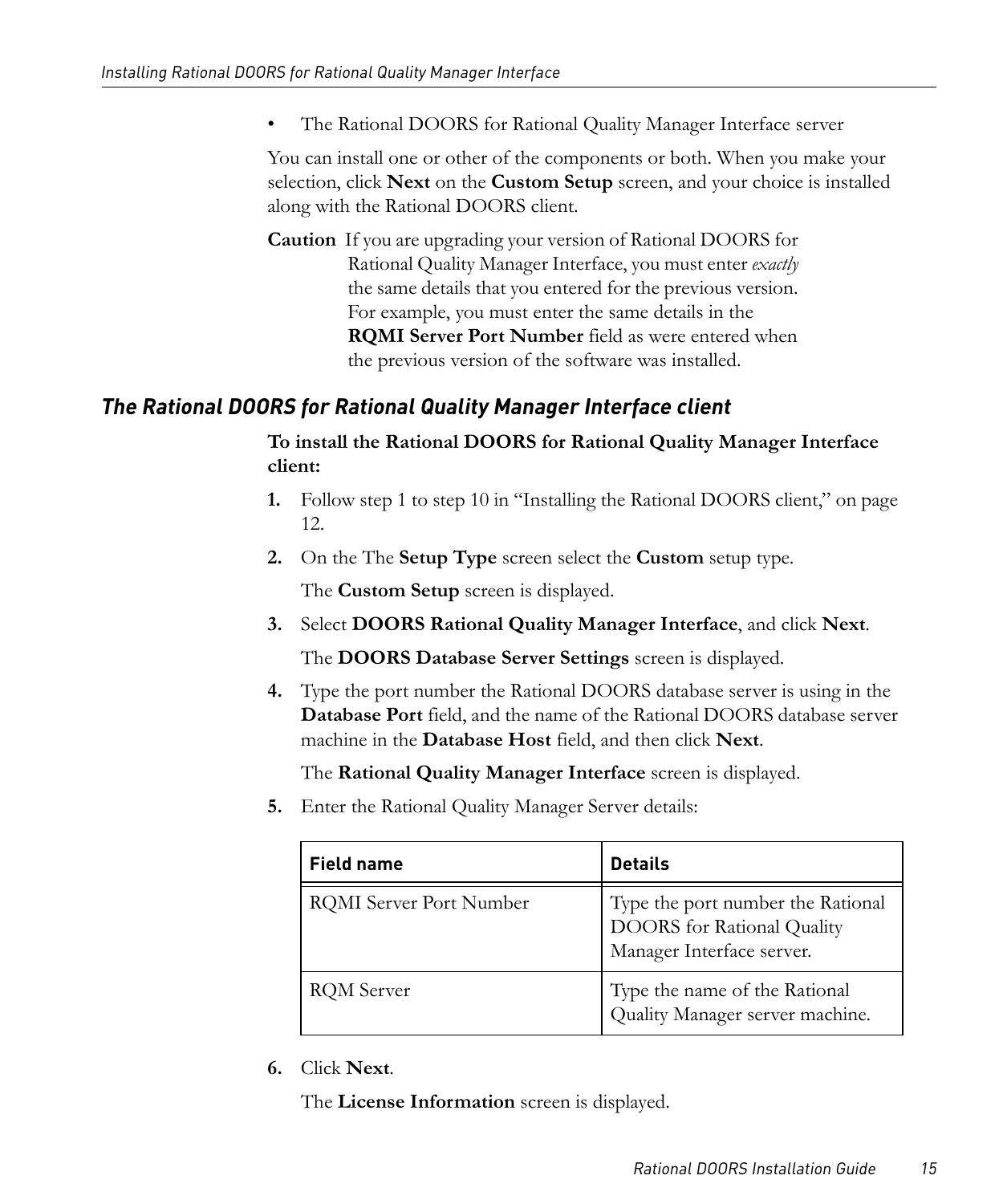**7.** If you do not have details of your license, select **Supply license information later**.

If you know the location of your Rational DOORS license, type the information in the appropriate field.

• License Server

If you are using a floating license, enter the location of the license server in the form *port*@*host*, for example 19353@licenseserver.

• Local License File

If you have a node-locked license, copy it to a folder on your machine and type the path to the file.

**Note** If you are installing as a non-admin user you must supply license information about this screen.

**8.** Click **Next**.

The **Ready to Install the Program** screen is displayed.

The settings you defined in the previous steps are displayed. Use the **Back** button if you want to change any of your settings.

If you want to create a desktop shortcut, select the check box.

**9.** Click **Install**.

**10.** When all the files are copied, the **Finish** screen is displayed.

The Rational DOORS client is installed and the Rational DOORS for Rational Quality Manager Interface Client files are installed in the \DOORS\9.2\RQMInterface\Client\ directory.

#### <span id="page-25-0"></span>*The Rational DOORS for Rational Quality Manager Interface server*

**To install the Rational DOORS for Rational Quality Manager Interface server:**

- **1.** Follow [step 1](#page-21-1) to [step 10](#page-22-1) in ["Installing the Rational DOORS client," on page](#page-21-0)  [12](#page-21-0).
- **2.** On the The **Setup Type** screen select the **Custom** setup type, and click **Next**.

The **Custom Setup** screen is displayed, with **DOORS** already selected.

**3.** Select **Rational Quality Manager Interface Server**, click the icon, and select an installation option.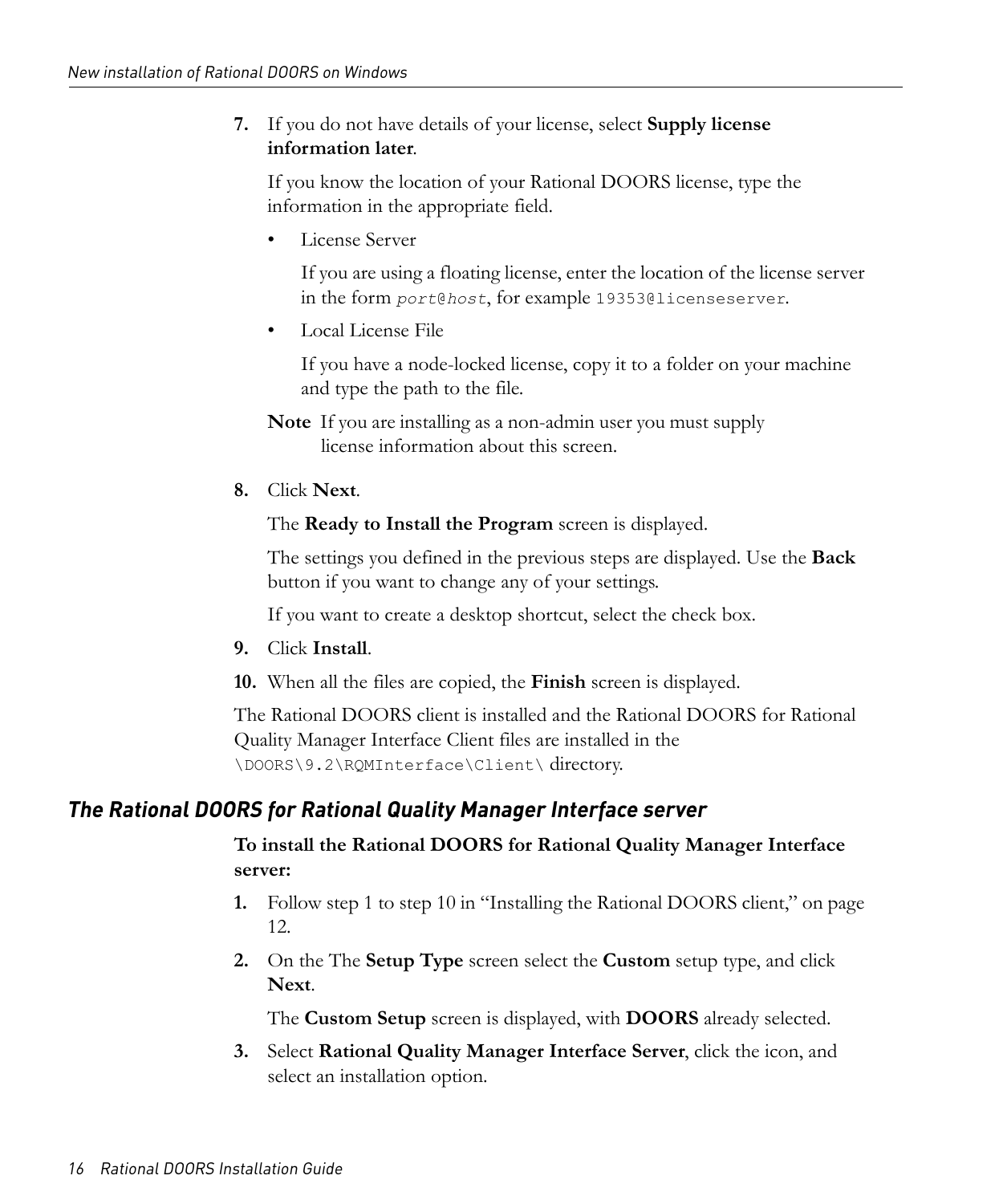**4.** Click **Next**.

The **DOORS Database Server Settings** screen is displayed.

**5.** Type the port number the Rational DOORS database server is using in the **Database Port** field, and the name of the Rational DOORS database server machine in the **Database Host** field, and then click **Next**.

The **Rational Quality Manager Interface** screen is displayed.

**6.** Enter the following details:

| <b>Field name</b>              | <b>Details</b>                                                                                      |
|--------------------------------|-----------------------------------------------------------------------------------------------------|
| <b>RQMI</b> Server Port Number | Type the port number the Rational<br><b>DOORS</b> for Rational Quality<br>Manager Interface server. |
| <b>RQM</b> Server              | Type the name of the Rational<br>Quality Manager server machine.                                    |
| <b>RQM</b> User                | Type the user name of the Rational<br>Quality Manager user.                                         |
| <b>RQM</b> Password            | Type the password of the Rational<br>Quality Manager user.                                          |
| RQM Port                       | Type the port number the machine<br>where Rational Quality Manager is<br>installed.                 |

**7.** Click **Next**.

The **Rational Quality Manager Interface DOORS User** screen is displayed.

**8.** Enter the following details:

| <b>Field name</b>          | <b>Details</b>                                    |
|----------------------------|---------------------------------------------------|
| DOORS User                 | Type the user name of the Rational<br>DOORS user. |
| <b>DOORS</b> User Password | Type the password of the Rational<br>DOORS user.  |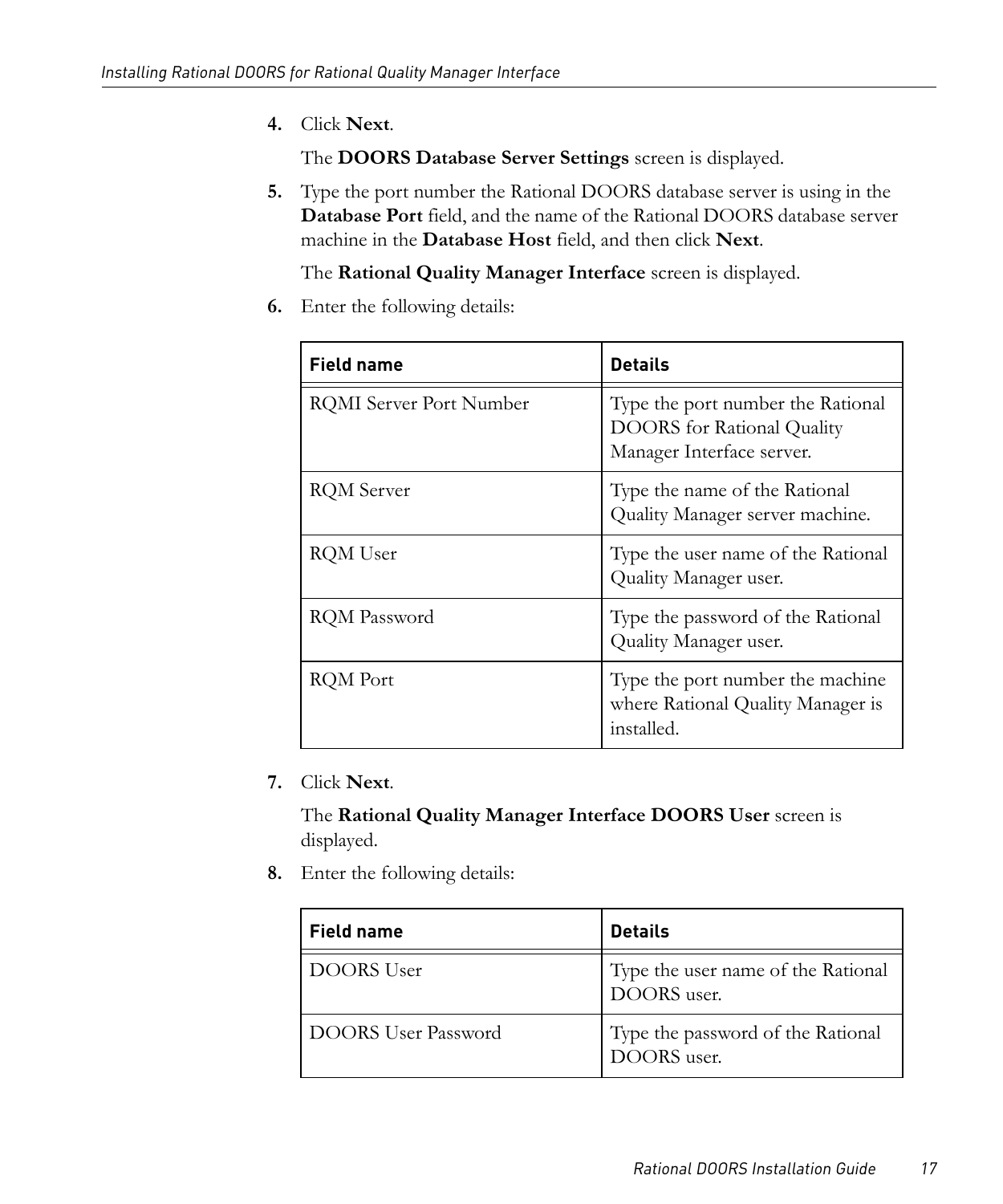#### **9.** Click **Next**.

The **License Information** screen is displayed.

**10.** If you do not have details of your license, select **Supply license information later**.

If you know the location of your Rational DOORS license, type the information in the appropriate field.

• License Server

If you are using a floating license, enter the location of the license server in the form *port*@*host*, for example 19353@licenseserver.

• Local License File

If you have a node-locked license, copy it to a folder on your machine and type the path to the file.

**Note** If you are installing as a non-admin user you must supply license information about this screen.

#### **11.** Click **Next**.

The **Ready to Install the Program** screen is displayed.

The settings you defined in the previous steps are displayed. Use the **Back** button if you want to change any of your settings.

If you want to create a desktop shortcut, select the check box.

**12.** Click **Install**.

**13.** When all the files are copied, the **Finish** screen is displayed.

The Rational DOORS client is installed and the Rational DOORS for Rational Quality Manager Interface Server files are installed in the \DOORS\9.2\RQMInterface\Server\ directory.

For more information about Rational DOORS for Rational Quality Manager Interface, see its own documentation set.

## <span id="page-27-0"></span>**Silent installation**

Silent installation is supported with Rational DOORS 9.2. This means that rather than having to install Rational DOORS from scratch, choosing the same options time and time again, you can create an installer that records your preferred settings once and then allows you to install in a more cost efficient and timely manner.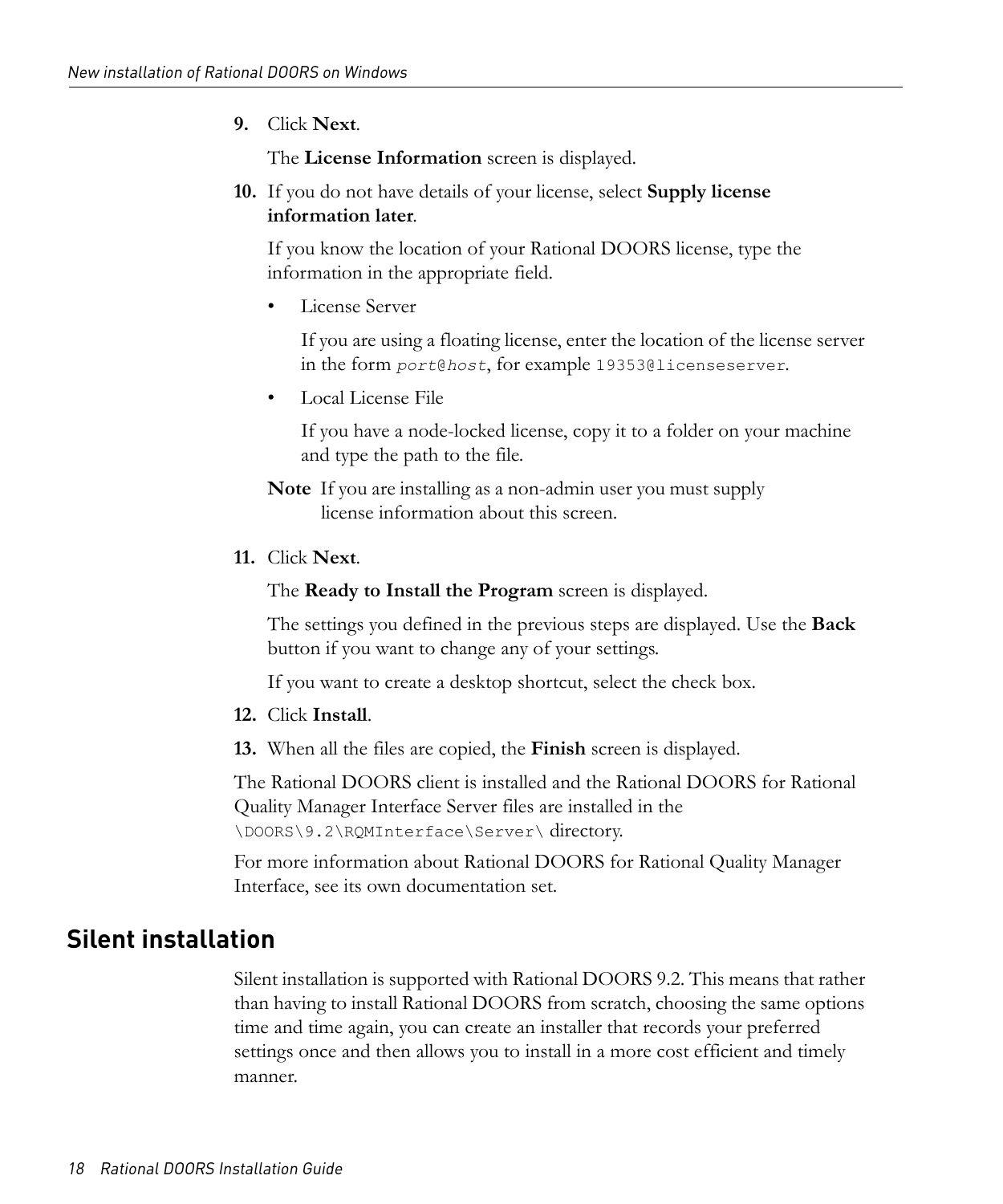To run a silent installation, run each product installer from the command line. For the Rational DOORS database server, enter a command in the following format:

```
C:\doors_server\setup.exe /s /v"/l*v 
\"C:\doors_server\install.log\" /qn
PORTNUMBER=\"36677\"
DATABASEDIR=\"C:\Program Files\IBM\Rational\DOORS\9.2\data\" 
INSTALLDIR=\"C:\Program Files\IBM\Rational\DOORS\9.2\""
```
For the Rational DOORS client, enter a command in the following format:

```
setup.exe /s /v"/l*v 
\"C:\doors_client\install.log\" /qn
INSTALLDIR=\"C:\Program Files\IBM\Rational\DOORS\" 
CLIENTDATA=\"36677@server_machine\"
TLLICENSESERVER=\"19353@license_server\"
LAPAGREE=\"Yes\"
```
**Note** If you are running silent installation on Windows Vista, you need to make sure that User Account Control is switched off.

When you script Rational product installations, you must do so in the following order:

First, any of Rational DOORS, Rational Synergy, Rational Change, and Rational Tau. Next, Rational DOORS Analyst Add On. Finally, all other products and integrations.

If there is an error, a silent installation program does not display any dialog boxes. Instead, status information for the silent installation is recorded in a log file called **install.log** created in the command lines. You can specify any name and location you want.

## <span id="page-28-0"></span>**Starting Rational DOORS**

#### <span id="page-28-1"></span>*For installations that point to an empty data folder*

**1.** Click **Start > All Programs > IBM Rational >IBM Rational DOORS 9.2**.

A Rational DOORS report is displayed.

**2.** Click **OK**.

The Change Password dialog box is displayed.

**3.** Type the password you want to use for the Administrator user into the **New password** and **Confirm new password** fields. The password must be at least six characters long.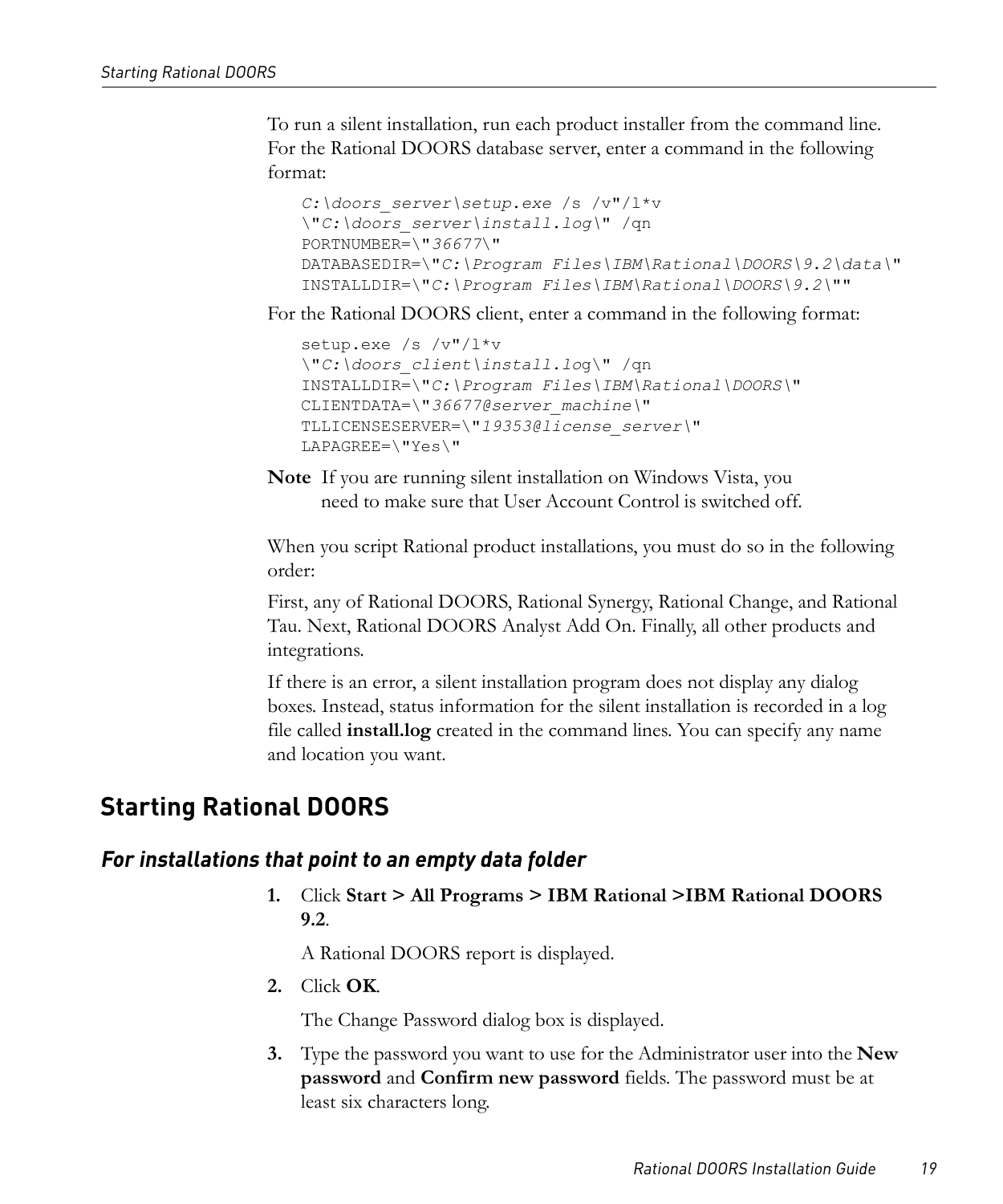#### **4.** Click **OK**.

**Note** Make a note of this password. If you forget it, you have to contact Support.

- **5.** The DOORS Explorer, and the Welcome Screen are displayed.
- **6.** Click **Close** to dismiss the Welcome Screen.
- **7.** Create a user account.

As the Administrator account is for use in emergencies only, you need to create a user account to use next time you log in to Rational DOORS:

- **a.** Click **Tools > Manage Users**.
- **b.** On the **Users** tab, click **New**.
- **c.** Type a user name in the **Username** box.
- **d.** Click the **Database Manager** user type.
- **e.** Click **OK**.
- **f.** Click **OK**.
- **8.** Exit Rational DOORS (click **File > Exit**).

Do not remain logged on as the Administrator user.

#### <span id="page-29-0"></span>*For installations that point to existing Rational DOORS data*

**1.** Click **Start > All Programs > IBM Rational >IBM Rational DOORS 9.2**.

Rational DOORS is loaded and the Rational DOORS login screen is displayed.

- **2.** Type your Rational DOORS user name and password and click **OK**. If you do not have a Rational DOORS user name, contact your Rational DOORS administrator.
- **3.** The Database Explorer is displayed.

## <span id="page-29-1"></span>**RDS, the Rational DOORS database and UUIDs**

When you use the Rational Directory Server (RDS), two files are created in the data subfolder (for example, C:\Program Files\IBM\Rational\DOOORS\9.2\data\):

- tds\_valid\_id.txt
- tds\_registered.txt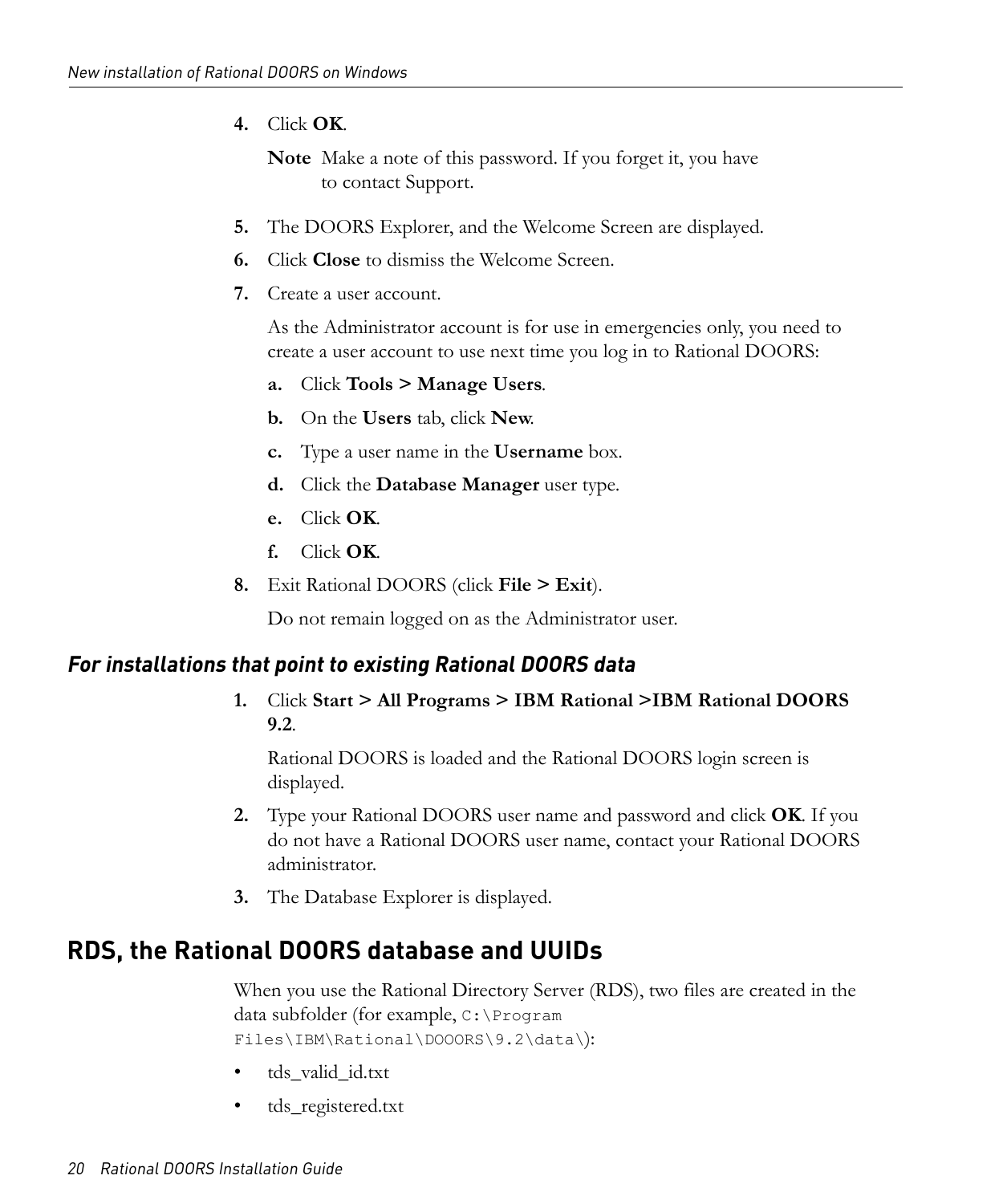These files are used to associate the database with a Universally Unique Identifier (UUID).

#### <span id="page-30-0"></span>*tds\_valid\_id.txt*

This file indicates that the repository identifier stored in the database is a valid UUID obtained from RDS. As long as this file is present, the database cannot be registered with a different UUID.

If you want to deploy a copy of a database as a new database with a different UUID, you need to delete this file. If you want to retain the current UUID, you must not delete this file.

#### <span id="page-30-1"></span>*tds\_registered.txt*

This file indicates that the repository identifier stored in the database is a valid UUID that is recognized by the currently configured RDS. If this file is present, the database server does not run unless the UUID is found in the RDS registry.

If you want to redeploy a database with its existing UUID on a new RDS server, you need to delete this file. You must also make sure that the tds\_valid\_id.txt file is not deleted.

#### <span id="page-30-2"></span>**Installing the Rational DOORS Example Data**

An example database that is already populated with data is also supplied.

The example database is used to give new Rational DOORS users the opportunity to familiarize themselves with Rational DOORS without having to access any of your production data or the need to install a local Rational DOORS database server.

#### **To install the Example Data:**

- **1.** Ensure that you have the Rational DOORS client already installed on your machine.
- **2.** If you have the training database for a previous version of Rational DOORS installed on your machine, remove it.
- **3.** Shut down all other applications. In particular, shut down Microsoft Office applications, including the Microsoft Office toolbar.
- **4.** Download the Rational DOORS Example Data software from the Web site, navigate to the file you downloaded, and double-click it.

The **Welcome** screen is displayed.

**5.** Click **Next**.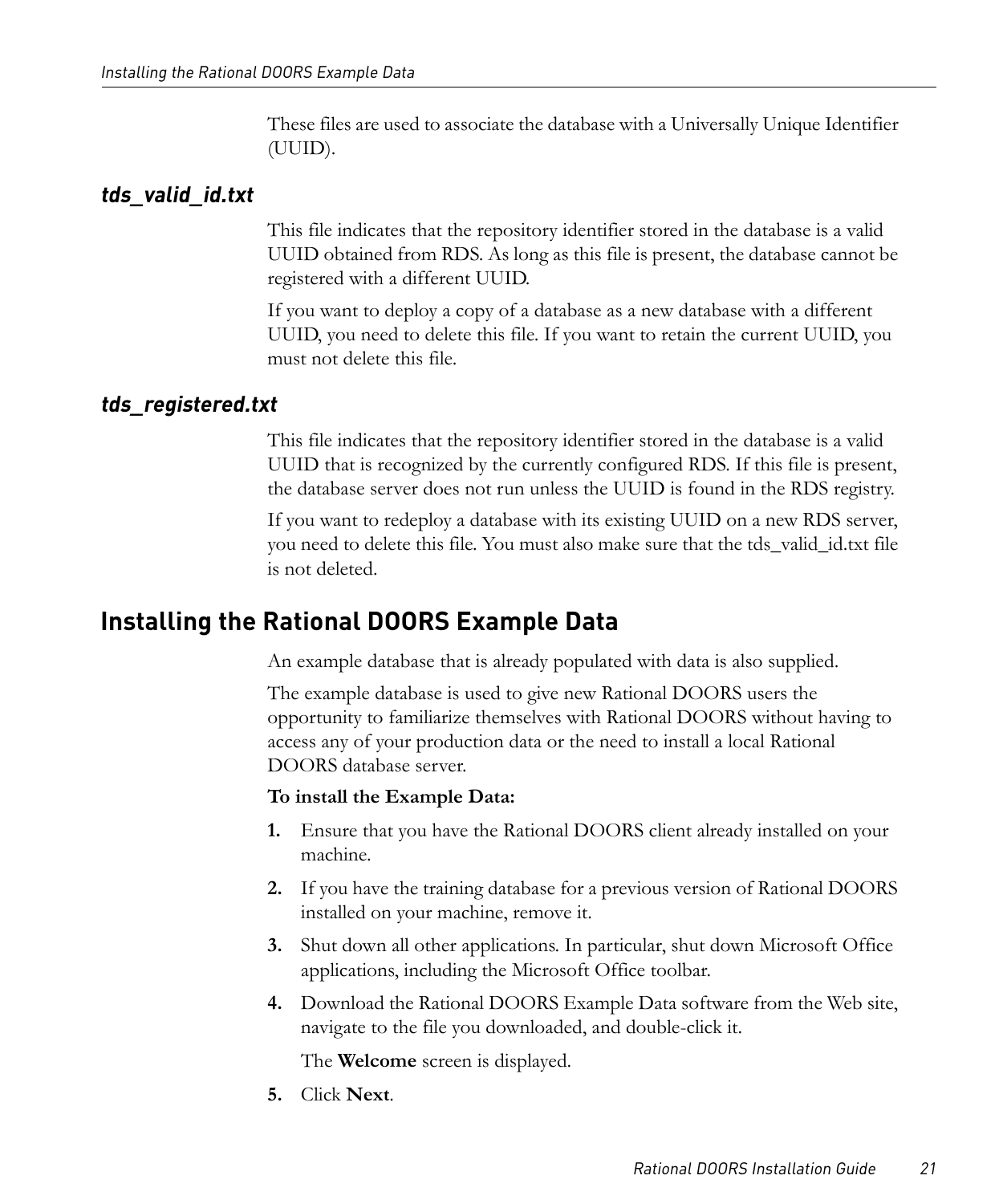The **License Agreement** screen is displayed.

**6.** If you accept the terms of the license agreement, select the **I accept...** option and click **Next**.

The **Ready to Install the Program** screen is displayed.

**7.** Click **Install**.

When all the files are copied, the **Finish** screen is displayed.

- **8.** Click **Finish**.
- **9.** Run the example database to make sure that it has installed correctly.

Click **Start > All Programs > IBM Rational > IBM Rational DOORS 9.2 Example Data**.

## <span id="page-31-0"></span>**Uninstalling Rational DOORS**

Use **Add or Remove Programs** in the Windows Control Panel to remove version 9.2 of the Rational DOORS database server, the Rational DOORS client, or the Rational DOORS Example Data.

**Note** When you uninstall the Rational DOORS Example Data on Windows Vista, a warning dialog is displayed. Click **Automatically close application**. The software is uninstalled as normal.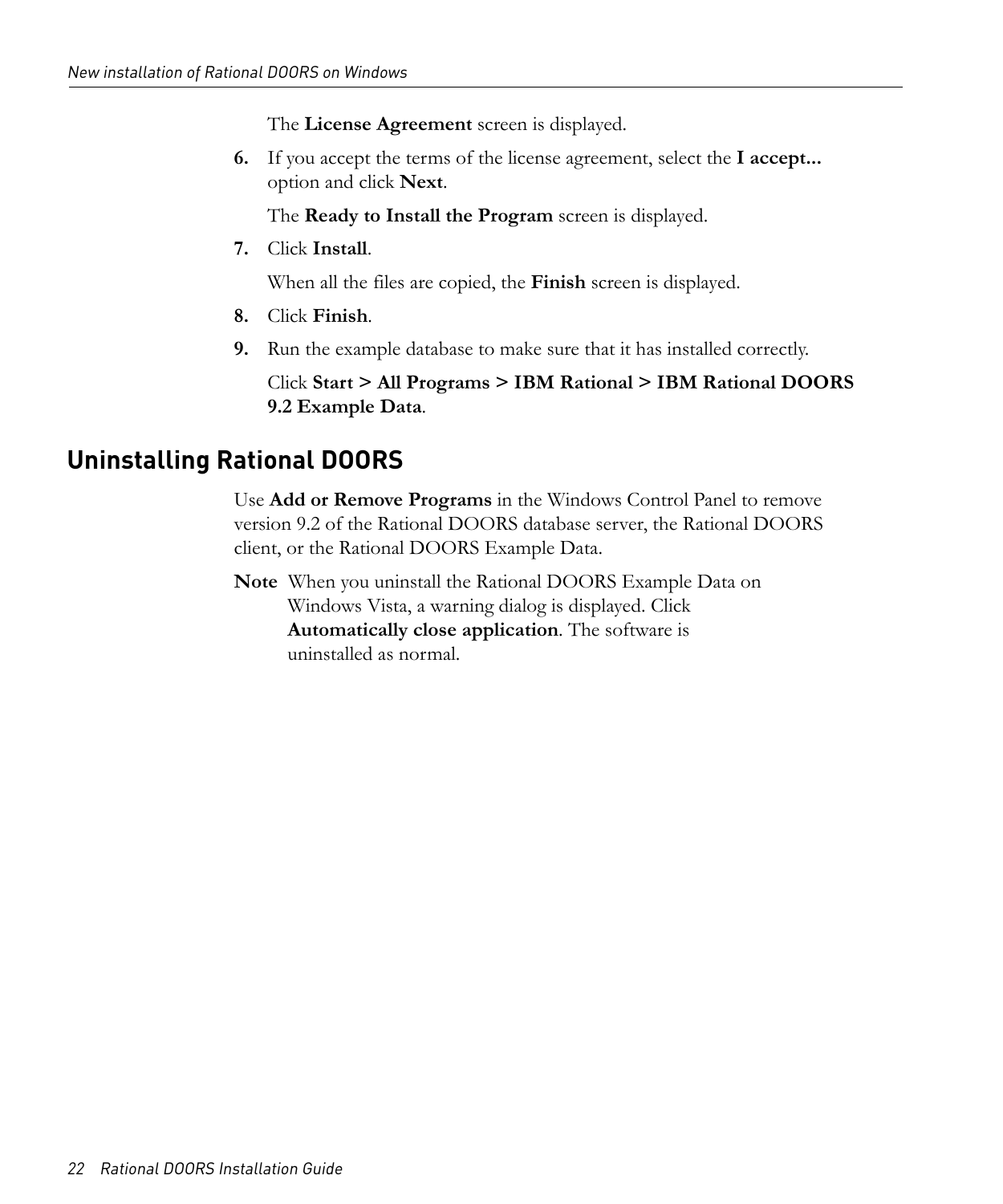# <span id="page-32-0"></span>*4 Upgrading from version 9.0 and later*

<span id="page-32-5"></span>This chapter describes how to upgrade to Rational DOORS 9.2 from version 9.0 and 9.1.

- [Information for users upgrading to Rational DOORS 9.2 from 9.0 and 9.1](#page-32-1)
- [Upgrading and integrations](#page-33-1)
- [Migrating data to Rational DOORS 9.2](#page-33-2)
- [Installing Rational DOORS](#page-34-0)
- [Checking your installation](#page-35-0)

## <span id="page-32-1"></span>**Information for users upgrading to Rational DOORS 9.2 from 9.0 and 9.1**

In all cases, Rational DOORS 9.2 is installed into a new directory named \IBM\Rational\DOORS\9.2 by default, and after successful installation version 9.0 or 9.1 is removed.

You cannot install Rational DOORS 9.2 into the same directory as your current installation.

The **Start > All Programs > IBM Rational** menu displays **IBM Rational DOORS 9.2** after the successful installation of Rational DOORS 9.2.

#### <span id="page-32-2"></span>*Data migration*

Either:

- Install Rational DOORS 9.2, then copy your version 9.0 or 9.1 data to the 9.2 data folder
- Enter the path to your version 9.0 or 9.1 data folder in the Database Settings screen when you install the Rational DOORS 9.2 database server.

#### <span id="page-32-3"></span>*Licensing*

You do not need a new software license for Rational DOORS 9.2 if you are already running version 9.0 or 9.1, and have a valid maintenance agreement.

#### <span id="page-32-4"></span>*Compatibility between version 9.0 and Rational DOORS 9.2*

• Version 9.0 clients can connect to a Rational DOORS 9.2 database server.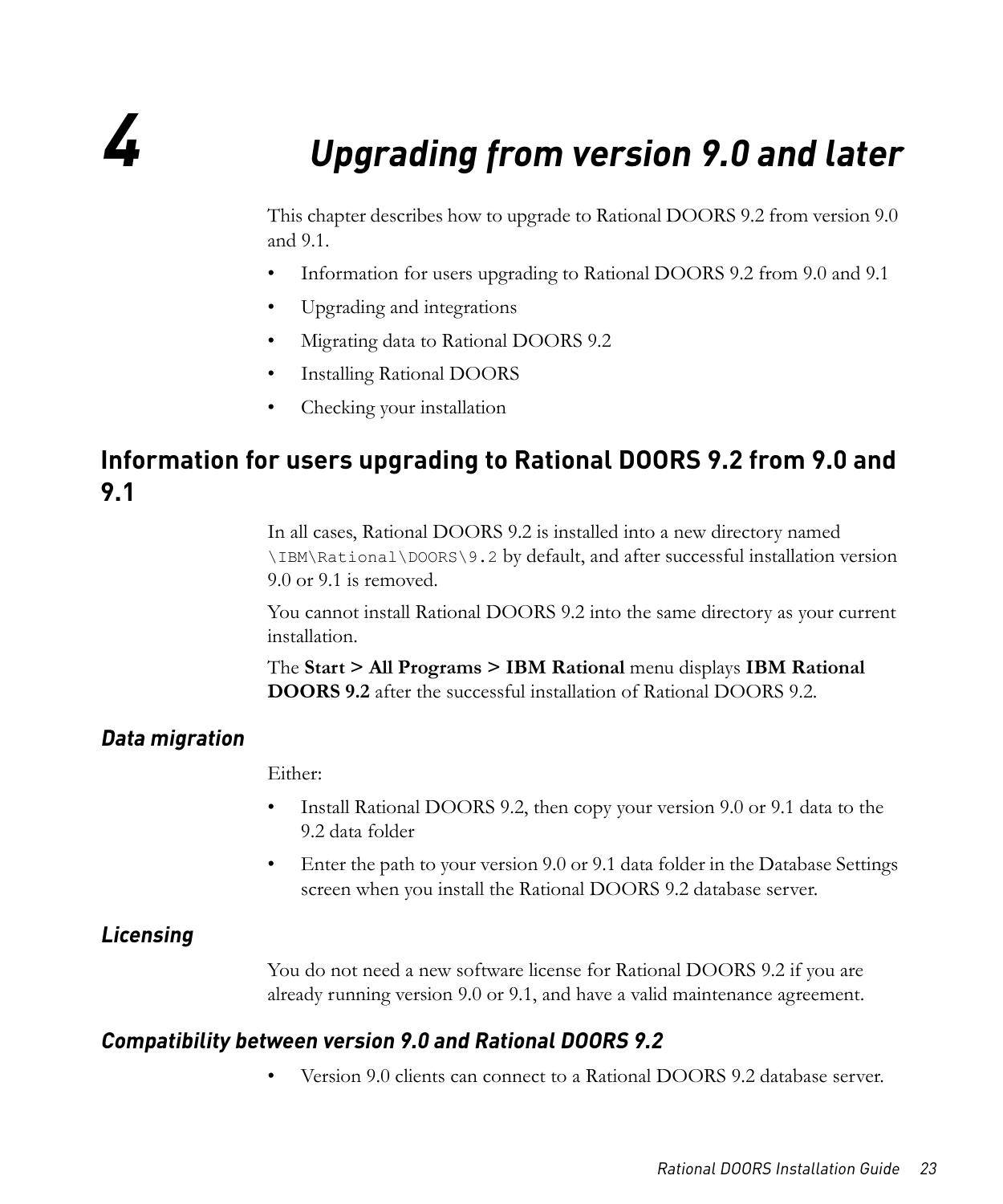- Rational DOORS 9.2 clients can connect to a version 9.0 database server.
- Rational DOORS 9.2 can read version 9.0 data.
- Version 9.0 clients can read Rational DOORS 9.2 project or module archives and partitions.

#### <span id="page-33-0"></span>*Compatibility between version 9.1 and Rational DOORS 9.2*

- Version 9.1 clients can connect to a Rational DOORS 9.2 database server.
- Rational DOORS 9.2 clients can connect to a version 9.1 database server.
- Rational DOORS 9.2 can read version 9.1 data.
- Version 9.1 clients can read Rational DOORS 9.2 project or module archives and partitions.

## <span id="page-33-1"></span>**Upgrading and integrations**

When you upgrade from version 9.0 or 9.1 to 9.2, and you want to run your integrations with Rational DOORS 9.2, you need to reinstall them.

**Note** If you have customized the **addins.idx** file, back it up before you upgrade. When you upgrade to Rational DOORS 9.2 from 9.0 or 9.1, the current version of **addins.idx** is overwritten.

If you upgrade your Quality Center Integration to run with Rational DOORS 9.2, you can no longer use or create data connections to 8.3 databases.

## <span id="page-33-2"></span>**Migrating data to Rational DOORS 9.2**

For safety, it is critical that you make a backup of your Rational DOORS data before attempting to migrate. Follow these steps:

- **1.** Stop the Rational DOORS database server and copy the Rational DOORS data directory to the directory that your Rational DOORS 9.2 database server is using.
- **2.** Start the Rational DOORS 9.2 database server.

To initiate the migration, the Rational DOORS Administrator must log in from a Rational DOORS 9.2 client and confirm that the data is to be migrated. No-one can use Rational DOORS until migration is completed. The Rational DOORS client can be on the Rational DOORS database server machine, or on a different machine.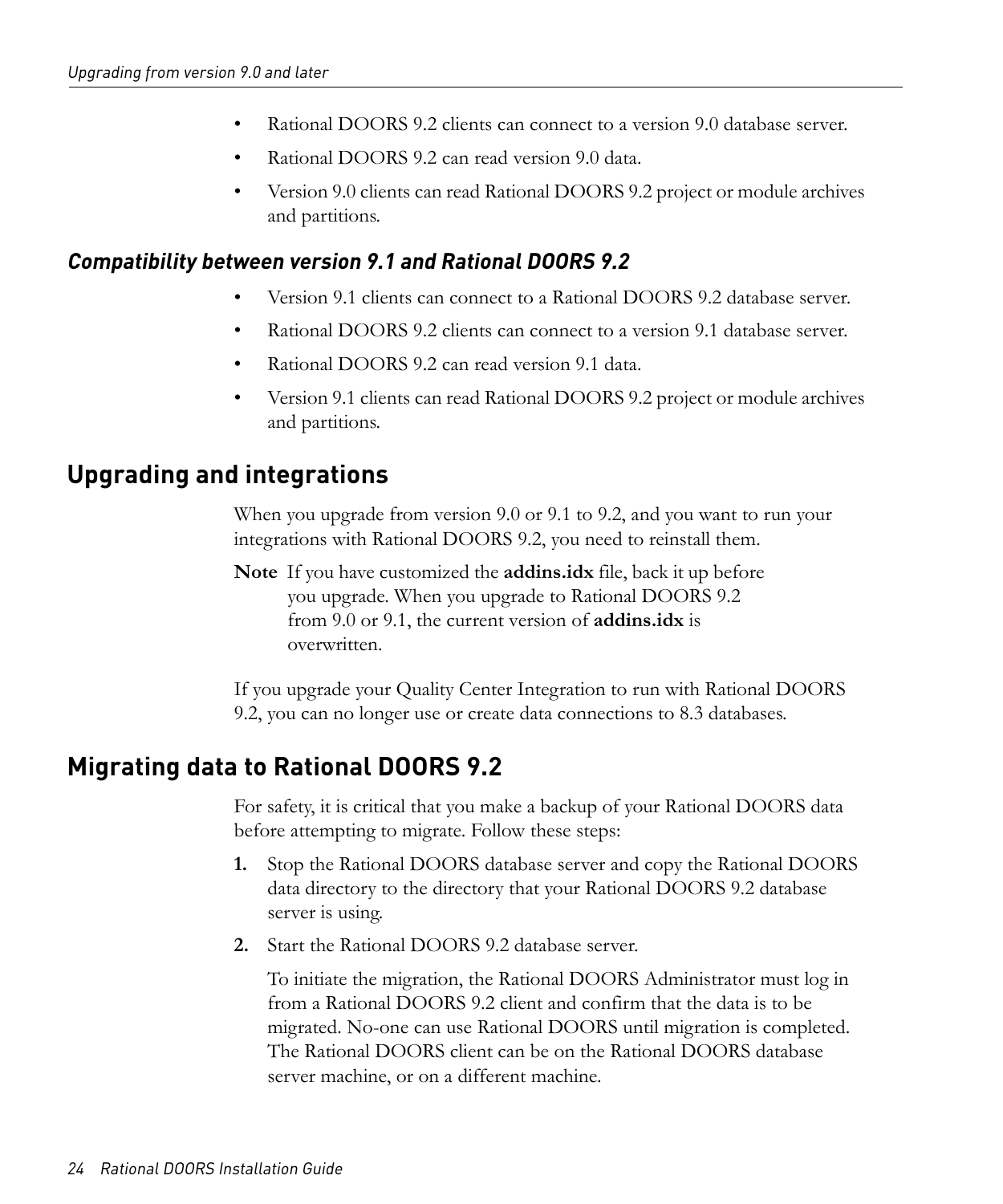If the Administrator does not successfully log in, or does not confirm that migration is required, the migration is not performed.

**3.** Select **Start > Program Files > IBM Rational > IBM Rational DOORS 9.2**.

The login screen is displayed.

- **Note** If the login screen is not displayed, you have not copied your existing data to the correct directory. If you chose to migrate your data using archive and restore, the dialog is not displayed.
- **4.** Type the Administrator password. No other Rational DOORS user can log in to the unmigrated database.

If you do not know your Administrator password, contact your local Support department

After successful login, a confirmation dialog is displayed.

**5.** Click **Confirm** to begin the migration.

**Note** The migration might only take a few seconds to complete, depending on the size of your data.

When the migration is complete, the Database Explorer is displayed.

If you have a dbadmin password, you need to perform these additional steps:

- **a.** Log out and stop the Rational DOORS database server.
- **b.** Reset the dbadmin password:

Open a DOS command prompt, navigate to the bin directory and enter a command in the following format:

doorsd -R <newpassword> -s <datadirectory>

**c.** Restart the Rational DOORS database server.

You can now access the data and other Rational DOORS users can log in to Rational DOORS 9.2.

#### <span id="page-34-0"></span>**Installing Rational DOORS**

For information about installing Rational DOORS, see the appropriate chapter.

- ["New installation of Rational DOORS on Windows," on page 9](#page-18-2)
- ["Installing the Rational DOORS server on UNIX," on page 37](#page-46-3)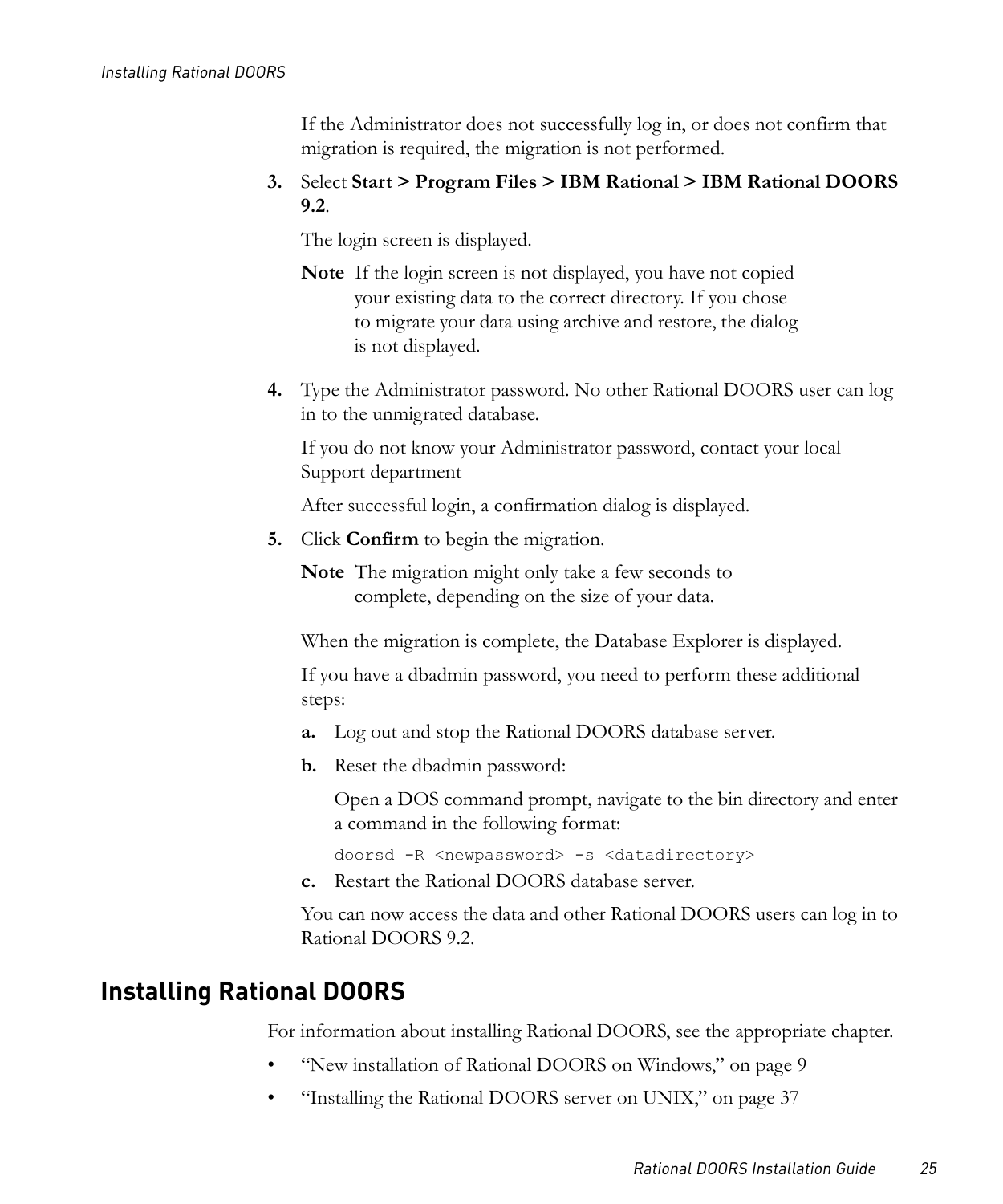## <span id="page-35-0"></span>**Checking your installation**

#### <span id="page-35-1"></span>*For installations that point to an empty data folder*

**1.** Click **Start > Programs > IBM Rational > IBM Rational DOORS 9.2**.

A report is displayed.

**2.** Click **OK**.

The Change Password dialog box is displayed.

- **3.** Type the password you want to use for the Administrator user into the **New password** and **Confirm new password** fields. The password must be at least six characters long.
- **4.** Click **OK**.

**Note** Make a note of this password. If you forget it, you have to contact Support.

- **5.** The Database Explorer and the Tip of the Day are displayed.
- **6.** Click **OK** to dismiss the **Tip of the Day** screen.
- **7.** Create a user account.

As the Administrator account is for use in emergencies only, you need to create a user account to use next time you log in to Rational DOORS:

- **a.** Click **Tools > Manage Users**
- **b.** On the **Users** tab, click **New**
- **c.** Type a user name in the **Username** box
- **d.** Click the **Database Manager** user type
- **e.** Click **OK**
- **8.** Exit Rational DOORS (click **File > Exit**).

Do not remain logged on as an Administrator user

#### <span id="page-35-2"></span>*For installations that point to existing v9 data*

- **1.** Click **Start > Programs > IBM Rational > IBM Rational DOORS 9.2**. Rational DOORS is loaded and the login screen is displayed.
- **2.** Type your user name and password and click **OK**. If you do not have a user name, contact your Rational DOORS administrator.
- **3.** The Database Explorer is displayed.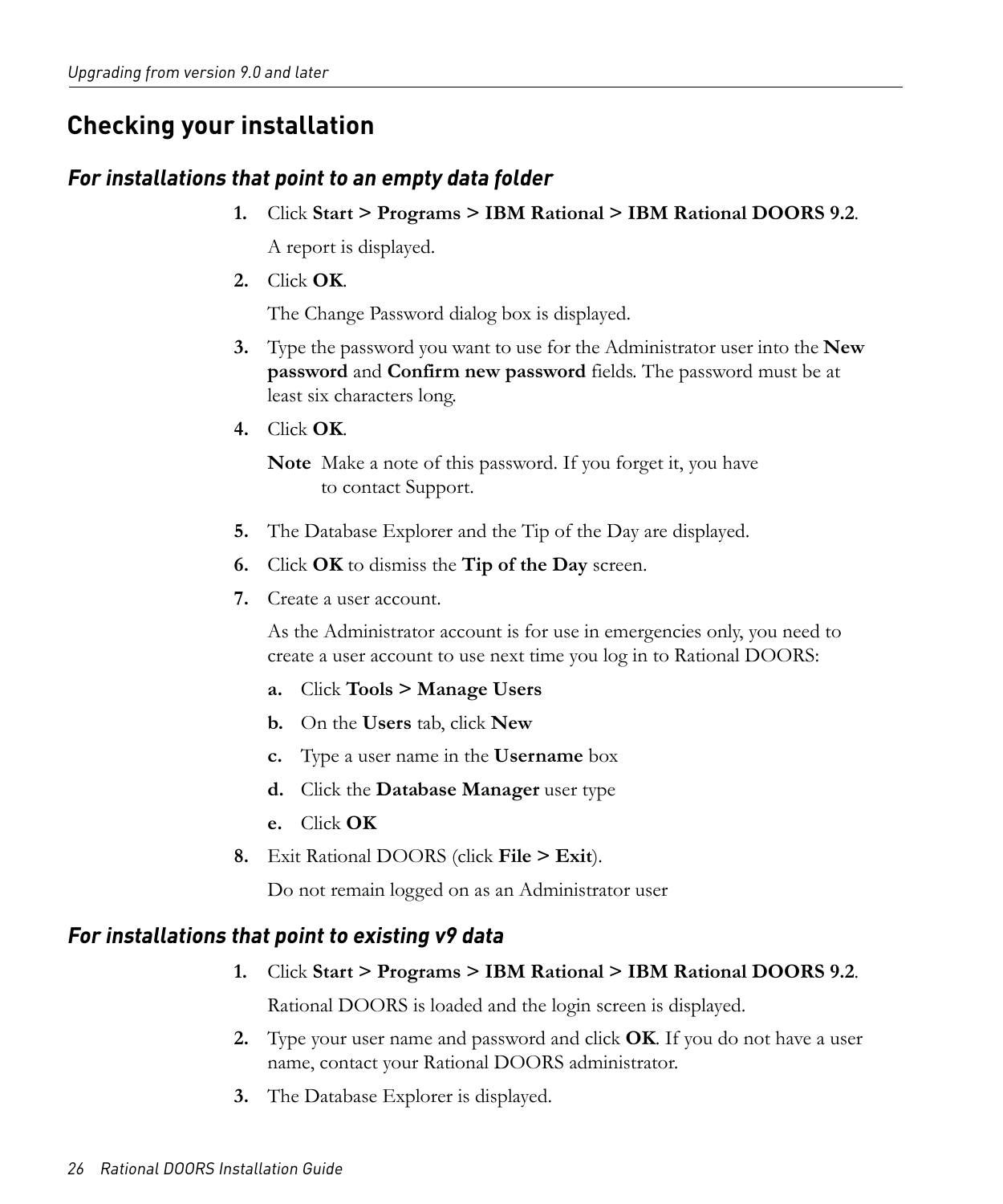## <span id="page-36-1"></span>*5 Upgrading from version 5, 6, 7 or 8*

This chapter discusses what you need to consider when you are upgrading to Rational DOORS 9.2 from version 5, 6, 7 or 8.

It contains information about update paths, licensing, and migrating your data.

The installation procedure is the same whether you are upgrading to Rational DOORS 9.2 or installing it from scratch. For information about the installation procedure, follow the appropriate links in the text.

- [Migration paths](#page-36-0)
- [Upgrading from version 7 or 8](#page-37-0)
- [Migrating data from earlier versions](#page-38-0)
- [Licensing changes](#page-39-0)
- [Upgrading and integrations](#page-40-0)
- [Setting up in phases](#page-40-1)
- [New installation options](#page-41-0)
- [Upgrading and migrating data](#page-41-1)
- [Installing Rational DOORS](#page-43-0)

## <span id="page-36-0"></span>**Migration paths**

Read this section if you want to migrate from version 5, 6, 7, or 8.

#### *Migrating from version 5*

You cannot migrate data directly to Rational DOORS 9.2 from version 5. Data must first be migrated to version 6.0 SR1 format. It can then be migrated to Rational DOORS 9.2. You do not have to upgrade all of your version 5 clients to version 6.0 SR1. Only the version 5 database needs to be migrated.

Migrate your data in the following way:

- **1.** Install a version 6.0 SR1 Complete Server Installation, accepting the default data directory.
- **2.** Copy your version 5 database to this default directory.
- **3.** Run version 6.0 SR1.
- **4.** Log in as Administrator.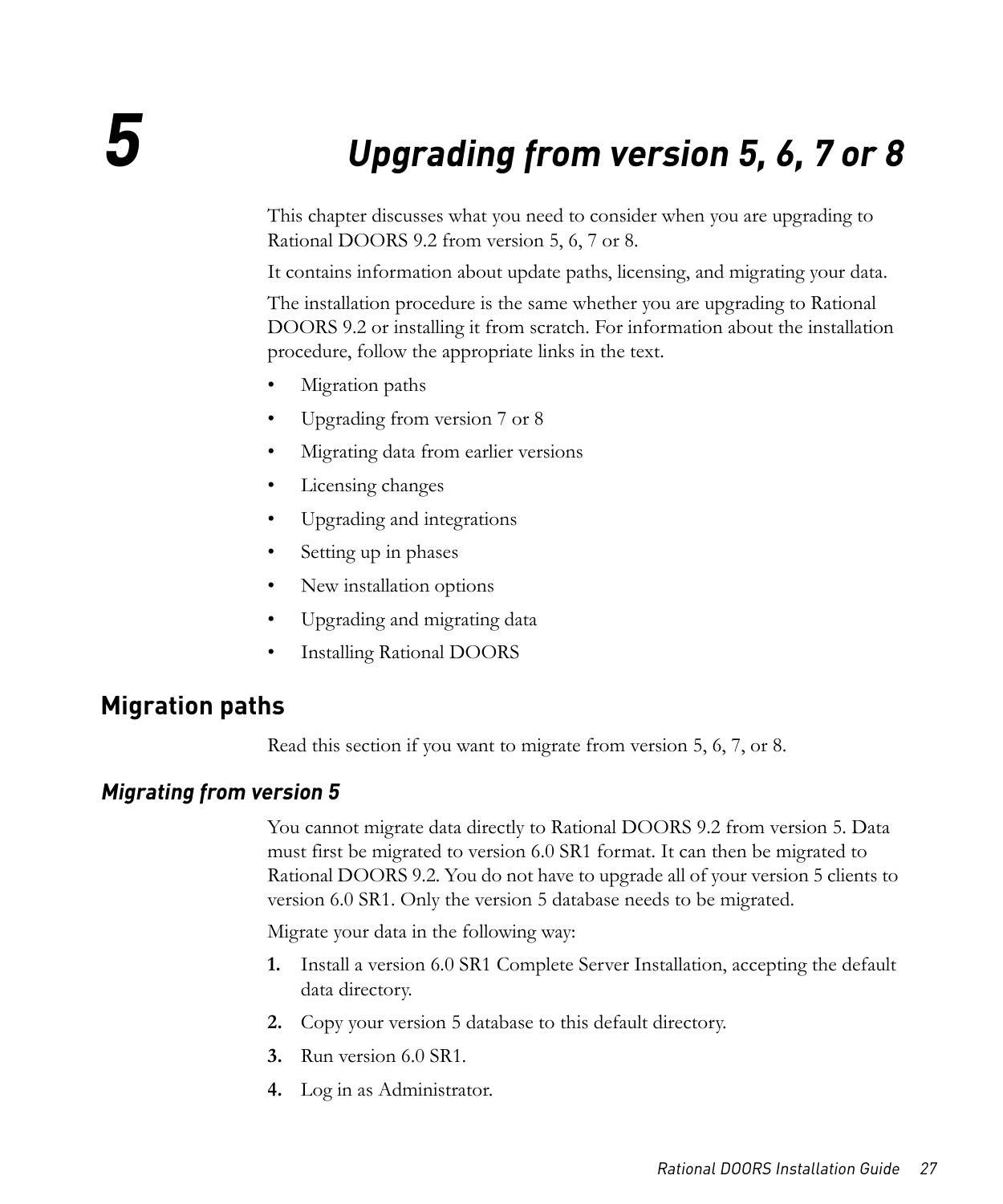- **5.** Click **Confirm** to migrate your data.
- **Caution** You must complete the data migration from version 5 to version 6.0 SR1 by running the Module Migrator DXL. This DXL can be obtained by contacting Support. If you are migrating a large database, you can run the module migrator DXL on more than one Rational DOORS client, as long as each client is running on a different machine. This DXL allows you to migrate different sections of the data at the same time. Do not run more than on Rational DOORS client on any one machine at the same time when running the Module Migrator DXL.

When you have completed the data migration from version 5 to version 6.0 SR1, you can migrate the data from version 6.0 SR1 to Rational DOORS 9.2. For information, see ["Upgrading and migrating data," on page 32.](#page-41-1)

#### *Migrating from version 6, 7, or 8*

You can migrate data directly to Rational DOORS 9.2 from version 6.0 SR1 and later.

### <span id="page-37-0"></span>**Upgrading from version 7 or 8**

Rational DOORS 9.2 does not overwrite version 7 or 8. The following defaults apply when you install Rational DOORS 9.2 on Windows:

- Rational DOORS 9.2 is installed to a new directory named \IBM\Rational\DOORS\9.2.
- A new label, **IBM Rational DOORS 9.2**, is added to the **Start > All Programs > IBM Rational DOORS** menu.
- The Rational DOORS database server service is called **DOORS DB Server 9.2**.
	- **Note** You can install multiple database server services on your PC with Rational DOORS 9.2. For more information see the *Managing Rational DOORS* manual, which is available from the **Rational Lifecycle Solutions DVD** and from the Web site at http:// publib.boulder.ibm.com/infocenter/rsdp/v1r0m0/ index.jsp.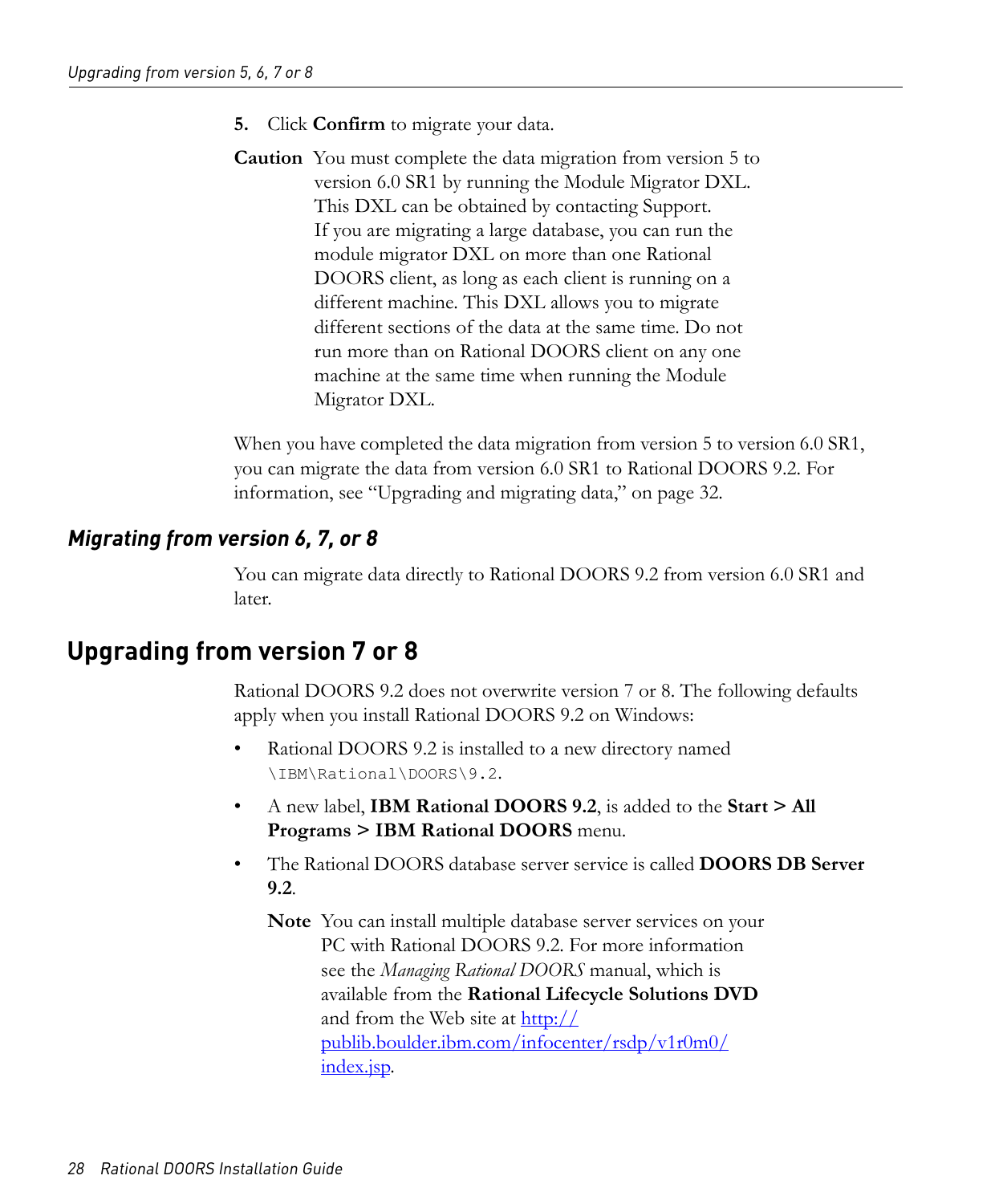- The Rational DOORS database server port number defaults to 36677, which was also the default for previous versions. If you want to be able to run your existing database server and a Rational DOORS 9.2 database server from your machine, make sure that the 9.2 database server runs on a different port.
- By default, the Rational DOORS 9.2 database server points to an empty data directory in the Rational DOORS 9.2 directory. Do not change this default path; it gives you more control over how and when you migrate your existing data. For information about the options available, see ["Migrating data from](#page-38-0)  [earlier versions," on page 29.](#page-38-0)
- The Rational DOORS 9.2 client installs to a new directory. By default, this directory is C:\Program Files\IBM\Rational\DOORS\9.2. Your previous version is not overwritten, and you can run version 7 or 8 and Rational DOORS 9.2 in parallel on the same machine.

These defaults do not apply to UNIX. For information about upgrading on UNIX, see ["Installing the Rational DOORS database server," on page 37](#page-46-0).

## <span id="page-38-0"></span>**Migrating data from earlier versions**

**Caution** Make a copy of your data directory before installing Rational DOORS 9.2, or migrating any data to Rational DOORS 9.2. Once you have migrated your data to Rational DOORS 9.2 format, you cannot reverse the migration.

You have four options for migrating existing data to Rational DOORS 9.2:

• Stop the current DOORS database server, copy the Rational DOORS data directory to the directory that your Rational DOORS 9.2 database server is using, then restart the Rational DOORS database server. Run a Rational DOORS 9.2 client and log in as the Administrator user.

This option gives you the maximum amount of control over when you migrate your data. You can install your Rational DOORS database server, and all the Rational DOORS clients, pointing them all to the empty data directory. None of your Rational DOORS 9.2 clients can access your data and migrate it until you are ready to do so. When you are ready to migrate your data, you can copy it to the empty directory and run a Rational DOORS client against it. When you log in as the Administrator user, your data is migrated to Rational DOORS 9.2.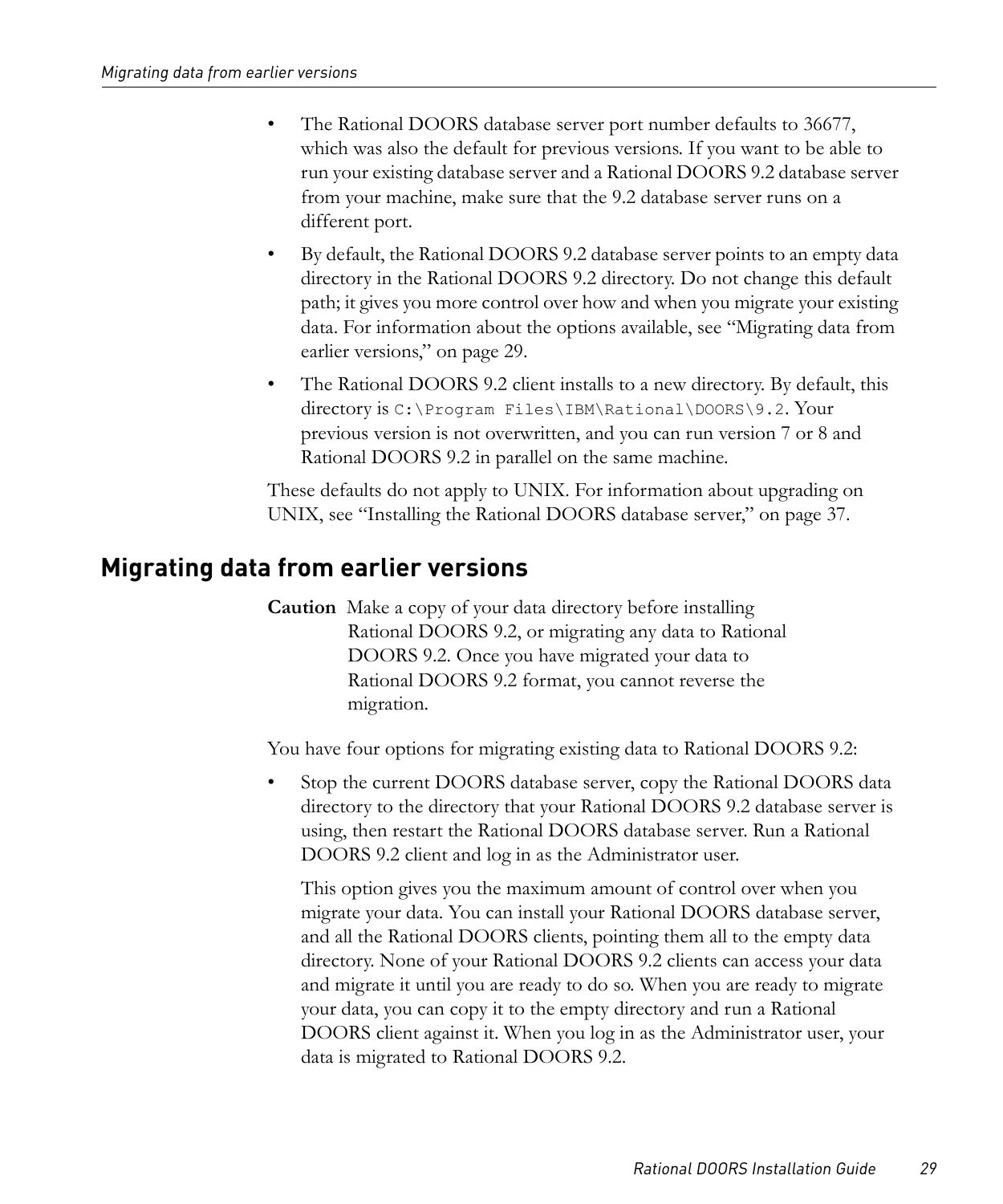• Point the Rational DOORS 9.2 database server at the Rational DOORS data directory when you install Rational DOORS 9.2, then run a Rational DOORS client and log in as Administrator.

Make sure that you have:

- **a.** Made a copy of the Rational DOORS data directory.
- **b.** Ensured that the data is ready to migrate.

Bear in mind that any Rational DOORS client using the Rational DOORS 9.2 database server who has access to the Administrator password could migrate the data.

• Archive the projects you want to migrate, then restore them to Rational DOORS 9.2.

Only use this option for initial testing of Rational DOORS 9.2. Using archive and restore as a means of migrating data is time consuming. It also results in the loss of access controls and cross-project links.

• Make a copy of your current Rational DOORS data directory. Access the copied data directory from a version 7 or 8 client, and delete the projects and folders that you do not want to migrate to Rational DOORS 9.2.

This option allows you to implement a phased migration of your Rational DOORS data. However, after the initial data migration the remaining Rational DOORS data must be migrated to Rational DOORS 9.2 using archive and restore. Using this method to migrate data is time consuming. If you archive and restore data from the same master database that was migrated, access controls and cross-project links are preserved.

## <span id="page-39-0"></span>**Licensing changes**

The action you need to take depends on the version you are running, and whether you have a valid maintenance agreement:

- If you are running version 8.2 or 8.3, and you have a valid maintenance agreement, you do not need a new license to install and run Rational DOORS 9.2.
- If you are running version 8.2 or 8.3, and do not have a valid maintenance agreement, a message is displayed:

The FEATURE name DOORS with version 2009.0601 cannot be found. License server does not support this version of the feature

If this message is displayed, you need to obtain a new license.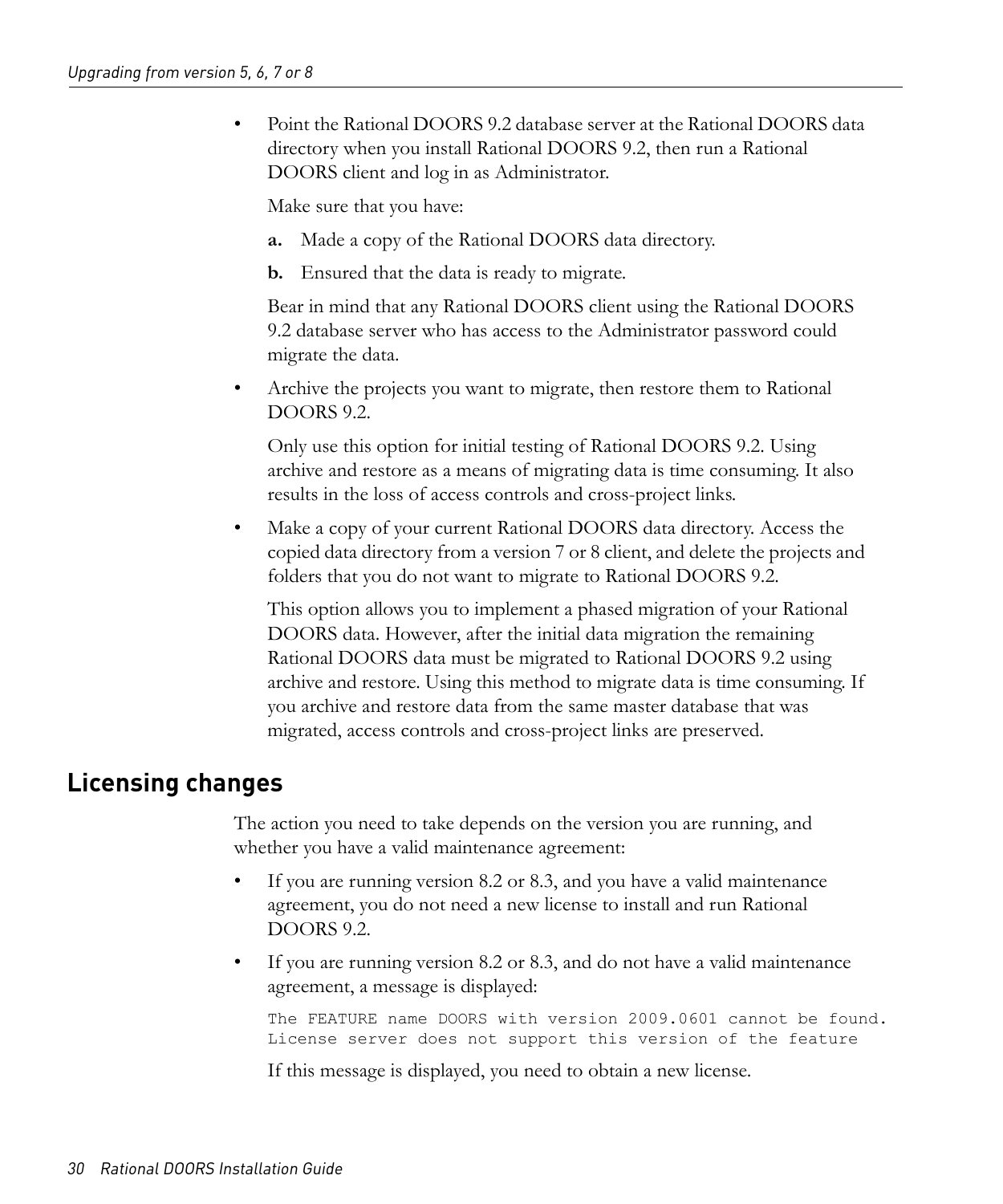If you are running a version earlier than 8.2, you need a new license to run Rational DOORS. You also need to install either version 1.3, 1.4 or 1.5 of the Rational License Server TL.

When version 8.2 was released, we upgraded the version of FLEXnet to v11.5, and we changed all Rational DOORS licenses to use the Telelogic vendor daemon instead of the Rational DOORS daemon. This daemon allowed you to merge all of your Telelogic licenses into one license key. The default port number used for licensing was changed to 19353; the previous port used for licensing was 7192.

Rainbow dongles are no longer supported with Rational DOORS. Customers who have previously used Rainbow dongles must contact their local Support department. Other existing hardware licenses do not need to be replaced.

For more information about licensing, see the *Rational License Server TL Licensing Guide*, which is available from the **Rational Lifecycle Solutions DVD** and from our Web site at http://publib.boulder.ibm.com/infocenter/rsdp/v1r0m0/ index.jsp.

## <span id="page-40-0"></span>**Upgrading and integrations**

When you upgrade, you need to upgrade your integrations too. New versions of all the integrations are being released, and are available from:

- The Rational DOORS Add Ons CD
- The Rational DOORS for HP Quality Center Interface CD
- The Rational DOORS for Serena PVCS Version Manager Interface CD
- The Rational Web site

## <span id="page-40-1"></span>**Setting up in phases**

As Rational DOORS 9.2 does not overwrite previous installations, you can install your Rational DOORS database server and all your Rational DOORS clients alongside the versions you are currently using. You can choose when to migrate your data. If you want some users to start using the new Rational DOORS version while others continue using the old one, they can do so as long as you have made sure that the Rational DOORS 9.2 database server is using a different port than your existing database server.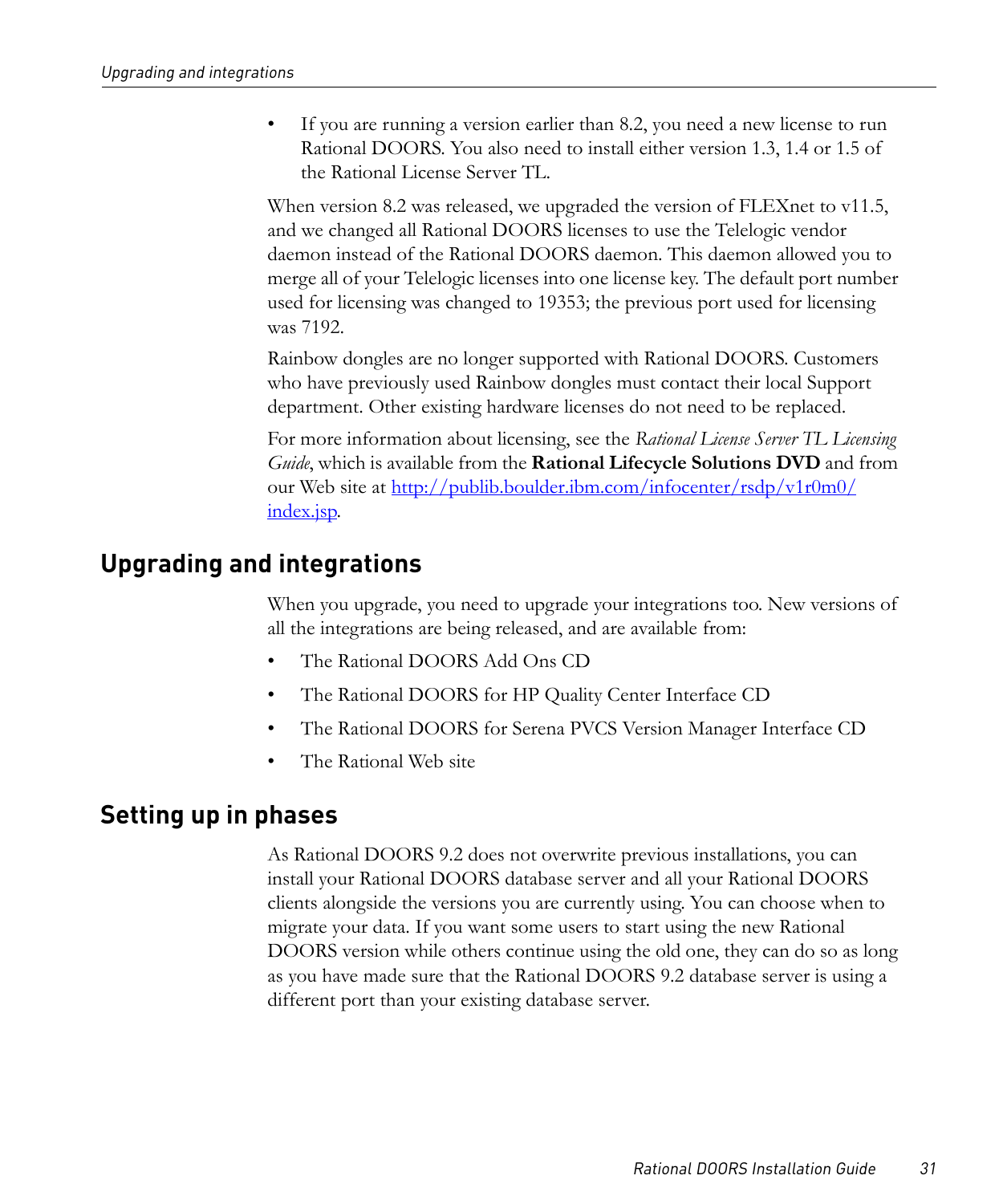## <span id="page-41-0"></span>**New installation options**

| v9/v8                                        | v7.1                                      | <b>v6.0 SR1</b>                              |
|----------------------------------------------|-------------------------------------------|----------------------------------------------|
| <b>DOORS</b> Client Installation             | DOORS Standard End User                   | DOORS Client<br>Installation                 |
| <b>DOORS</b> Database Server<br>Installation | DOORS/ERS Complete<br>Server Installation | <b>DOORS</b> Complete<br>Server Installation |
|                                              | DOORS Laptop/Non-<br>networked PC         | <b>DOORS</b> Complete<br>Server Installation |
|                                              | Workstation Client                        | <b>DOORS</b> Remote<br>Access Client         |

The installation options changed after version 8.0.

## <span id="page-41-1"></span>**Upgrading and migrating data**

- Version 7 and version 8 clients cannot connect to a Rational DOORS 9.2 database server.
- Rational DOORS 9.2 clients cannot connect to version 7 or version 8 database servers.
- Rational DOORS 9.2 can read version 5, version 6.0 SR1, version 7 or version 8 project and module archives.
- Version 7 and version 8 clients cannot read Rational DOORS 9.2 project or module archives, or partitions.
- Rational DOORS 9.2 clients cannot read version 7 or version 8 partitions. Partitions must be rejoined or recovered before you migrate data to Rational DOORS 9.2.
- CPS review cycles do not have to be completed before you migrate your data to Rational DOORS 9.2.

If a version 7 or version 8 client tries to connect to the Rational DOORS 9.2 server, it is not allowed to connect and a message is displayed:

```
Cannot connect to server. The network is busy.
```
#### *Migrating data to Rational DOORS 9.2*

For safety, it is critical that you make a backup of your Rational DOORS data before attempting to migrate. Follow these steps: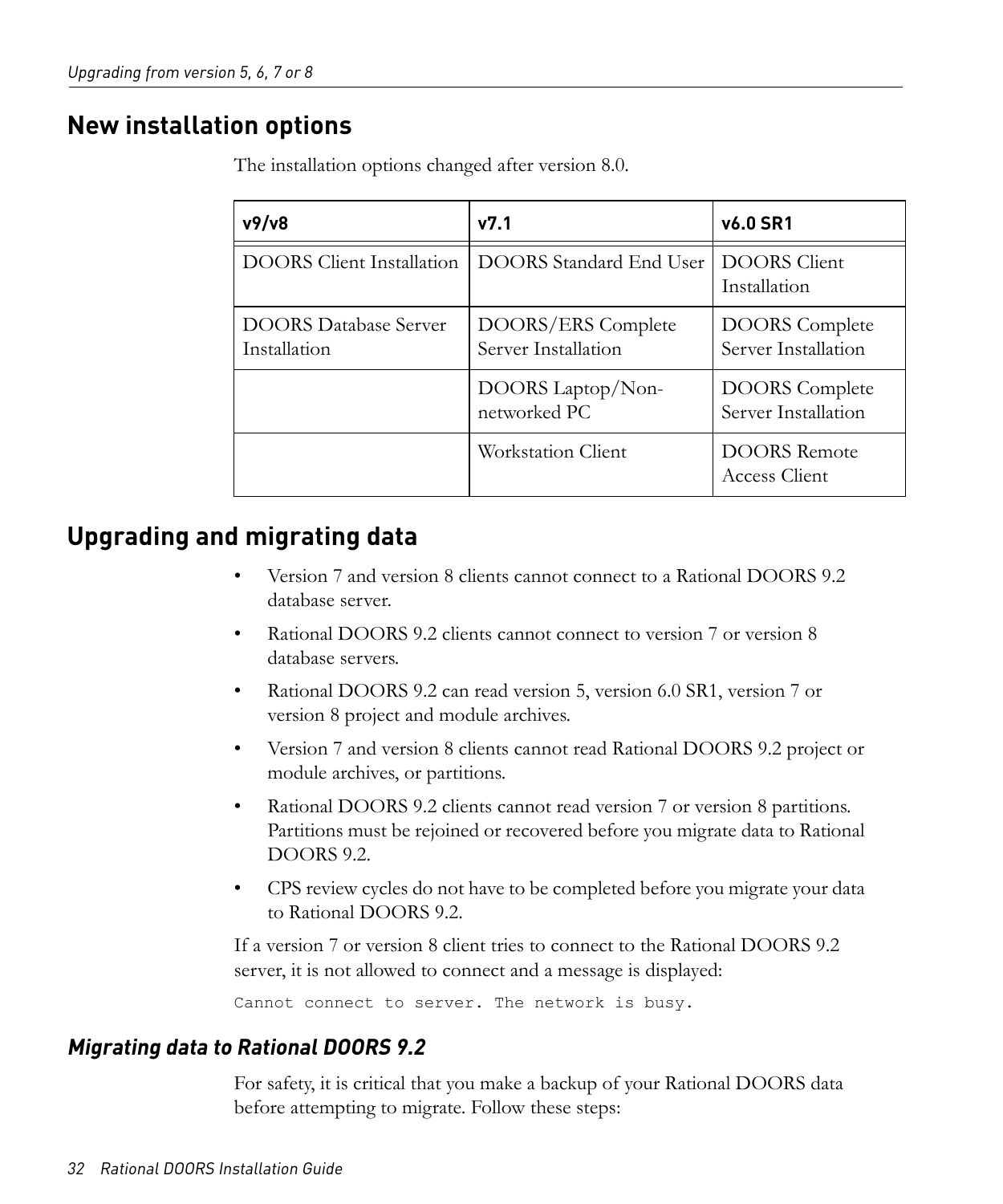- **1.** Stop the Rational DOORS database server and copy the Rational DOORS data directory to the directory that your Rational DOORS 9.2 database server is using.
- **2.** Start the Rational DOORS 9.2 database server.

To initiate the migration, the Rational DOORS Administrator must log in from a Rational DOORS 9.2 client and confirm that the data is to be migrated. No-one can use Rational DOORS until migration is completed. The Rational DOORS client can be on the Rational DOORS database server machine, or on a different machine.

If the Administrator does not successfully log in, or does not confirm that migration is required, the migration is not performed.

#### **3.** Select **Start > Program Files > IBM Rational > IBM Rational DOORS 9.2**.

The login screen is displayed.

**Note** If the login screen is not displayed, you have not copied your existing data to the correct directory. If you chose to migrate your data using archive and restore, the dialog is not displayed.

**4.** Type the Administrator password. No other Rational DOORS user can log in to the unmigrated database.

If you do not know your Administrator password, contact your local Support department

After successful login, a confirmation dialog is displayed.

**5.** Click **Confirm** to begin the migration.

**Note** The migration might only take a few seconds to complete, depending on the size of your data.

When the migration is complete, the Database Explorer is displayed.

If you have a dbadmin password, you need to perform these additional steps:

- **a.** Log out and stop the Rational DOORS database server.
- **b.** Reset the dbadmin password:

Open a DOS command prompt, navigate to the bin directory and enter a command in the following format:

doorsd -R <newpassword> -s <datadirectory>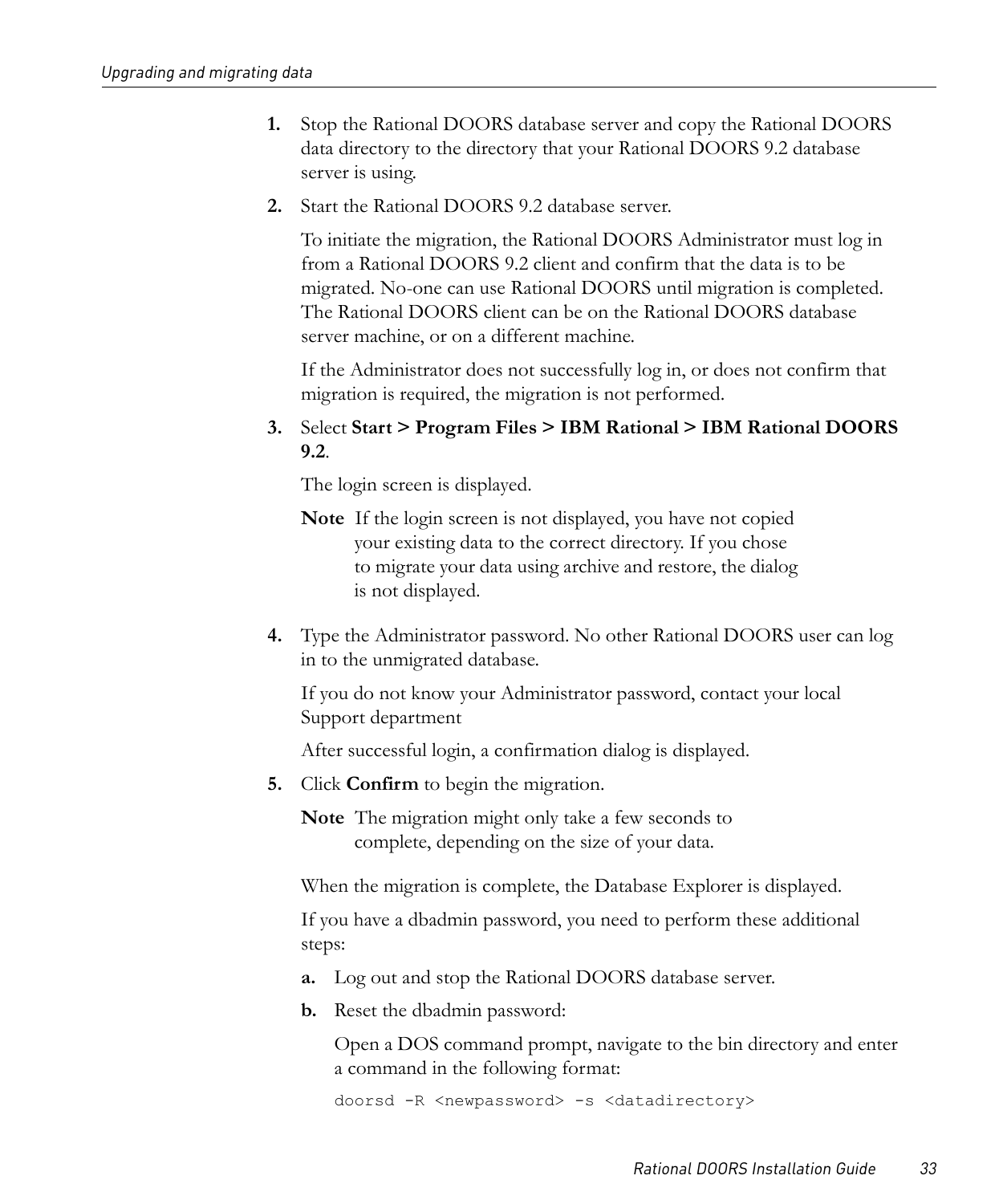**c.** Restart the Rational DOORS database server.

You can now access the data and other Rational DOORS users can log in to Rational DOORS 9.2.

## <span id="page-43-0"></span>**Installing Rational DOORS**

For information about installing Rational DOORS, see the appropriate chapter.

- ["New installation of Rational DOORS on Windows," on page 9](#page-18-0)
- ["Installing the Rational DOORS server on UNIX," on page 37](#page-46-1)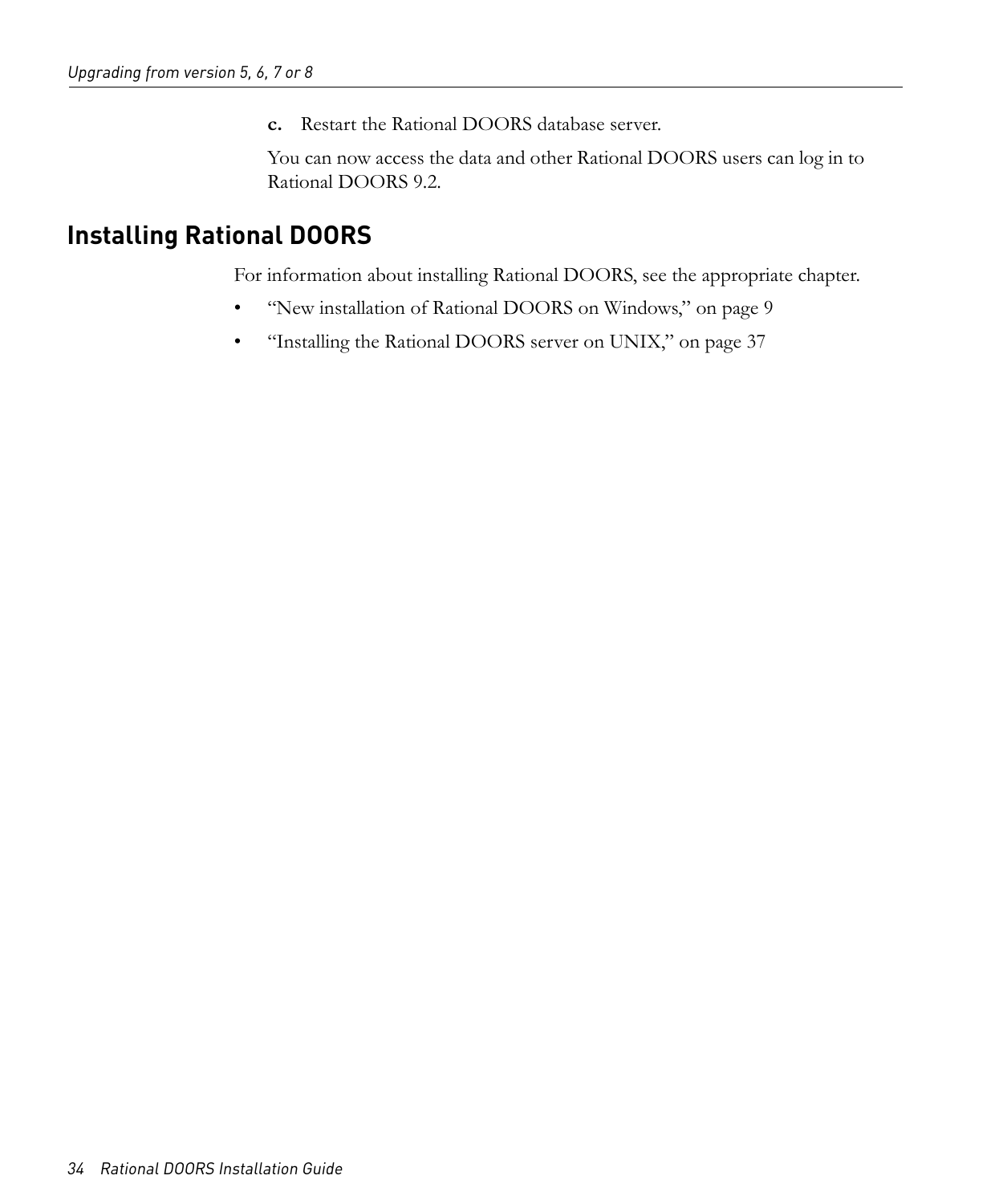# *6 Installing and using Rational DOORS on Citrix*

This chapter describes how to install Rational DOORS on Citrix. It contains the following:

- [Supported platforms](#page-44-0)
- [Installation guidelines](#page-44-1)
- [Environment specifications](#page-45-0)
- [Configuring external links](#page-45-1)

## <span id="page-44-0"></span>**Supported platforms**

Rational DOORS 9.2 is supported on:

• Citrix XenApp 5.0 (Advanced) on Windows 2003 Server Standard and Enterprise Edition (32 bit and 64 bit), using the Citrix ICA client v 10.00.52110 on Windows XP.

Although it might be possible for Rational DOORS 9.2 to work with other versions of Citrix on other supported Rational DOORS platforms, they have not been tested and are not supported.

## <span id="page-44-1"></span>**Installation guidelines**

Terminal services must be activated on the host machine, then Citrix can be installed. These steps must take place before any applications are installed. At installation of Citrix, it is useful to rename the drives (for example, change the drives from A: C: and D: to M: N: and O:). Making this change allows the Citrix clients to map their local drives (through redirection) to the drive letters of A: C: and D:. Also, increase the swap file to 2.5 times the amount of memory available. Also increase the registry file size appropriately to accommodate the multiple **current\_user\_keys** required.

To install Rational DOORS 9.2 on Citrix, you must be in "install mode".

Configure Rational DOORS 9.2 to display in "Seamless mode". You might experience problems if you display in "Desktop mode".

As a result of product performance enhancements, the Rational DOORS 9.2 client only displays colors correctly for text highlighting when using the 16 bit color depth resolution in the Citrix ICA client.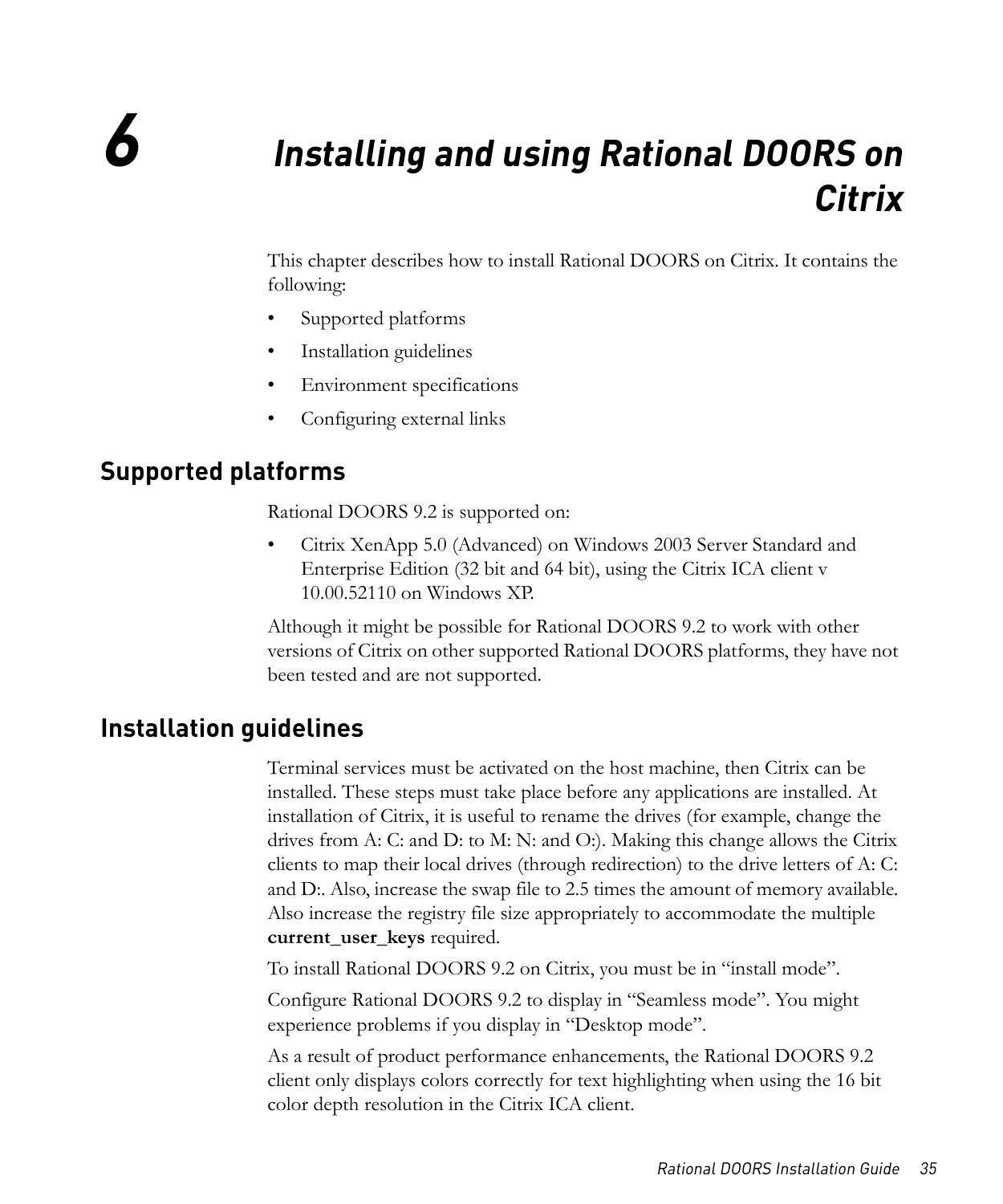## <span id="page-45-0"></span>**Environment specifications**

For the best performance, install the Rational DOORS database server on a different machine to the Citrix server. To optimize performance, place both machines as geographically close to one another as possible. The Rational DOORS license server can be located on either machine, or a separate machine.

For information on Rational DOORS Integrations and the Citrix environment, see the integration's own user documentation.

## <span id="page-45-1"></span>**Configuring external links**

You need to configure Rational DOORS to allow external links to access locations in Rational DOORS through Citrix.

To configure external links:

**1.** On the Citrix server, publish protocolhandler.exe to accept parameters:

```
C:\Program Files\IBM\Rational\DOORS\9.2\bin\protocolhandler.exe 
\frac{6}{2} \star
```
**2.** On the desktop where the Citrix Rational DOORS client is accessed, copy the following to a .reg file and run it to add it to the registry:

```
 Windows Registry Editor Version 5.00
   [HKEY_CLASSES_ROOT\doors]
   @="URL:DOORS protocol"
   "URL Protocol"=""
   [HKEY_CLASSES_ROOT\doors\Default Icon]
  a = 0 [HKEY_CLASSES_ROOT\doors\shell]
   [HKEY_CLASSES_ROOT\doors\shell\open]
   [HKEY_CLASSES_ROOT\doors\shell\open\command]
   @="\"C:\\Program Files\\Citrix\\ICA Client\\pn.exe\" /
pn:DOORS_CITRIX /app:protocolhandler /param:\"-r 120 -url %1\""
```
- DOORS\_CITRIX is the application set name containing the protocolhandler and the Rational DOORS applications.
- protocolhandler is the application name as published in the Citrix server.
- -r 120 -url %1 are the parameters that are passed to the protocolhander application in the Citrix server. When you click a URL, %1 is replaced by the URL string.

When you click an external link, it opens.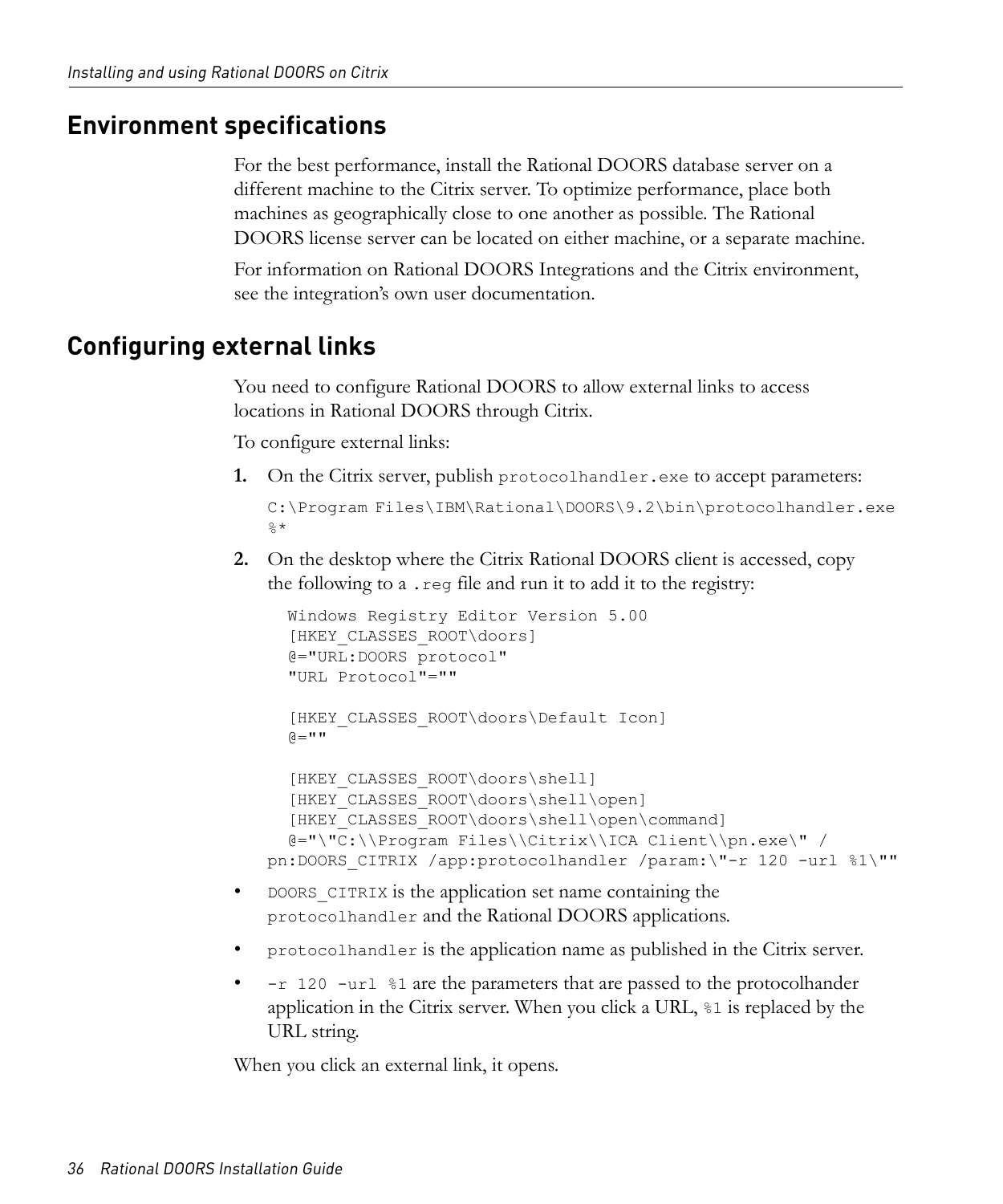<span id="page-46-1"></span>This chapter describes how to install and set up version 9.2 of Rational DOORS on UNIX computers. It contains the following:

- [Understanding UNIX installations](#page-46-2)
- [Installing the Rational DOORS database server](#page-46-3)

## <span id="page-46-2"></span>**Understanding UNIX installations**

The **Rational Lifecycle Solutions DVD** contains the files for installing Rational DOORS servers on UNIX. These files can also be downloaded from our Web site at http://www.ibm.com/software/awdtools/doors.

The following files are available.

- **solaris\_server.zip**
- **hpux\_server.zip**
- **linux\_server.zip**

## <span id="page-46-3"></span><span id="page-46-0"></span>**Installing the Rational DOORS database server**

To use the UNIX versions of the Rational DOORS server in a traditional clientserver configuration, install the Rational DOORS database server first on the server machine and then install Rational DOORS on Windows client machines but ensure that they are connecting to the database server on the port serving the Rational DOORS data.

If you are upgrading from a previous version of Rational DOORS, read the chapter entitled ["Upgrading from version 5, 6, 7 or 8," on page 27](#page-36-1).

#### <span id="page-46-4"></span>**To install the Rational DOORS database server:**

- **1.** Check that you meet the system requirements. Details of system requirements are on our Web site at http://www-01.ibm.com/software/ awdtools/doors/sysreqs/.
- **2.** If you are installing Rational DOORS for the first time, go to [Step 4.](#page-47-0)
- **3.** If you are reinstalling, stop the Rational DOORS database server.
	- **a.** Change your working directory to \$DOORSHOME/bin.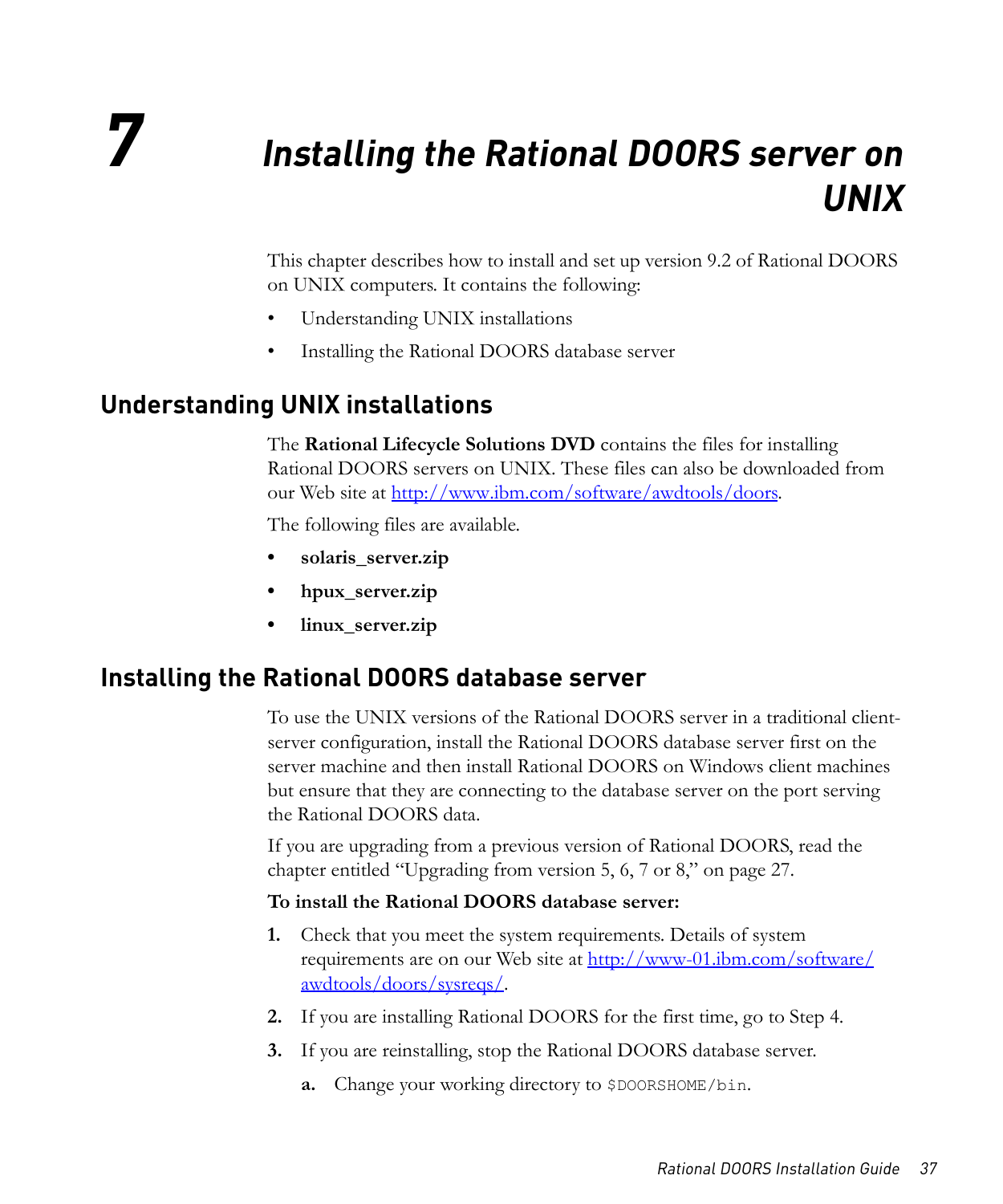**b.** Enter the following command:

```
dbadmin -data port@computer -killserver [-password password]
See the following table for what each parameter means.
```

| Where    | Is                                                                                     |
|----------|----------------------------------------------------------------------------------------|
| port     | The port the server is using (by default, 36677).                                      |
| computer | The name of the computer the server is running on.                                     |
| password | The server password (omit the -password switch if the<br>password is currently blank). |

- <span id="page-47-0"></span>**4.** Log in as root. The installation must be performed using the root account.
- **5.** If you are installing Rational DOORS for the first time, create a nonprivileged user account to own the Rational DOORS data and application files.

<span id="page-47-2"></span>Create an account called **doors**. We call this user the **Rational DOORS owner**.

- <span id="page-47-1"></span>**6.** Set up the directory you want to install Rational DOORS in (the Rational DOORS home directory):
	- **a.** Create the Rational DOORS home directory.
	- **b.** Use the chown command to set the owner of the new directory to the Rational DOORS owner.
	- **c.** Set the \$DOORSHOME environment variable to point to the new directory.
- **7.** You can either install from the Rational Solutions DVD or from Rational DOORS software downloaded from the Rational Web site.

If you downloaded the software from the Web, uncompress the archive to a temporary location on your computer, and go to [Step 8.](#page-48-0)

If you are installing Rational DOORS from DVD:

- **a.** Put the **Rational Lifecycle Solutions DVD** into your DVD-ROM drive.
- **b.** Mount it.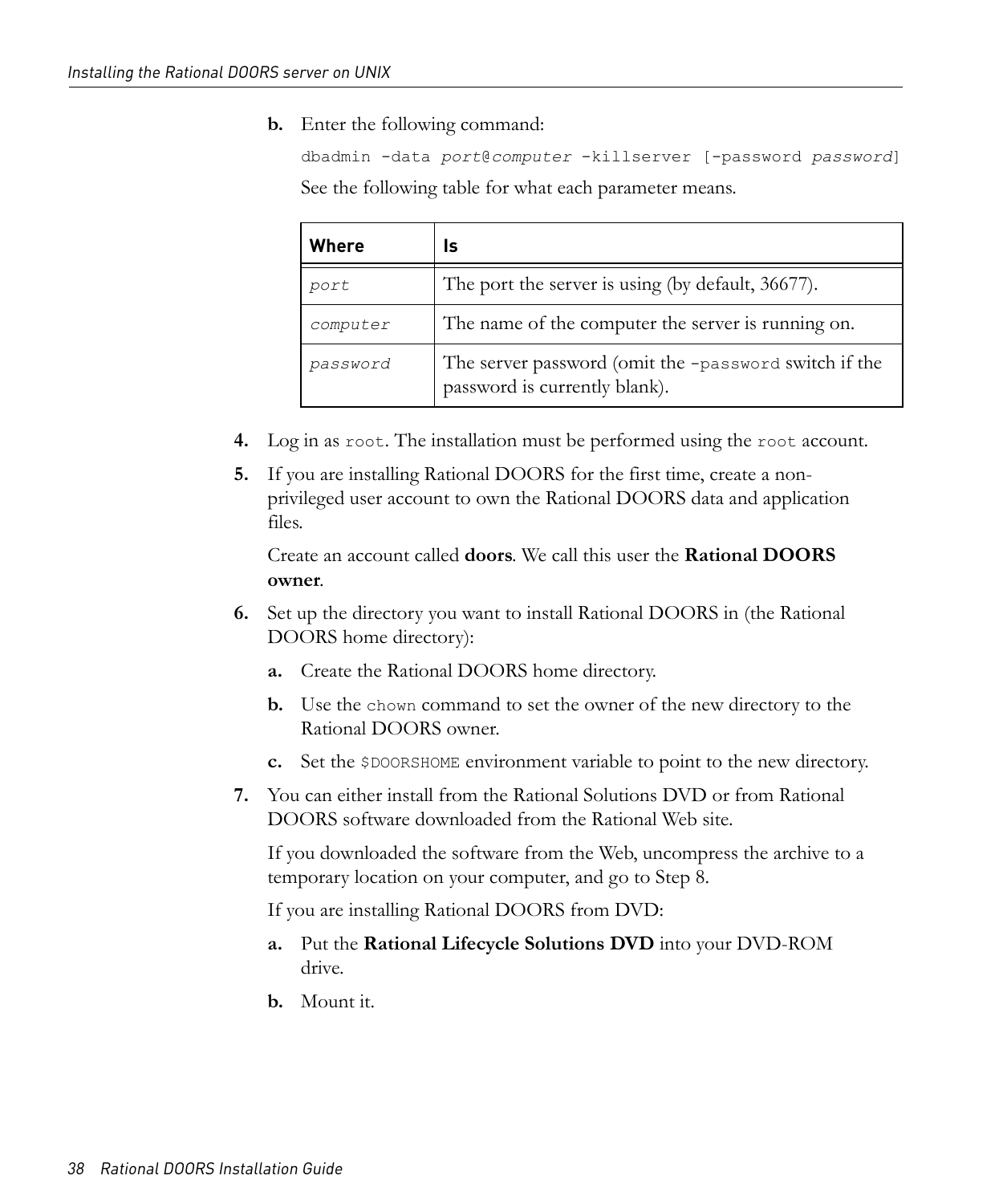| <b>Platform</b>          | <b>Example command</b>                  |
|--------------------------|-----------------------------------------|
| Solaris                  | mount -r -F hsfs /dev/sr0 /cdrom        |
| HP-UX                    | mount -r -F cdfs /dev/dsk/c0t2d0 /cdrom |
| $\text{Linux}^\circledR$ | mount /dev/cdrom                        |

The following table describes how to mount your DVD-ROM drive:

**Note** On Solaris and Linux, if the volume manager is configured, it automatically mounts the DVD-ROM.

- **c.** Navigate to the Rational DOORS UNIX server directory on the DVD, and uncompress the server archive file you need to a temporary location on your computer.
- <span id="page-48-0"></span>**8.** Run the installation script, giving the full path including the disk device. For example, if you extracted the archive to /mydisk/temp, enter:

<span id="page-48-1"></span>/mydisk/temp/doors\_9/unix/bin/instdoor.sh

- **9.** Follow the instructions on your screen to install Rational DOORS.
- **10.** Answer the prompts on the screen:
	- **a.** Enter path to DVD-ROM device or Rational DOORS distribution: [/cdrom]
	- **b.** Enter y at the second prompt, to install the Rational DOORS database server:

Install package DOORS\_SERVER [y]: y

- **c.** Enter the path to the Rational DOORS home directory you created in [Step 6.](#page-47-1)
- **d.** Enter n or y at the prompt:

Install DOORS SERVER Interface Services [n]:

If you enter y, the Rational DOORS server interface services, which allow Rational DOORS to interface with selected other products, for example Rational Requirements Composer, are installed. If you enter y, go to either ["Installing the Rational DOORS server interface services](#page-66-0)  [on Solaris," on page 57](#page-66-0) or ["Installing the Rational DOORS server](#page-76-0)  [interface services on Linux," on page 67](#page-76-0) to continue this procedure.

If you enter n, the Rational DOORS server interface services are not installed.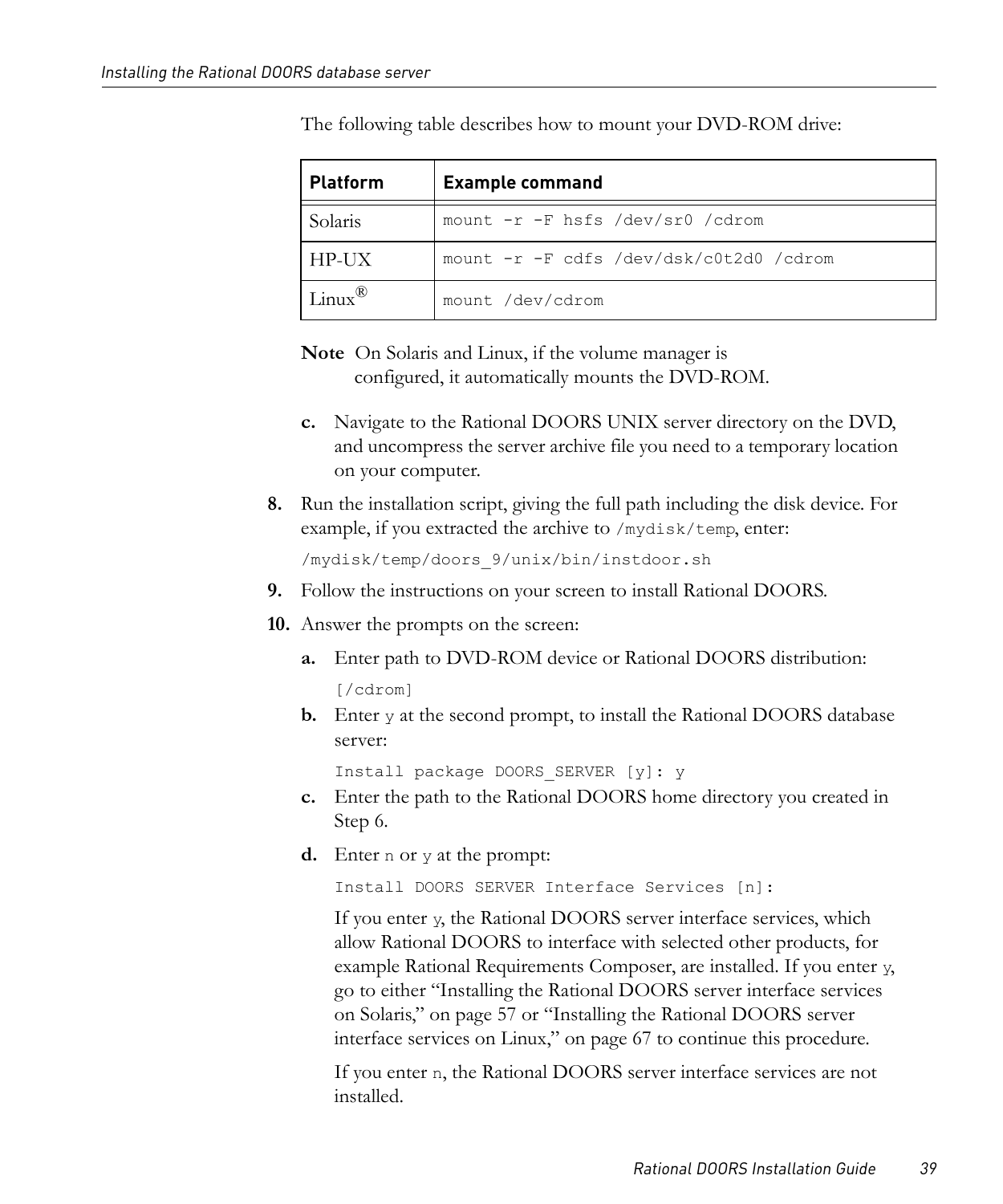- **e.** Enter the name of the Rational DOORS owner (by default, doors).
- **f.** Confirm that you want to install the server.
- **g.** The installation script then confirms all the installation options and installs the files. Press **ENTER** when the installation finishes.
- **11.** Edit the startup file of the Rational DOORS owner.

The following table shows the lines you must add or edit:

| <b>Startup file</b>           | Code                                                                                                                                                                     |
|-------------------------------|--------------------------------------------------------------------------------------------------------------------------------------------------------------------------|
| Bourne or K shell<br>.profile | DOORSHOME=doors-home-path<br>SERVERDATA=datapath<br>PATH=\$DOORSHOME/bin:\$PATH<br>PORTNUMBER=database-server-port-number<br>export DOORSHOME SERVERDATA PATH PORTNUMBER |
|                               | <b>DOORSDATA</b>                                                                                                                                                         |
| C shell .login                | setenv DOORSHOME doors-home-path<br>setenv SERVERDATA datapath<br>set path=(\$DOORSHOME/bin \$path)<br>setenv PORTNUMBER database-server-port-number                     |

- **12.** Start the Rational DOORS database server:
	- **a.** Log in as the Rational DOORS owner user.
	- **b.** Change your working directory to \$DOORSHOME/bin.
	- **c.** Enter the following command:
		- ./doorsd &
		- **Note** If you use the Korn shell and do not use "doorsd &" in a system startup script, execute the following command instead:

"nohup doorsd &"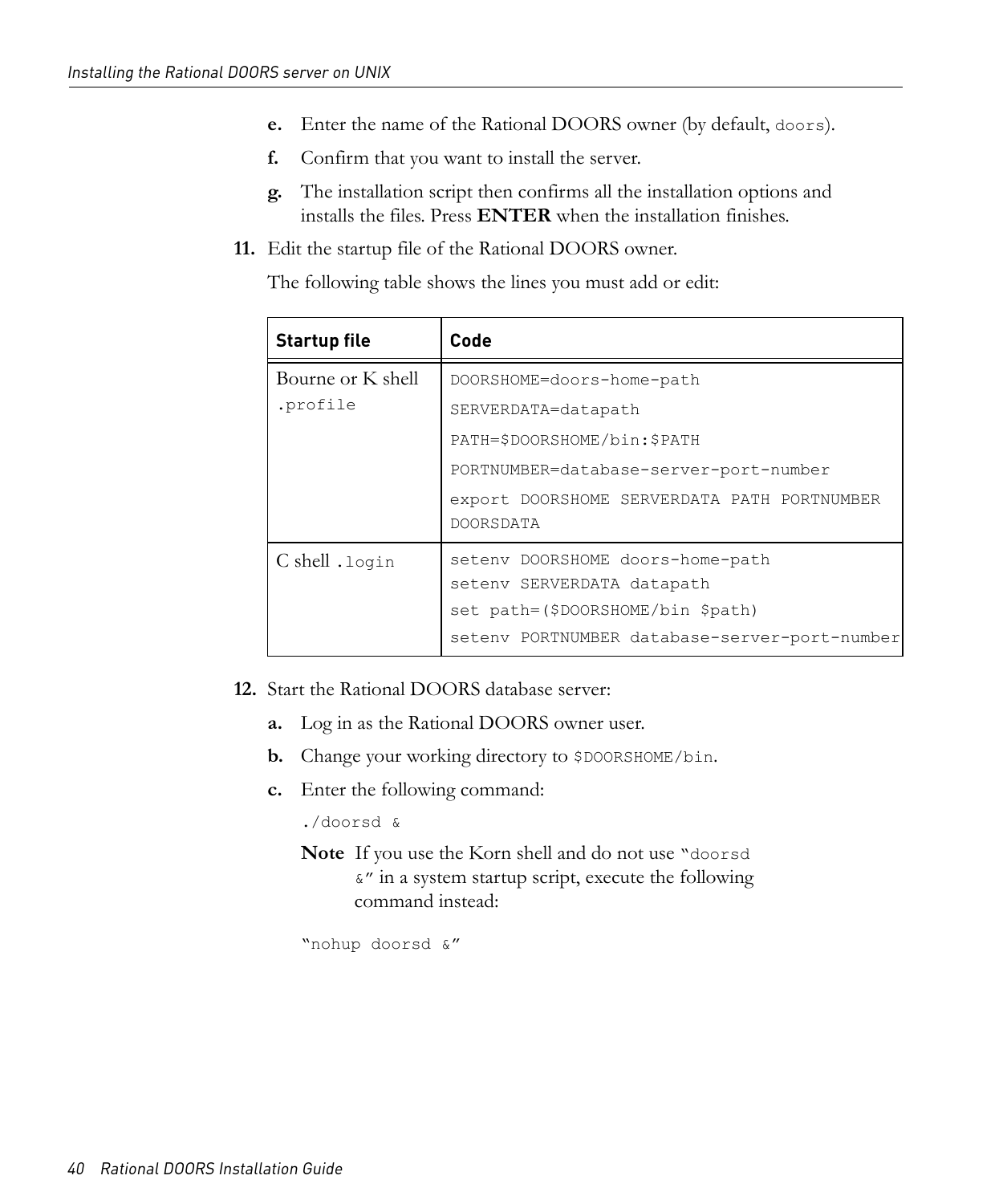## *8 Installing the Rational DOORS server interface services on Windows*

This chapter describes how install and set up the Rational DOORS server interface services component on Windows.

This chapter contains the following:

- **[Introduction](#page-50-0)**
- [The interface services components](#page-51-0)
- [Installing the interface services components](#page-51-1)
- [Setting up the components](#page-53-0)
- [Running multiple Interoperation Servers](#page-57-0)
- [Starting the system](#page-58-0)
- [Configuring interface services](#page-58-1)
- [Shutting down the system](#page-62-0)
- [Running interface services and Rational DOORS Web Access on the same](#page-63-0)  [machine](#page-63-0)
- [Uninstalling the interface services](#page-65-0)

## <span id="page-50-0"></span>**Introduction**

When you select the **Custom** setup type on the **Setup Type** screen of the Database Server Installation, you install both the Rational DOORS database server and the Rational DOORS server interface services (interface services), which allows Rational DOORS to interface with selected integration products.

If you only want to install the Rational DOORS database server, follow the steps in ["Installing the Rational DOORS database server," on page 9](#page-18-1).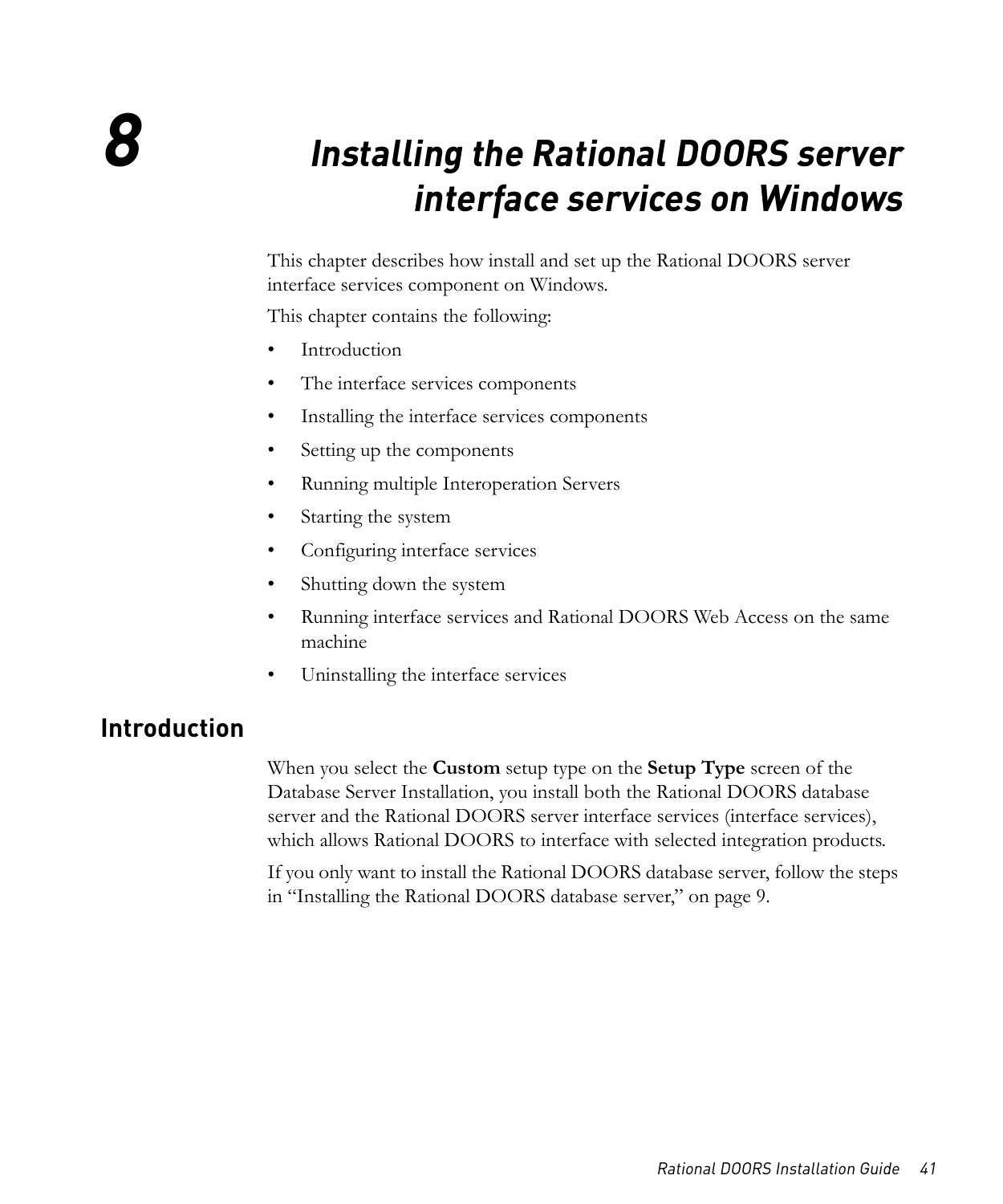## <span id="page-51-0"></span>**The interface services components**

Installing the interface services involves the installation of a number of discrete components. These components are copied to your machine.

| <b>Component</b>               | <b>Description</b>                                                                                                                                                                                                                                                                                                         |
|--------------------------------|----------------------------------------------------------------------------------------------------------------------------------------------------------------------------------------------------------------------------------------------------------------------------------------------------------------------------|
| Interface services server      | An adaptation of Apache Tomcat.<br>Tomcat is an application server that<br>executes Java® servlets and renders web<br>pages that include JavaServer Pages code.<br>You need to run the adapted version of<br>Tomcat that is supplied by Rational as<br>one of the Rational DOORS interface<br>services bundled components. |
| Interface services broker      | An adaptation of Apache ActiveMQ.<br>ActiveMQ is an open source message<br>broker that implements the Java Message<br>Service (JMS).<br>The broker is supplied by Rational as one<br>of the Rational DOORS interface<br>services bundled components.                                                                       |
| Rational DOORS database server | The data you are accessing is stored in<br>your Rational DOORS database server.                                                                                                                                                                                                                                            |
| <b>Interoperation Server</b>   | A Rational DOORS client that is run<br>using the -interop command-line<br>parameter.                                                                                                                                                                                                                                       |

## <span id="page-51-1"></span>**Installing the interface services components**

You must install several components to run the interface services. Follow the instruction in these topics to install the components:

- [Installing the Rational DOORS database server](#page-52-0)
- [Installing the Interoperation Server](#page-53-1)
- [Installing the interface services server and the interface services broker](#page-53-2)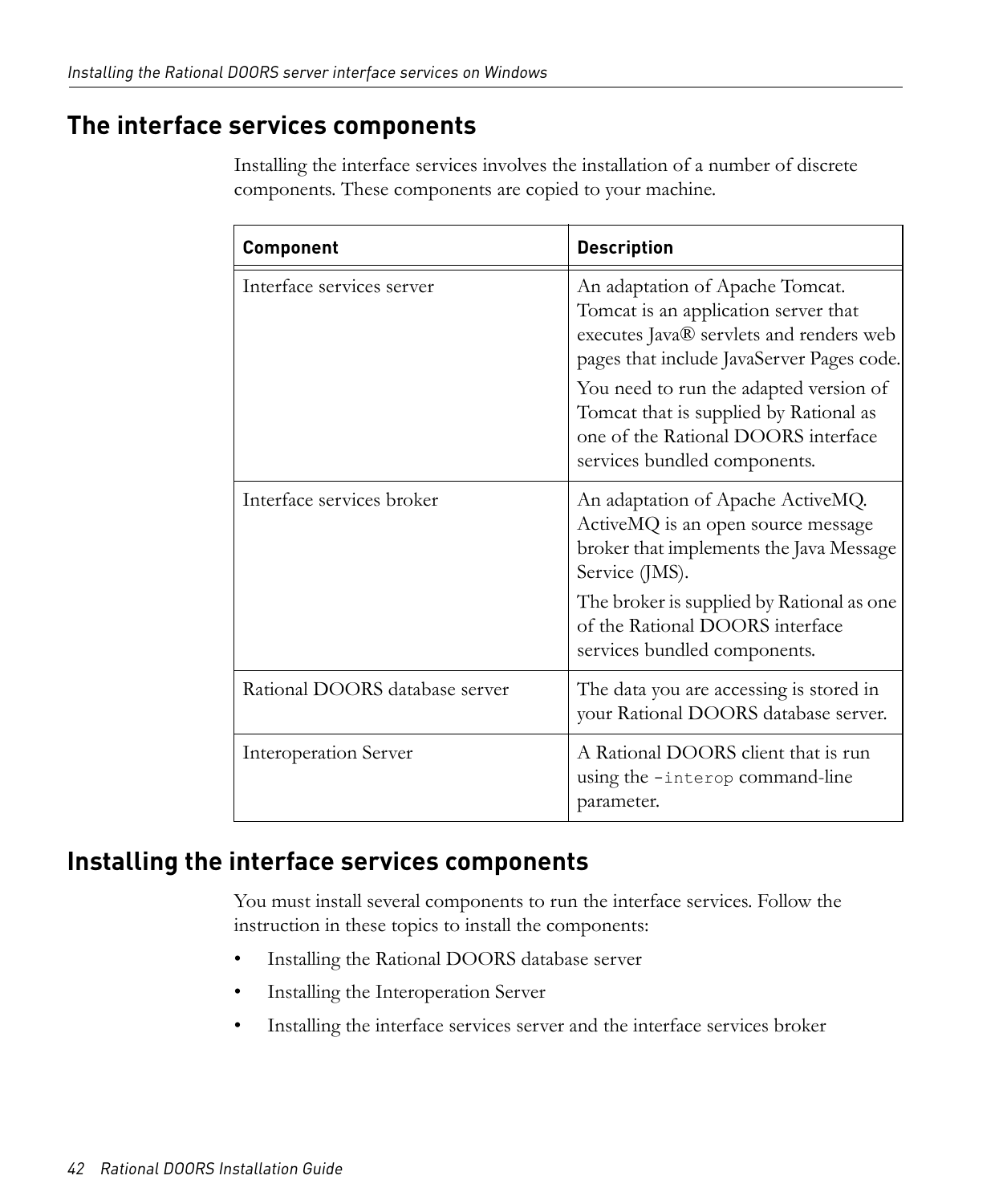#### <span id="page-52-0"></span>*Installing the Rational DOORS database server*

You need to install the database server using the **Custom** setup type on the **Setup Type** screen.

#### **To install the Rational DOORS database server using the Custom setup type:**

- **1.** Follow [step 1](#page-18-2) to [step 8](#page-19-0) in ["Installing the Rational DOORS database server,"](#page-18-1)  [on page 9.](#page-18-1)
- **2.** On the **Setup Type** screen select the **Custom** setup type.

The **Custom Setup** screen is displayed.

- **3.** Click the **DOORS server interface services** icon, and select an installation option.
- **4.** Click **Next**.

The **DOORS Database Server Settings** screen is displayed.

- **5.** Enter the Port Number and the Data Directory.
	- **a.** In **Port Number**, type the port number to be used by your Rational DOORS database server. Do not use a number lower than 1000. The default port used by Rational DOORS is 36677.
	- **b.** In **Data Directory**, type the path to the directory you want to use for your Rational DOORS database. This directory must be on the local machine and is where your data and user information is stored. Rational DOORS does not support mapped drives for data.
	- **c.** Click **Next**.
	- **Note** If the port you specified is already being used by another application, a message is displayed. Click **OK**, type a different port number and click **Next.**

#### The **Ready to Install the Program** screen is displayed.

The settings you defined in the previous steps are displayed. Use the **Back** button if you want to change any of your settings.

- **6.** Click **Install**.
- **7.** When all the files are installed, the **Finish** screen is displayed. Click **Finish** to complete the installation.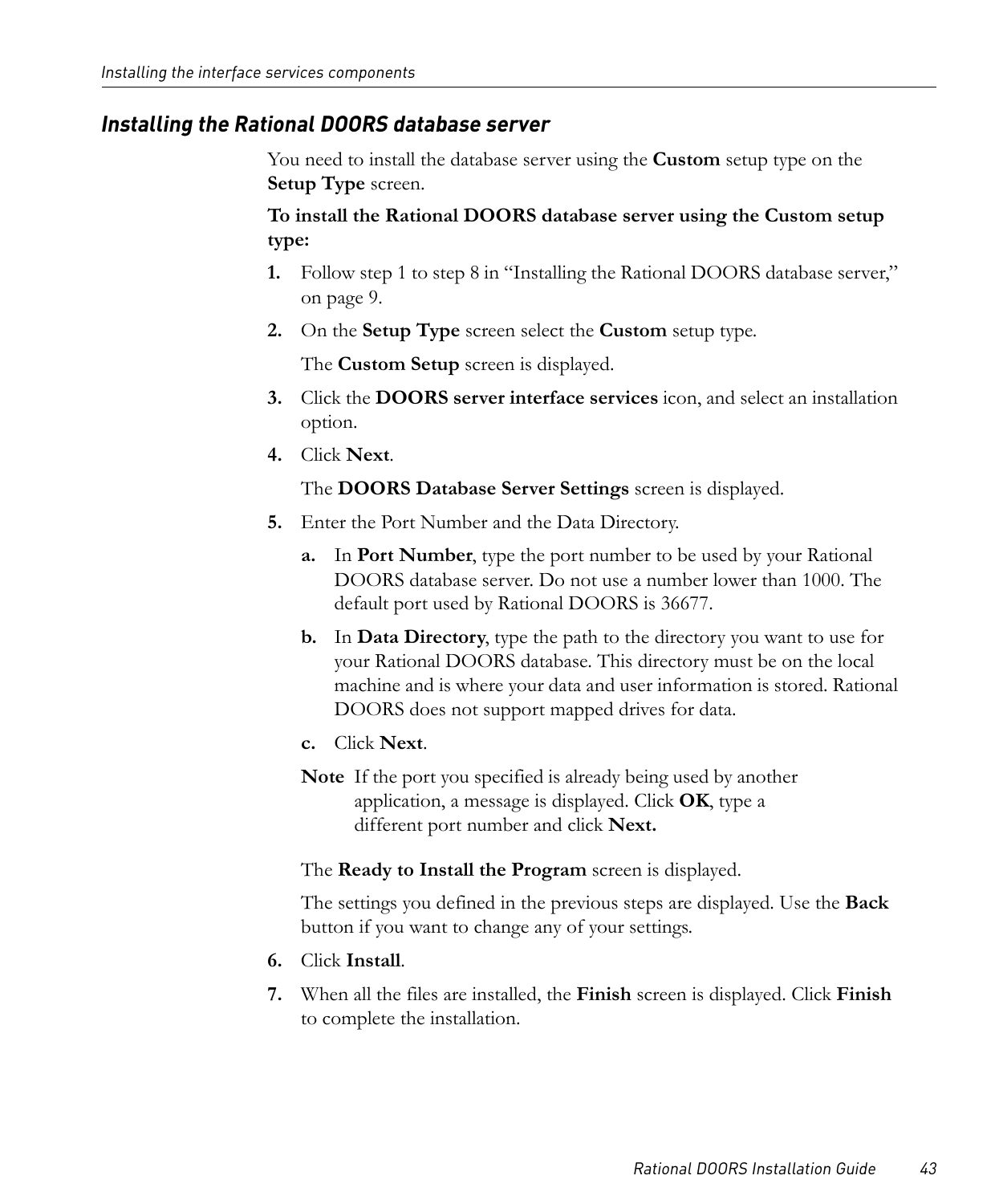#### <span id="page-53-1"></span>*Installing the Interoperation Server*

The Interoperation Server is the current Rational DOORS client. Installing the Interoperation Server is a simple matter of installing a Rational DOORS client.

#### **To install the Interoperation Server:**

- **1.** Choose the machine you want to run the Interoperation Server on.
- **2.** Install the Interoperation Server by performing a normal Rational DOORS Client installation. Make sure that you enter the details for the correct Rational DOORS database server. For information about installing the client, see ["Installing the Rational DOORS client," on page 12](#page-21-0).

#### <span id="page-53-2"></span>*Installing the interface services server and the interface services broker*

#### **To install the interface services server and the interface services broker:**

Extract interfaces\festival-win32.zip to your chosen folder, then set up your components, by following the instructions in the next section.

## <span id="page-53-4"></span><span id="page-53-0"></span>**Setting up the components**

You need to enable the components to communicate correctly with one another. You need to set up:

- The interface services server to communicate with the interface services broker, the license server, and the appropriate Rational DOORS database repository
- The Rational DOORS database server to communicate with the broker

The interface services broker does not need to know the location of any of the other components.

Optionally, you can also set up multiple Interoperation Servers.

#### <span id="page-53-3"></span>*Identifying the database Universal Resource Name*

The database Universal Resource Name (URN) is used once you start up interface services. You need to locate it now, and make a note of it for later use.

- **1.** If it is not already running, start the Rational DOORS database server.
- **2.** Start the Rational DOORS client and log in to the database.
- **3.** In either the Database Explorer or a module window, click **Tools > Edit DXL**.
- **4.** Type the following DXL script into the DXL input pane: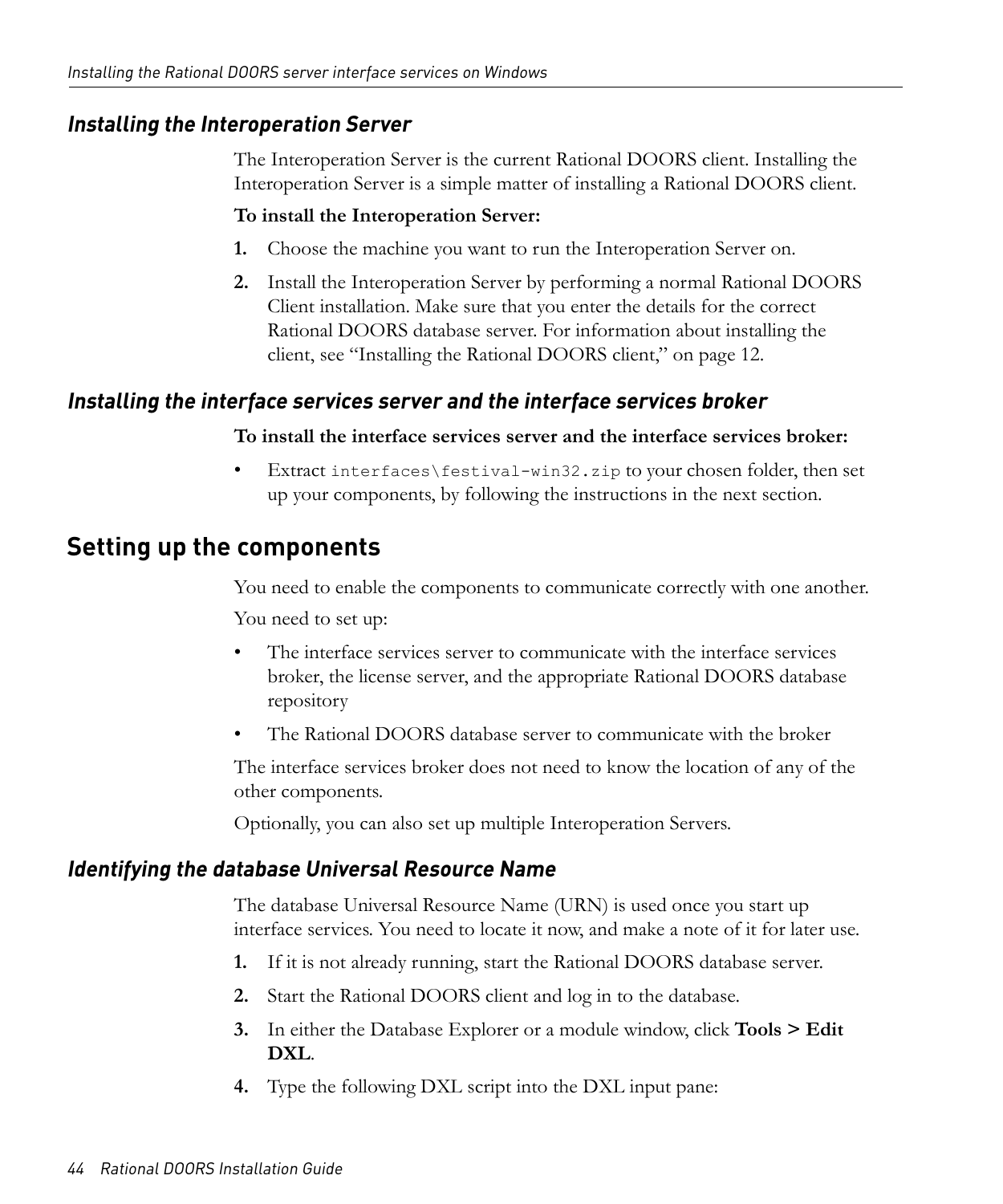print getDatabaseIdentifier()

- **5.** Click **Run** to run the program. A 16 digit hexadecimal number is output, for example 38f5c98719f27b6d. This forms part of the database URN. In this example, the database URN is: urn:telelogic:ers-38f5c98719f27b6d:.
- **6.** Make a note for later use.

#### *Setting up the interface services server*

You need to set up the interface services server to communicate with the interface services broker, the license server and the appropriate Rational DOORS database repository.

The interface services server is configured using the ... \server\festival directory. The festival directory contains two subdirectories:

• config

This directory contains festival.xml, the core configuration file within the interface services. The festival.xml file:

- Can be configured so that the interface services server communicates with the interface services broker and the license server
- Contains the URN of the Repository, which must match the URN you identified in ["Identifying the database Universal Resource Name," on](#page-53-3)  [page 44](#page-53-3) or the RDS Repository ID

**Note** Do not modify any other files in the config directory unless you receive the guidance of Rational support.

• custom

This directory contains a subdirectory containing a file called readme.htm, which you can use to configure the Welcome screen.

#### *Example of festival.xml*

The festival.xml file is the core configuration file within the interface services.

```
<!-- Brokers we know about -->
       <f:endpoints>
          <f:broker 
             name="GENERALSERVICES" 
             url="tcp://
127.0.0.1:61616?wireFormat.tcpNoDelayEnabled=true"
             user name="" 
             password="" />
```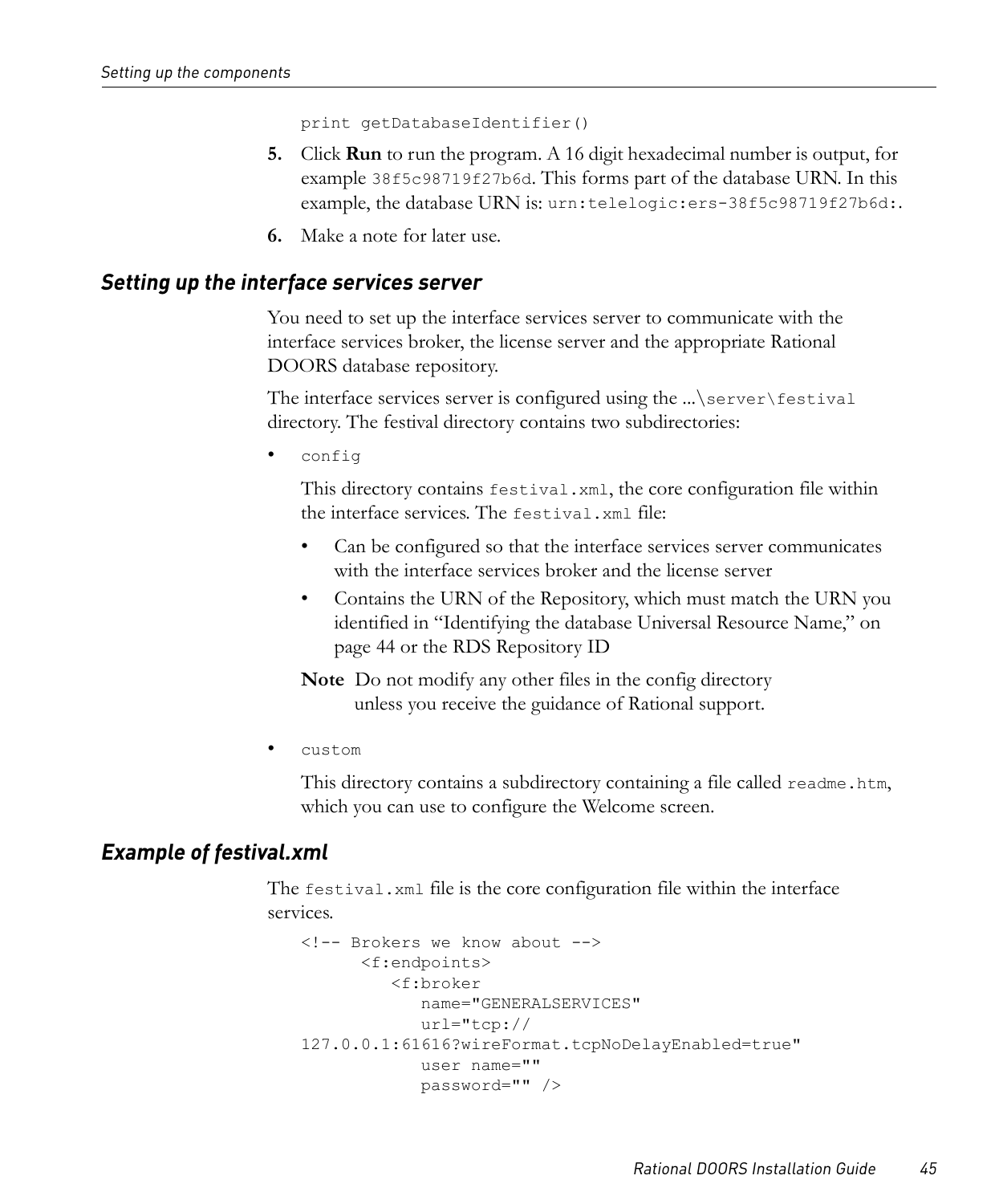```
 <f:broker 
             name="DCSERVICES" 
            url="tcp://127.0.0.1:61616?wireFormat.tcpNoDelayEnabled=true"
             user name="" 
             password="" />
          <f:broker 
             name="RMSERVICES" 
             url="tcp://
127.0.0.1:61616?wireFormat.tcpNoDelayEnabled=true"
             user name="" 
             password="" /> 
       </f:endpoints>
<!-- Mapping from Repository IDs to the broker we use to reach 
the repository -->
       <f:mappings>
          <f:repository-mapping 
             enabled="true" 
             endpoint="RMSERVICES"
             name="DOORS ERS Repository"
             repositoryUrn="urn:telelogic:ers-46dd5d7806b96973:" 
/>
       </f:mappings>
       <!-- Configurable system properties -->
       <f:properties>
          <f:property name="licence.server.location" 
value="19353@localhost" />
          <f:property name="display.redirector.urls" 
value="false" />
          <f:property name="published.url.prefix" 
value="http://MYHOSTNAME:8080/doors/redirector/" /> 
        </f:properties>
   \langlef:lsc\rangle</f:configuration>
```
#### **Modifying festival.xml**

The festival.xml file is the core configuration file within interface services. You need to modify entries for f:broker, f:repository-mapping and f:properties:

**1.** In the example, there are three entries that describe where the interface services broker is. Edit these entries to point to the url of the machine where you installed the interface services broker with the default port (61616). If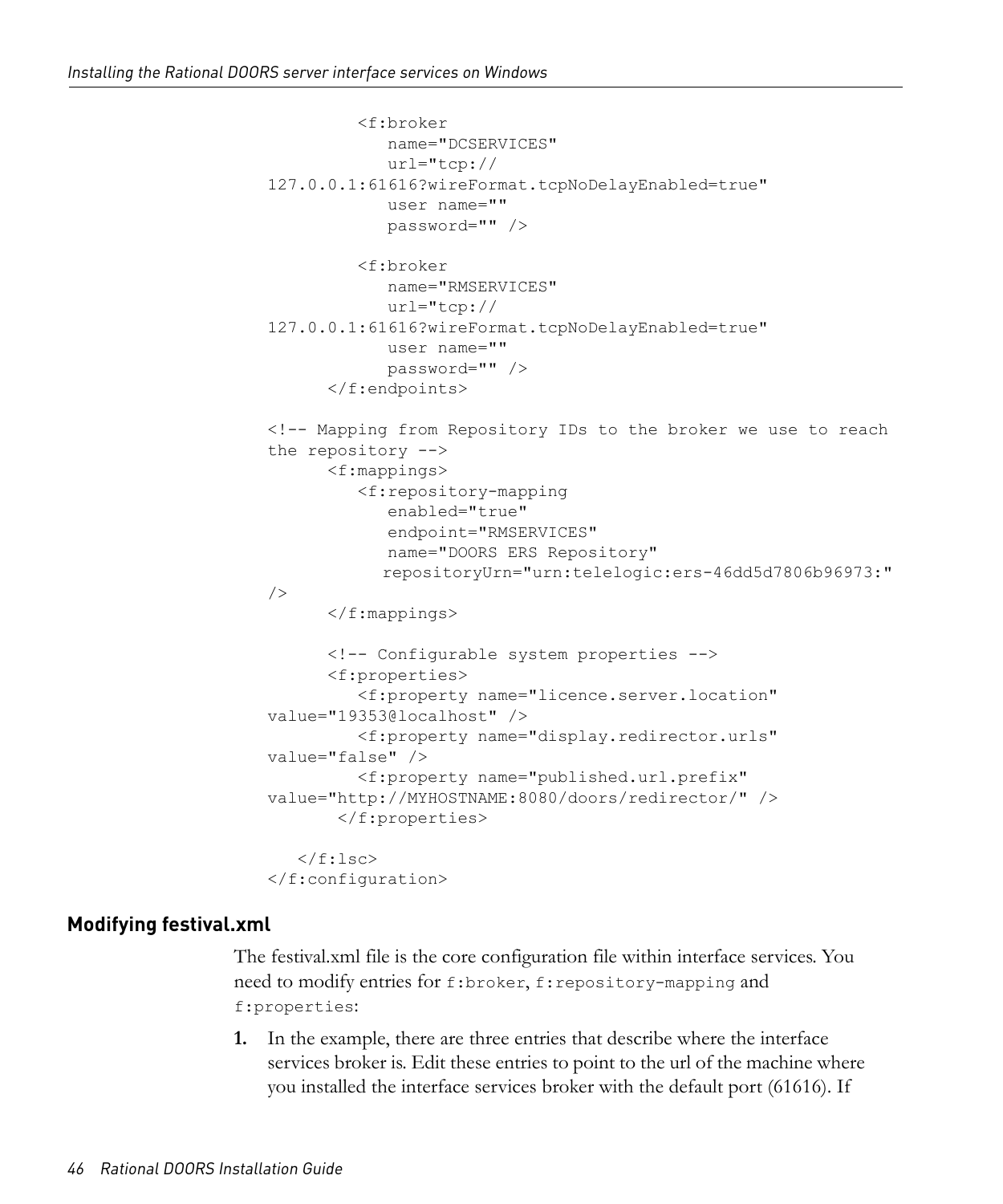the interface services broker is on the same machine as the interface services server, you do not have to edit these entries.

- **2.** The f:repository-mapping defines the URN of the repository.
	- The name attribute is the name displayed on the interface services logon page. You can change this attribute. The default is DOORS ERS Repository.
	- **b.** The repositoryUrn attribute needs to match the URN of the Rational DOORS database server you identified in ["Identifying the database](#page-53-3)  [Universal Resource Name," on page 44.](#page-53-3) You must change this attribute.
- **3.** The f:properties entry defines the location of the license server. The property name attribute is licence.server.location with the value 19353@*localhost*, which is the port number and machine name of the license server. Edit this value to point to the location of your license server. This location is added to the list of license locations held on your system.

#### *Setting up the Rational DOORS database server*

You need to set up the Rational DOORS database server to communicate with the interface services broker.

You set up the communication by adding Data Change Notifications (DCN) parameters to the command line. DCNs are messages that contain information about changes made to Rational DOORS data.

To set up the Rational DOORS database server you need to run dbadmin, located in the \IBM\Rational\DOORS\9.2\bin directory on the Rational DOORS client machine.

Run dbadmin, in a command line in the following format:

dbadmin -data *36677*@*myserver* -dcnEnable -dcnBrokerUri "tcp://*myBroker*:*61616*" -dcnChannelName "dcn"

The parameters that are used are:

| <b>Parameter</b>     | <b>Description</b>                                                                                                                                                                                                |
|----------------------|-------------------------------------------------------------------------------------------------------------------------------------------------------------------------------------------------------------------|
| -data 36677@myserver | Identifies the Rational DOORS<br>database server, where 36677 is the<br>default port number the database<br>server is using and myserver is the<br>name of the machine where the<br>database server is installed. |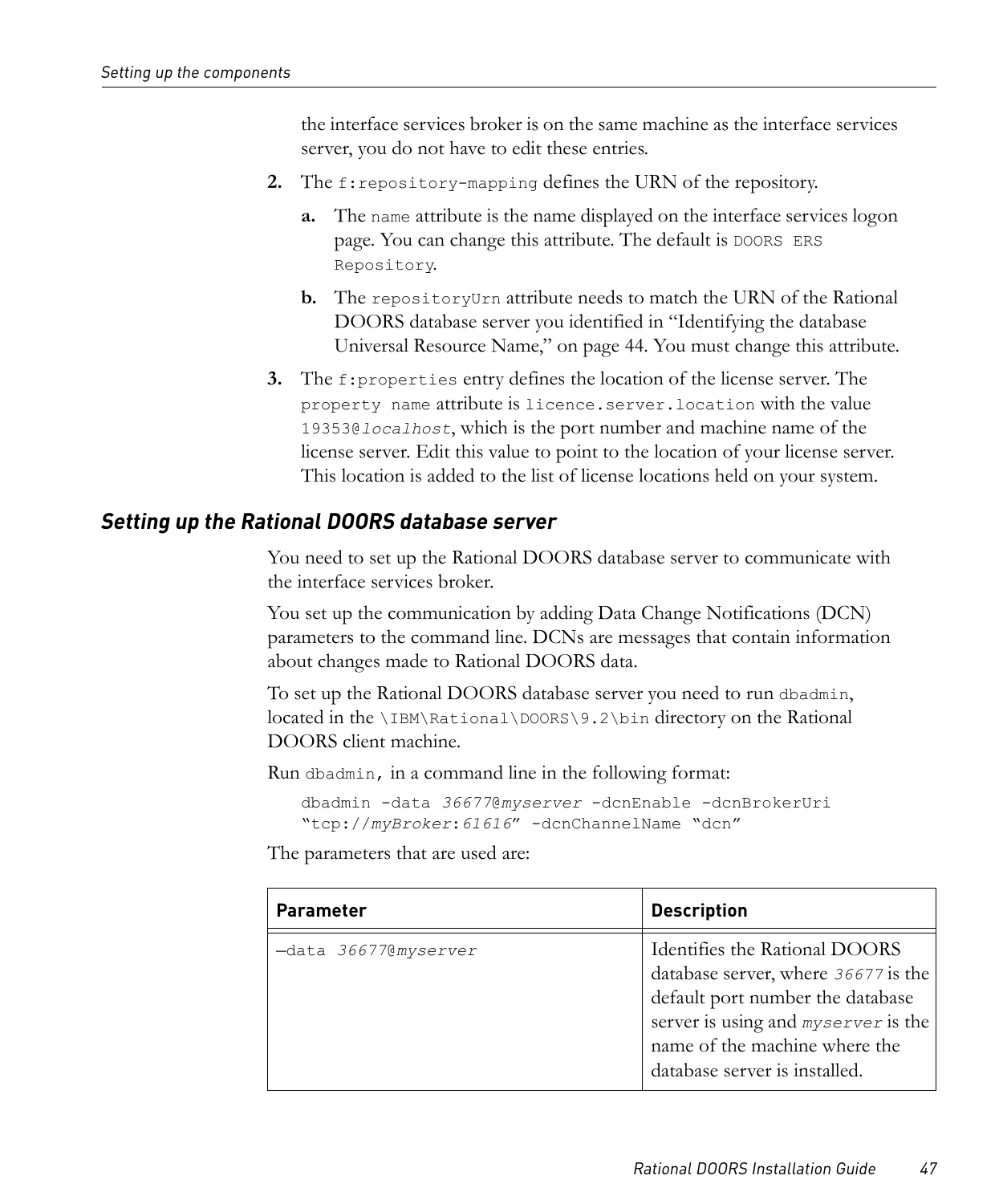| <b>Parameter</b>                     | <b>Description</b>                                                                                                                                      |
|--------------------------------------|---------------------------------------------------------------------------------------------------------------------------------------------------------|
| -dcnEnable                           | Enables the DCNs.                                                                                                                                       |
| -dcnBrokerUri "tcp://myBroker:61616" | Locates the interface services<br>broker, where myBroker is the<br>machine hosting the broker and<br>61616 is the default port that the<br>broker uses. |
| -dcnChannelName "dcn"                | Sets up the DCN channel. The<br>channel name is always den.                                                                                             |

**Note** You need to restart the Rational DOORS database server for this command to take effect.

#### **Useful DCN commands**

Use these commands to check the DCN service status and turn the service off and on.

• You can check the DCN service status using the  $-\text{denInfo}$  parameter:

dbadmin -data 36677@*myserver* -dcnInfo

• You can turn the DCN service off using -dcnDisable and turn it on using -dcnEnable:

dbadmin -data 36677@*myserver* -dcnDisable dbadmin -data 36677@*myserver* -dcnEnable

You need to restart the Rational DOORS database server for these commands to take effect.

## <span id="page-57-1"></span><span id="page-57-0"></span>**Running multiple Interoperation Servers**

Setting up your system to run multiple Interoperation Servers can improve performance and increase the availability of the system.

Performance is improved because more modules can be cached, allowing quicker access to your data. Interface services have routing logic to perform basic load balancing across the Interoperation Servers.

Availability is improved because the system can continue to work if one of the Interoperation Servers fails. While one Interoperation Server is down, users can continue to access the database using the others.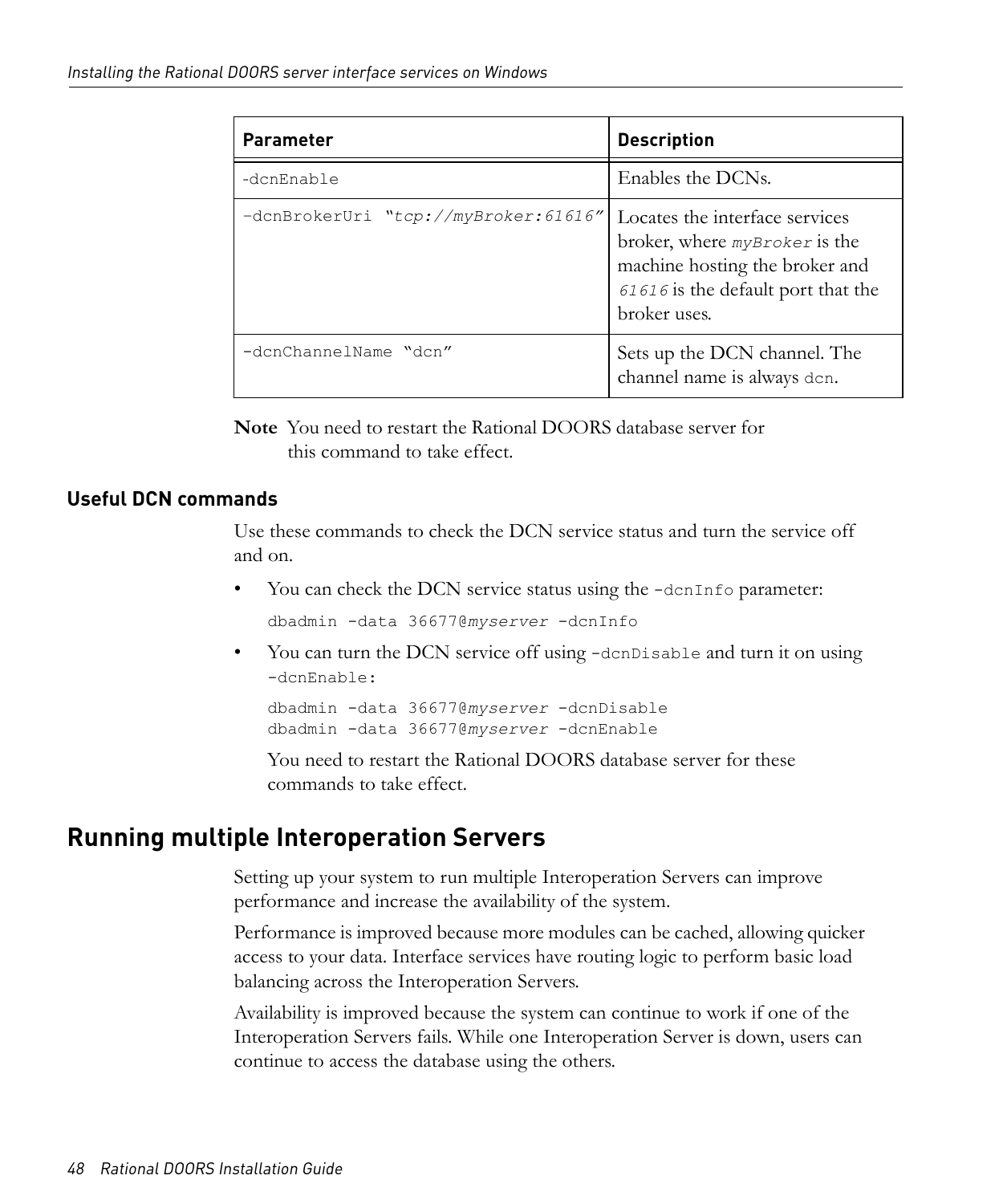To run multiple Interoperation Servers, start up multiple instances of the Interoperation Server.

All the Interoperation Servers must:

- Connect to the same interface services broker
- Use same Rational DOORS database server

The Interoperation Servers can be on different machines. For information, see [step 3](#page-58-2) in ["Starting the system," on page 49](#page-58-0).

#### <span id="page-58-0"></span>**Starting the system**

To start the system, you must start the processes in the following order:

- **1.** Start the interface services broker by running broker.start.bat. This file is in the directory where you extracted festival-win32.zip on the machine hosting the interface services broker.
- **2.** Start the Rational DOORS database server as s a service on the machine hosting the database.
- <span id="page-58-2"></span>**3.** Run the Interoperation Server on the machine hosting it with its commandline attributes in the following format:

doors.exe –interop –data *port*@*myserver* –brokerHost *myBroker* –brokerPort

where:

- *port* is the port number the Rational DOORS database server is using and *myserver* is the name of the machine where the Rational DOORS database server is installed
- *myBroker* is the name of the machine hosting the broker
- *brokerport* is the port that the broker is using, by default 61616
- **4.** Start the interface services server by running server.start.bat. This file is in the directory where you extracted festival-win32.zip on the machine hosting the server. It might be slow to start the first time it is run because it has to unpack some files.

When you run 1, 3 and 4, there is a "dos box" console for each process. Do not close these windows.

## <span id="page-58-1"></span>**Configuring interface services**

You can configure the interface services server and broker ports, HTTPS, and the Redirector Service: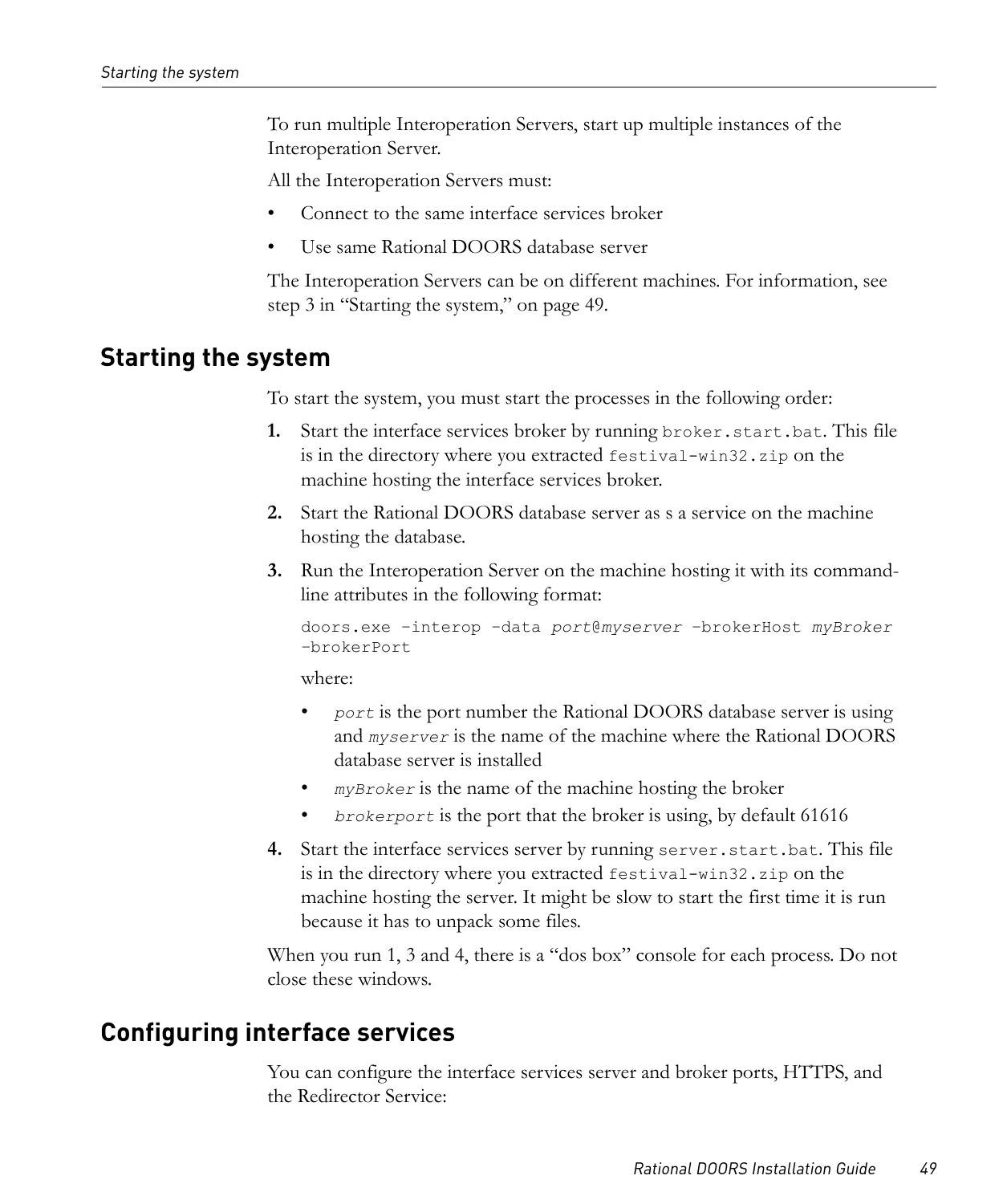- [Configuring the interface services server port](#page-59-0)
- [Configuring the interface services broker port](#page-59-1)
- [Configuring HTTPS](#page-60-0)
- [Configuring the Redirector Service](#page-61-0)
- [A note on information security](#page-62-1)

#### <span id="page-59-0"></span>*Configuring the interface services server port*

The main way of configuring the interface services server is to edit the server. xml file in the conf subdirectory.

- **1.** Open the file.
- **2.** Navigate to the following line:

```
<!-- Define a non-SSL HTTP/1.1 Connector on port 8080 -->
```
**3.** Change the port number in this line:

<Connector port="8080"

This is the port that the server listens on for HTTP requests.

Once you have completed this edit, save the file, and restart the interface services server.

**Note** Take care when changing the server.xml file, as incorrect edits can lead to a complete loss of system functionality. Make a backup of the file before you edit it.

#### <span id="page-59-1"></span>*Configuring the interface services broker port*

You configure the interface services broker by editing the activemq.xml file in the conf subdirectory of the machine hosting the broker and the festival.xml file on the machine hosting the interface services server.

In the activemq. xml file, there are entries for <transportConnectors> followed by multiple <transportConnect … elements. Each defines a protocol and port that the broker listens on.

Open activemq.xml and change the URI attribute in the openwire element, which defaults to port 61616:

```
<transportConnector name="openwire" uri="tcp://
localhost:61616"/>
```
Once you have completed this edit, save the activemq.xml file.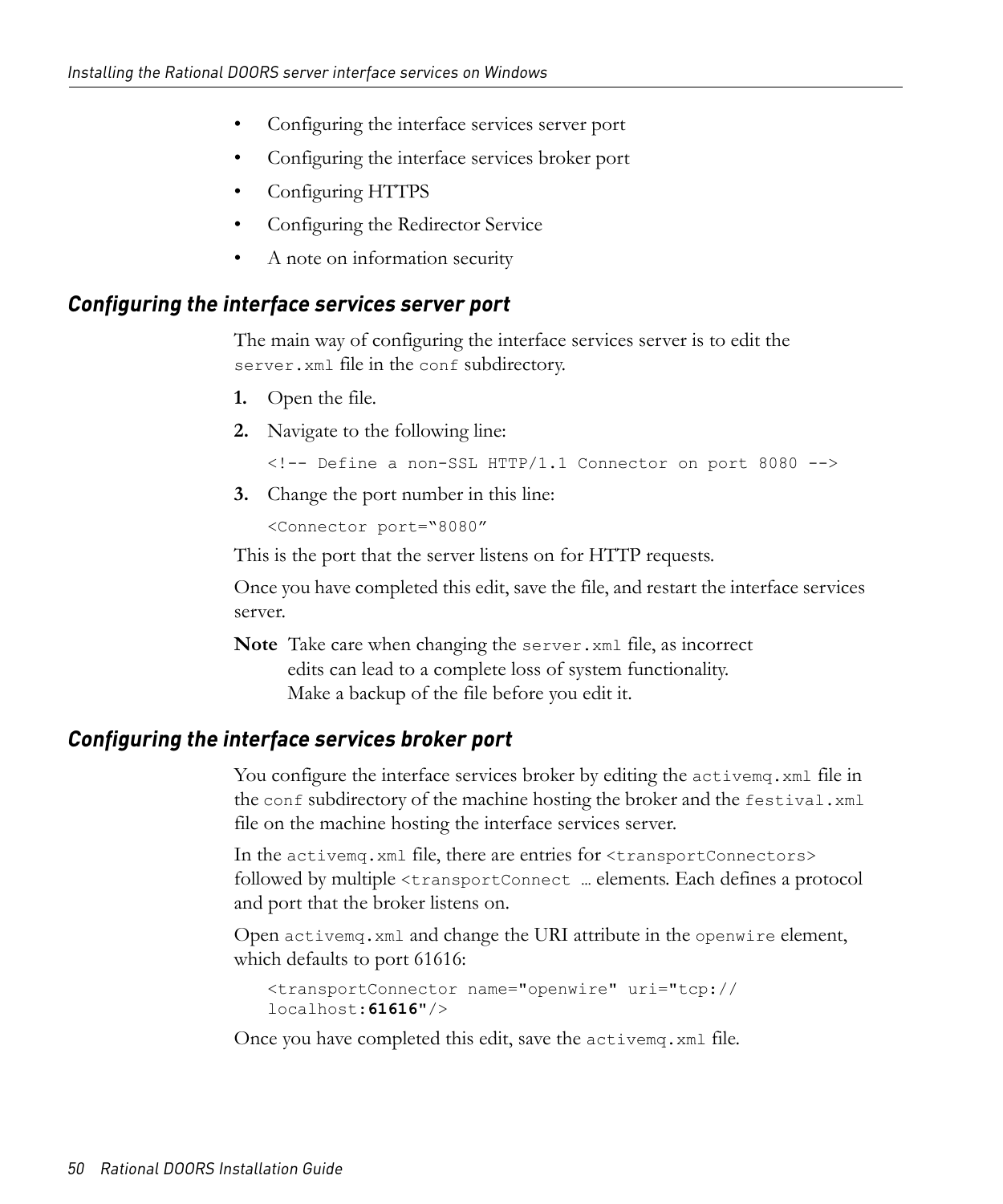Finally, on the machine hosting the interface services server, open the festival.xml file and modify the three broker ports (in bold in the following example):

```
<!-- Brokers we know about -->
        <f:endpoints>
           <f:broker 
               name="GENERALSERVICES" 
               url="tcp://127.0.0.1:61616?wireFormat.tcpNoDelayEnabled=true"
               user name="" 
              password="" />
           <f:broker 
               name="DCSERVICES" 
               url="tcp://127.0.0.1:61616?wireFormat.tcpNoDelayEnabled=true"
               user name="" 
              password="" />
           <f:broker 
              name="RMSERVICES" 
               url="tcp://127.0.0.1:61616?wireFormat.tcpNoDelayEnabled=true"
               user name="" 
              password="" /> 
        </f:endpoints>
```
Once you have completed this edit, save the festival.xml file, and restart all the interface services components.

**Note** Take care when changing the activemq.xml file and the festival.xml file, as incorrect edits can lead to a complete loss of system functionality. Back up the files before you edit them.

#### <span id="page-60-0"></span>*Configuring HTTPS*

The interface services support the use of HTTPS communication between the web browser and the interface services server.

To configure HTTPS you need a certificate. You can make one manually for testing purposes or you can purchase one from a trusted certificate authority.

You also need to have keystore containing the server certificate. You can create and manage a keystore using the standard java keytool facilities as documented on the Sun Web site.

You need to define a new connector to allow HTTPS. This is defined in the Connector element in the server.xml file in the server's conf subdirectory.

Open the file and make the changes in **bold**:

**<!-- Delete this line from the file**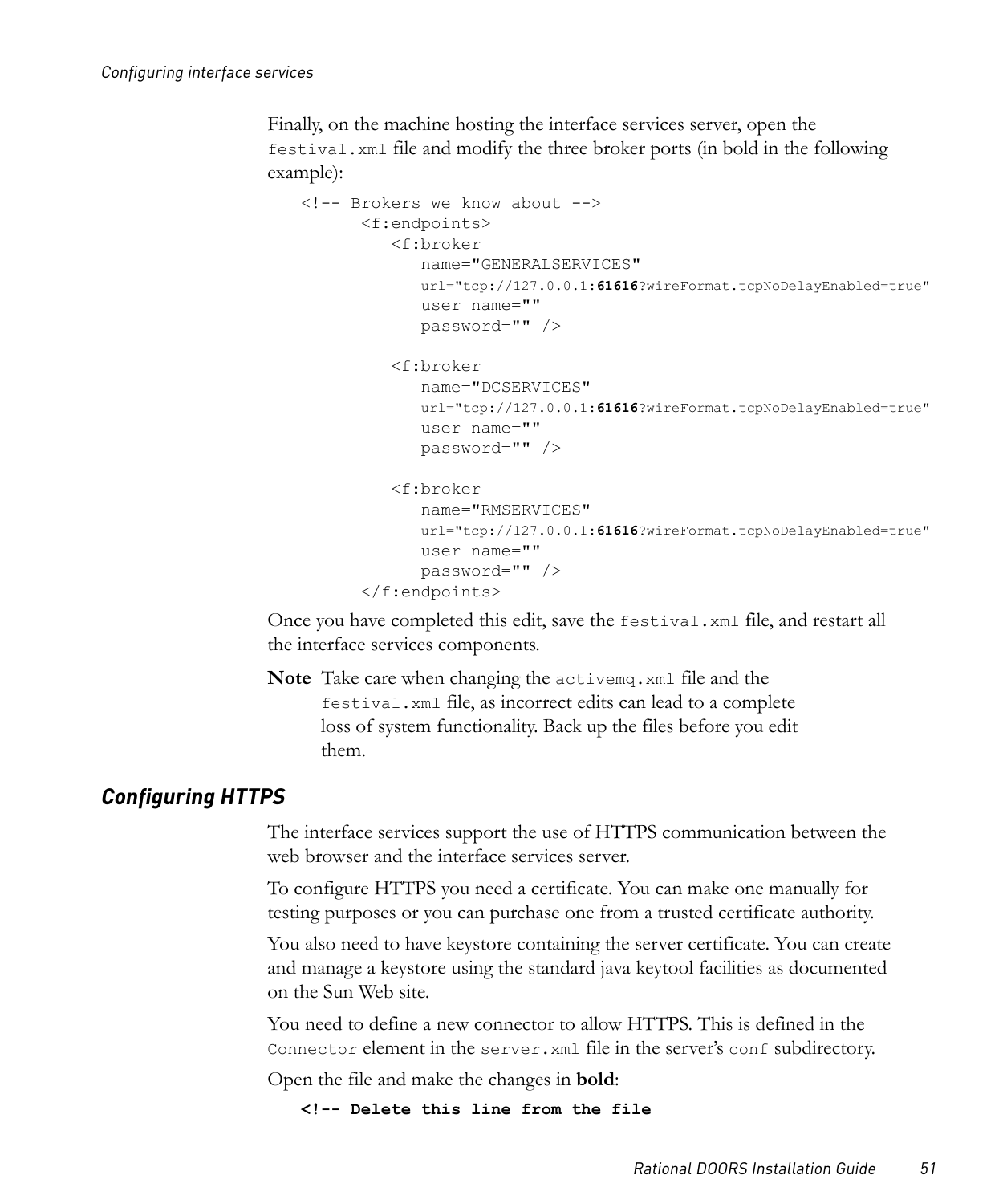```
<Connector port="8443" maxHttpHeaderSize="8192"
maxThreads="150" inSpareThreads="25"
MaxSpareThreads="75" enableLookups="false" 
disableUploadTimeout="true" acceptCount="100" 
scheme="https" secure="true" clientAuth="false" 
sslProtocol="TLS"
keystoreFile="c:\Server\keystore.ks"
keystorePass="password" 
keystorePass="password"algorithm="IbmX509"
/> 
--> Delete this line from the file
```
By default, this Connector element is commented out. Deleting the line immediately preceding it and immediately after it makes the element active.

The changes to the file

- Set the server to use HTTPS on port 8443
- Use the keystore entries to identify the keystore that contains the server certificate

Once you have completed this edit, save the file, and restart the interface services server.

**Note** Take care when changing the server.xml file, as incorrect edits can lead to a complete loss of system functionality. Make a backup of the file before you edit it.

For more information about configuring HTTPS and for other methods of configuration, see the Tomcat user documentation.

#### <span id="page-61-0"></span>*Configuring the Redirector Service*

You have to configure the Rational DOORS Redirector Service, the interface services server and the Rational DOORS Database Server.

- **1.** Navigate to the directory where you extracted festival-win32.zip.
- **2.** Open server\festival\config\doorsRedirector.properties in a text editor.
- **3.** Set the doors.url.prefix value to match the database server that is serving the interface services in the form doors://*host*:*port*/, where *host* is the name of the Rational DOORS Database Server machine and *port* is the port number it uses (typically 36677).

**Note** Do not delete the / at the end of this value.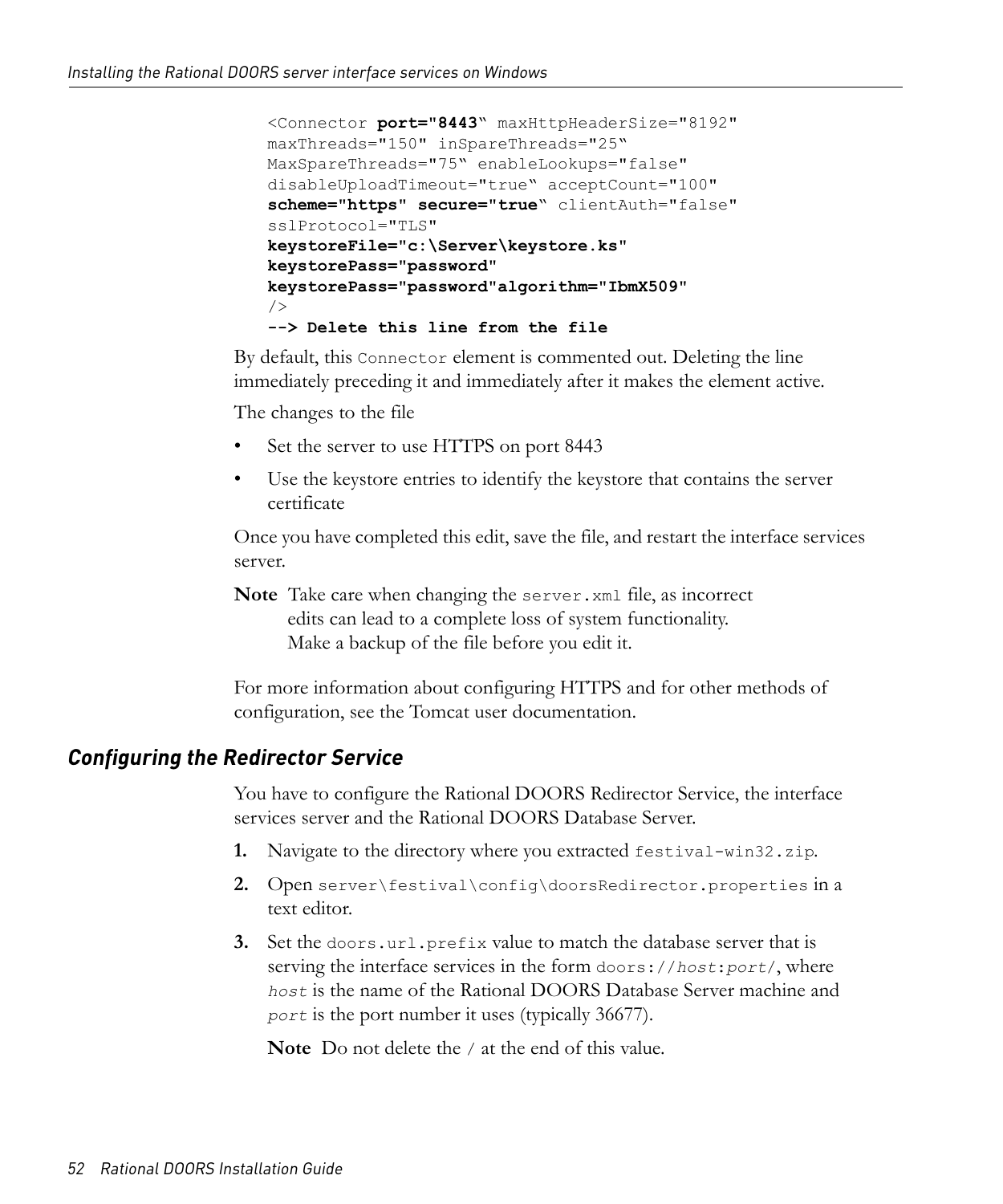**4.** Set the dwa.url.prefix value to match the interface services server, in the form http://*host*:*port*/dwa/, where *host* is the name of the interface services server machine, and *port* is the port number it uses (typically 8080).

**Note** Do not delete the / at the end of this value.

- **5.** Optionally:
	- Disable forwarding from the redirector service to the interface services s by setting <entry key="dwa.enable">false</entry>
	- Disable forwarding from the redirector service to Rational DOORS by setting <entry key="doors.enable">false</entry>
- **6.** Save and close the file.
- **7.** Open server\festival\config\festival.xml in a text editor.
- **8.** Find the line beginning <f:property name="published.url.prefix".
- **9.** Change *MYHOSTNAME* to the name of the machine where the Redirector Service is installed, then save and close the file.

**Note** Do not delete the / at the end of this value.

**10.** Start doorsd then configure the Rational DOORS Database Server so that generated URLs refer to the Redirector Service. In the bin directory of the database server installation, run the command:

dbadmin -data port@host -urlPrefix http://*yourdwaserver*:*port*/ doors/redirector

where *yourdwaserver* is the name of the interface services server machine, and *port* is the port number it uses (typically 8080).

**11.** Restart the interface services components.

#### <span id="page-62-1"></span>*A note on information security*

The default deployment of the interface services uses insecure communication protocols throughout the stack.

Though the system supports the use of HTTPS to protect communications between the browser and the interface services server, there is currently no support for secure communication between different server-side components.

## <span id="page-62-0"></span>**Shutting down the system**

To shut down the system you must stop the following processes: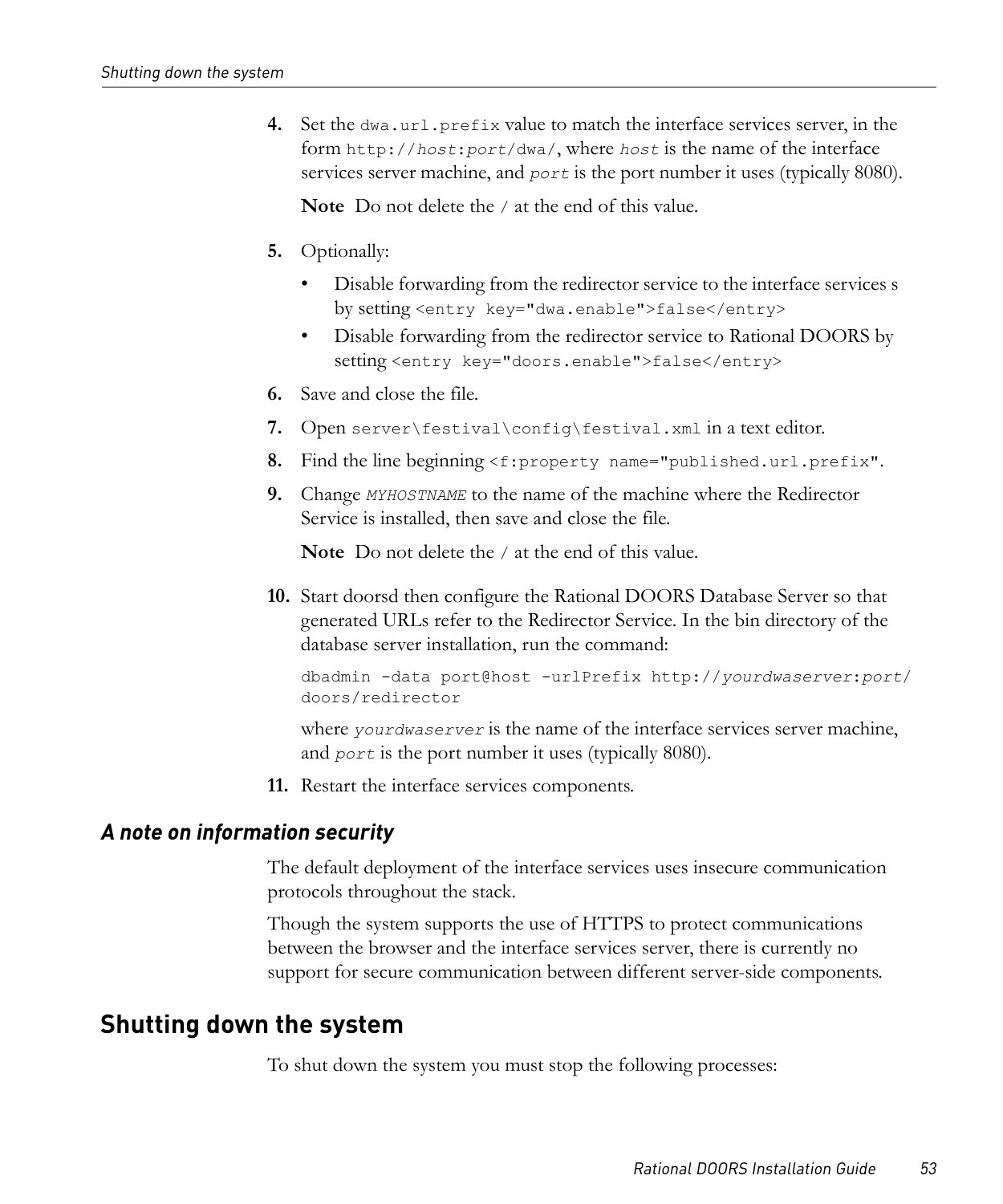- **1.** Stop the interface services server by running server.shutdown.bat. This file is in the directory where you extracted festival-win32.zip on the machine hosting the interface services server.
- Stop the Interoperation Server using the "close window" option.
- Stop the Rational DOORS database server using the Windows Control Panel.
- Stop the interface services broker by running broker.shutdown.bat. This file is in the directory where you extracted festival-win32.zip on the machine hosting the interface services broker. The process might take some time to end (15-30 seconds), and might report a number of socket warnings while shutting down.

## <span id="page-63-0"></span>**Running interface services and Rational DOORS Web Access on the same machine**

**Note** This section assumes you have already installed and configured the interface services, the Interoperation Server, the Rational DOORS client, the Rational DOORS database server, and Rational DOORS Web Access.

There are extra tasks you need to complete if you plan to run the interface services and Rational DOORS Wed Access on the same machine.

You need to reset the interface services server port, and then start and stop some of the interface services and the Rational DOORS Web Access components to pick up the new values:

- [Resetting the interface services server port](#page-63-1)
- [Starting and stopping components](#page-64-0)

#### <span id="page-63-1"></span>*Resetting the interface services server port*

You need to reset the port number in the server. xml file in the conf subdirectory:

- **1.** Navigate to the file.
- **2.** Open the file.
- **3.** Change the Shutdown and Start port numbers.
- **4.** To change the Shutdown port number, change the port number in the following line:

```
<Server port="8005" shutdown="SHUTDOWN">
```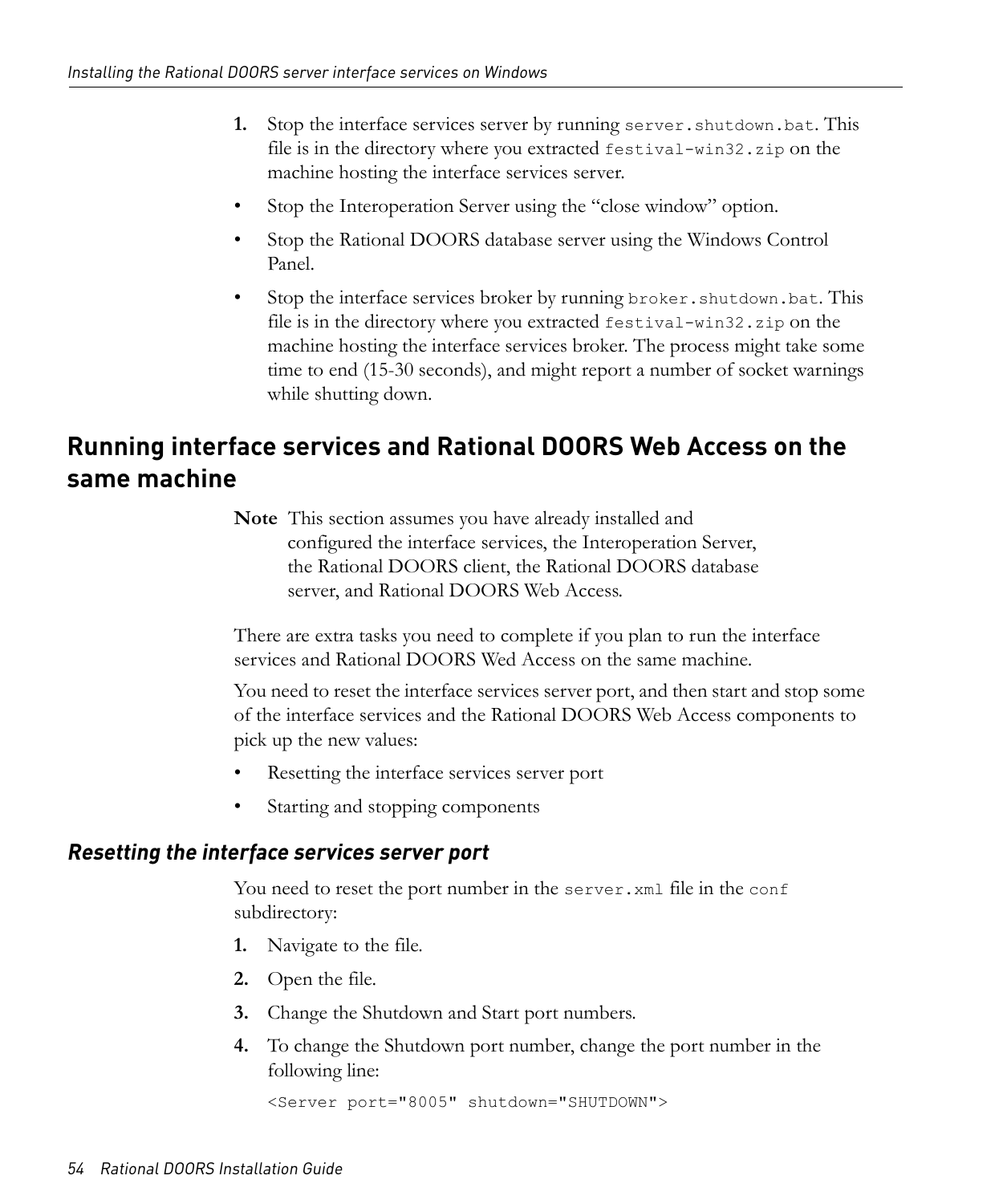**5.** To change the Start port number, navigate to the following line:

```
<!-- Define a non-SSL HTTP/1.1 Connector on port 8080 -->
```
- **6.** Change the port number in the next line: <Connector port="8080"
- **7.** Save the file.

#### <span id="page-64-0"></span>*Starting and stopping components*

You need to start and stop the following components:

- The Rational DOORS Web Access broker
- The Interoperation Server
- The Rational DOORS Web Access server
- The interface services server

#### **Starting and stopping the Rational DOORS Web Access broker**

- **1.** Start the Rational DOORS Web Access broker by running broker.start.bat. This file is in the directory where you extracted festival-win32.zip when you installed the Rational DOORS Web Access.
- **2.** Stop the Rational DOORS Web Access broker by running broker.shutdown.bat. This file is in the same directory as broker.start.bat.

#### **Starting and stopping the Interoperation Server**

**1.** Start the Interoperation Server by running it with its command-line attributes in the following format:

```
doors.exe –interop –data port@myserver –brokerHost myBroker
–brokerPort
```
where:

- *port* is the port number the Rational DOORS database server is using and *myserver* is the name of the machine where the Rational DOORS database server is installed
- *myBroker* is the name of the machine hosting the broker
- *brokerport* is the port that the broker is using, by default 61616.
- **2.** Stop the Interoperation Server using the "close window" option.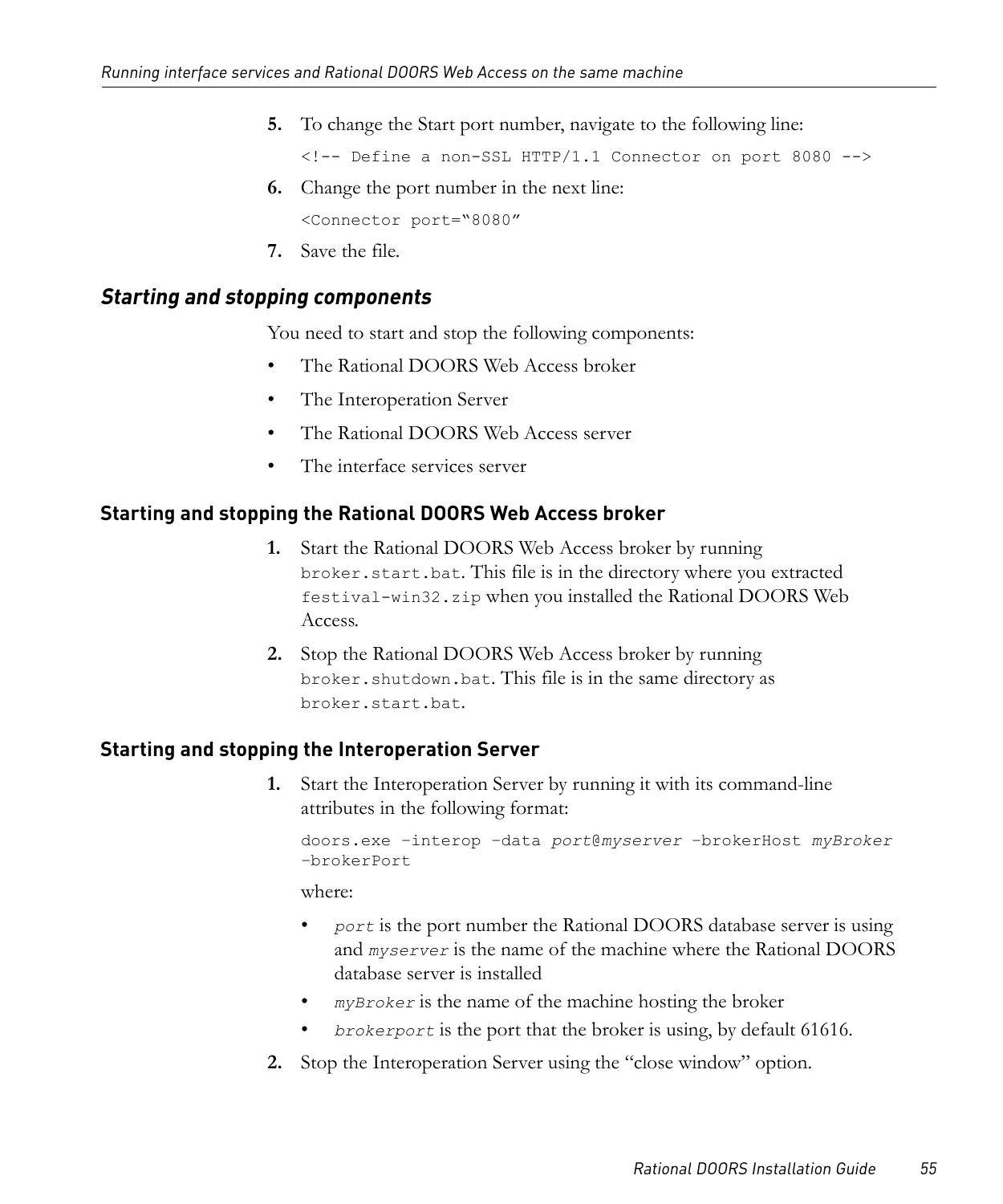#### **Starting and stopping the Rational DOORS Web Access server**

- **1.** Start the Rational DOORS Web Access server by running server.start.bat. This file is in the directory where you extracted festival-win32.zip when you installed the Rational DOORS Web Access.
- **2.** Stop the Rational DOORS Web Access server by running server.shutdown.bat. This file is in the same directory as server.start.bat.

#### **Starting and stopping the interface services server**

- **1.** Start the interface services server by running server.start.bat. This file is in the directory where you extracted festival-win32.zip when you installed the interface services.
- **2.** Stop the interface services server by running server.shutdown.bat. This file is in the same directory as server.start.bat.

## <span id="page-65-0"></span>**Uninstalling the interface services**

Follow these instructions to uninstall the interface services from your system.

- Uninstall the interface services server by deleting the festival directory
- Uninstall the interface services broker by deleting the festival directory
- Uninstall the Interoperation Server and the Rational DOORS database server using **Add and Remove Programs** in the Windows Control Panel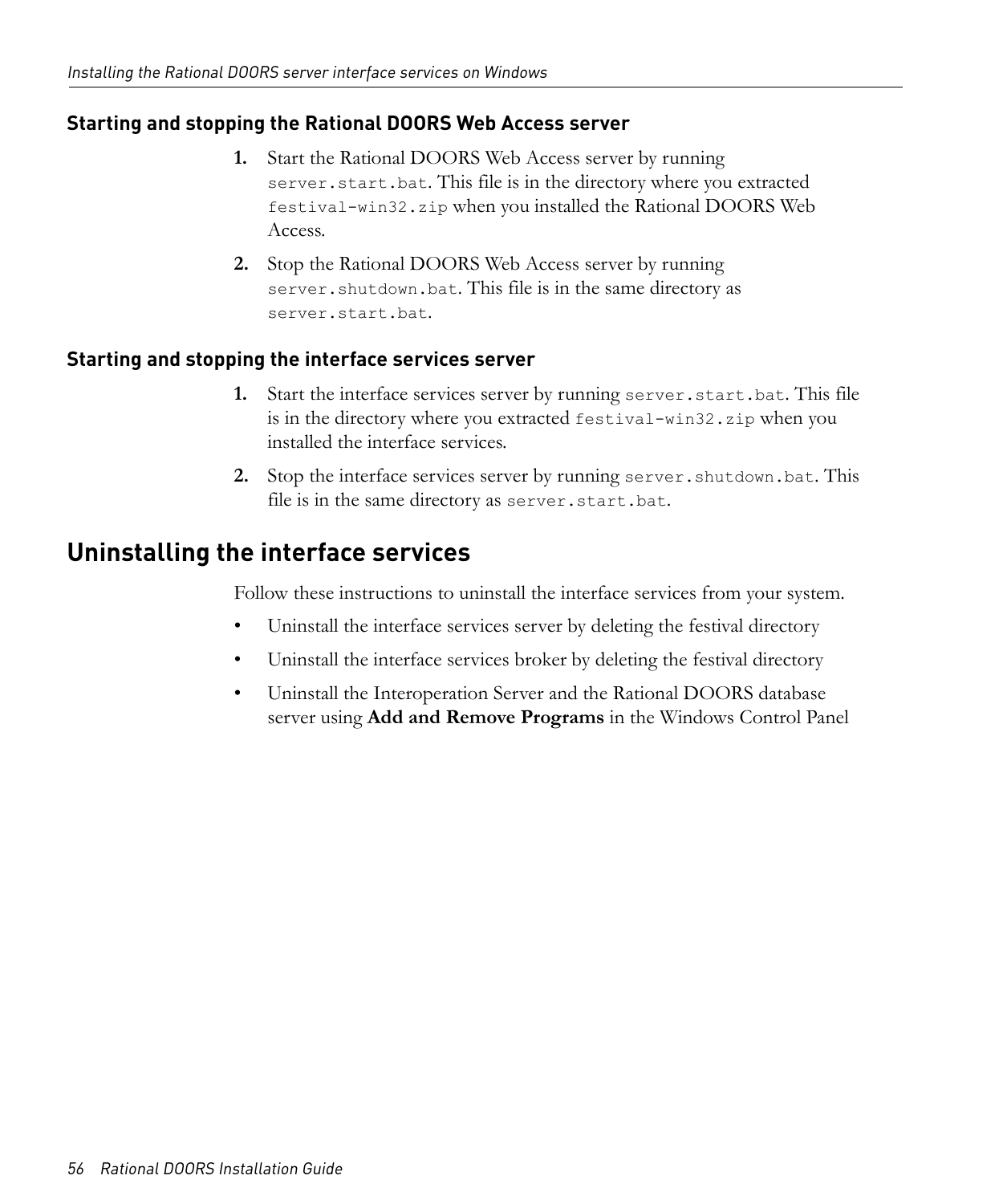## <span id="page-66-0"></span>*9 Installing the Rational DOORS server interface services on Solaris*

This chapter contains the following:

- **[Introduction](#page-66-1)**
- [The interface services components](#page-67-0)
- [Installing the Rational DOORS database server](#page-67-1)
- [Installing the Interoperation Server](#page-69-0)
- [Installing the interface services server and broker](#page-70-0)
- [Starting the system](#page-71-0)
- [Shutting down the system](#page-72-0)
- [Running interface services and Rational DOORS Web Access on the same](#page-72-1)  [machine](#page-72-1)
- [Uninstalling interface services](#page-74-0)

## <span id="page-66-1"></span>**Introduction**

During the installation of the Rational DOORS database server, there is a prompt asking you whether you want to install the Rational DOORS server interface services. When you enter y, you install both the Rational DOORS database server and the Rational DOORS server interface services (interface services), which allows Rational DOORS to interface with selected integration products.

This chapter describes how install and set up the interface services on Solaris.

If you only want to install the Rational DOORS database server, ignore this chapter and follow the steps in ["Installing the Rational DOORS database](#page-46-0)  [server", on page 37.](#page-46-0)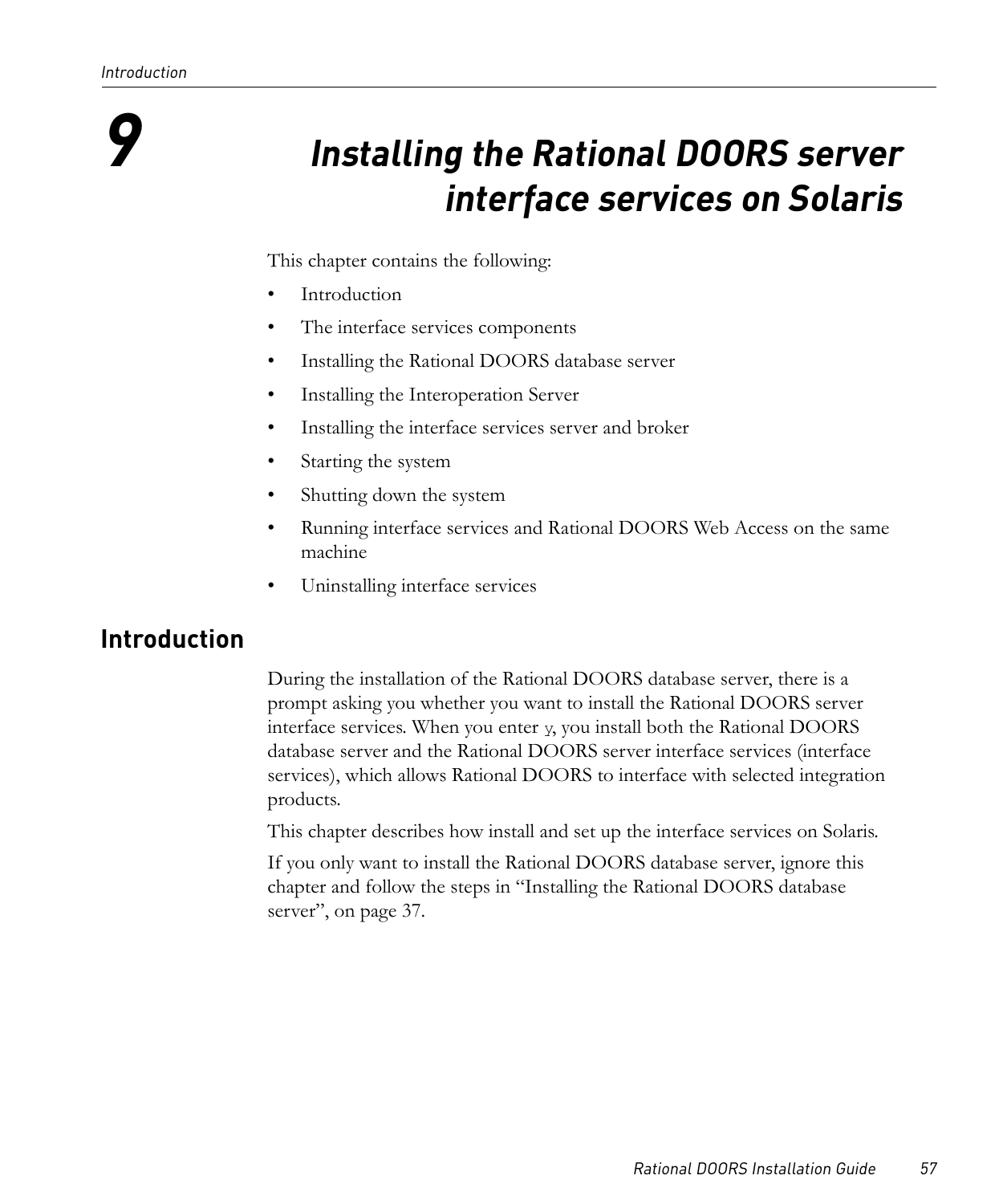## <span id="page-67-0"></span>**The interface services components**

Installing the interface services involves the installation of a number of discrete components. These components are copied to your machine.

| <b>Component</b>               | <b>Description</b>                                                                                                                                                                                                                                                                                                        |
|--------------------------------|---------------------------------------------------------------------------------------------------------------------------------------------------------------------------------------------------------------------------------------------------------------------------------------------------------------------------|
| Interface services server      | An adaptation of Apache Tomcat.<br>Tomcat is an application server that<br>executes Java servlets and renders web<br>pages that include JavaServer Pages code.<br>You need to run the adapted version of<br>Tomcat that is supplied by Rational as<br>one of the Rational DOORS interface<br>services bundled components. |
| Interface services broker      | An adaptation of Apache ActiveMQ.<br>ActiveMQ is an open source message<br>broker that implements the Java Message<br>Service (JMS)<br>The broker is supplied by Rational as one<br>of the Rational DOORS interface<br>services bundled components.                                                                       |
| Rational DOORS database server | The data you are accessing is stored in<br>your Rational DOORS database server.                                                                                                                                                                                                                                           |
| <b>Interoperation Server</b>   | A Rational DOORS client that is run<br>using the -interop command-line<br>parameter.                                                                                                                                                                                                                                      |

You must install these components to run the interface services. Follow the instruction in these topics to install the components.

## <span id="page-67-1"></span>**Installing the Rational DOORS database server**

#### **To install the Rational DOORS database server:**

- **1.** Follow [step 1](#page-46-4) to [step 9](#page-48-1) in ["Installing the Rational DOORS database server",](#page-46-0)  [on page 37.](#page-46-0)
- **2.** Answer the prompts on the screen:
	- **a.** Enter path to DVD-ROM device or Rational DOORS distribution: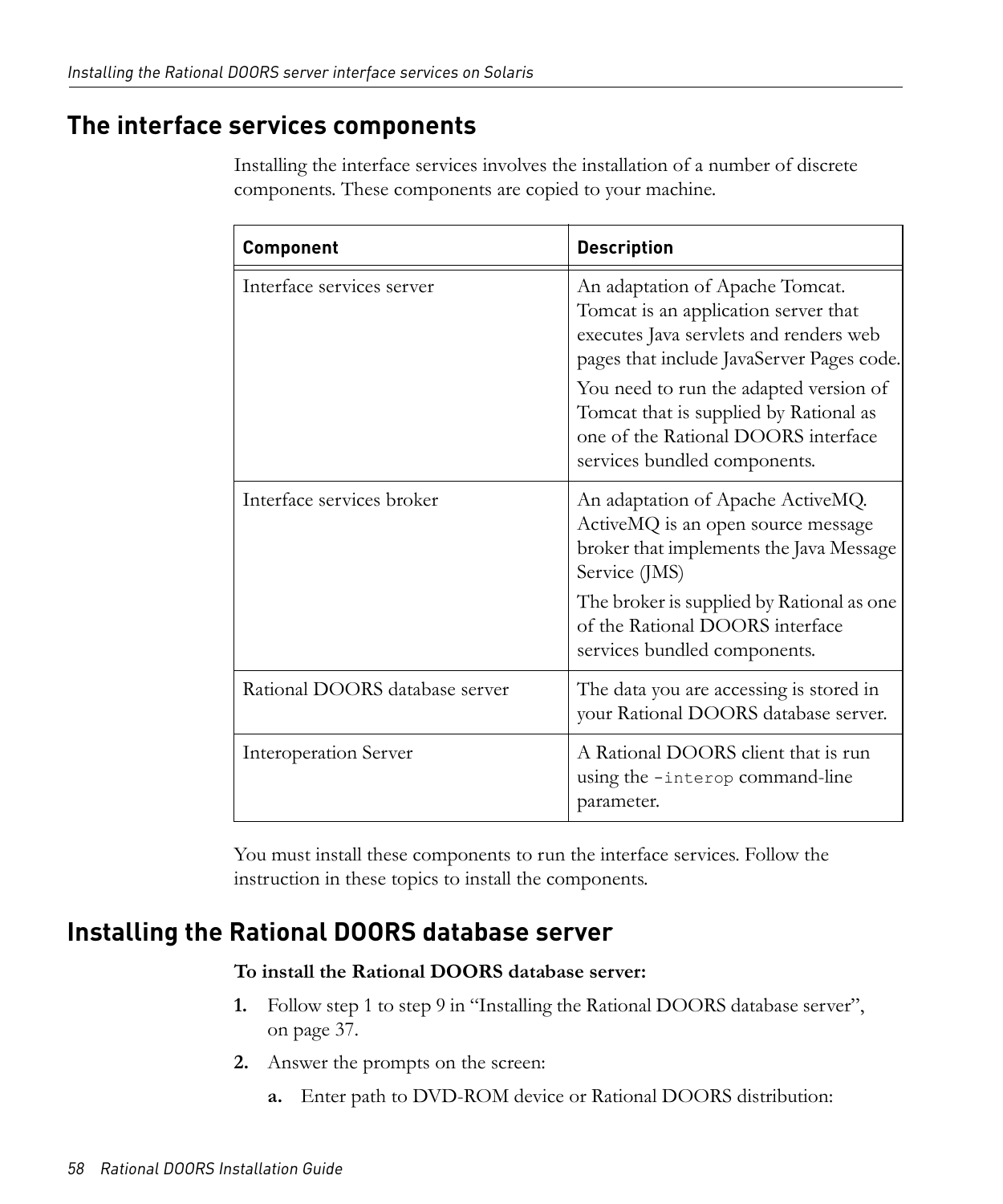[/cdrom]

**b.** Enter y at the second prompt, to install the Rational DOORS database server:

Install package DOORS\_SERVER [y]: y

- **c.** Enter the path to the Rational DOORS home directory you created in [Step 6](#page-47-2) of ["Installing the Rational DOORS database server", on page 37](#page-46-0).
- **d.** Enter y at the prompt:

```
Install DOORS SERVER Interface Services [n]: y
```
This copies the festival-sol.zip file, which contains the interface services server and broker, to your machine. You extract the file and install them later.

- **e.** Enter the name of the Rational DOORS owner (by default, doors).
- **f.** Confirm that you want to install the server.
- **g.** The installation script then confirms all the installation options and installs the files. Press **ENTER** when the installation finishes.
- **3.** Edit the startup file of the Rational DOORS owner.

The following table shows the lines you must add or edit:

| Startup file                  | Code                                                                                                                                                                                         |
|-------------------------------|----------------------------------------------------------------------------------------------------------------------------------------------------------------------------------------------|
| Bourne or K shell<br>.profile | DOORSHOME=doors-home-path<br>SERVERDATA=datapath<br>PATH=\$DOORSHOME/bin:\$PATH<br>PORTNUMBER=database-server-port-number<br>export DOORSHOME SERVERDATA PATH PORTNUMBER<br><b>DOORSDATA</b> |
| C shell .login                | seteny DOORSHOME doors-home-path<br>setenv SERVERDATA datapath<br>set path=(\$DOORSHOME/bin \$path)<br>setenv PORTNUMBER database-server-port-number                                         |

- **4.** Start the Rational DOORS database server:
	- **a.** Log in as the Rational DOORS owner user.
	- **b.** Change your working directory to \$DOORSHOME/bin.
	- **c.** Enter the following command: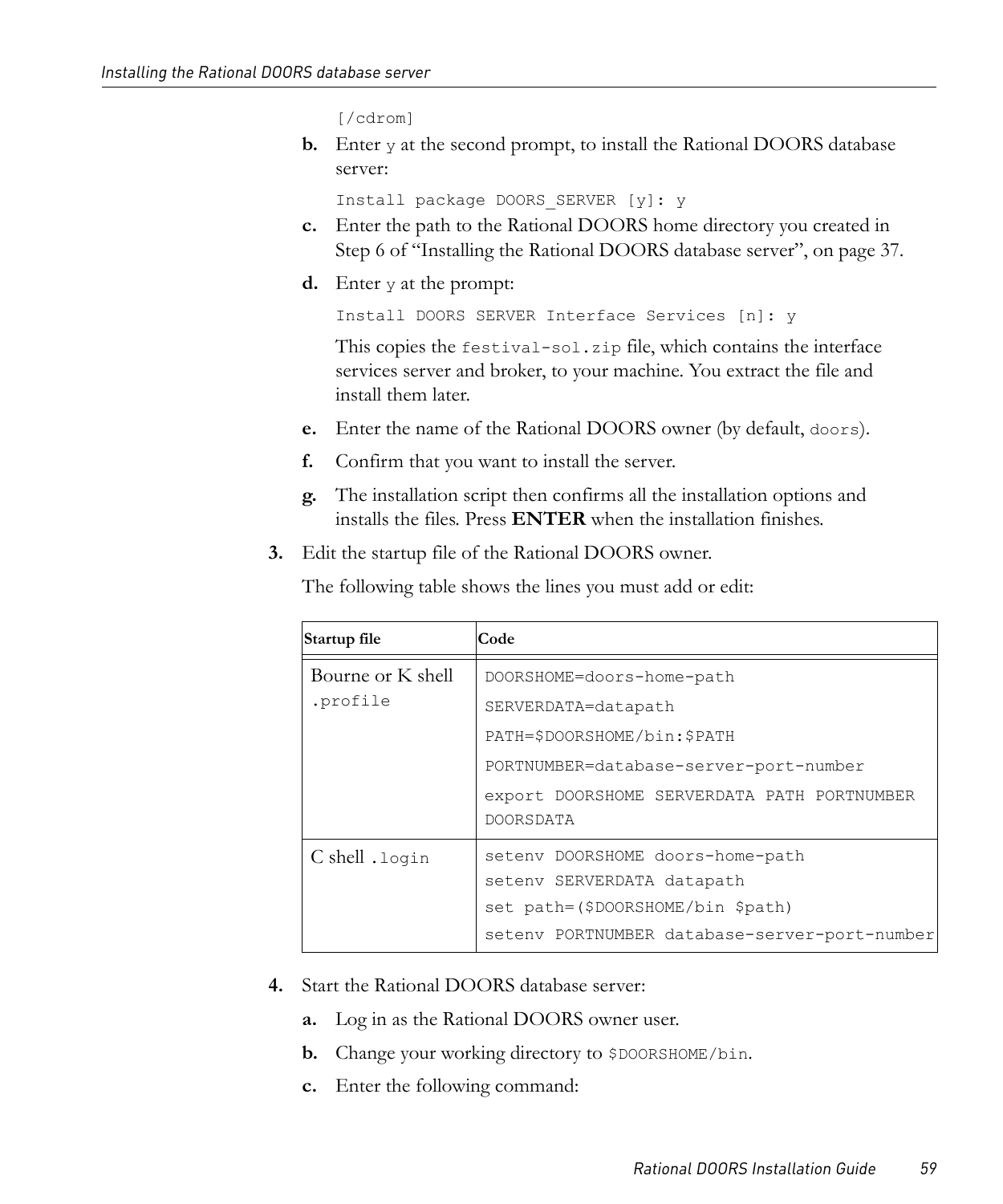```
./doorsd &
```
**Note** If you use the Korn shell and do not use "doorsd &" in a system startup script, execute the following command instead:

```
"nohup doorsd &"
```
## <span id="page-69-0"></span>**Installing the Interoperation Server**

To run the interface services on a Solaris system, you must install an Interoperation Server.

#### **To install the Interoperation Server:**

- **1.** Copy **solaris.zip** to the machine you want to run the Interoperation Server on and log in as root.
- <span id="page-69-1"></span>**2.** Create a home directory for the installation.
- <span id="page-69-2"></span>**3.** Create a non-privileged account to own the Interoperation Server files. You could call this user doors.
- **4.** Navigate to the directory containing solaris.zip and extract it:

unzip solaris.zip

- **5.** Navigate to the directory containing the installers and run the installers: cd unix/bin
- **6.** Run the installers:

./instdoor.sh

You use this file to install the Interoperation Server.

- **7.** Answer the prompts on the screen:
	- **a.** Enter path to CD-ROM device or Rational DOORS distribution.
	- **b.** Accept the installation of the Interoperation Server.
	- **c.** Enter the path to the home directory you created in [Step 2](#page-69-1).
	- **d.** Enter y to confirm that you want to install the interface services. This copies the festival-sol.zip file, which contains the interface services server and broker, to your machine. You extract the file and install them later.
	- **e.** Enter the name of the Rational DOORS owner you set up in [Step 3.](#page-69-2)
	- **f.** Confirm the type of installation. Select both the **Common** installation and the **Solaris** installation.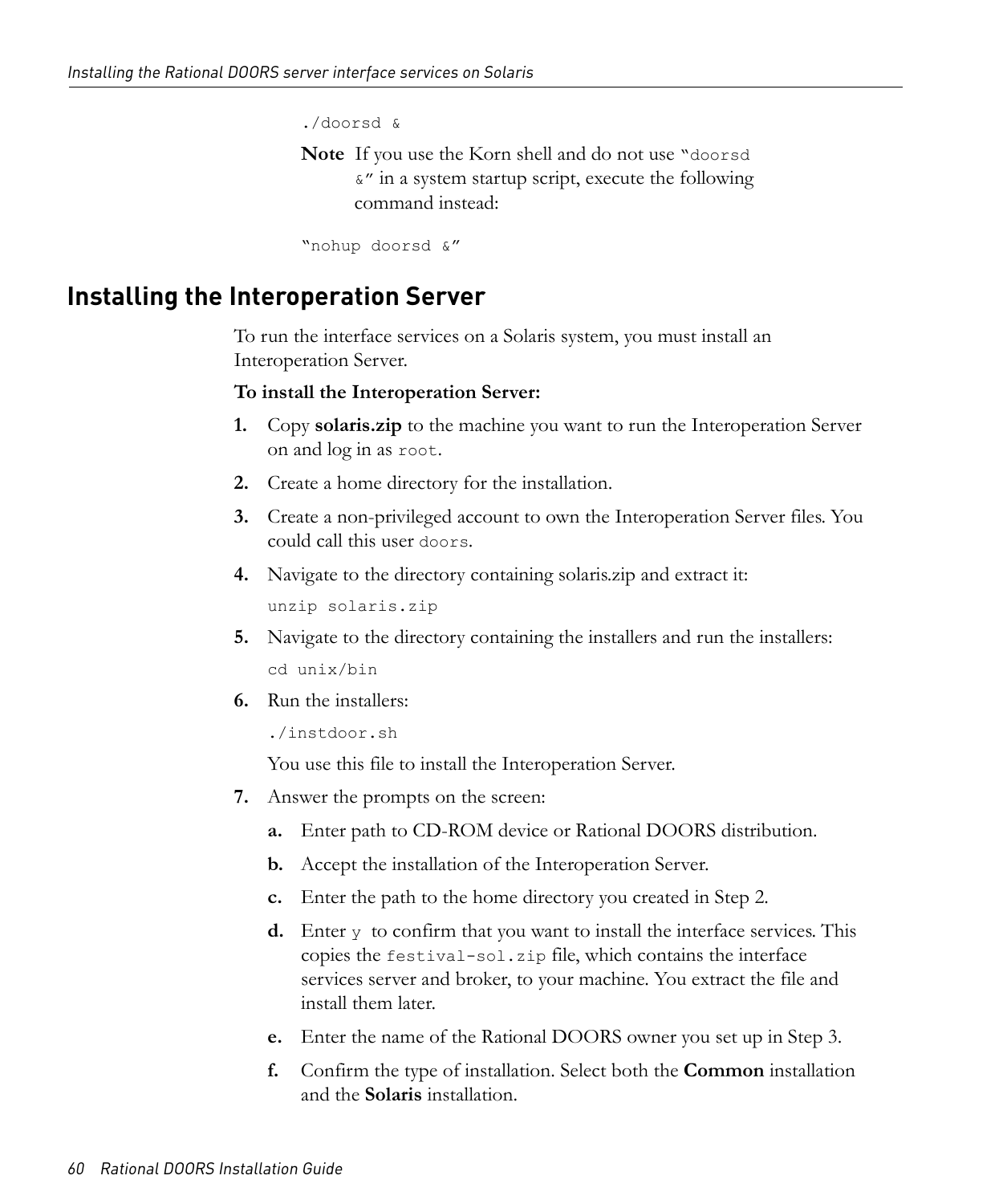- **8.** The installation script then confirms all the installation options and installs the files.
- **9.** When the installation finishes, press **ENTER**. Any updates that are required for the account profile that you created to own the Interoperation Server files are displayed in the output.

### <span id="page-70-0"></span>**Installing the interface services server and broker**

#### **To install the interface services server and the interface services broker:**

- **1.** Copy the festival-sol.zip, which is in the interfaces directory of the server installation area, to the machine or machines you want to install interface services server and broker on. If you want to install the server and broker on different machines, repeat the following instructions on each machine.
- **2.** Decide which directory you want to install on, and extract festivalsol.zip to install it.
- **3.** Set the appropriate permissions on the files in the directory structure and install the JRE by running the configure-festival.sh script.
	- **a.** Navigate to the festival directory.
	- **b.** Run the script:

bash configure-festival.sh

**Note** The script reports that it is installing JRE. JRE is localized to the current directory and does not affect any other Java installations on the system.

You are now ready to set up the components to communicate with one another. For instructions, see ["Setting up the components", on page 44](#page-53-4).

**Note** The instructions in the section entitled ["Setting up the](#page-53-4)  [components", on page 44](#page-53-4) are the same for Windows, Solaris, and Linux with one exception. When you set up the Rational DOORS database server you need to run dbadmin. On Solaris and Linux, dbadmin is located in the \$DOORSHOME/ bin directory.

If you want to run multiple Interoperation Servers, see ["Running multiple](#page-57-1)  [Interoperation Servers", on page 48](#page-57-1).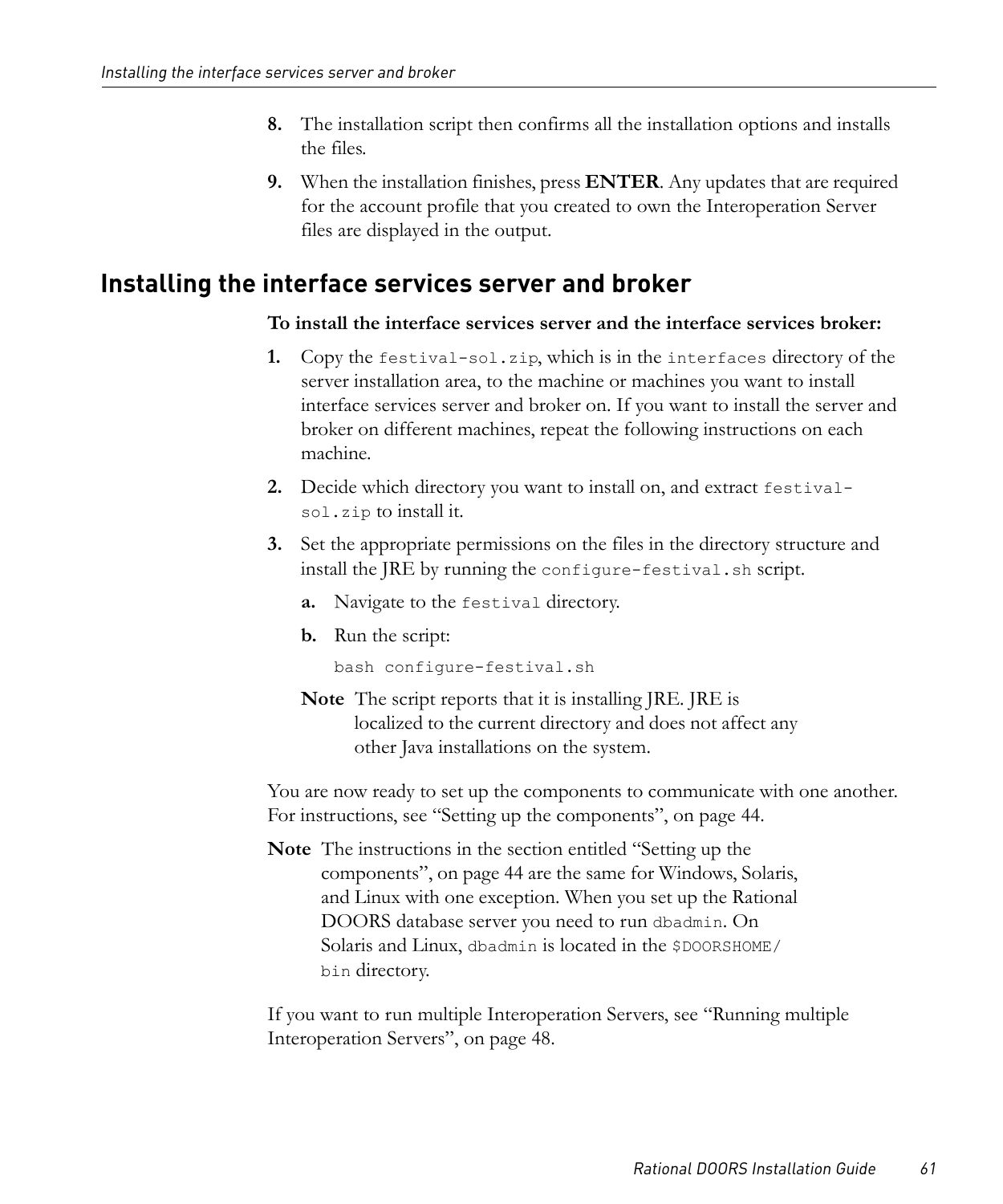## <span id="page-71-0"></span>**Starting the system**

To start the system you must start the processes in the following order:

- **1.** Log in as the user who owns the Rational DOORS files. This is the user you created when you installed the Interoperation Server.
- **2.** Start the broker by running broker.start.sh, which is in the festival directory on the machine hosting the broker.
- <span id="page-71-1"></span>**3.** Set the following environment variables on the machine hosting the Rational DOORS database server.

```
DOORSHOME=doors-home-path
SERVERDATA=path to data directory
PATH=$DOORSHOME/bin:$PATH
PORTNUMBER=database-server-port-number
export DOORSHOME SERVERDATA PATH PORTNUMBER DOORSDATA
```
**Note** This DOORSHOME variable relates to where the Rational DOORS database server is installed.

- **4.** Start the Rational DOORS database server:
	- **a.** Log in as the user that owns the Rational DOORS files.
	- **b.** Change your working directory to \$DOORSHOME/bin.
	- **c.** Enter the following command:

./doorsd &

**5.** Set the following environment variables on the machine hosting the Interoperation Server:

```
DOORSHOME=doors-home-path
DOORSDATA=36677@myserver
PATH=$DOORSHOME/bin:$PATH
export DOORSHOME PATH DOORSDATA
```
- **Note** If the installation directory for the database server and the Interoperation Server are different, then the required profile updates are in conflict. This DOORSHOME variable relates to where the Interoperation Server is installed. This might be different from the DOORSHOME variable used in [Step 3.](#page-71-1)
- **d.** Navigate to \$DOORSHOME/bin and run the Interoperation Server with its command-line attributes in the following format:

```
./doors9 -interop –data port@myserver –brokerHost
myBroker –brokerPort brokerport &
```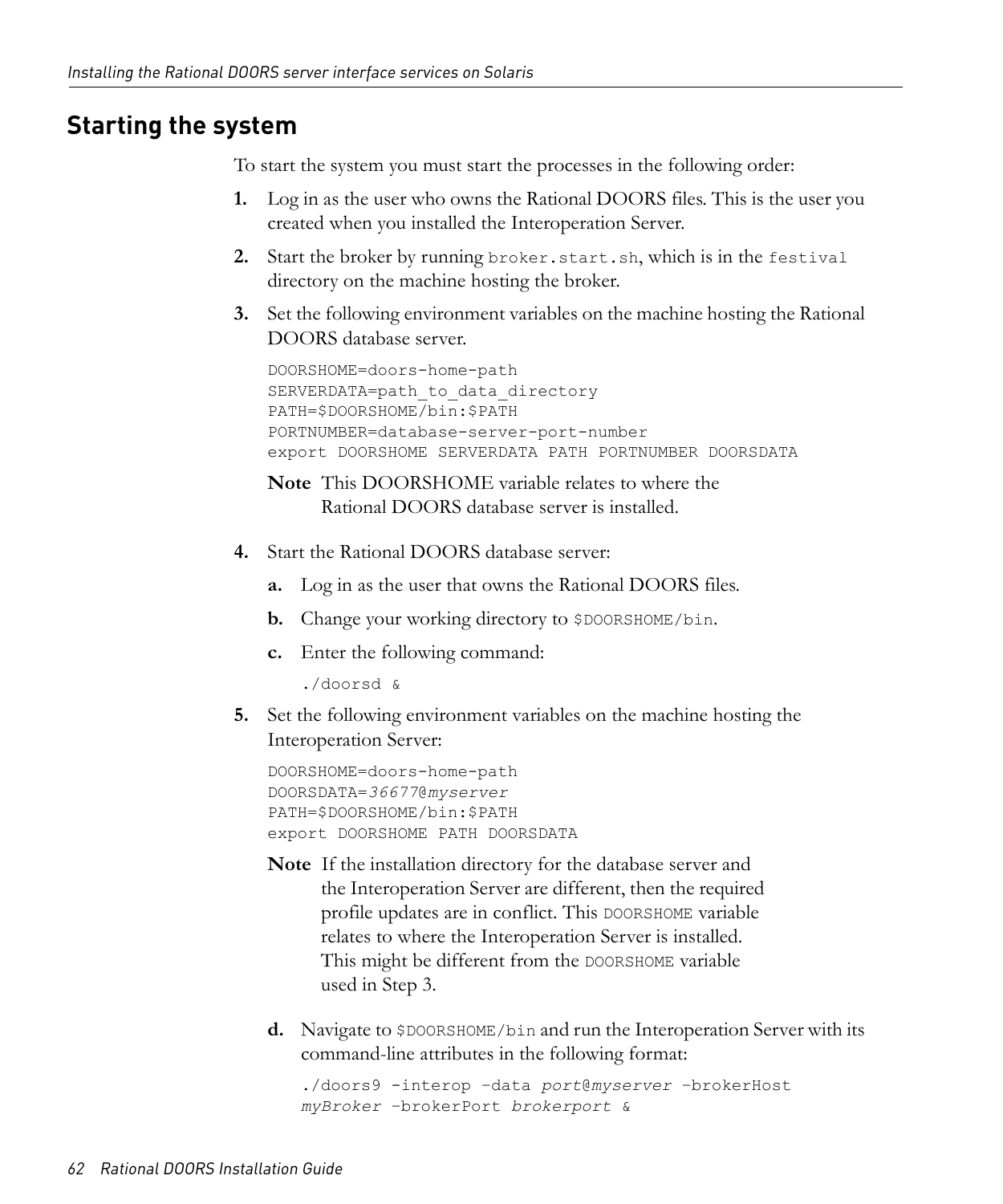where:

- *port* is the port number the Rational DOORS database server is using and *myserver* is the name of the machine where the Rational DOORS database server is installed
- *myBroker* is the name of the machine hosting the broker
- *brokerport* is the port that the broker is using, by default 61616
- **6.** Start the interface services server by running server.start.sh, which is in the festival directory on the machine hosting the server.

## **Shutting down the system**

#### **To shut down the system stop the following processes:**

- **1.** Stop the interface services server by running server.shutdown.sh script. This script is in the festival directory. The process might take some time to end (15-30 seconds), and might report a number of socket warnings while shutting down.
- **2.** Stop the Interoperation Server by killing the process.
- **3.** Stop the Rational DOORS database server using the following command from \$DOORSHOME/bin:

dbadmin -data *port*@*computer* -killserver [-password *password*]

**4.** Stop the interface services broker by running the broker.shutdown.sh script in the festival directory: The process might take some time to end (15-30 seconds), and might report a number of socket warnings while shutting down.

## **Running interface services and Rational DOORS Web Access on the same machine**

**Note** This section assumes you have already installed and configured the interface services, the Interoperation Server, the Rational DOORS client, the Rational DOORS database server, and Rational DOORS Web Access.

There are extra tasks you need to complete if you plan to run the interface services and Rational DOORS Wed Access on the same machine.

You need to reset the interface services server port, and then start and stop some of the interface services and the Rational DOORS Web Access components to pick up the new values: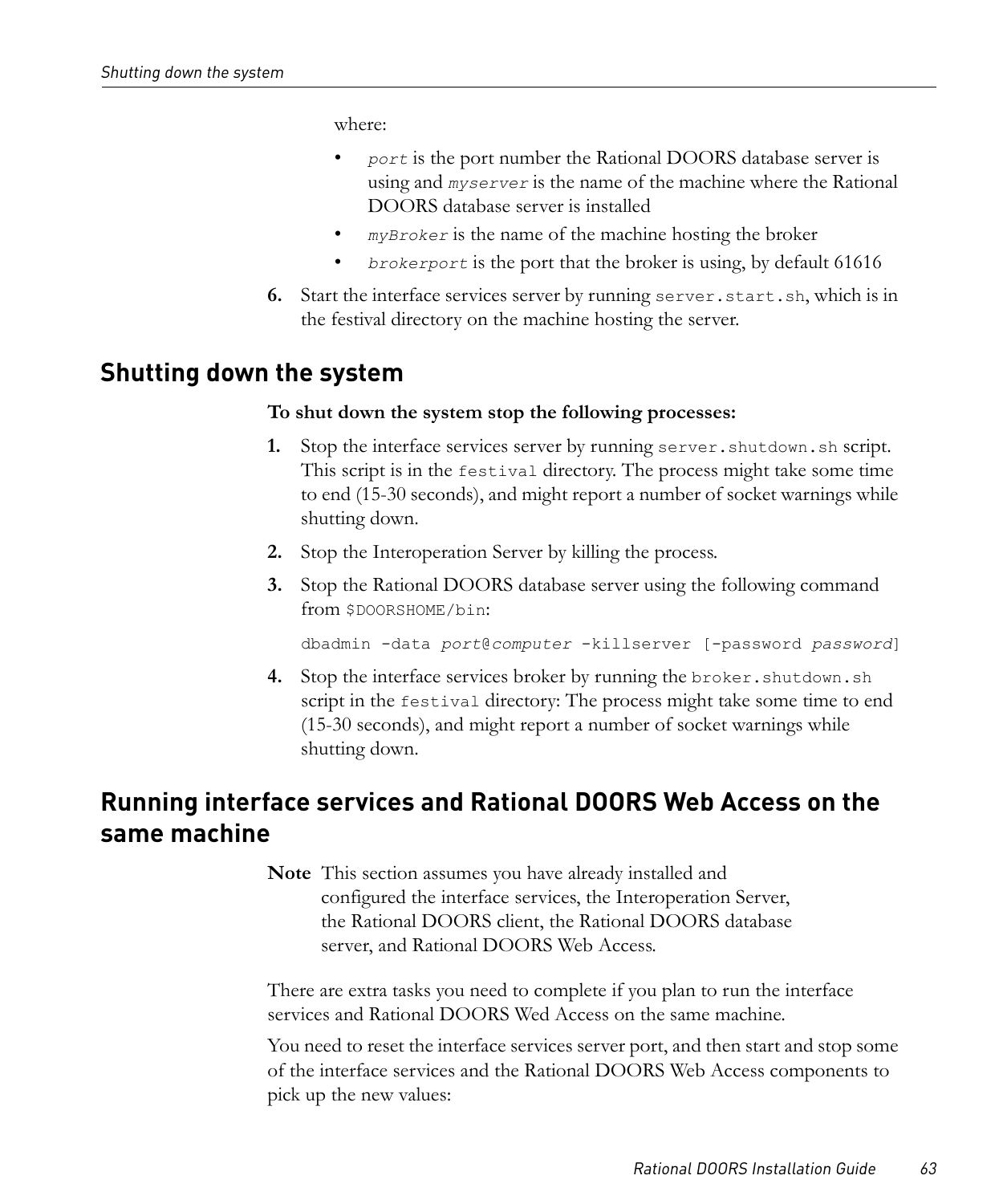- [Resetting the interface services server port](#page-73-0)
- [Starting and stopping components](#page-73-1)

#### <span id="page-73-0"></span>*Resetting the interface services server port*

You need to reset the port number in the server, xml file in the conf subdirectory:

- **1.** Navigate to the file.
- **2.** Open the file.
- **3.** Change the Shutdown and Start port numbers.
- **4.** To change the Shutdown port number, change the port number in the following line:

<Server port="8005" shutdown="SHUTDOWN">

**5.** To change the Start port number, navigate to the following line:

```
<!-- Define a non-SSL HTTP/1.1 Connector on port 8080 -->
```
- **6.** Change the port number in the next line: <Connector port="8080"
- **7.** Save the file.

#### <span id="page-73-1"></span>*Starting and stopping components*

You need to start and stop the following components:

- The Rational DOORS Web Access broker
- The Interoperation Server
- The Rational DOORS Web Access server
- The interface services server

#### **Starting and stopping the Rational DOORS Web Access broker**

- **1.** Start the Rational DOORS Web Access broker by running broker.start.sh. This file is in the directory where you extracted festival-sol.zip when you installed the Rational DOORS Web Access.
- **2.** Stop the Rational DOORS Web Access broker by running broker.shutdown.sh. This file is in the same directory as broker.start.sh.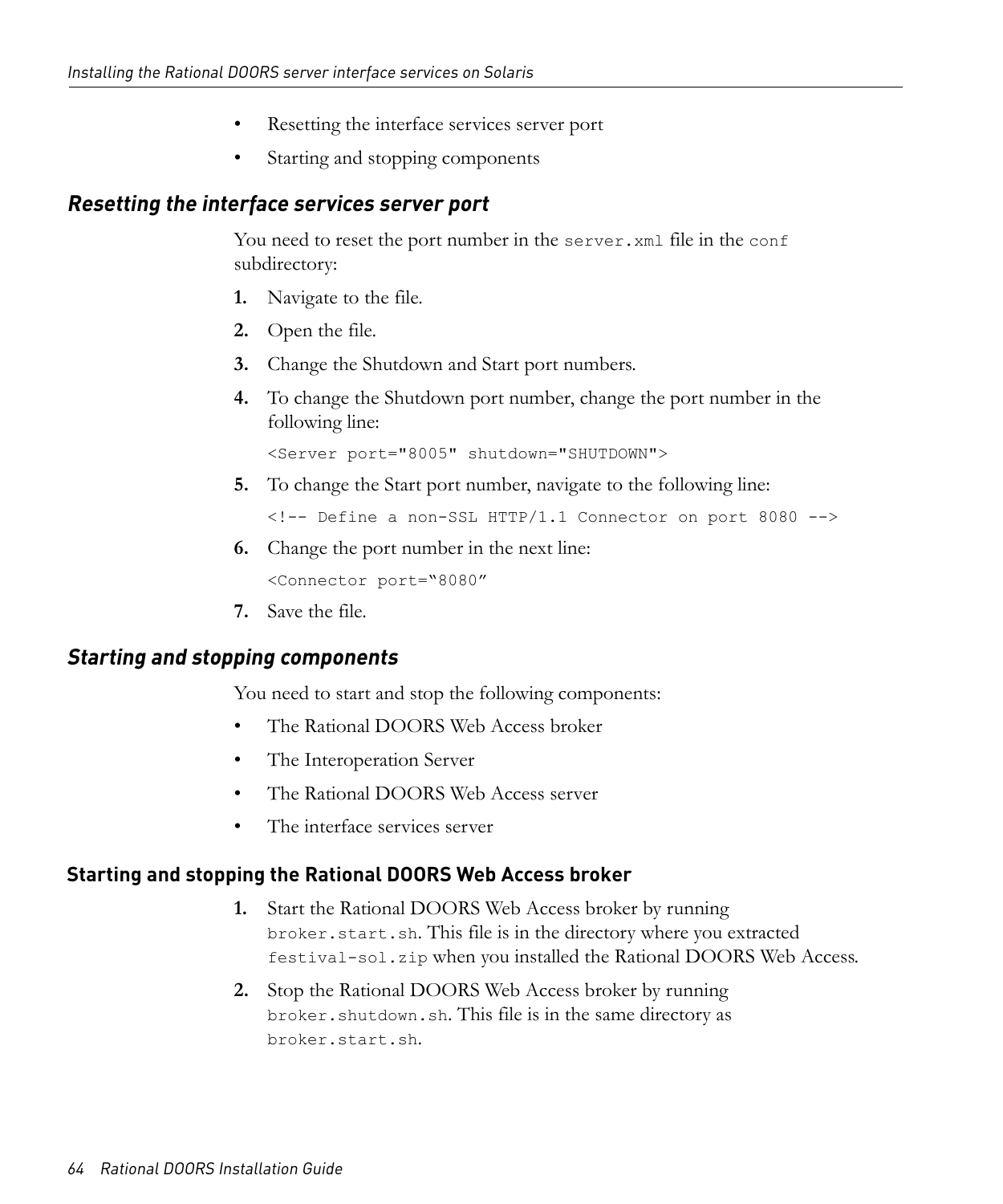#### **Starting and stopping the Interoperation Server**

**1.** Start the Interoperation Server by running it with its command-line attributes in the following format:

./doors9 -interop –data *port*@*myserver* –brokerHost *myBroker* –brokerPort *brokerport* &

where:

- *port* is the port number the Rational DOORS database server is using and *myserver* is the name of the machine where the Rational DOORS database server is installed
- *myBroker* is the name of the machine hosting the broker
- *brokerport* is the port that the broker is using, by default 61616
- **2.** Stop the Interoperation Server by killing the process

#### **Starting and stopping the Rational DOORS Web Access server**

- **1.** Start the Rational DOORS Web Access server by running server.start.sh. This file is in the directory where you extracted festival-sol.zip when you installed the Rational DOORS Web Access.
- **2.** Stop the Rational DOORS Web Access server by running server.shutdown.sh. This file is in the same directory as server.start.sh.

#### **Starting and stopping the interface services server**

- **1.** Start the interface services server by running server.start.sh. This file is in the directory where you extracted festival-sol.zip when you installed the interface services.
- **2.** Stop the interface services server by running server.shutdown.sh. This file is in the same directory as server.start.sh.

### **Uninstalling interface services**

#### **To remove interface services from your system:**

- Uninstall the interface services server and broker by deleting the festival directory
- Uninstall the Interoperation Server and the Rational DOORS database server by deleting \$DOORSHOME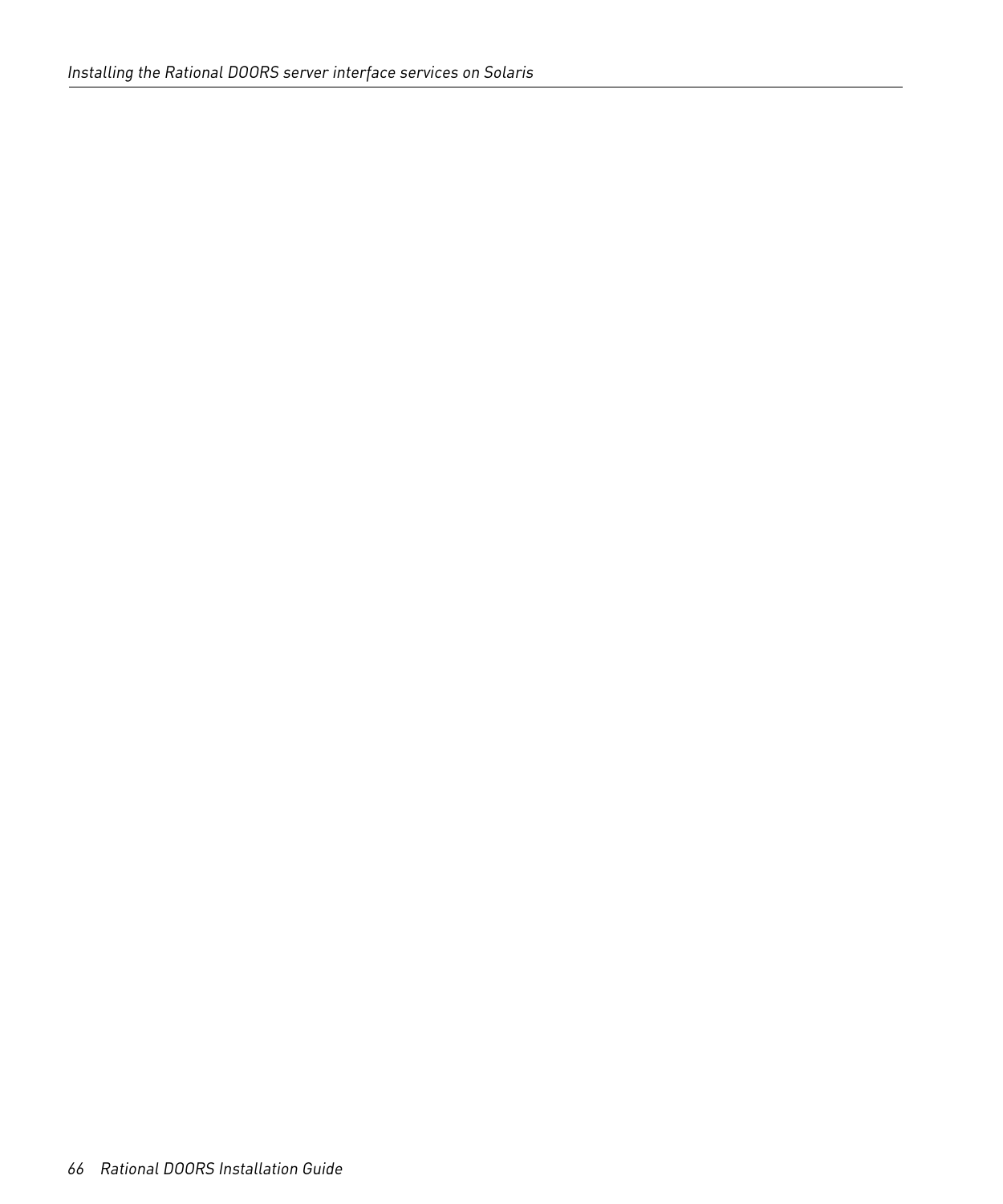## *10 Installing the Rational DOORS server interface services on Linux*

This chapter contains the following:

- **[Introduction](#page-76-0)**
- [The interface services components](#page-77-0)
- [Installing the Rational DOORS database server](#page-77-1)
- [Installing the Interoperation Server](#page-79-0)
- [Installing the interface services server and broker](#page-80-0)
- [Starting the system](#page-81-0)
- [Shutting down the system](#page-82-0)
- [Running interface services and Rational DOORS Web Access on the same](#page-82-1)  [machine](#page-82-1)
- [Uninstalling interface services](#page-84-0)

## <span id="page-76-0"></span>**Introduction**

During the installation of the Rational DOORS database server, there is a prompt asking you whether you want to install the Rational DOORS server interface services. When you enter y, you install both the Rational DOORS database server and the Rational DOORS server interface services (interface services), which allows Rational DOORS to interface with selected integration products.

This chapter describes how install and set up the interface services on Linux.

If you only want to install the Rational DOORS database server, ignore this chapter and follow the steps in ["Installing the Rational DOORS database](#page-46-0)  [server", on page 37.](#page-46-0)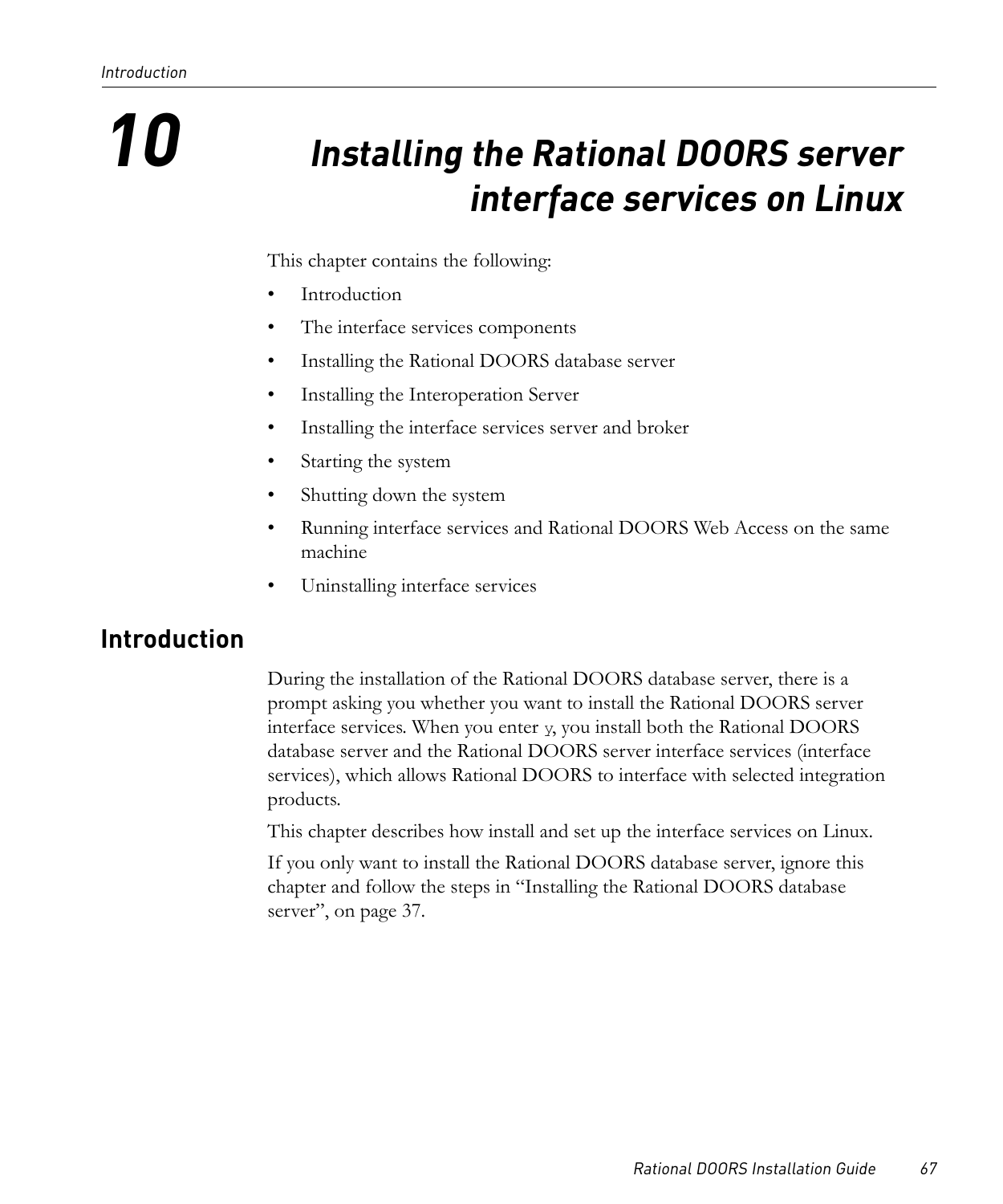## <span id="page-77-0"></span>**The interface services components**

Installing the interface services involves the installation of a number of discrete components. These components are copied to your machine.

| Component                      | <b>Description</b>                                                                                                                                                                                                                                                                                                        |
|--------------------------------|---------------------------------------------------------------------------------------------------------------------------------------------------------------------------------------------------------------------------------------------------------------------------------------------------------------------------|
| Interface services server      | An adaptation of Apache Tomcat.<br>Tomcat is an application server that<br>executes Java servlets and renders web<br>pages that include JavaServer Pages code.<br>You need to run the adapted version of<br>Tomcat that is supplied by Rational as<br>one of the Rational DOORS interface<br>services bundled components. |
| Interface services broker      | An adaptation of Apache ActiveMQ.<br>ActiveMQ is an open source message<br>broker that implements the Java Message<br>Service (JMS)<br>The broker is supplied by Rational as one<br>of the Rational DOORS interface<br>services bundled components.                                                                       |
| Rational DOORS database server | The data you are accessing is stored in<br>your Rational DOORS database server.                                                                                                                                                                                                                                           |
| <b>Interoperation Server</b>   | A Rational DOORS client that is run<br>using the -interop command-line<br>parameter.                                                                                                                                                                                                                                      |

You must install these components to run the interface services. Follow the instruction in the these topics to install the components.

## <span id="page-77-1"></span>**Installing the Rational DOORS database server**

#### **To install the Rational DOORS database server:**

- **1.** Follow [step 1](#page-46-1) to [step 9](#page-48-0) in ["Installing the Rational DOORS database server",](#page-46-0)  [on page 37.](#page-46-0)
- **2.** Answer the prompts on the screen:
	- **a.** Enter path to DVD-ROM device or Rational DOORS distribution: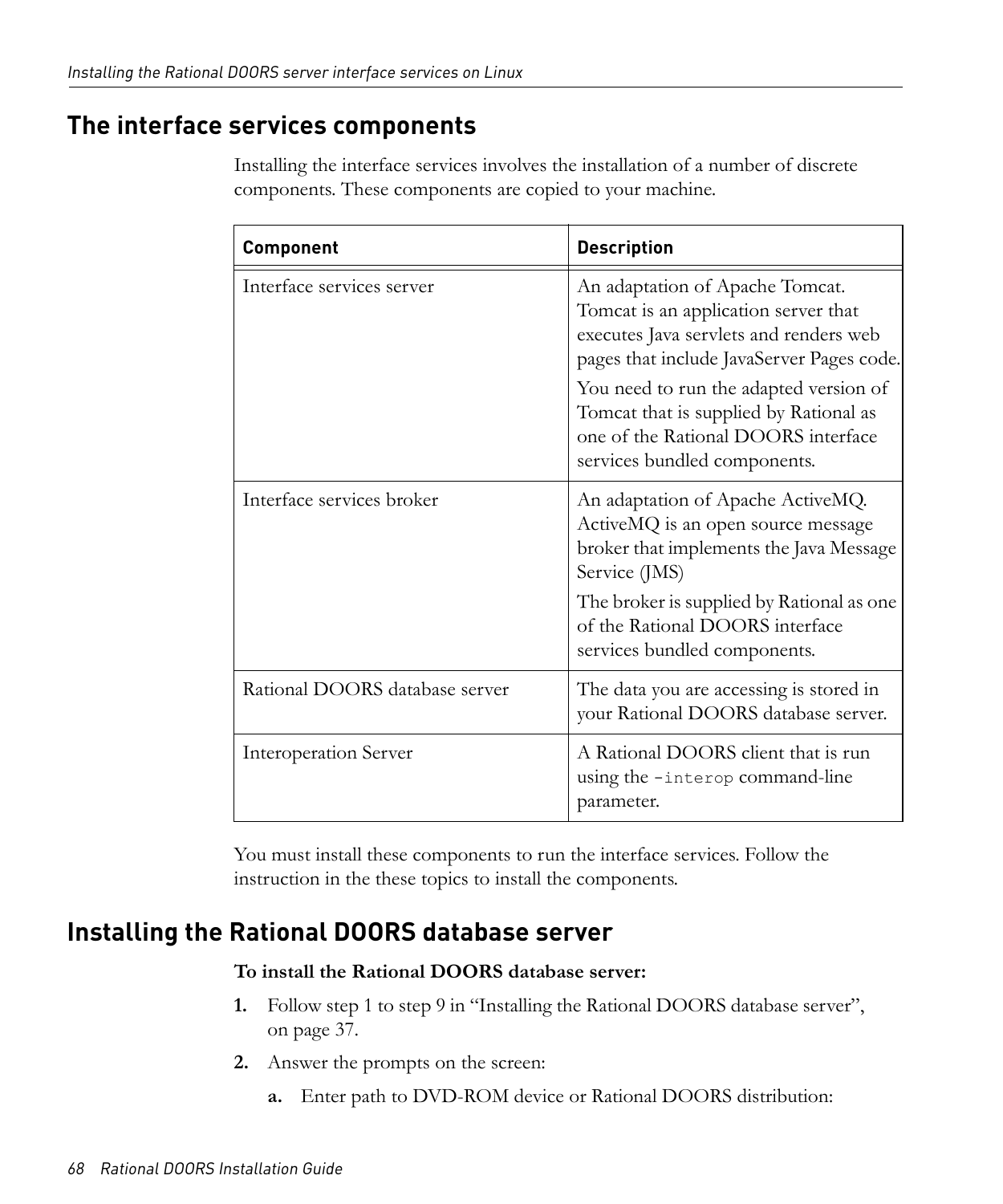[/cdrom]

**b.** Enter y at the second prompt, to install the Rational DOORS database server:

Install package DOORS\_SERVER [y]: y

- **c.** Enter the path to the Rational DOORS home directory you created in [Step 6](#page-47-0) of ["Installing the Rational DOORS database server", on page 37](#page-46-0).
- **d.** Enter y at the prompt:

```
Install DOORS SERVER Interface Services [n]: y
```
This copies the festival-linux.zip file, which contains the interface services server and broker, to your machine. You extract the file and install them later.

- **e.** Enter the name of the Rational DOORS owner (by default, doors).
- **f.** Confirm that you want to install the server.
- **g.** The installation script then confirms all the installation options and installs the files. Press **ENTER** when the installation finishes.
- **3.** Edit the startup file of the Rational DOORS owner.

The following table shows the lines you must add or edit:

| Startup file                  | Code                                                                                                                                                                                         |
|-------------------------------|----------------------------------------------------------------------------------------------------------------------------------------------------------------------------------------------|
| Bourne or K shell<br>.profile | DOORSHOME=doors-home-path<br>SERVERDATA=datapath<br>PATH=\$DOORSHOME/bin:\$PATH<br>PORTNUMBER=database-server-port-number<br>export DOORSHOME SERVERDATA PATH PORTNUMBER<br><b>DOORSDATA</b> |
| C shell .login                | seteny DOORSHOME doors-home-path<br>setenv SERVERDATA datapath<br>set path=(\$DOORSHOME/bin \$path)<br>setenv PORTNUMBER database-server-port-number                                         |

- **4.** Start the Rational DOORS database server:
	- **a.** Log in as the Rational DOORS owner user.
	- **b.** Change your working directory to \$DOORSHOME/bin.
	- **c.** Enter the following command: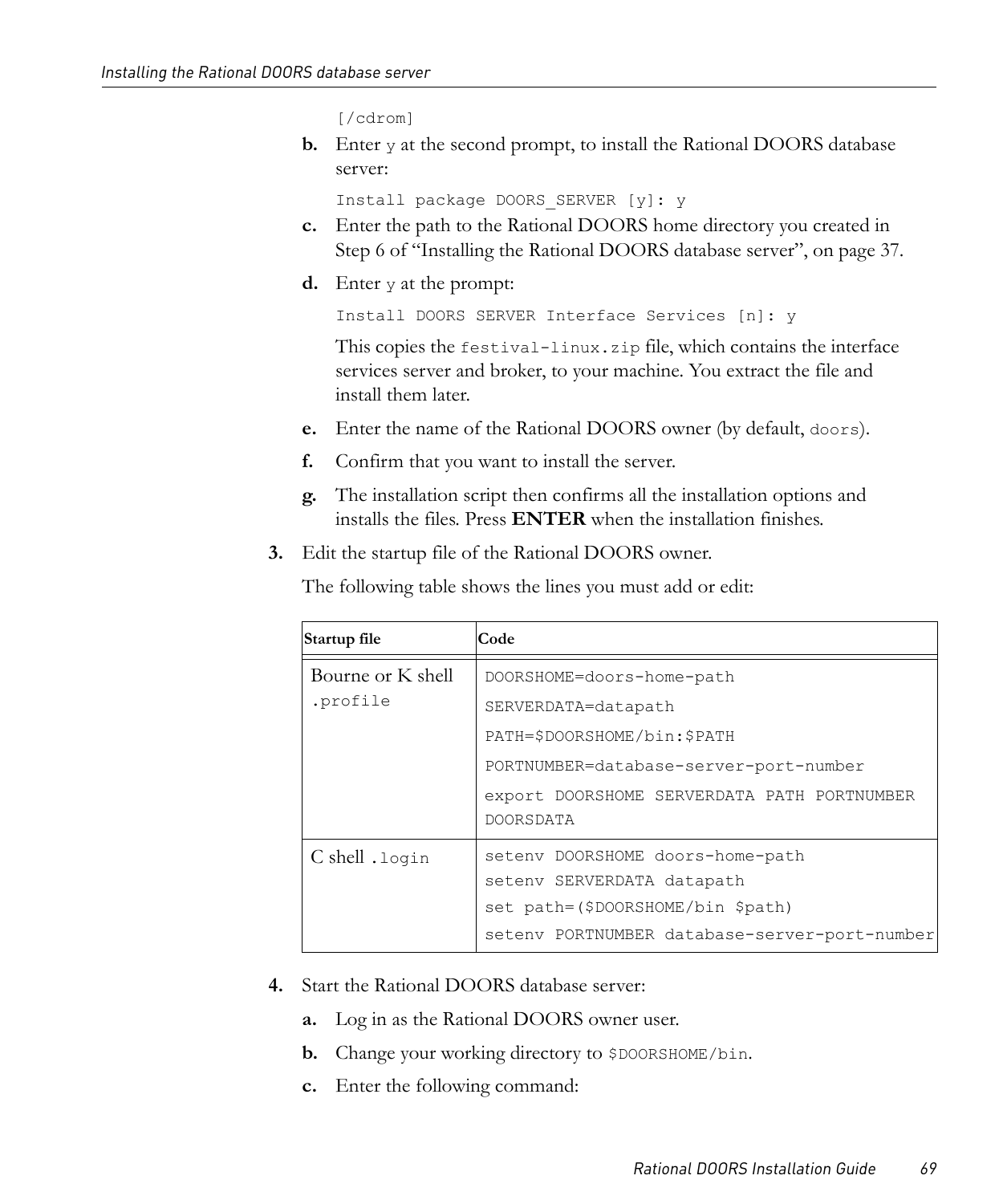```
./doorsd &
```
**Note** If you use the Korn shell and do not use "doorsd &" in a system startup script, execute the following command instead:

```
"nohup doorsd &"
```
## <span id="page-79-0"></span>**Installing the Interoperation Server**

To run the interface services on a Linux system, you must install an Interoperation Server.

#### **To install the Interoperation Server:**

- **1.** Copy **linux.zip** to the machine you want to run the Interoperation Server on and log in as root.
- **2.** Create a home directory for the installation.
- <span id="page-79-1"></span>**3.** Create a non-privileged account to own the Interoperation Server files. You could call this user doors.
- **4.** Navigate to the directory containing linux.zip and extract it:

unzip linux.zip

- **5.** Navigate to the directory containing the installers and run the installers: cd unix/bin
- **6.** Run the installers:

./instdoor.sh

You use this file to install the Interoperation Server.

- **7.** Answer the prompts on the screen:
	- **a.** Enter path to CD-ROM device or Rational DOORS distribution.
	- **b.** Accept the installation of the Interoperation Server.
	- **c.** Enter the path to the Rational DOORS home directory you created in Step 2.
	- **d.** Enter y to confirm that you want to install the interface services. This copies the festival-linux.zip file, which contains the interface services server and broker, to your machine. You extract the file and install them later.
	- **e.** Enter the name of the Rational DOORS owner you set up in [Step 3.](#page-79-1)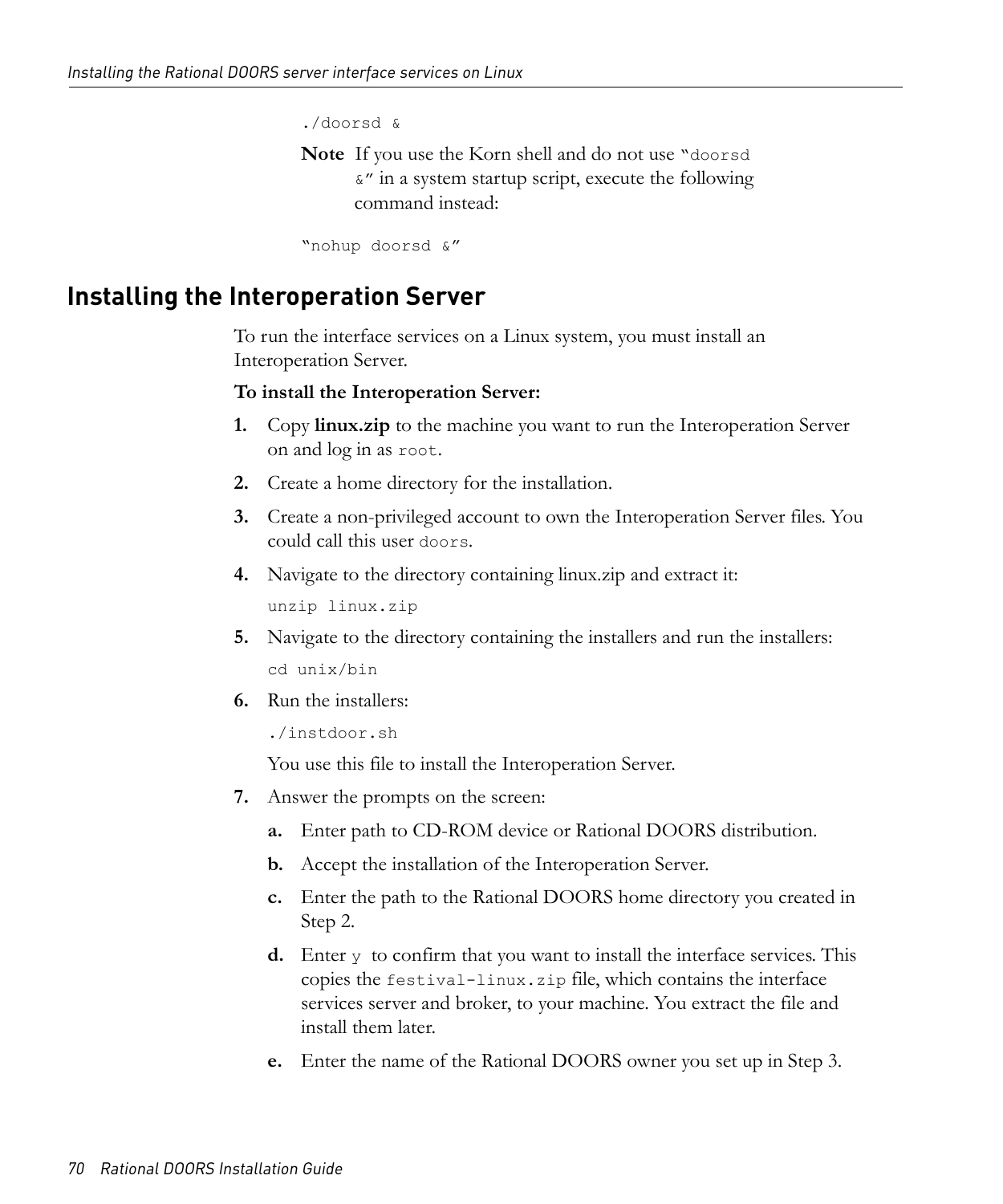- **f.** Confirm the type of installation. Select both the **Common** installation and the **Linux** installation.
- **8.** The installation script then confirms all the installation options and installs the files.
- **9.** When the installation finishes, press **ENTER**. Any updates that are required for the account profile that you created to own the Interoperation Server files are displayed in the output.

### <span id="page-80-0"></span>**Installing the interface services server and broker**

#### **To install the interface services server and the interface services broker:**

- **1.** Copy the festival-linux.zip, which is in the interfaces directory of the server installation area, to the machine or machines you want to install interface services server and broker on. If you want to install the server and broker on different machines, repeat the following instructions on each machine.
- **2.** Decide which directory you want to install on, and extract festivallinux.zip to install it.
- **3.** Set the appropriate permissions on the files in the directory structure and install the JRE by running the configure-festival.sh script.
	- **a.** Navigate to the festival directory.
	- **b.** Run the script:

bash configure-festival.sh

**Note** The script reports that it is installing JRE. JRE is localized to the current directory and does not affect any other Java installations on the system.

You are now ready to set up the components to communicate with one another. For instructions, see ["Setting up the components", on page 44](#page-53-0).

**Note** The instructions in the section entitled ["Setting up the](#page-53-0)  [components", on page 44](#page-53-0) are the same for Windows, Solaris, and Linux with one exception. When you set up the Rational DOORS database server you need to run dbadmin. On Solaris and Linux, dbadmin is located in the \$DOORSHOME/ bin directory.

If you want to run multiple Interoperation Servers, see ["Running multiple](#page-57-0)  [Interoperation Servers", on page 48](#page-57-0).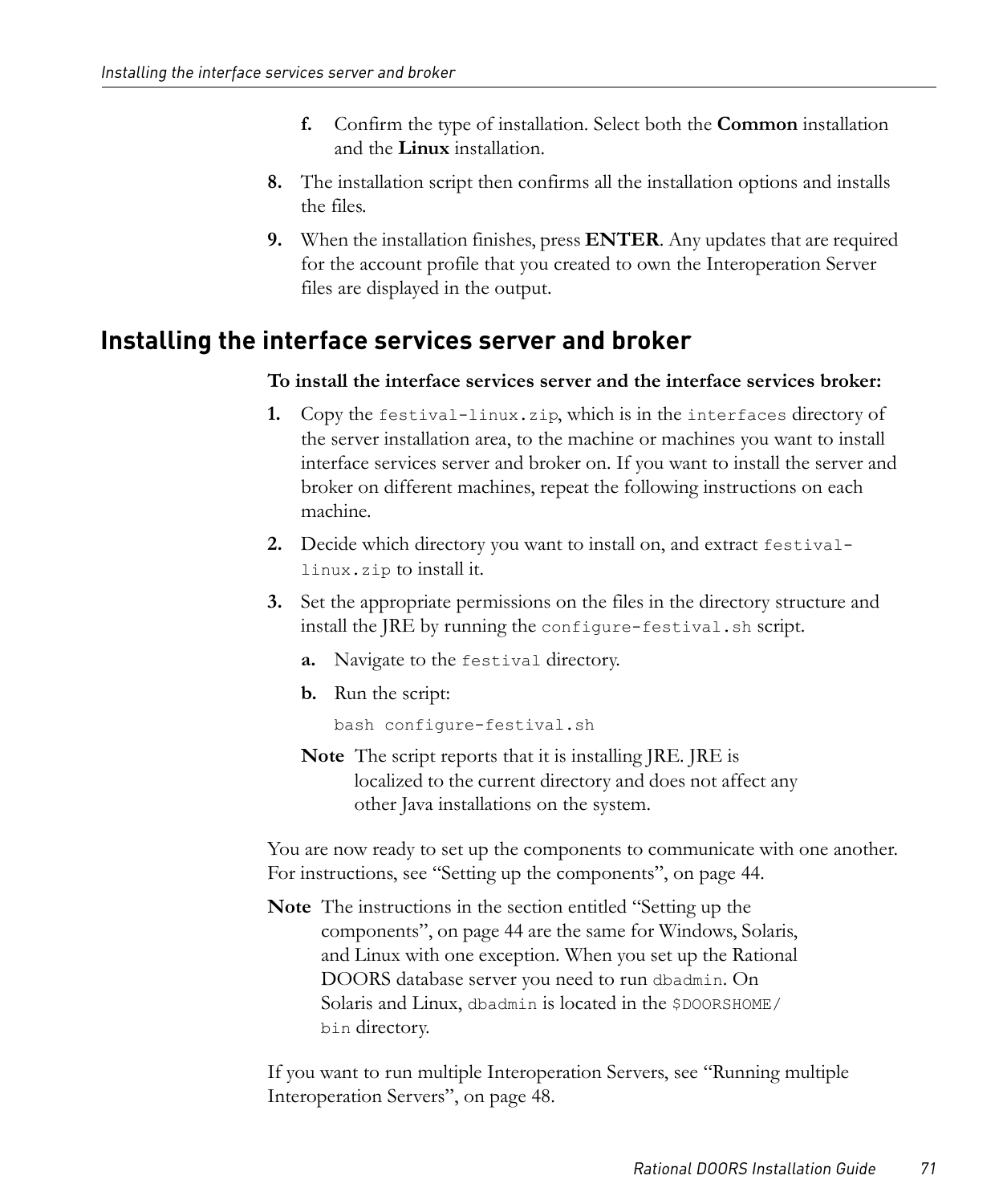## <span id="page-81-0"></span>**Starting the system**

To start the system you must start the processes in the following order:

- **1.** Log in as the user who owns the Rational DOORS files. This is the user you created when you installed the Interoperation Server.
- **2.** Start the broker by running broker.start.sh, which is in the festival directory on the machine hosting the broker.
- **3.** Set the following environment variables on the machine hosting the Rational DOORS database server.

```
DOORSHOME=doors-home-path
SERVERDATA=path to data directory
PATH=$DOORSHOME/bin:$PATH
PORTNUMBER=database-server-port-number
export DOORSHOME SERVERDATA PATH PORTNUMBER DOORSDATA
```
**Note** This DOORSHOME variable relates to where the Rational DOORS database server is installed.

- **4.** Start the Rational DOORS database server:
	- **a.** Log in as the user that owns the Rational DOORS files.
	- **b.** Change your working directory to \$DOORSHOME/bin.
	- **c.** Enter the following command:

./doorsd &

**5.** Set the following environment variables on the machine hosting the Interoperation Server:

```
DOORSHOME=doors-home-path
DOORSDATA=36677@myserver
PATH=$DOORSHOME/bin:$PATH
export DOORSHOME PATH DOORSDATA
```
- **Note** If the installation directory for the database server and the Interoperation Server are different, the required profile updates are in conflict. This DOORSHOME variable relates to where the Interoperation Server is installed. This might be different from the DOORSHOME variable used in Step 3.
- **d.** Navigate to \$DOORSHOME/bin and run the Interoperation Server with its command-line attributes in the following format:

```
./doors9 -interop –data port@myserver –brokerHost
myBroker –brokerPort brokerport &
```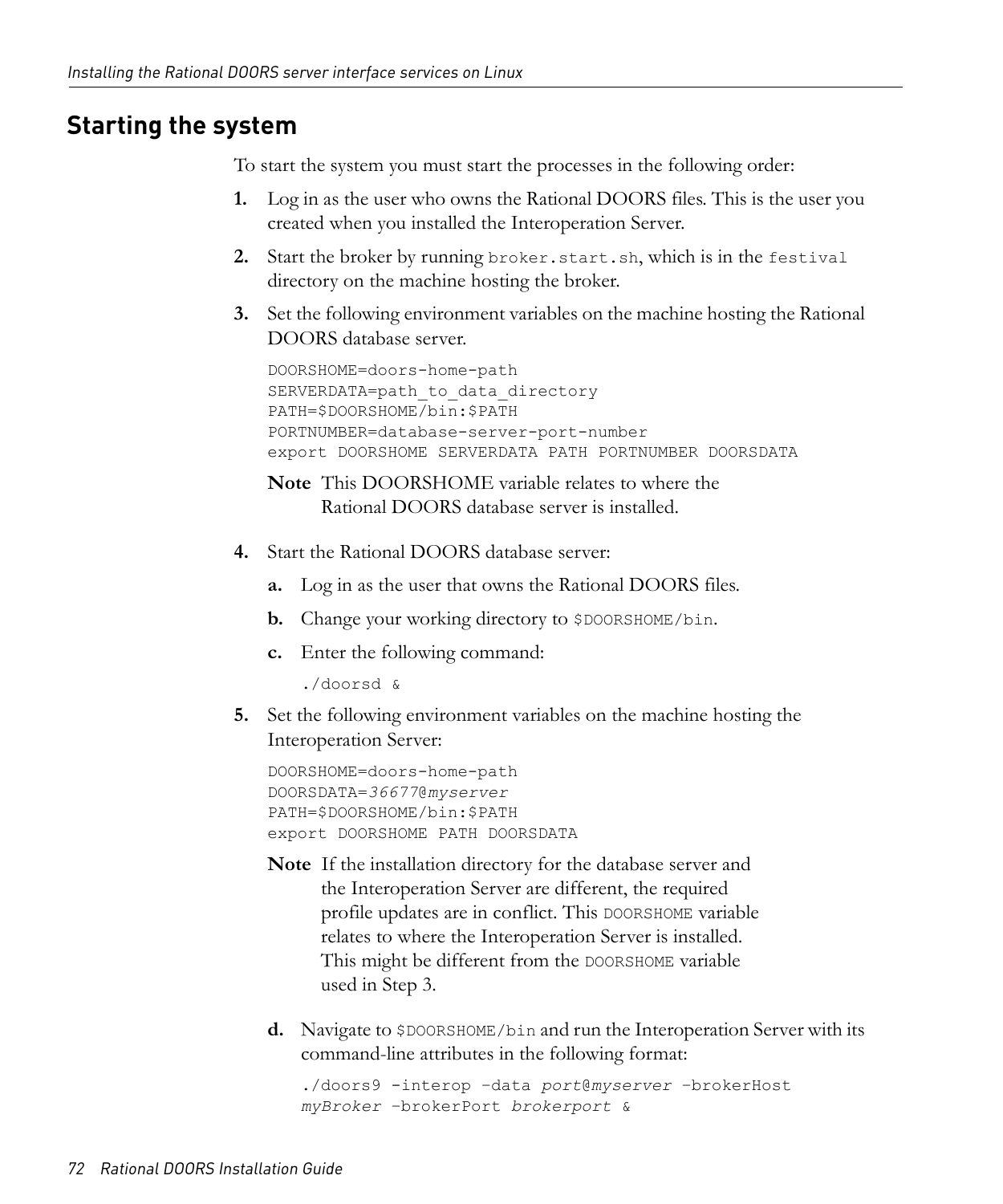where:

- *port* is the port number the Rational DOORS database server is using and *myserver* is the name of the machine where the Rational DOORS database server is installed
- *myBroker* is the name of the machine hosting the broker
- *brokerport* is the port that the broker is using, by default 61616
- **6.** Start the interface services server by running server.start.sh, which is in the festival directory on the machine hosting the server.

## <span id="page-82-0"></span>**Shutting down the system**

#### **To shut down the system stop the following processes:**

- **1.** Stop the interface services server by running server.shutdown.sh script. This script is in the festival directory. The process might take some time to end (15-30 seconds), and might report a number of socket warnings while shutting down.
- **2.** Stop the Interoperation Server by killing the process.
- **3.** Stop the Rational DOORS database server using the following command from \$DOORSHOME/bin:

dbadmin -data *port*@*computer* -killserver [-password *password*]

**4.** Stop the interface services broker by running the broker.shutdown.sh script in the festival directory: The process might take some time to end (15-30 seconds), and might report a number of socket warnings while shutting down.

## <span id="page-82-1"></span>**Running interface services and Rational DOORS Web Access on the same machine**

**Note** This section assumes you have already installed and configured the interface services, the Interoperation Server, the Rational DOORS client, the Rational DOORS database server, and Rational DOORS Web Access.

There are extra tasks you need to complete if you plan to run the interface services and Rational DOORS Wed Access on the same machine.

You need to reset the interface services server port, and then start and stop some of the interface services and the Rational DOORS Web Access components to pick up the new values: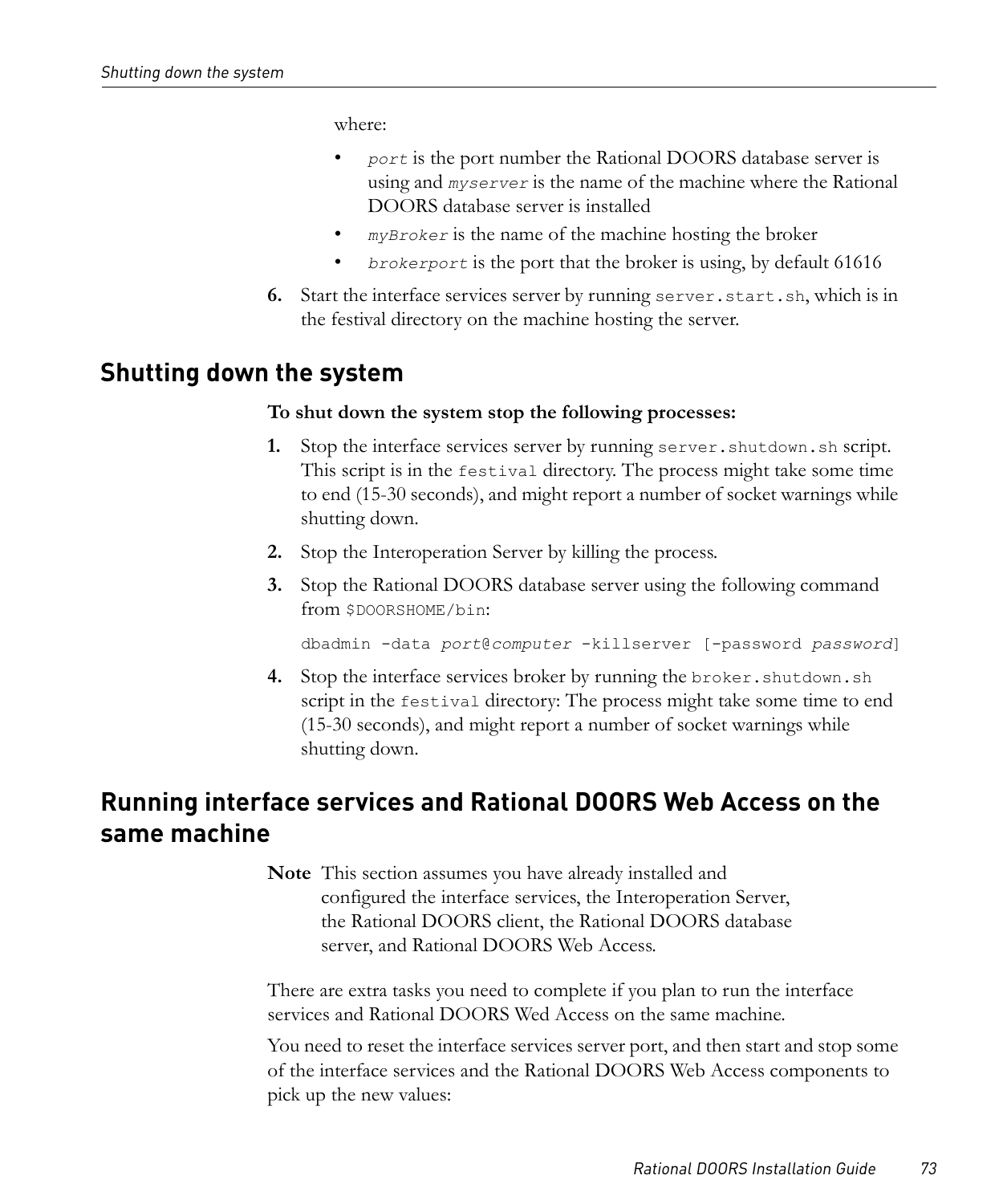- [Resetting the interface services server port](#page-83-0)
- [Starting and stopping components](#page-83-1)

#### <span id="page-83-0"></span>*Resetting the interface services server port*

You need to reset the port number in the server, xml file in the conf subdirectory:

- **1.** Navigate to the file.
- **2.** Open the file.
- **3.** Change the Shutdown and Start port numbers.
- **4.** To change the Shutdown port number, change the port number in the following line:

<Server port="8005" shutdown="SHUTDOWN">

**5.** To change the Start port number, navigate to the following line:

```
<!-- Define a non-SSL HTTP/1.1 Connector on port 8080 -->
```
- **6.** Change the port number in the next line: <Connector port="8080"
- **7.** Save the file.

#### <span id="page-83-1"></span>*Starting and stopping components*

You need to start and stop the following components:

- The Rational DOORS Web Access broker
- The Interoperation Server
- The Rational DOORS Web Access server
- The interface services server

#### **Starting and stopping the Rational DOORS Web Access broker**

- **1.** Start the Rational DOORS Web Access broker by running broker.start.sh. This file is in the directory where you extracted festival-linux.zip when you installed the Rational DOORS Web Access.
- **2.** Stop the Rational DOORS Web Access broker by running broker.shutdown.sh. This file is in the same directory as broker.start.sh.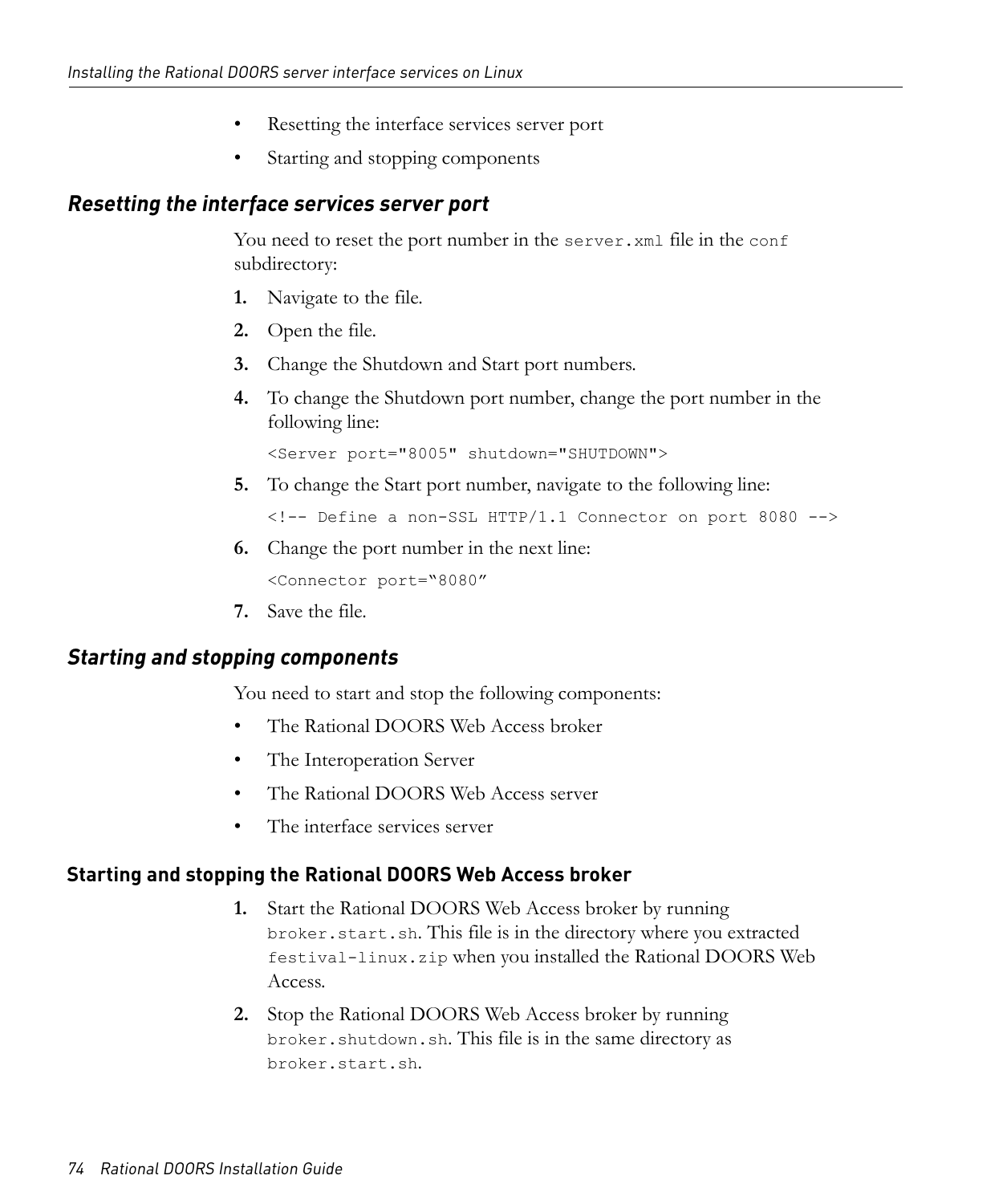#### **Starting and stopping the Interoperation Server**

**1.** Start the Interoperation Server by running it with its command-line attributes in the following format:

./doors9 -interop –data *port*@*myserver* –brokerHost *myBroker* –brokerPort *brokerport* &

where:

- *port* is the port number the Rational DOORS database server is using and *myserver* is the name of the machine where the Rational DOORS database server is installed
- *myBroker* is the name of the machine hosting the broker
- *brokerport* is the port that the broker is using, by default 61616
- **2.** Stop the Interoperation Server by killing the process

#### **Starting and stopping the Rational DOORS Web Access server**

- **1.** Start the Rational DOORS Web Access server by running server.start.sh. This file is in the directory where you extracted festival-linux.zip when you installed the Rational DOORS Web Access.
- **2.** Stop the Rational DOORS Web Access server by running server.shutdown.sh. This file is in the same directory as server.start.sh.

#### **Starting and stopping the interface services server**

- **1.** Start the interface services server by running server.start.sh. This file is in the directory where you extracted festival-linux.zip when you installed the interface services.
- **2.** Stop the interface services server by running server.shutdown.sh. This file is in the same directory as server.start.sh.

## <span id="page-84-0"></span>**Uninstalling interface services**

#### **To remove interface services from your system:**

- Uninstall the interface services server and broker by deleting the festival directory
- Uninstall the Interoperation Server and the Rational DOORS database server by deleting \$DOORSHOME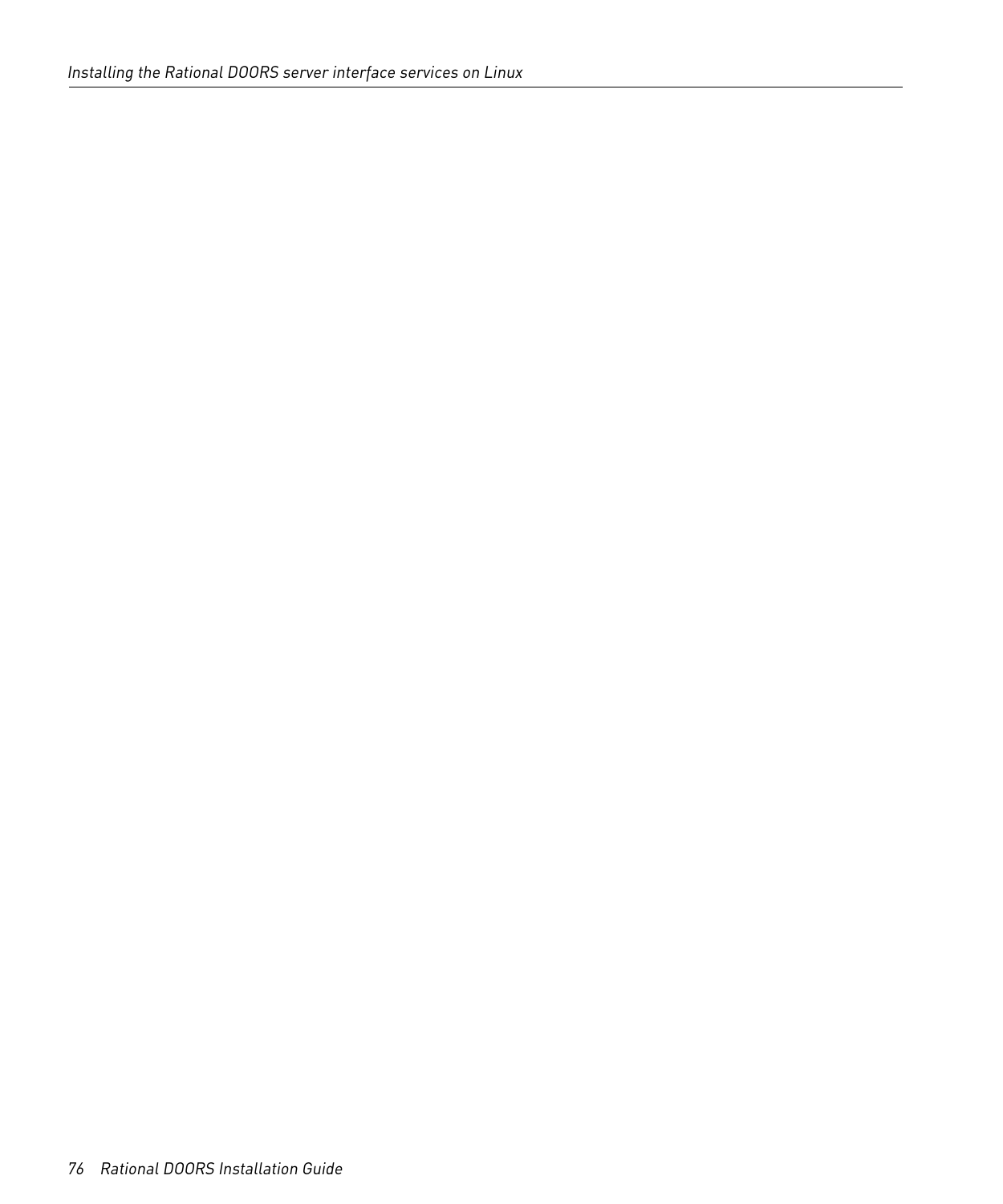## *11 Installing Rational DOORS for HP Quality Center Interface*

This chapter contains information about how to install and configure version 3.4 of Rational DOORS for HP Quality Center Interface to integrate with Rational DOORS 9.2. It contains the following:

- [Understanding the installation options](#page-86-0)
- [Upgrading from previous versions of the integration](#page-86-1)
- [Installing the Integration Server](#page-87-3)
- [Installing an Integration Client](#page-91-0)
- [Installing the Administration Console](#page-92-0)
- [Upgrading version 3.1 data](#page-93-0)
- [Uninstalling the Integration](#page-94-0)

## <span id="page-86-0"></span>**Understanding the installation options**

The Integration installer has two installation options:

**Integration Client** 

You install an integration client on each Rational DOORS client that needs to use the integration. This option allows the Rational DOORS user to access the integration options available in the Rational DOORS client.

**Integration Server** 

This option installs both the Integration Server and the Integration Client.

## <span id="page-86-1"></span>**Upgrading from previous versions of the integration**

The following sections describe what you must do to upgrade to version 3.4 from a previous version.

- [Upgrade from version 1.8](#page-87-4)
- [Upgrade from version 3.0](#page-87-0)
- [Upgrade from version 3.1](#page-87-1)
- [Upgrade from version 3.2 and 3.3](#page-87-2)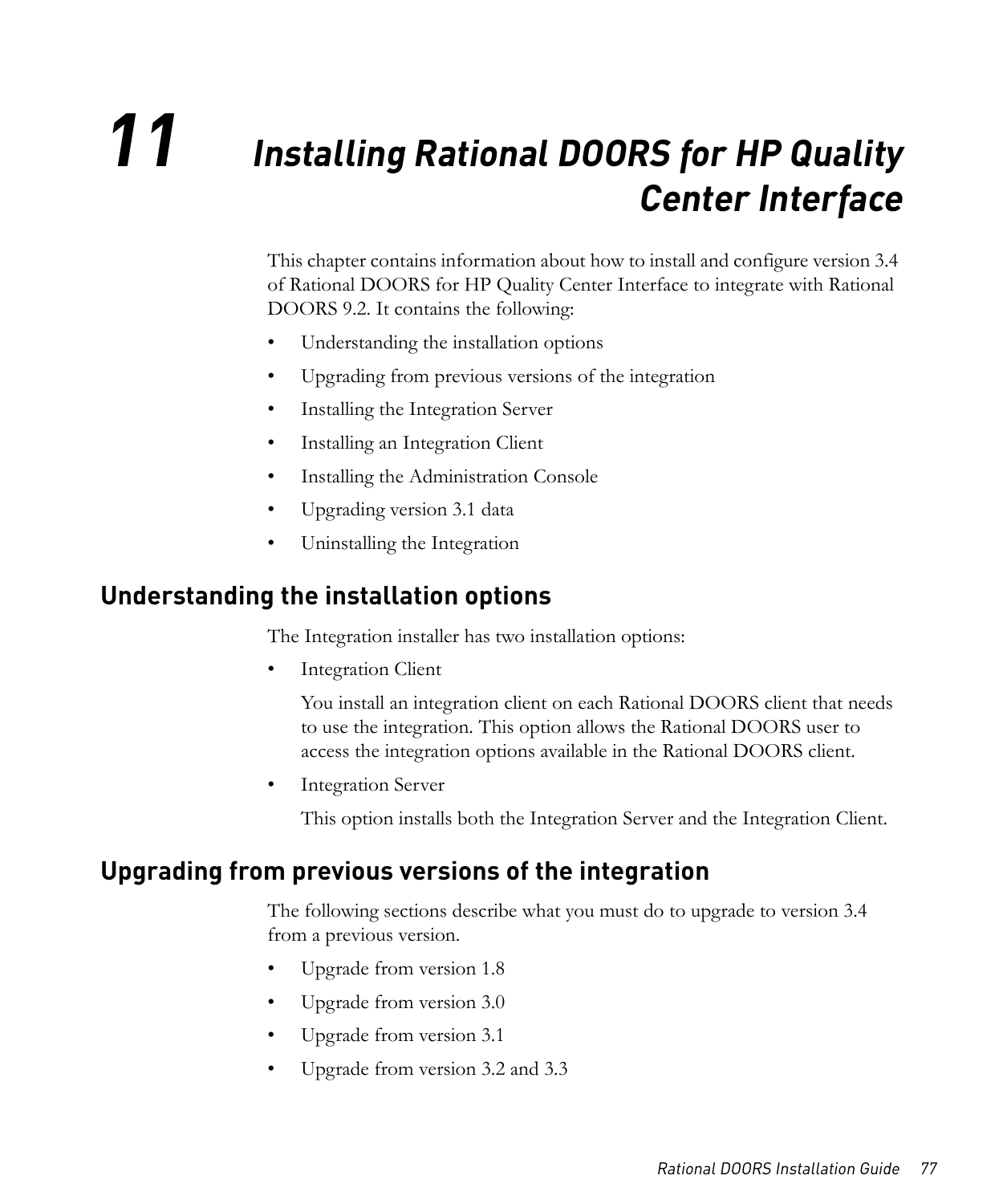#### <span id="page-87-4"></span>*Upgrade from version 1.8*

**1.** Migrate your data.

You must synchronize your data before you uninstall version 1.8.

- **2.** Uninstall version 1.8 using **Add or Remove Programs** from the Windows Control Panel.
- **3.** Install version 3.1.

You do not have to configure or run version 3.1 after you install it, but you must install it before you install version 3.4.

**4.** Install version 3.4 and migrate 3.1 data to 3.4.

For information about migrating data from version 3.1 to 3.4, see ["Upgrading version 3.1 data," on page 84](#page-93-0).

#### <span id="page-87-0"></span>*Upgrade from version 3.0*

On machines with version 3.0 of TestDirector Integration installed, install version 3.1, then install version 3.4 and migrate 3.1 data to 3.4.

For information about migrating data from version 3.1 to 3.4, see ["Upgrading](#page-93-0)  [version 3.1 data," on page 84](#page-93-0).

#### <span id="page-87-1"></span>*Upgrade from version 3.1*

You can upgrade direct to version 3.4 form version 3.1.

On machines with version 3.1 of TestDirector Integration installed, install version 3.4, then migrate 3.1 data to 3.4.

For information about migrating data from version 3.1 to 3.4, see ["Upgrading](#page-93-0)  [version 3.1 data," on page 84](#page-93-0).

#### <span id="page-87-2"></span>*Upgrade from version 3.2 and 3.3*

Rational DOORS for HP Quality Center Interface includes a migration tool that allows you to upgrade and migrate from version 3.2 and 3.3.

## <span id="page-87-3"></span>**Installing the Integration Server**

If you are upgrading the Integration Server, see ["Upgrading from previous](#page-86-1)  [versions of the integration," on page 77](#page-86-1) for information about how to upgrade to 3.4.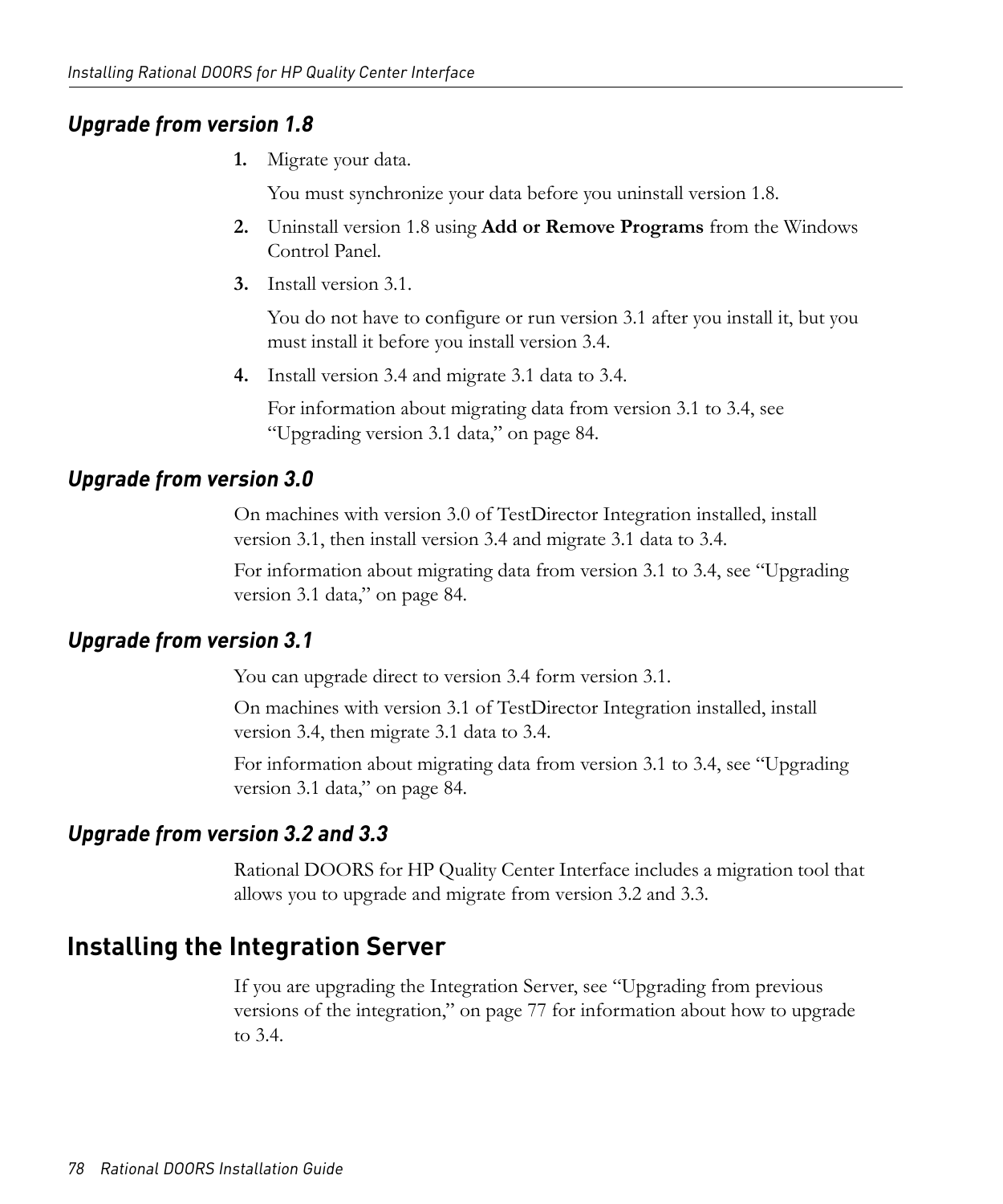### <span id="page-88-0"></span>*Run the installer*

#### **To install the Integration Server:**

- **1.** Check that you meet the system requirements. Details of system requirements can be found in the Rational DOORS for HP Quality Center Interface readme file, which is available from our Web site at http:// publib.boulder.ibm.com/infocenter/rsdp/v1r0m0/index.jsp.
- **2.** If you are running version 3.2 or 3.3, uninstall it.
- **3.** Make sure that you are logged on to your computer as a user with Administrator privileges.
- **4.** Shut down all other applications. In particular, shut down Microsoft Office applications, including the Microsoft Office toolbar.
- **5.** Check that the default Web site in the Internet Services Manager is started. If it is not, right-click and select **Start**.
- **6.** Using Windows Explorer, double-click **setup.exe**.

The **Welcome** screen is displayed.

If the **Modify/Repair/Remove** dialog box is displayed, exit the installer and modify the installation using **Add or Remove Programs** in the Windows Control Panel.

- **Note** If the .NET Framework v2.0 is not detected by the installer, a browser window is opened at Microsoft's .NET Framework download page. You must install the .NET Framework before you continue. You might need to reboot your machine.
- **7.** Click **Next**.

The **License Agreement** screen is displayed.

**8.** Select the **I accept** option and click **Next**.

The **Choose Destination Location** screen is displayed.

- **9.** Enter the path to the folder you want to install to, or leave the default.
- **10.** Click **Next**.

The **Setup Type** screen is displayed.

**11.** Select **Server** and click **Next**.

**Note** This option installs both the Integration Client and the Integration Server.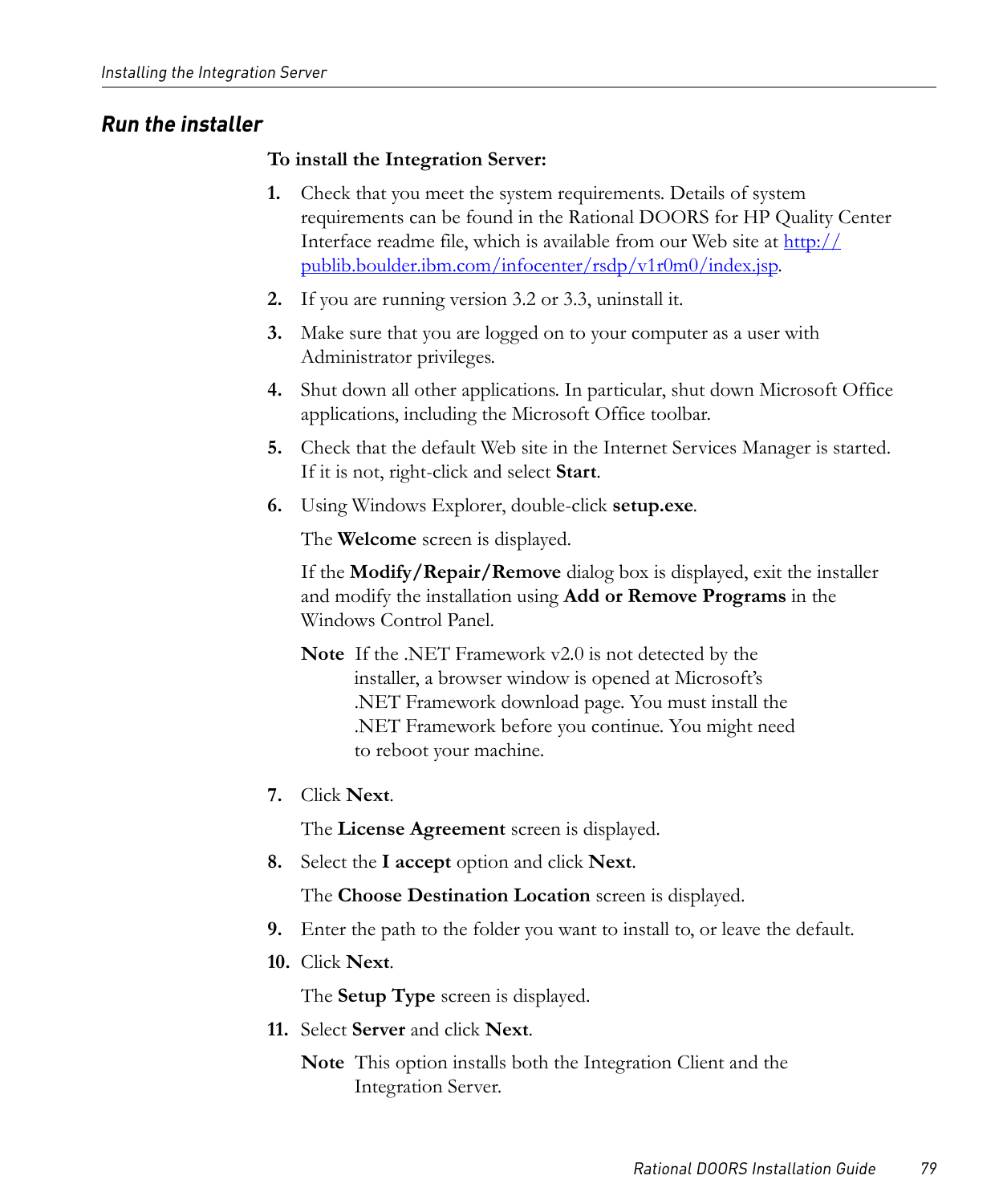The **Integration Server TCP Port** screen is displayed.

<span id="page-89-1"></span>**12.** Enter the TCP port on which the Internet Information Service is serving the default Web site.

To find out the port number:

**a.** On the desktop, right-click on **My Computer** and select **Manage**.

The **Computer Management** window is displayed.

- **b.** Navigate **Services and Applications > Internet Information Service (IIS) Manager > Web Sites**.
- **c.** Right-click **Default Web Site** and select **Properties**.

The TCP Port is displayed in the Web Site Identification panel.

**13.** Click **Next**.

The **Enter Domain\Groupname** screen is displayed.

<span id="page-89-0"></span>**14.** Enter the fully qualified group name that is authorized to access the Administration Console. *Domain* is the name of the machine you are installing the Integration Server on and G*roupname* is the name of a group with the necessary privileges (for example,

QCI Server\QCI Admin Console Users).

If you need to create the group, use the **Computer Management** window.

**15.** Click **Next**.

The **Ready to Install the Program** screen is displayed.

**16.** Click **Install**.

The necessary files are installed on the machine.

- **Note** If you do not have IIS installed, an error is displayed. You must click **Abort**, install IIS, then reinstall the Integration Server.
- **17.** Click **Finish**.

The install wizard closes.

### *Run the configuration tool*

Before you proceed, you need to configure the Integration Server.

#### **To configure the Integration Server:**

**1.** If it is still open, shut down the Computer Manager.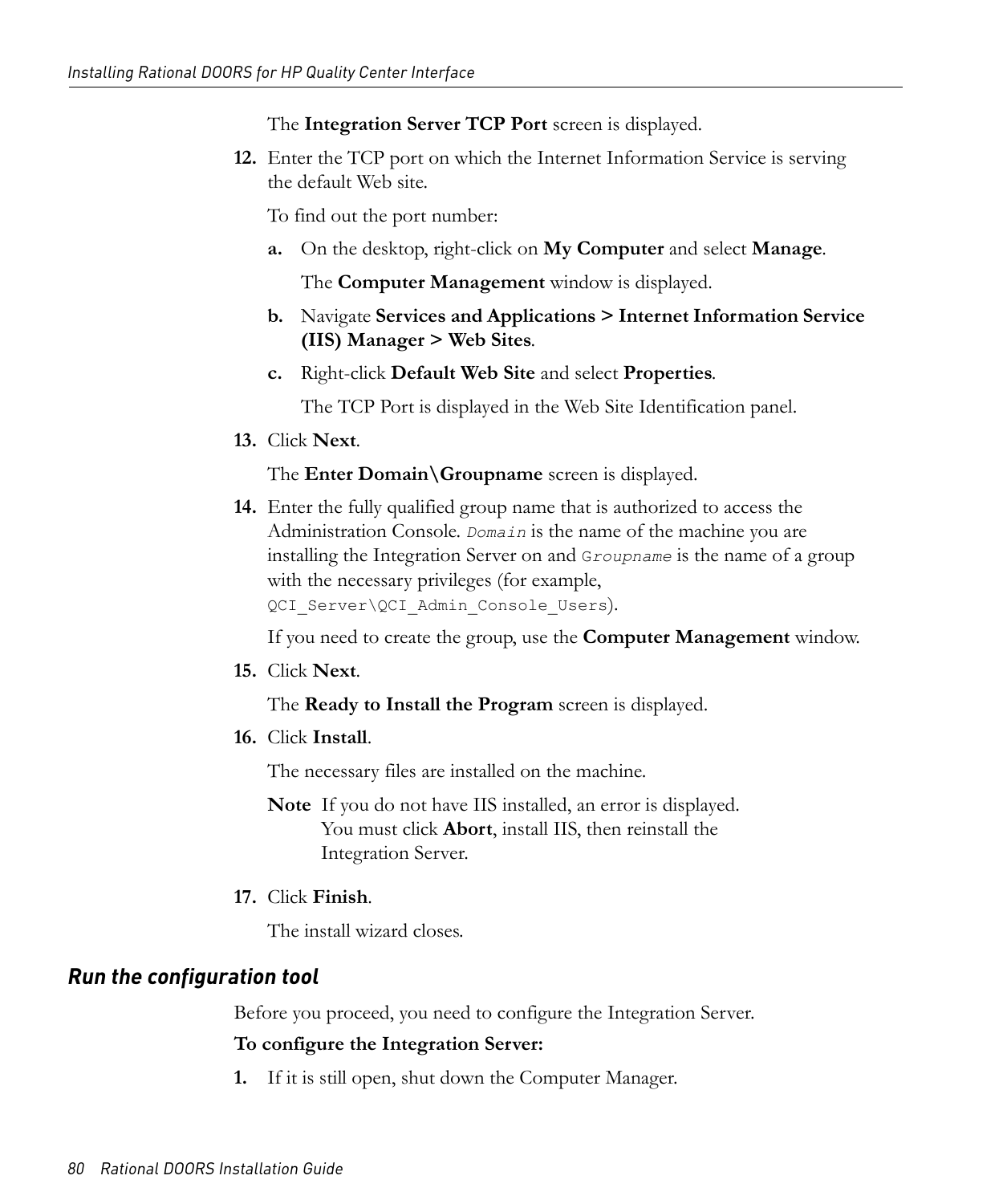**2.** From the Start menu select **IBM Rational > IBM Rational Lifecycle Solution Tools > IBM Rational DOORS Quality Center Integration 3.4 Tools > Set Access Permissions**.

The **Rational DOORS for HP Quality Center Interface Configuration Tool** dialog box is displayed.

**3.** In **Username** enter a user.

By default, a local machine user called IWSUSER is used in this tool. However, you can specify a domain user instead. The tool cannot create a domain user, but if one exists it can be used.

- If you want to specify or create IWSUSER, enter **<machinename>\IWSUSER**.
	- If a user named IWSUSER already exists, leave the check box clear.
	- If a user named IWSUSER does not exist, select the check box.
- If you want to specify a domain user, enter **<domainname>\ <user name>**, and leave the check box clear.
- **4.** Enter a password in the **Password** and **Confirm Password** boxes.
	- If IWSUSER exists, enter the user's existing password.
	- If IWSUSER does not exist, enter a new password.

This password uses the Windows 2003 password rules that are in force on your system.

**5.** Click **Next**.

The **Gathering the virtual folder structure** dialog box is displayed.

- **6.** Enter the name of the Web site that is hosting the services, or leave the default.
- **7.** Enter the path to the location of the virtual folder for Tivoli Directory Integrator Services and the SOQ Services, or leave the defaults.
- **8.** Click **Next**.

The **Applying configuration** dialog box is displayed.

A warning dialog box is also displayed.

**9.** Click **Yes**. When all the categories have been successfully configured, click **Next**.

A summary screen is displayed.

You can use the **Copy** button to copy the summary text.

**10.** Click **Next**.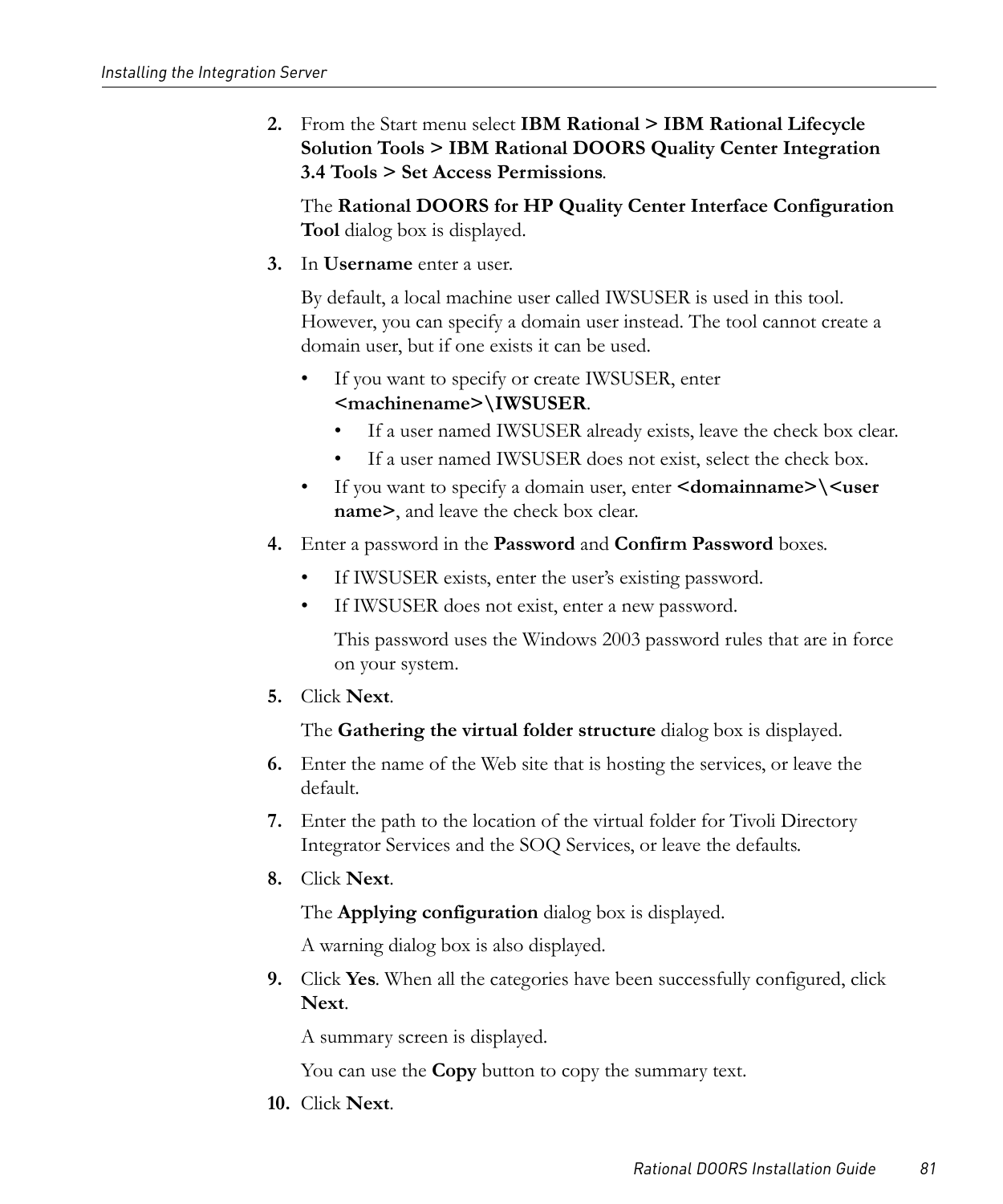The **Testing Services** dialog box is displayed.

You can use the **Copy** button to copy the results text.

- **11.** Select **Run Tests** to test the availability of the services.
- **12.** If necessary, add the IWSUSER to the group you created in [step 14](#page-89-0) of ["Run](#page-88-0)  [the installer," on page 79](#page-88-0).
- **13.** Navigate to Quality Center and log in to download ActiveX components.
- **14.** Click Finish.

## <span id="page-91-0"></span>**Installing an Integration Client**

Once the Integration Server has been installed, you can install the Integration Client on the Rational DOORS and Quality Center client machines that you want to access the integration.

#### **To install the Integration Client:**

- **1.** Check that you meet the system requirements. Details of system requirements can be found in the Rational DOORS for HP Quality Center Interface readme file, which is available from our Web site at http:// publib.boulder.ibm.com/infocenter/rsdp/v1r0m0/index.jsp.
- **2.** Make sure that you are logged on to your computer as a user with Administrator privileges.
- **3.** Shut down all other applications. In particular, shut down Microsoft Office applications.
- **4.** Using Windows Explorer, double-click **setup.exe**.

The **Welcome** screen is displayed.

If the **Modify/Repair/Remove** dialog box is displayed, exit the installer and modify the installation using **Add or Remove Programs** in the Windows Control Panel.

**5.** Click **Next**.

The **License Agreement** screen is displayed.

**6.** Select the **I accept** option and click **Next**.

The **Choose Destination Location** screen is displayed.

**7.** Enter the path to the folder you want to install to, or leave the default and click **Next**.

The **Setup Type** screen is displayed.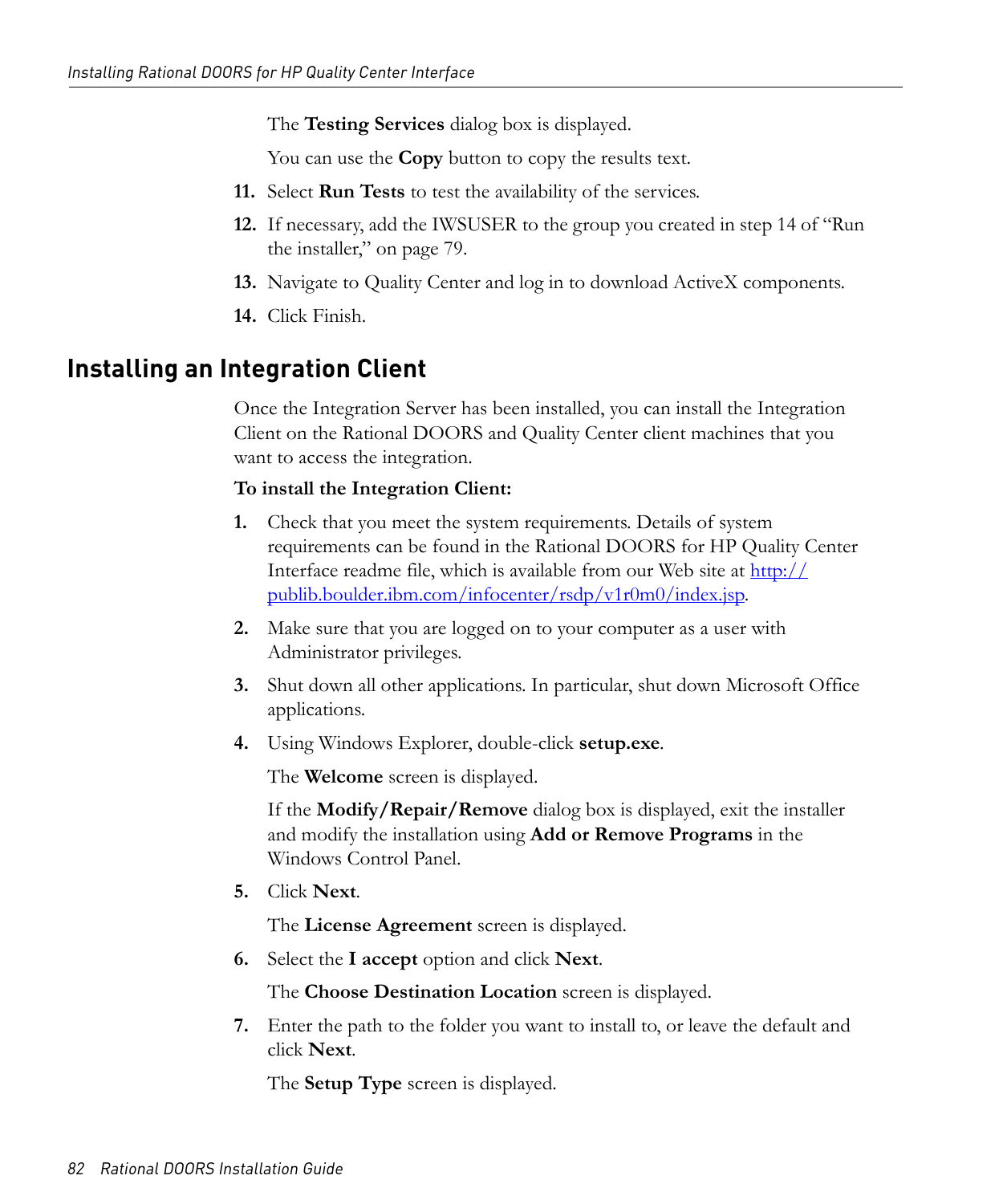**8.** Select **Client** and click **Next**.

The **Specify the Location of Integration Server** screen is displayed.

- **9.** In **IP address**, enter the fully qualified domain name or IP address of the machine on which the Integration Server is installed.
- **10.** In **TCP Port**, enter the TCP Port on which the Integration Administration Service is serving the Default Web site on the Integration Server machine. This TCP Port was entered in [Step 12](#page-89-1) of [Installing the Integration Server](#page-87-3).
- **11.** Click **Next**.

The **Ready to Install the Program** screen is displayed.

**12.** Click **Install**.

A progress bar is displayed as the files are installed.

**13.** Click **Finish**.

### <span id="page-92-0"></span>**Installing the Administration Console**

#### **To install the Administration Console:**

- **1.** Make sure that you have both the .NET Framework v2.0 and v3.0 installed.
- **2.** Open your Internet browser and type http://<*integrationserver*>/ AdminToolInstall.

The Administration Console installation welcome page is displayed.

- **3.** If you need to install the .NET Framework, do so now.
	- **Note** The .NET Framework is installed in the background. Make sure that it is installed before you proceed. The .NET icon is displayed in the notification area on the taskbar.
- **4.** Run the Administration Console installer.

Click **setup**.

**5.** If you want to install the Administration Console from the local machine, select **Save**, then double-click the **setup.exe** file. If you want to install the Administration Console from the network, select **Run**.

The **Welcome** screen is displayed.

**6.** Click **Next**.

The **License Agreement** screen is displayed.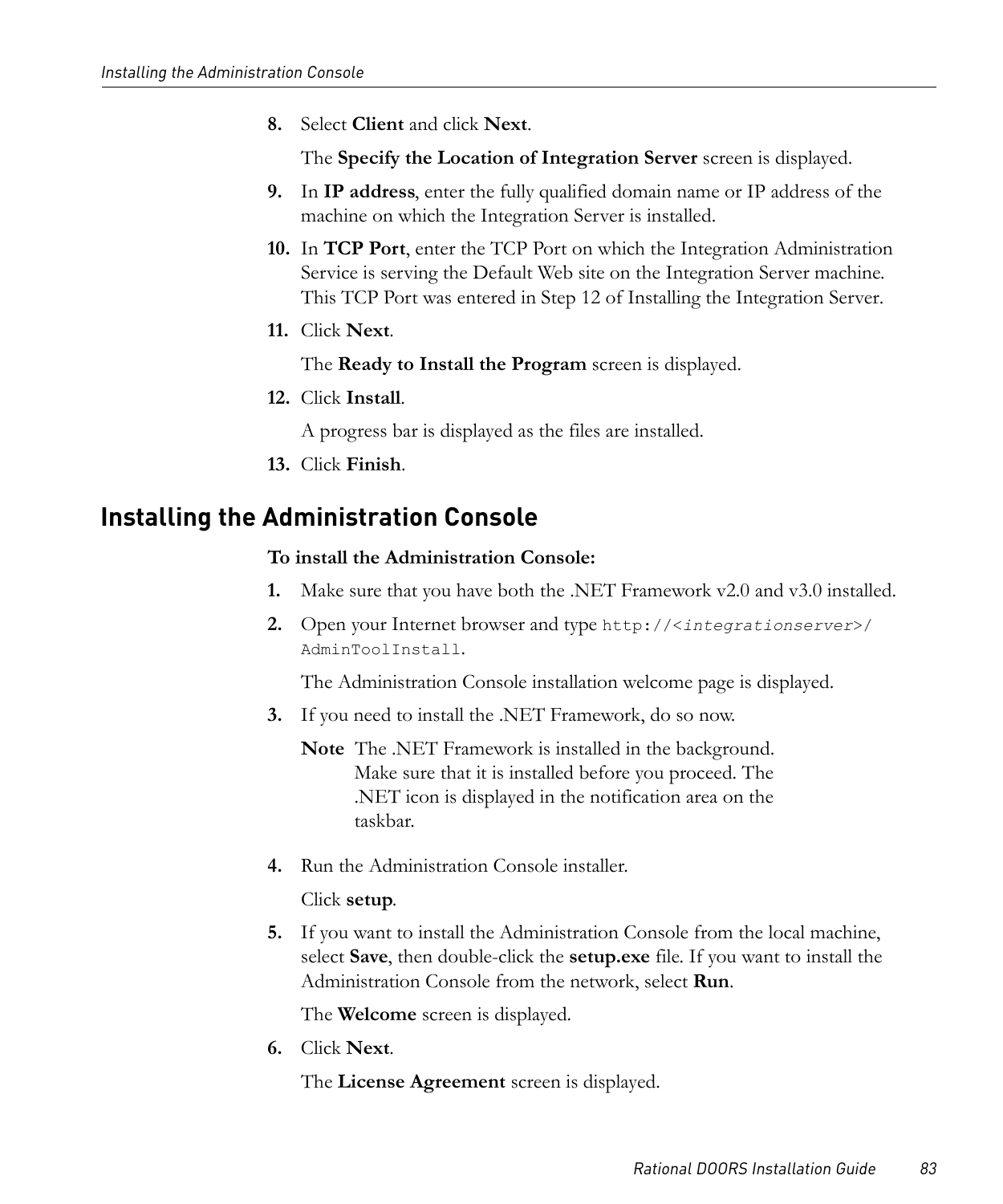**7.** Accept the terms of the agreement and click **Yes**.

The **Choose Destination Location** screen is displayed.

**8.** Enter the path to the folder you want to install to, or leave the default and click **Next**.

The **Ready to Install the Program** screen is displayed.

**9.** Click **Install**.

A progress bar is displayed as the files are installed.

- **10.** Click **Finish**.
- **11.** Start the Administration Console.

From the Start menu select **IBM Rational > IBM Rational Lifecycle Solution Tools > IBM Rational DOORS Quality Center Integration 3.4 Tools > Administration Tool**.

## <span id="page-93-0"></span>**Upgrading version 3.1 data**

**To upgrade version 3.1 data to version 3.4:**

- **1.** Shut down Web Services.
- **2.** Run the Migration tool.

From the Start menu select **IBM Rational > IBM Rational Lifecycle Solution Tools > IBM Rational DOORS Quality Center Integration 3.4 Tools > Migrate 3.1 Data to 3.4**.

**3.** Select the 3.1 folder

Enter the location of the 3.1 data. By default this data is in c:\inetpub\wwwroot\doorstdintegrationwebservices.

**4.** Select the 3.4 folder.

Enter the location of the 3.4 data. By default this data is in c:\inetpub\wwwroot\DOORSTDIServices\.

**5.** Click **Perform Migration**.

The migration is performed.

**6.** Restart Web Services to pick up the migrated data.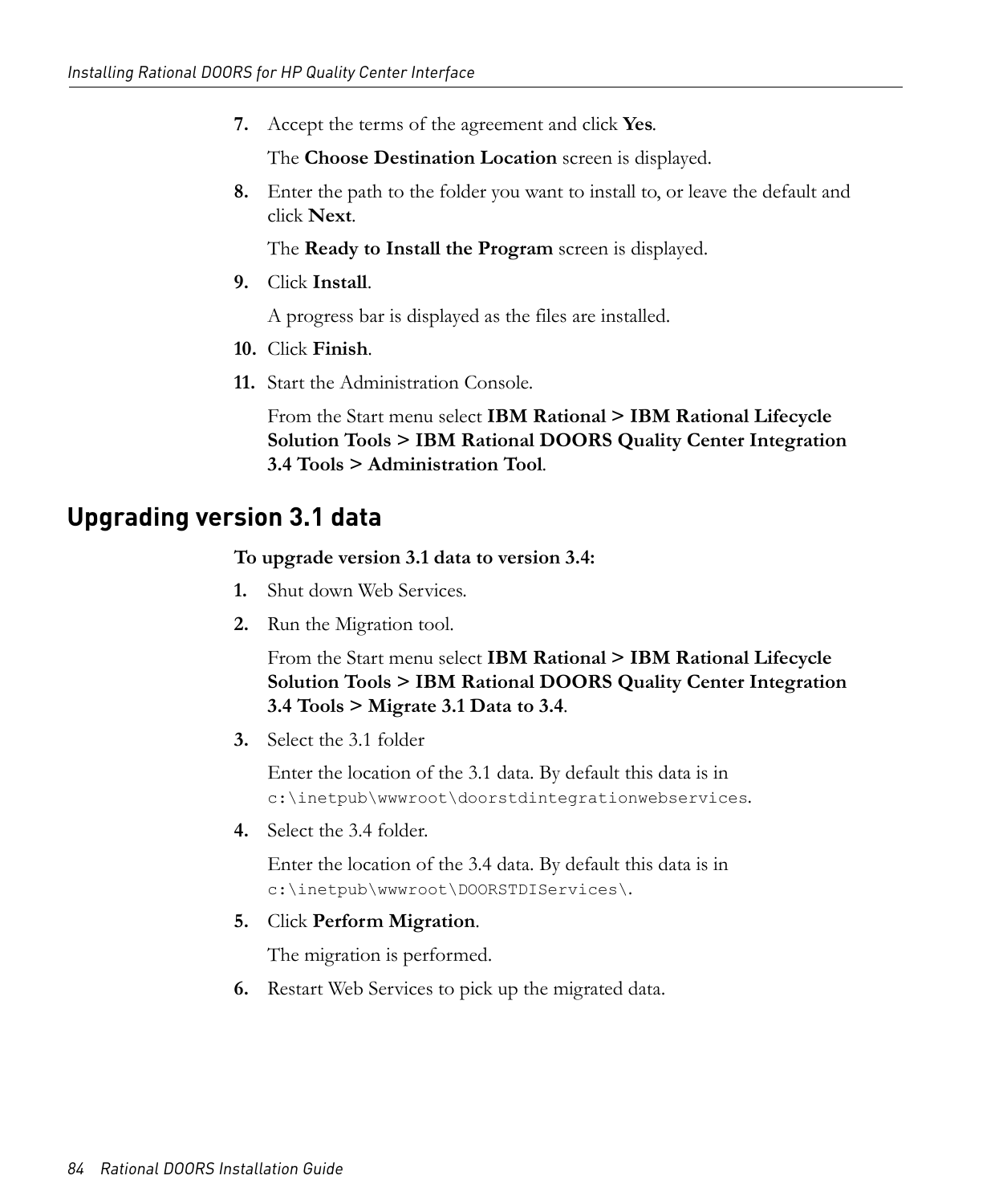## <span id="page-94-0"></span>**Uninstalling the Integration**

Use **Add or Remove Programs** in the Windows Control Panel to remove version 3.4 of Rational DOORS for HP Quality Center Interface and the Administration Console.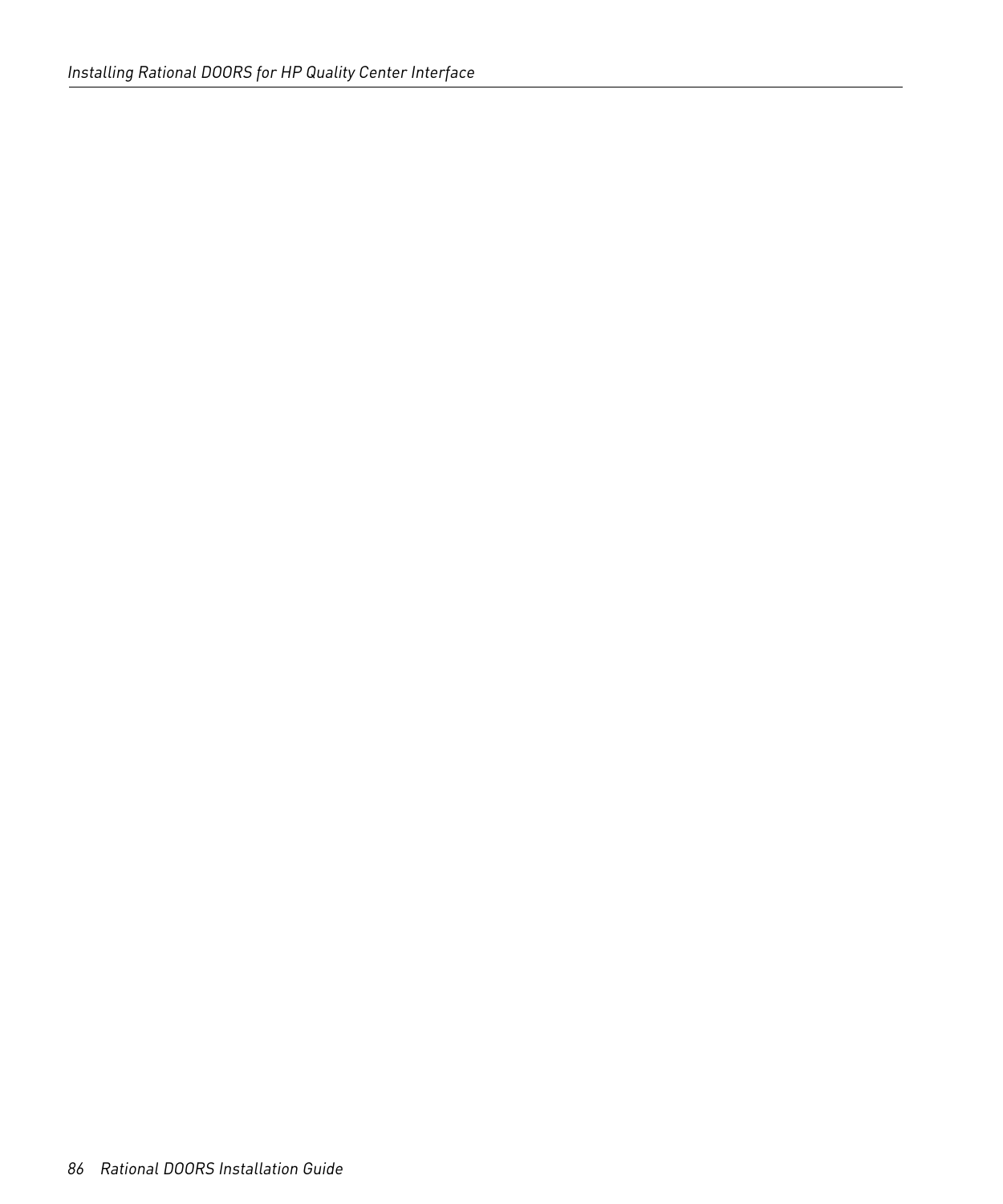## *12 Installing Rational DOORS for ClearCase Interface on Windows*

This chapter describes how to install and set up version 2.1.1 of Rational DOORS for ClearCase Interface to integrate with Rational DOORS 9.2. It contains the following:

- [Installing Rational DOORS for ClearCase Interface](#page-96-0)
- [Uninstalling Rational DOORS for ClearCase Interface](#page-97-0)

## <span id="page-96-0"></span>**Installing Rational DOORS for ClearCase Interface**

#### **Follow these steps to install Rational DOORS for ClearCase Interface:**

- **1.** Check that you meet the system requirements. Details of system requirements can be found in the Rational DOORS for ClearCase Interface readme file, which is available from our Web site at http:// publib.boulder.ibm.com/infocenter/rsdp/v1r0m0/index.jsp.
- **2.** Make sure that you are logged on to your computer as the local Administrator, and not a user with Administrator privileges.
- **3.** Shut down all other applications. In particular, shut down Rational DOORS and ClearCase.
- **4.** You can either install from the Rational DOORS Add Ons CD or from software downloaded from the Rational Web site.

If you are installing from CD, put the **Rational DOORS Add Ons CD** into your CD-ROM drive, browse to the Rational DOORS for ClearCase Interface software and click to install. The installer runs, and the **Welcome** screen is displayed.

If you downloaded the software from the Web site, navigate to the file you downloaded, and double-click it. The installer runs, and the **Welcome** screen is displayed.

- **5.** Run the installation, following the instructions on screen.
- **6.** When the installation is complete, the setup complete screen is displayed.
- **7.** Click **Finish** to complete setup.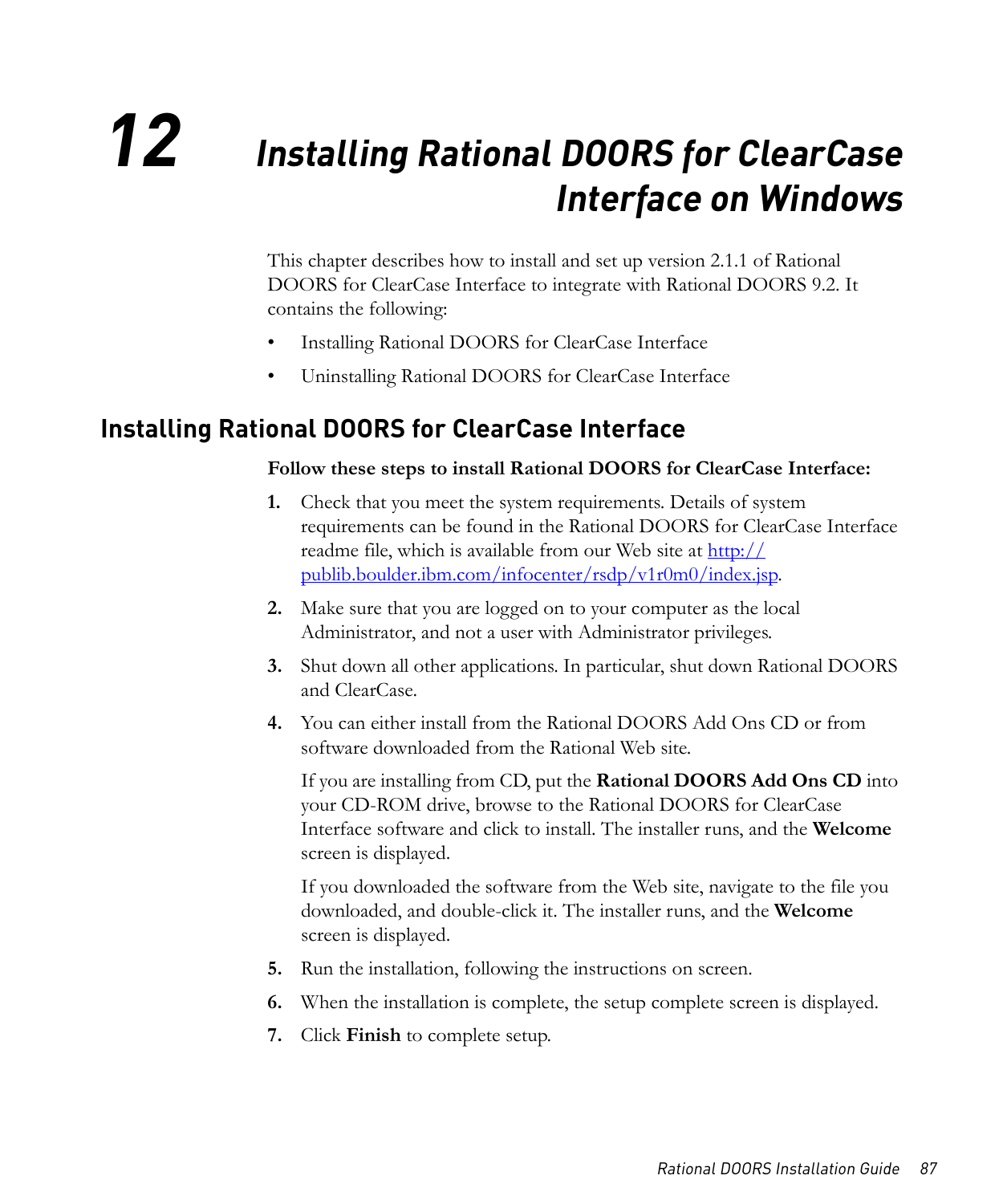For information about how the integration works, see the *Using Rational DOORS for ClearCase Interface* manual, which is available from our Web site at www.ibm.com/software/awdtools/doors/support/doc.html.

## <span id="page-97-0"></span>**Uninstalling Rational DOORS for ClearCase Interface**

Use **Add or Remove Programs** in the Windows Control Panel to remove version 2.1.1 of Rational DOORS for ClearCase Interface.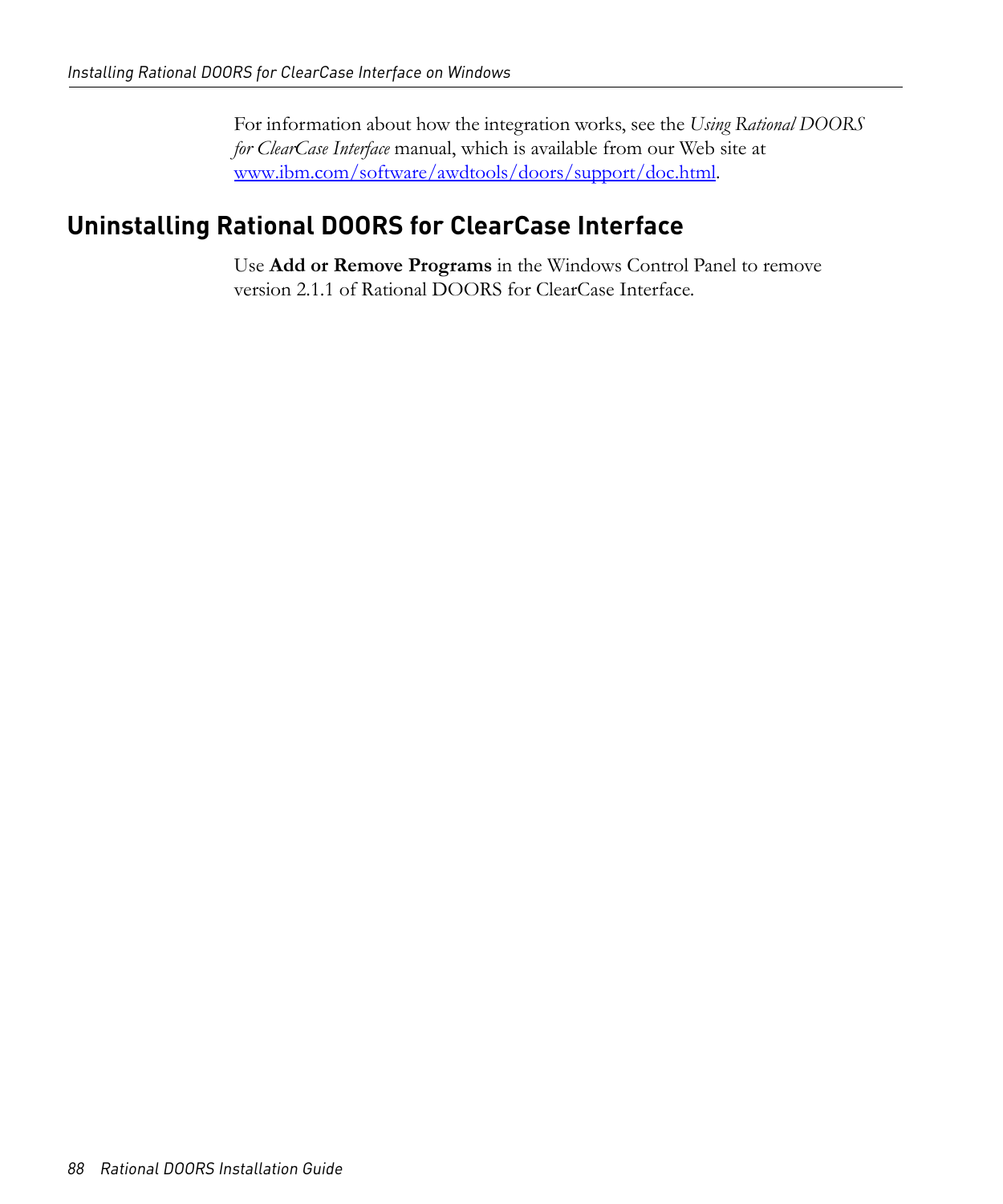# *13 Installing Rational DOORS for ClearQuest Interface on Windows*

This chapter describes how to install and set up version 2.2.1 of Rational DOORS for ClearQuest Interface to integrate with Rational DOORS 9.2. It contains the following:

- [Installing Rational DOORS for ClearQuest Interface](#page-98-0)
- [Uninstalling Rational DOORS for ClearQuest Interface](#page-99-0)

## <span id="page-98-0"></span>**Installing Rational DOORS for ClearQuest Interface**

Follow these steps to install Rational DOORS for ClearQuest Interface:

- **1.** Check that you meet the system requirements. Details of system requirements can be found in the Rational DOORS for ClearQuest Interface readme file, which is available from our Web site at http:// publib.boulder.ibm.com/infocenter/rsdp/v1r0m0/index.jsp.
- **2.** Make sure that you are logged on to your computer as the local Administrator, and not a user with Administrator privileges.
- **3.** Shut down all other applications. In particular, shut down Rational DOORS and ClearQuest.
- **4.** You can either install from the Rational DOORS Add Ons CD or from software downloaded from the Rational Web site.

If you are installing from CD, put the **Rational DOORS Add Ons CD** into your CD-ROM drive, browse to the Rational DOORS for ClearQuest Interface software and click to install. The installer runs, and the **Welcome** screen is displayed.

If you downloaded the software from the Web site, navigate to the file you downloaded, and double-click it. The installer runs, and the **Welcome** screen is displayed.

- **5.** Run the installation, following the instructions on screen.
- **6.** When the installation is complete, the setup complete screen is displayed.
- **7.** Click **Finish** to complete setup.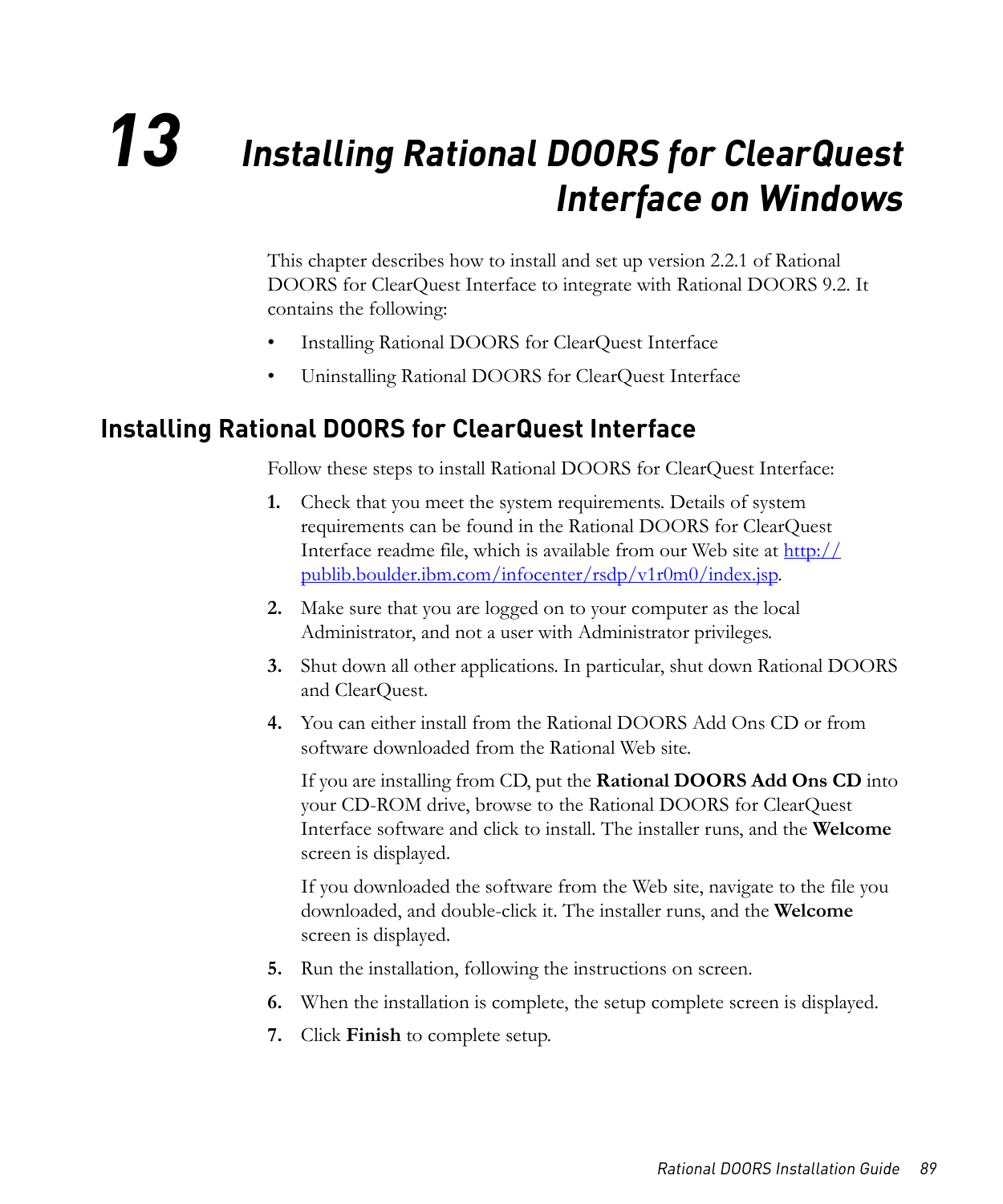For information about how the integration works, see the *Using Rational DOORS for ClearQuest Interface* manual, which is available from our Web site at www.ibm.com/software/awdtools/doors/support/doc.html.

## <span id="page-99-0"></span>**Uninstalling Rational DOORS for ClearQuest Interface**

Use **Add or Remove Programs** in the Windows Control Panel to uninstall version 2.2.1 of Rational DOORS for ClearQuest Interface.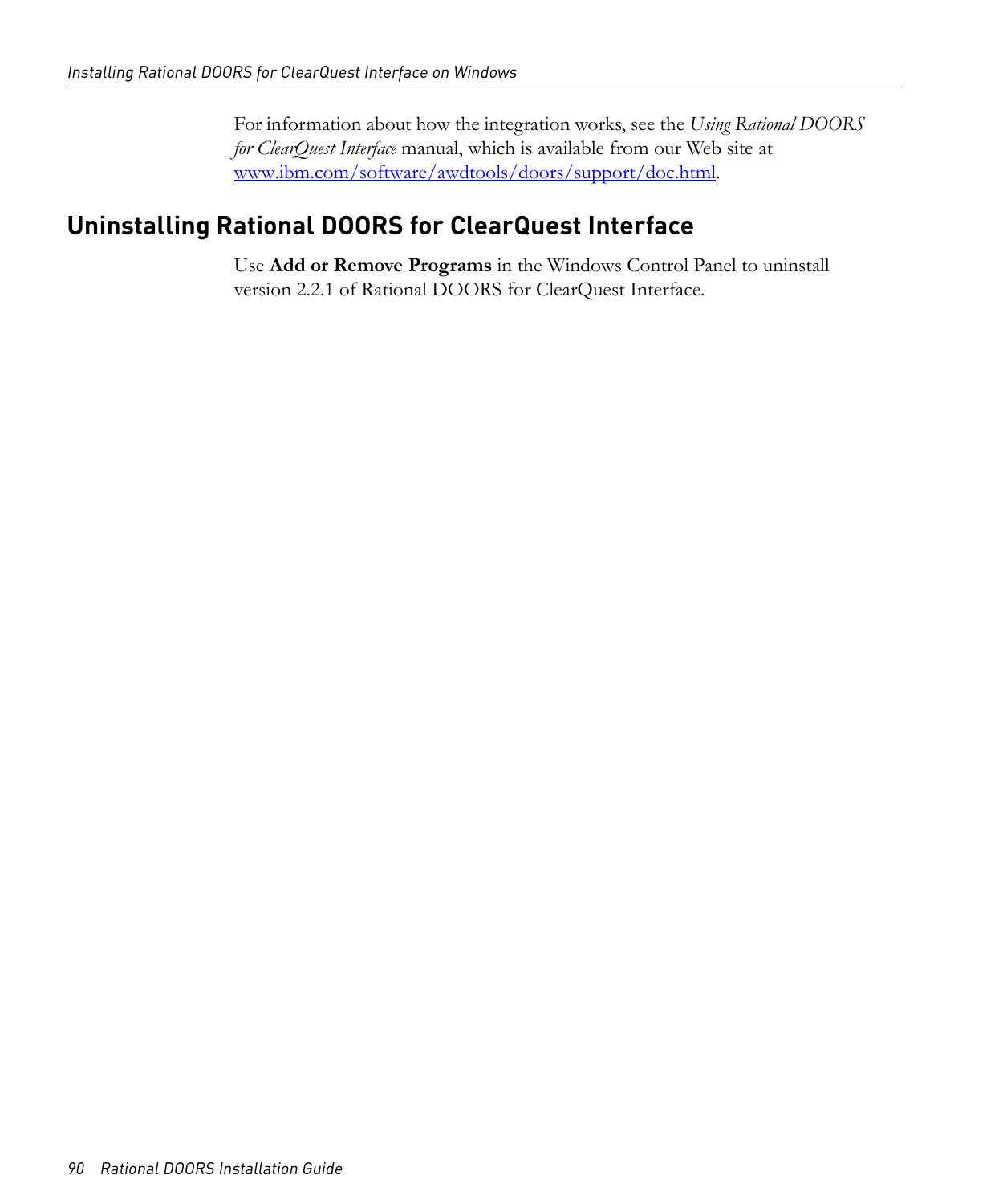## *14 Installing Rational DOORS for Rational Rose Interface on Windows*

This chapter describes how to install and set up version 2.10.1 of Rational DOORS for Rational Rose Interface to integrate with Rational DOORS 9.2. It contains the following:

- [Installing Rational DOORS for Rational Rose Interface](#page-100-0)
- [Uninstalling Rational DOORS for Rational Rose Interface](#page-101-0)

## <span id="page-100-0"></span>**Installing Rational DOORS for Rational Rose Interface**

#### **Follow these steps to install Rational DOORS for Rational Rose Interface:**

- **1.** Check that you meet the system requirements. Details of system requirements can be found in the Rational DOORS for Rational Rose Interface readme file, which is available from our Web site at http:// publib.boulder.ibm.com/infocenter/rsdp/v1r0m0/index.jsp.
- **2.** Make sure that you are logged on to your computer as the local Administrator, and not a user with Administrator privileges.
- **3.** Shut down all other applications. In particular, shut down Rational DOORS and Rational Rose.
- **4.** You can either install from the Rational DOORS Add Ons CD or from software downloaded from the Rational Web site.

If you are installing from CD, put the **Rational DOORS Add Ons CD** into your CD-ROM drive, browse to the Rational DOORS for Rational Rose Interface software and click to install. The installer runs, and the **Welcome** screen is displayed.

If you downloaded the software from the Web site, navigate to the file you downloaded, and double-click it. The installer runs, and the **Welcome** screen is displayed.

- **5.** Run the installation, following the instructions on screen.
- **6.** When the installation is complete, the setup complete screen is displayed.
- **7.** Click **Finish** to complete setup.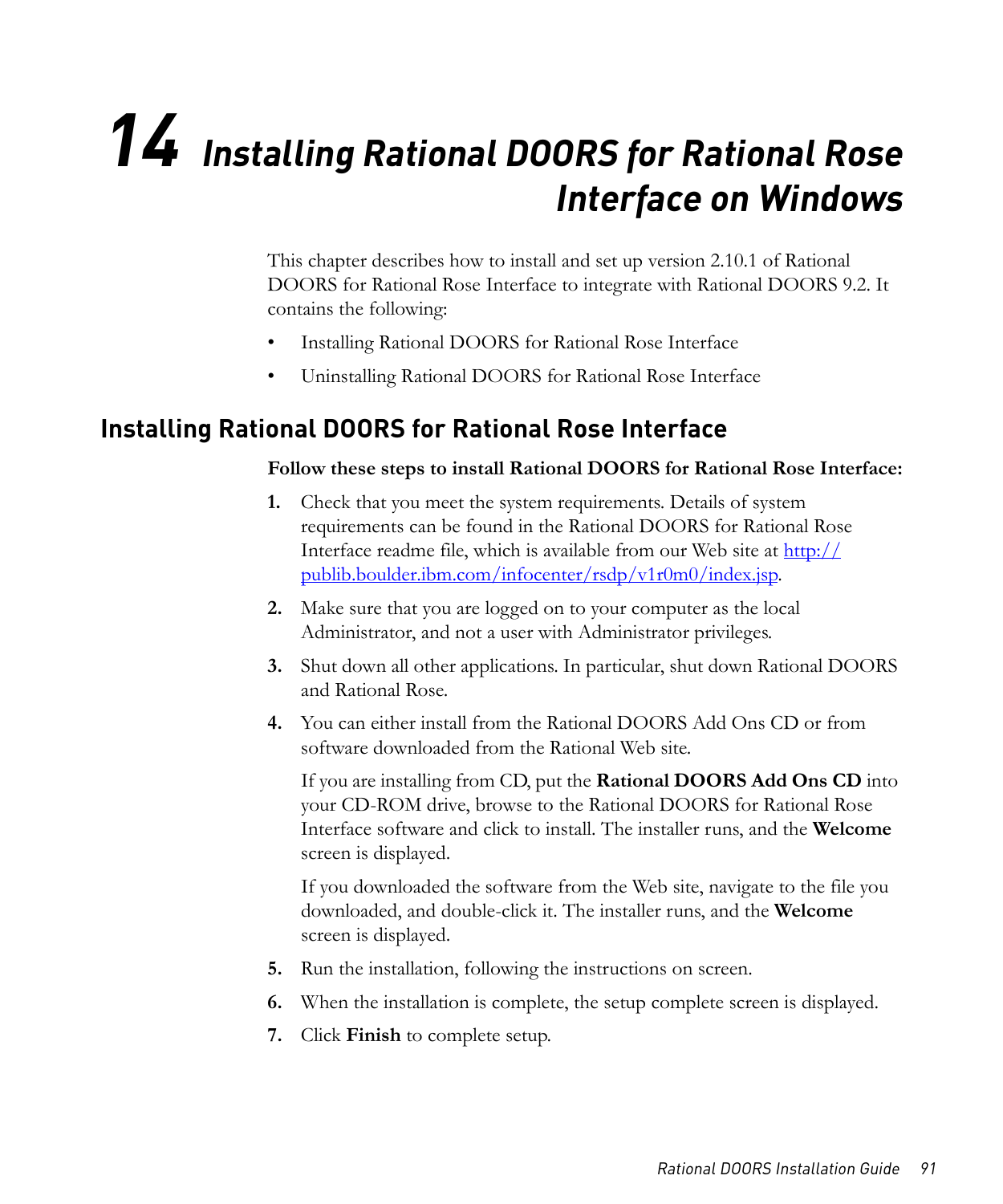For information about how the integration works, see the *Using Rational DOORS for Rational Rose Interface* manual, which is available from our Web site at www.ibm.com/software/awdtools/doors/support/doc.html.

## <span id="page-101-0"></span>**Uninstalling Rational DOORS for Rational Rose Interface**

Use **Add or Remove Programs** in the Windows Control Panel to remove version 2.10.1 of Rational DOORS for Rational Rose Interface.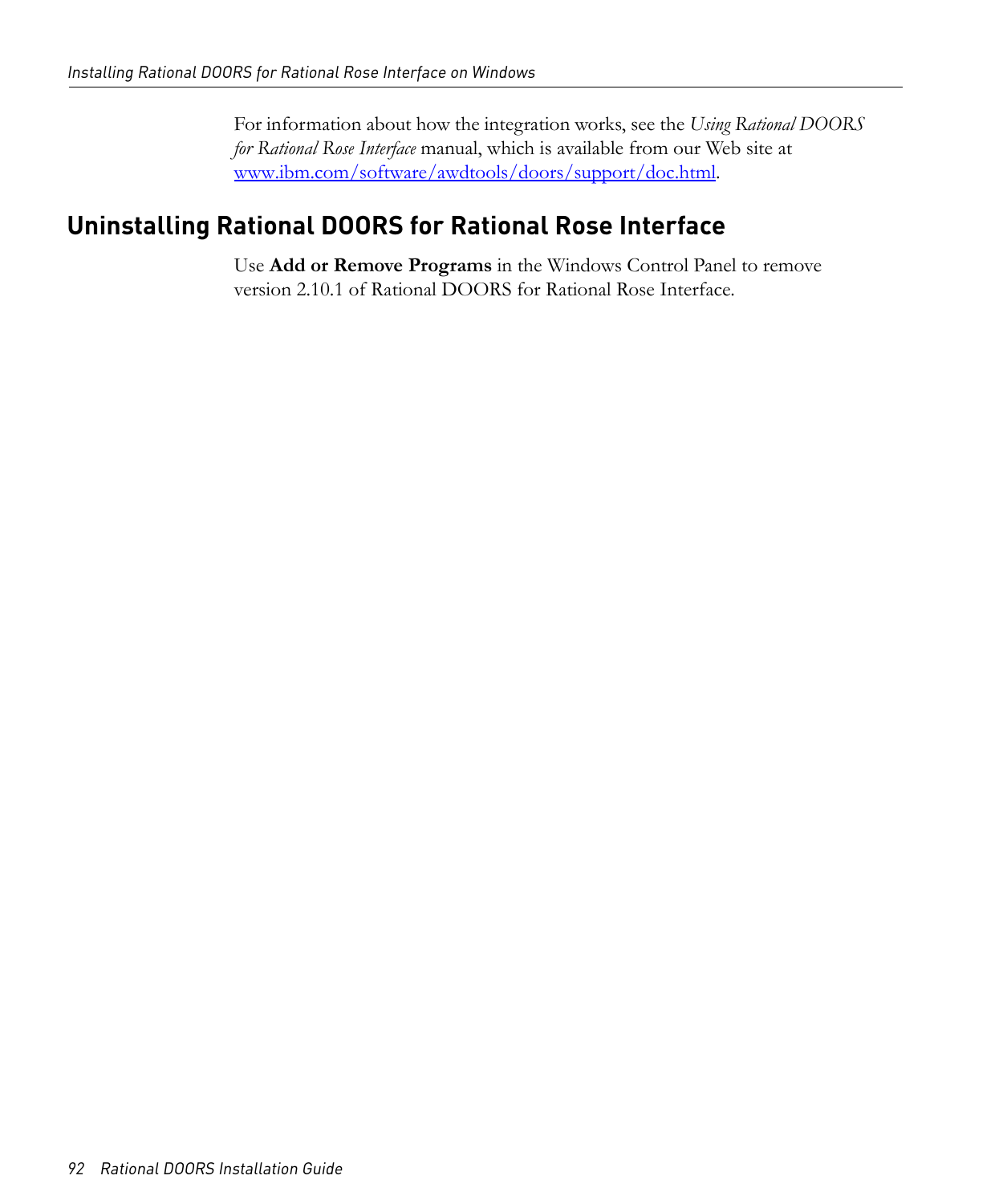## *15 Installing Rational DOORS for Serena PVCS Version Manager Interface on Windows*

This chapter describes how to install and set up version 1.4.1 of Rational DOORS for Serena PVCS Version Manager Interface to integrate with Rational DOORS 9.2. It contains the following topics:

- [Installing Rational DOORS for Serena PVCS Version Manager Interface](#page-102-0)
- [Setting up licences](#page-103-0)
- [Uninstalling Rational DOORS for Serena PVCS Version Manager Interface](#page-103-1)

## <span id="page-102-0"></span>**Installing Rational DOORS for Serena PVCS Version Manager Interface**

#### **Follow these steps to install Rational DOORS for Serena PVCS Version Manager Interface:**

- **1.** Check that you meet the system requirements. Details of system requirements can be found in the Rational DOORS for Serena PVCS Version Manager Interface readme file, which is available from our Web site at http://publib.boulder.ibm.com/infocenter/rsdp/v1r0m0/index.jsp.
- **2.** Make sure that you are logged on to your computer as the local Administrator, and not a user with Administrator privileges.
- **3.** Shut down all other applications. In particular, shut down Rational DOORS and Serena PVCS Version Manager.
- **4.** You can either install from the Rational DOORS for Serena PVCS Version Manager Interface CD or from software downloaded from the Rational Web site.

If you are installing from CD, put the **Rational DOORS for Serena PVCS Version Manager Interface CD** into your CD-ROM drive, browse to the Rational DOORS for Serena PVCS Version Manager Interface software and click to install. The installer runs, and the **Welcome** screen is displayed.

If you downloaded the software from the Web site, navigate to the file you downloaded, and double-click it. The installer runs, and the **Welcome** screen is displayed.

**5.** Run the installation, following the instructions on screen.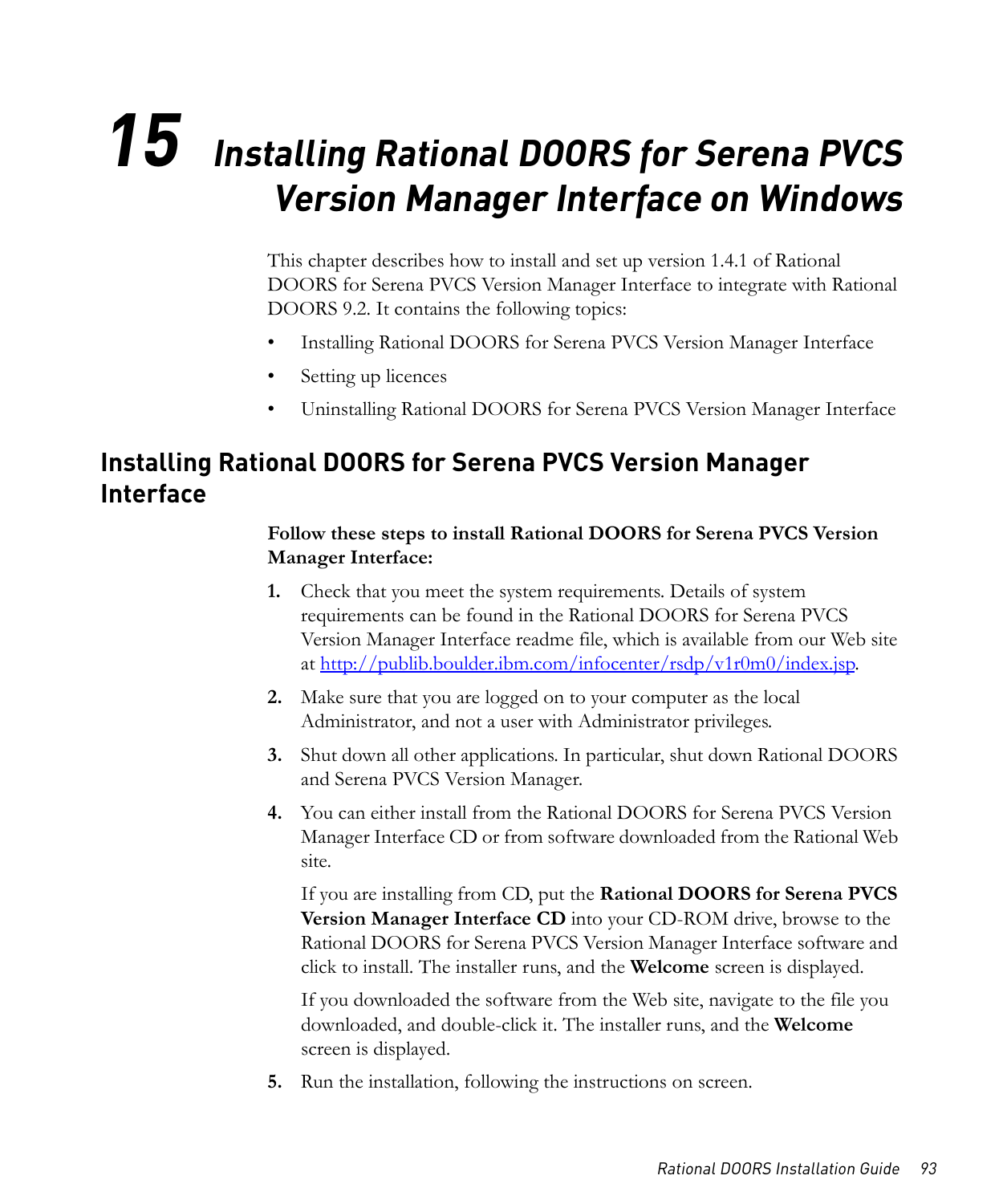- **6.** When the installation is complete, the setup complete screen is displayed.
- **7.** Click **Finish** to complete setup.

For information about how the integration works, see the *Using Rational DOORS for Serena PVCS Version Manager Interface* manual, which is available from our Web site at www.ibm.com/software/awdtools/doors/support/doc.html.

## <span id="page-103-0"></span>**Setting up licences**

If you are installing Rational DOORS for Serena PVCS Version Manager Interface for the first time or reinstalling or upgrading from an earlier version of the integration, you have to request and setup a new license before you can use it. For information about licensing, see the *Rational License Server TL Licensing Guide*, which is available from the **Rational Lifecycle Solutions DVD**, and from our Web site at http://publib.boulder.ibm.com/infocenter/rsdp/v1r0m0/index.jsp.

## <span id="page-103-1"></span>**Uninstalling Rational DOORS for Serena PVCS Version Manager Interface**

Use **Add or Remove Programs** in the Windows Control Panel to remove version 1.4.1 of Rational DOORS for Serena PVCS Version Manager Interface.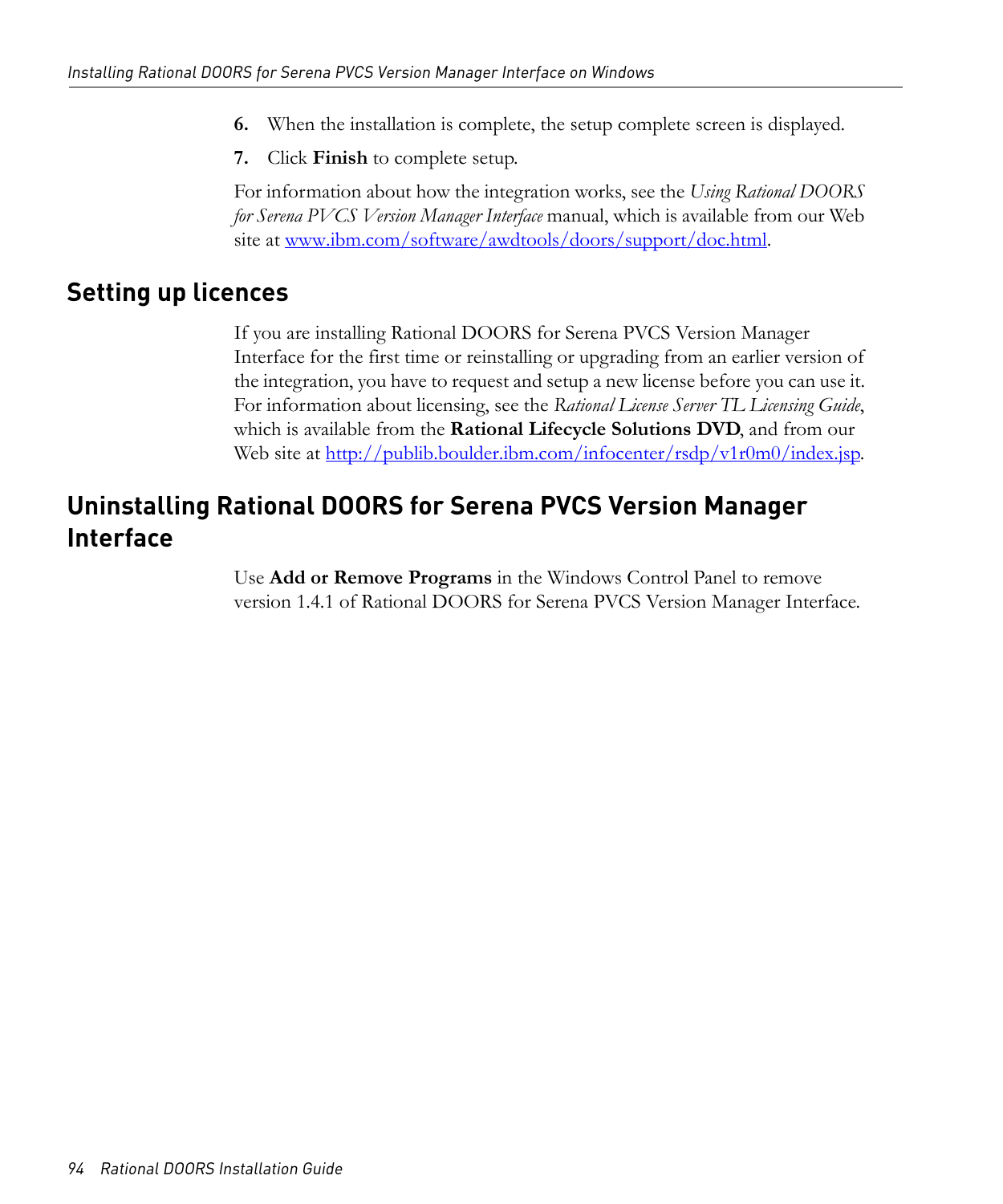# *16 Troubleshooting*

This chapter contains the following:

- [Installing Rational DOORS as a non-admin user](#page-104-0)
- [Problems installing the software](#page-105-0)
- [If you have no Export to Rational DOORS icon in Word](#page-105-1)
- [Using the Rational DOORS API](#page-106-1)
- [Colors](#page-106-2)
- [DISPLAY variables on Solaris](#page-106-3)
- [DISPLAY variables on all UNIX installations](#page-106-4)
- [Dual Boot Machines](#page-106-0)
- **Note** Go to the support center on our Web site at <u>www.ibm.com/</u> software/awdtools/doors/support/doc.html for the latest information about problems you might encounter when you install and set up Rational DOORS, and how to work around the problems.

## <span id="page-104-0"></span>**Installing Rational DOORS as a non-admin user**

When you install the Rational DOORS database server, you must be logged on to the machine as a user with administrator privileges. However, you can install the Rational DOORS client as a non-admin user providing the system administrator has set up the non-admin user with the following options.

- On Windows 2003 systems the user that launches the installation must have been granted the impersonate privilege:
	- **a.** Click **Start > All Programs > Administrative Tools > Local Security Policy**.
	- **b.** Expand **Local Policies**, and then click **User Rights Assignment**.
	- **c.** In the right pane, double-click **Impersonate a client after authentication**.
	- **d.** In the **Local Security Policy Setting** dialog box, click **Add**.
	- **e.** In the **Select Users or Group** dialog box, click the user account that you want to add, click **Add**, and then click **OK**.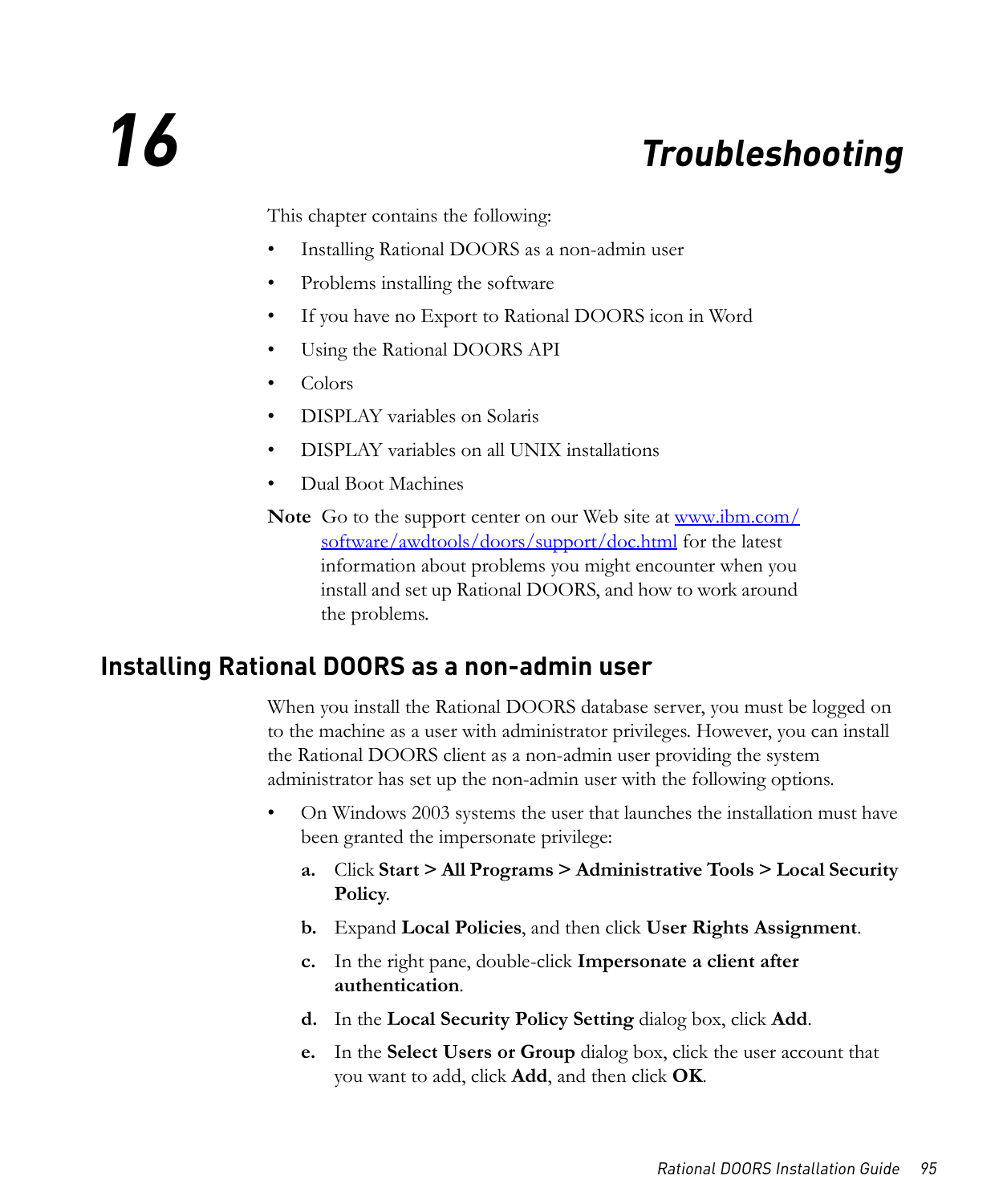- **f.** Click **OK**.
- The **Always install with elevated privileges** policy must be enabled in the group policy for non-admin users who need to install the Rational DOORS client.
- If you are upgrading from a previous version, you must remove it using **Add or Remove Programs** in the Windows Control Panel before you install Rational DOORS 9.2.

### <span id="page-105-0"></span>**Problems installing the software**

If you have problems installing any of the products in the Rational DOORS product family, try these solutions before you contact our Support team for help:

Stop all applications before you install the software.

Shut down all the applications running on your computer.

• Turn off virus protection software.

When virus protection software is running in the background, it can interfere with the installation of any software product because of the way installers extract files when they install them on your computer.

- Make sure that you meet the system requirements for the product you are trying to install. Details of system requirements can be found in the appropriate readme file. The product readme files are available from our Web site at http://publib.boulder.ibm.com/infocenter/rsdp/v1r0m0/ index.jsp.
- Restart your computer, and then try installing the Rational DOORS product again.

## <span id="page-105-1"></span>**If you have no Export to Rational DOORS icon in Word**

If you have no Export to Rational DOORS button, it might be because you have modified the location of your Word startup folder.

You can change or check this folder by clicking **Tools > Options**. On the **File Locations** tab, the Startup entry shows the location of your Word startup folder.

In this case, copy doors.dot from the \lib\word folder in the Rational DOORS home folder (for example, c:\program files\IBM\Rational\doors\9.2\lib\word) to your Word startup folder.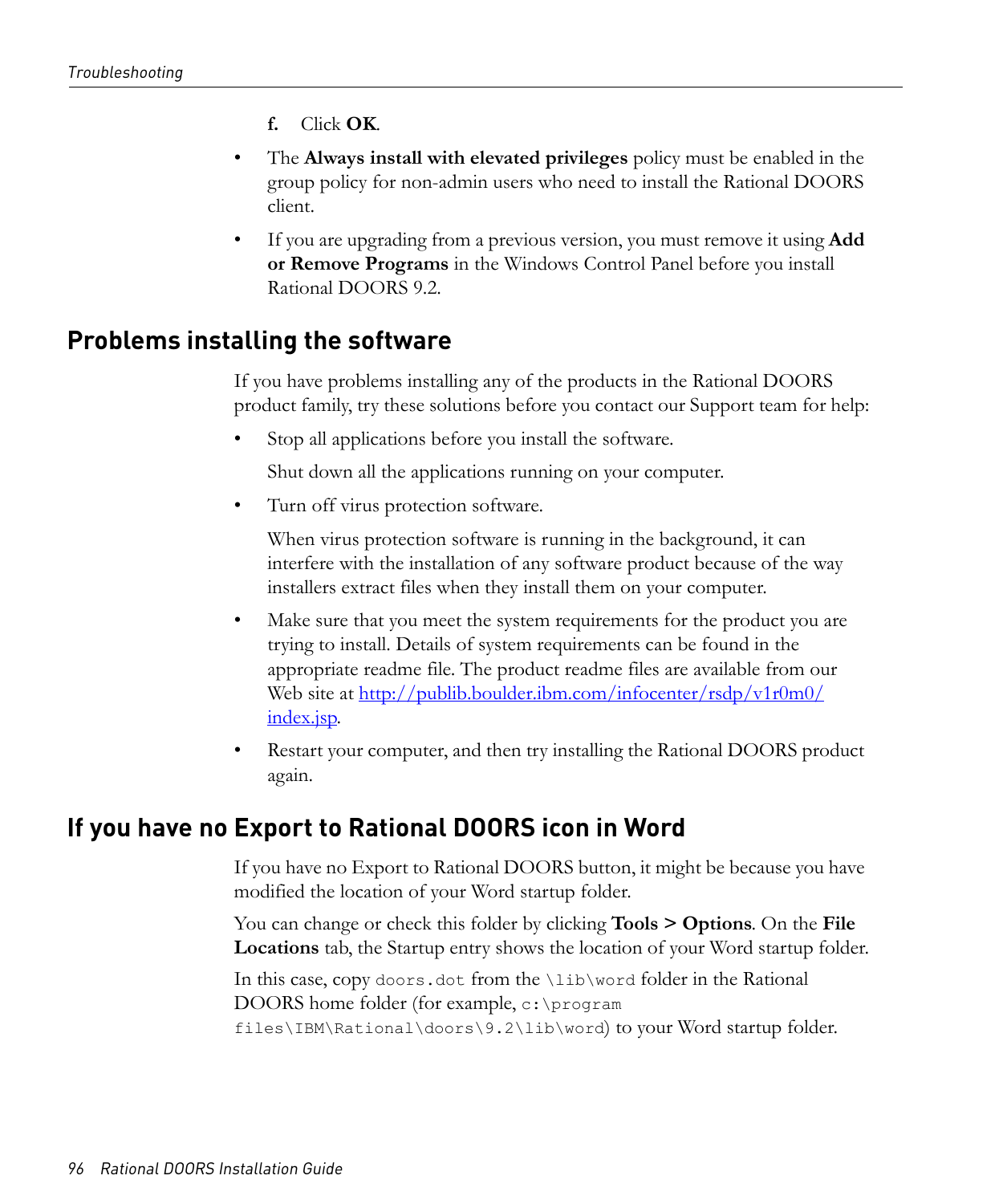## <span id="page-106-1"></span>**Using the Rational DOORS API**

The Rational DOORS API only works with TCP/IP communication. Socketbased communication in UNIX is not supported.

## <span id="page-106-2"></span>**Colors**

Display cards that support only 256 colors might result in unusual color effects.

## <span id="page-106-3"></span>**DISPLAY variables on Solaris**

A Solaris Rational DOORS client can now run in batch mode without a DISPLAY environment variable being set.

If the batch-mode DXL attempts to use the GUI and DISPLAY has not been defined, Rational DOORS exits.

If DISPLAY has been defined, Rational DOORS attempts to connect to the specified X display, even if the batch-mode DXL does not use a GUI. As a result, DISPLAY must refer to a valid X display that you are authorized to connect to.

## <span id="page-106-4"></span>**DISPLAY variables on all UNIX installations**

The X display must be specified with the DISPLAY environment variable; using the standard -display or -d options does not work.

## <span id="page-106-0"></span>**Dual Boot Machines**

If you have a dual boot machine and Rational DOORS 9.2 is installed on one of the operating systems you cannot install it on the other operating system as well.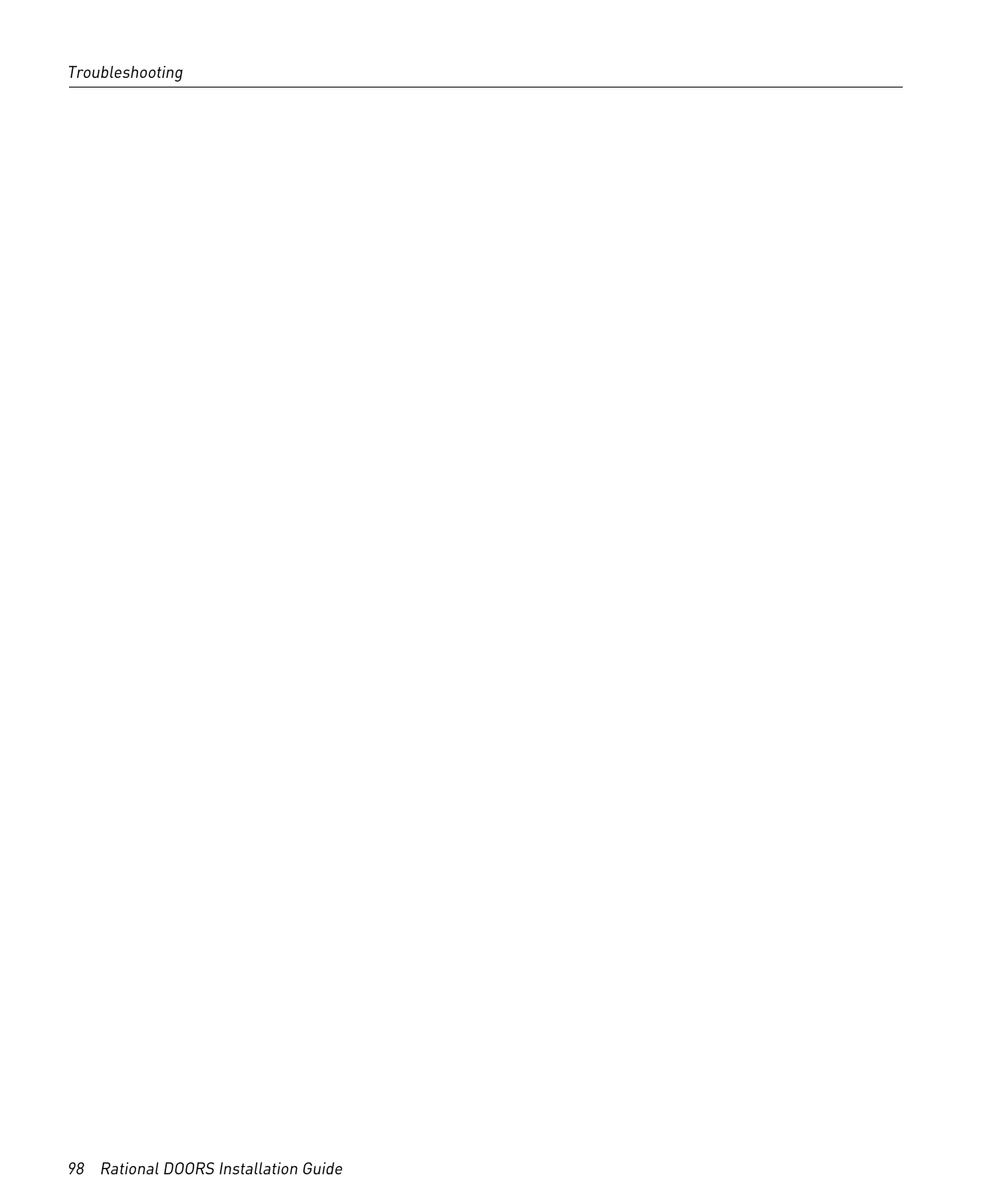## *17 Contacting support*

This chapter contains the following topics:

- [Contacting IBM Rational Software Support](#page-108-0)
- **[Prerequisites](#page-108-1)**
- [Submitting problems](#page-109-0)
- <span id="page-108-2"></span>• [Other information](#page-111-0)

#### <span id="page-108-0"></span>**Contacting IBM Rational Software Support**

If the self-help resources have not provided a resolution to your problem, you can contact IBM Rational Software Support for assistance in resolving product issues.

**Note** If you are a heritage Telelogic customer, you can go to http://support.telelogic.com/toolbar and download the IBM Rational Telelogic Software Support browser toolbar. This toolbar helps simplify the transition to the IBM Rational Telelogic product online resources. Also, a single reference site for all IBM Rational Telelogic support resources is located at

http://www.ibm.com/software/rational/support/telelogic/

#### <span id="page-108-1"></span>**Prerequisites**

To submit your problem to IBM Rational Software Support, you must have an active Passport Advantage® software maintenance agreement. Passport Advantage is the IBM comprehensive software licensing and software maintenance (product upgrades and technical support) offering. You can enroll online in Passport Advantage from

http://www.ibm.com/software/lotus/passportadvantage/howtoenroll.html.

- To learn more about Passport Advantage, visit the Passport Advantage FAQs at http://www.ibm.com/software/lotus/passportadvantage/brochures\_faqs\_ quickguides.html.
- For further assistance, contact your IBM representative.

To submit your problem online (from the IBM Web site) to IBM Rational Software Support, you must additionally: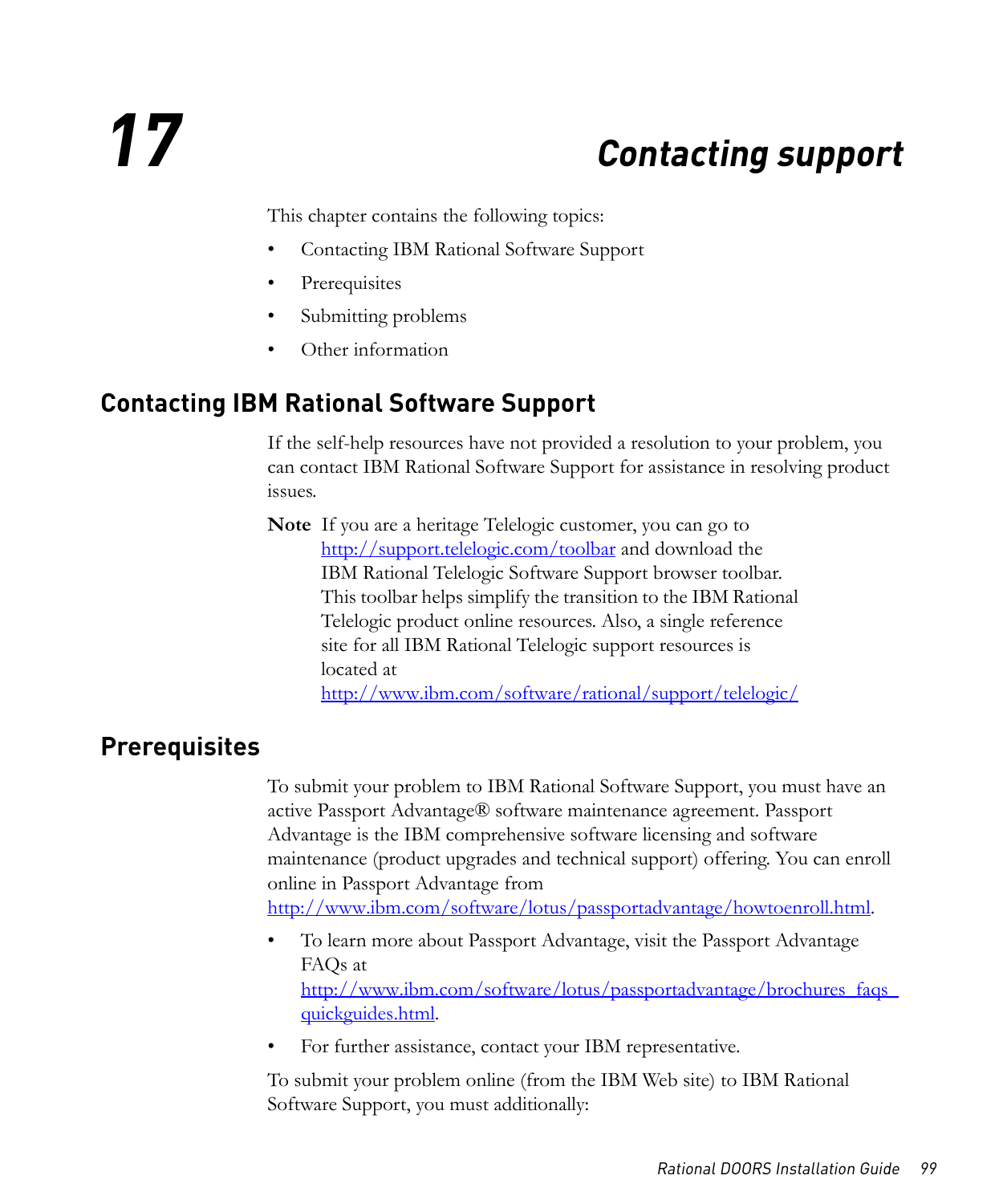- Be a registered user on the IBM Rational Software Support Web site. For details about registering, go to http://www-01.ibm.com/software/support/.
- Be listed as an authorized caller in the service request tool.

#### <span id="page-109-0"></span>**Submitting problems**

To submit your problem to IBM Rational Software Support:

**1.** Determine the business impact of your problem. When you report a problem to IBM, you are asked to supply a severity level. Therefore, you need to understand and assess the business impact of the problem that you are reporting.

Use the following table to determine the severity level.

| <b>Severity</b>               | <b>Description</b>                                                                                                                                                                       |
|-------------------------------|------------------------------------------------------------------------------------------------------------------------------------------------------------------------------------------|
| 1                             | The problem has a <i>critical</i> business impact: You are unable to<br>use the program, resulting in a critical impact on operations.<br>This condition requires an immediate solution. |
| $\mathfrak{D}_{\mathfrak{p}}$ | This problem has a <i>significant</i> business impact: The program<br>is usable, but it is severely limited.                                                                             |
| 3                             | The problem has <i>some</i> business impact: The program is<br>usable, but less significant features (not critical to<br>operations) are unavailable.                                    |
|                               | The problem has <i>minimal</i> business impact: The problem<br>causes little impact on operations or a reasonable<br>circumvention to the problem was implemented.                       |

- **2.** Describe your problem and gather background information, When describing a problem to IBM, be as specific as possible. Include all relevant background information so that IBM Rational Software Support specialists can help you solve the problem efficiently. To save time, know the answers to these questions:
	- What software versions were you running when the problem occurred?

To determine the exact product name and version, use the option applicable to you: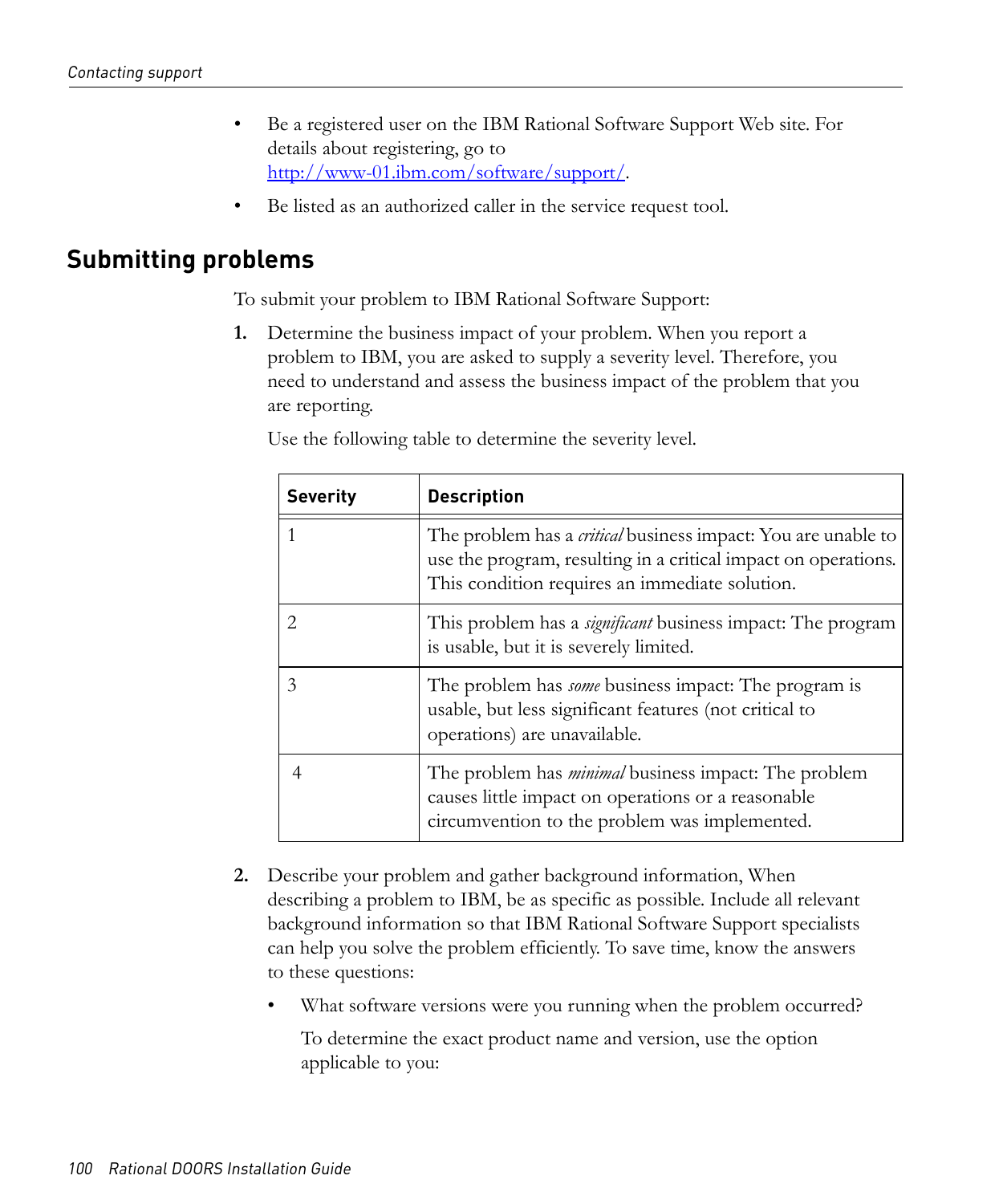- Start the IBM Installation Manager and select **File** > **View Installed Packages**. Expand a package group and select a package to see the package name and version number.
- Start your product, and click **Help** > **About** to see the offering name and version number.
- What is your operating system and version number (including any service packs or patches)?
- Do you have logs, traces, and messages that are related to the problem symptoms?
- Can you recreate the problem? If so, what steps do you perform to recreate the problem?
- Did you make any changes to the system? For example, did you make changes to the hardware, operating system, networking software, or other system components?
- Are you currently using a workaround for the problem? If so, be prepared to describe the workaround when you report the problem.
- **3.** Submit your problem to IBM Rational Software Support. You can submit your problem to IBM Rational Software Support in the following ways:
	- **Online**: Go to the IBM Rational Software Support Web site at https://www.ibm.com/software/rational/support/ and in the Rational support task navigator, click **Open Service Request.** Select the electronic problem reporting tool, and open a Problem Management Record (PMR), describing the problem accurately in your own words.

For more information about opening a service request, go to http://www.ibm.com/software/support/help.html

You can also open an online service request using the IBM Support Assistant. For more information, go to http://www-01.ibm.com/software/support/isa/faq.html.

- **By phone**: For the phone number to call in your country or region, go to the IBM directory of worldwide contacts at http://www.ibm.com/planetwide/ and click the name of your country or geographic region.
- **Through your IBM Representative:** If you cannot access IBM Rational Software Support online or by phone, contact your IBM Representative. If necessary, your IBM Representative can open a service request for you. You can find complete contact information for each country at http://www.ibm.com/planetwide/.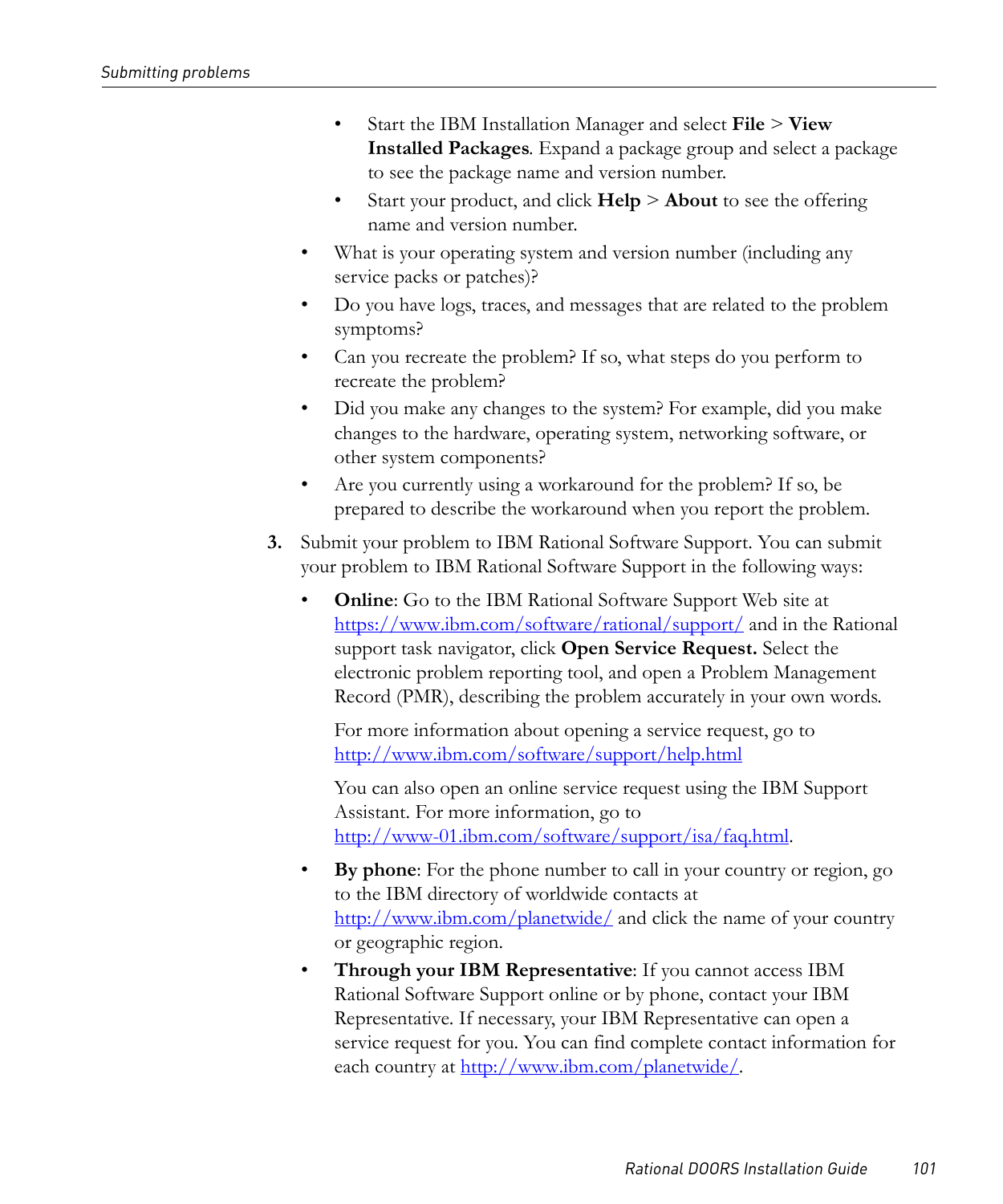If the problem you submit is for a software defect or for missing or inaccurate documentation, IBM Rational Software Support creates an Authorized Program Analysis Report (APAR). The APAR describes the problem in detail. Whenever possible, IBM Rational Software Support provides a workaround that you can implement until the APAR is resolved and a fix is delivered. IBM publishes resolved APARs on the IBM Rational Software Support Web site daily, so that other users who experience the same problem can benefit from the same resolution.

#### <span id="page-111-0"></span>**Other information**

For Rational software product news, events, and other information, visit the IBM Rational Software Web site on http://www.ibm.com/software/rational/.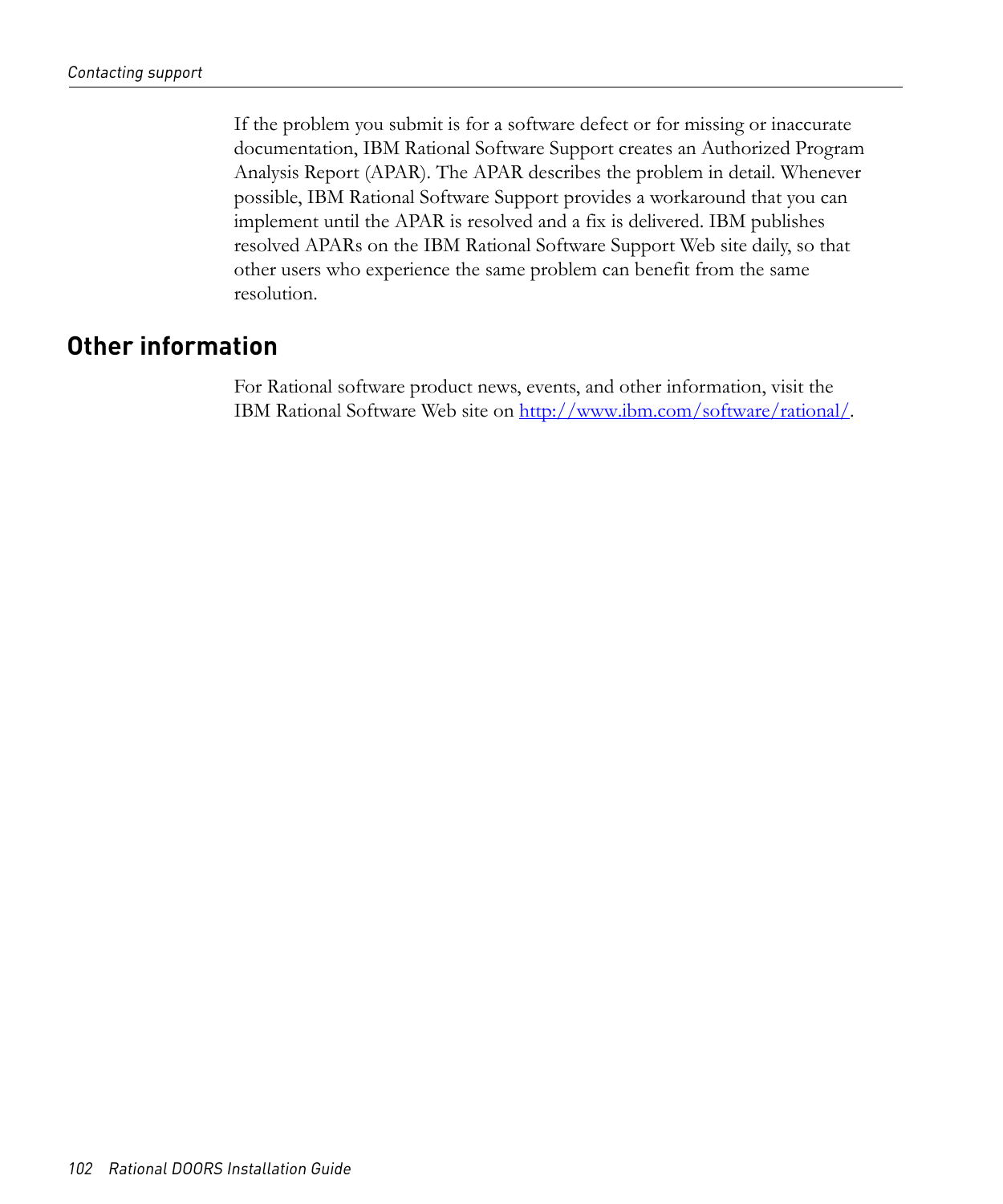# *18 Notices*

© Copyright IBM Corporation 1993, 2010

US Government Users Restricted Rights - Use, duplication, or disclosure restricted by GSA ADP Schedule Contract with IBM Corp.

This information was developed for products and services offered in the U.S.A. IBM may not offer the products, services, or features discussed in this document in other countries. Consult your local IBM representative for information on the products and services currently available in your area. Any reference to an IBM product, program, or service is not intended to state or imply that only that IBM product, program, or service may be used. Any functionally equivalent product, program, or service that does not infringe any IBM intellectual property right may be used instead. However, it is the user's responsibility to evaluate and verify the operation of any non-IBM product, program, or service.

IBM may have patents or pending patent applications covering subject matter described in this document. The furnishing of this document does not grant you any license to these patents. You can send written license inquiries to:

IBM Director of Licensing IBM Corporation North Castle Drive Armonk, NY 10504-1785 U.S.A.

For license inquiries regarding double-byte character set (DBCS) information, contact the IBM Intellectual Property Department in your country or send written inquiries to:

Intellectual Property Licensing Legal and Intellectual Property Law IBM Japan Ltd. 1623-14, Shimotsuruma, Yamato-sh Kanagawa 242-8502 Japan

**The following paragraph does not apply to the United Kingdom or any other country where such provisions are inconsistent with local law:** INTERNATIONAL BUSINESS MACHINES CORPORATION PROVIDES THIS PUBLICATION "AS IS" WITHOUT WARRANTY OF ANY KIND,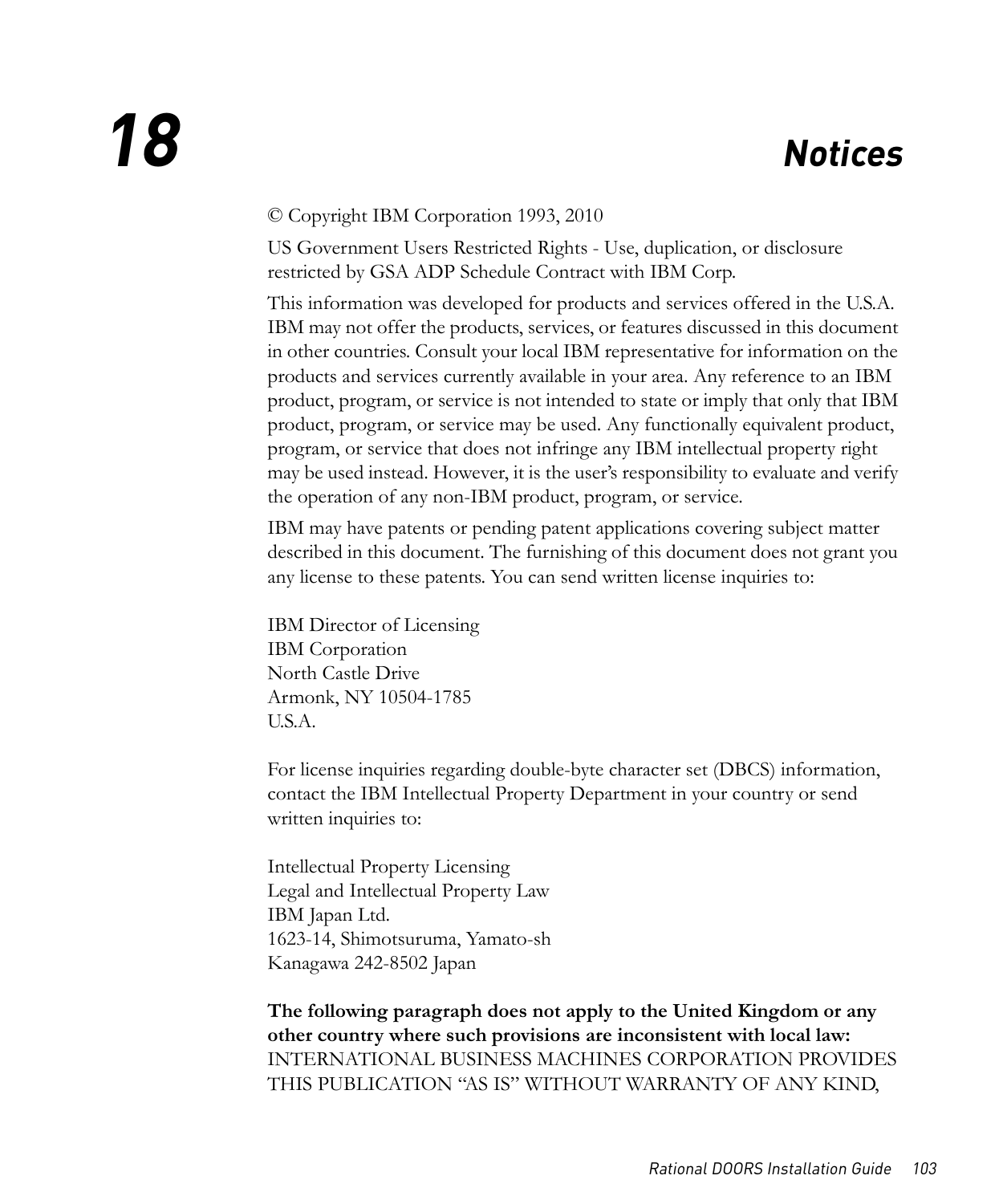#### EITHER EXPRESS OR IMPLIED, INCLUDING, BUT NOT LIMITED TO, THE IMPLIED WARRANTIES OF NON-INFRINGEMENT, MERCHANTABILITY OR FITNESS FOR A PARTICULAR PURPOSE. Some states do not allow disclaimer of express or implied warranties in certain

transactions. Therefore, this statement may not apply to you. This information could include technical inaccuracies or typographical errors. Changes are periodically made to the information herein; these changes will be incorporated in new editions of the publication. IBM may make improvements and/or changes in the product(s) and/or the program(s) described in this publication at any time without notice.

Any references in this information to non-IBM Web sites are provided for convenience only and do not in any manner serve as an endorsement of those Web sites. The materials at those Web sites are not part of the materials for this IBM product and use of those Web sites is at your own risk.

IBM may use or distribute any of the information you supply in any way it believes appropriate without incurring any obligation to you.

Licensees of this program who wish to have information about it for the purpose of enabling: (i) the exchange of information between independently created programs and other programs (including this one) and (ii) the mutual use of the information which has been exchanged, should contact:

Intellectual Property Dept. for Rational Software IBM Corporation 1 Rogers Street Cambridge, Massachusetts 02142 U.S.A.

Such information may be available, subject to appropriate terms and conditions, including in some cases, payment of a fee.

The licensed program described in this document and all licensed material available for it are provided by IBM under terms of the IBM Customer Agreement, IBM International Program License Agreement or any equivalent agreement between us.

Any performance data contained herein was determined in a controlled environment. Therefore, the results obtained in other operating environments may vary significantly. Some measurements may have been made on development-level systems and there is no guarantee that these measurements will be the same on generally available systems. Furthermore, some measurements may have been estimated through extrapolation. Actual results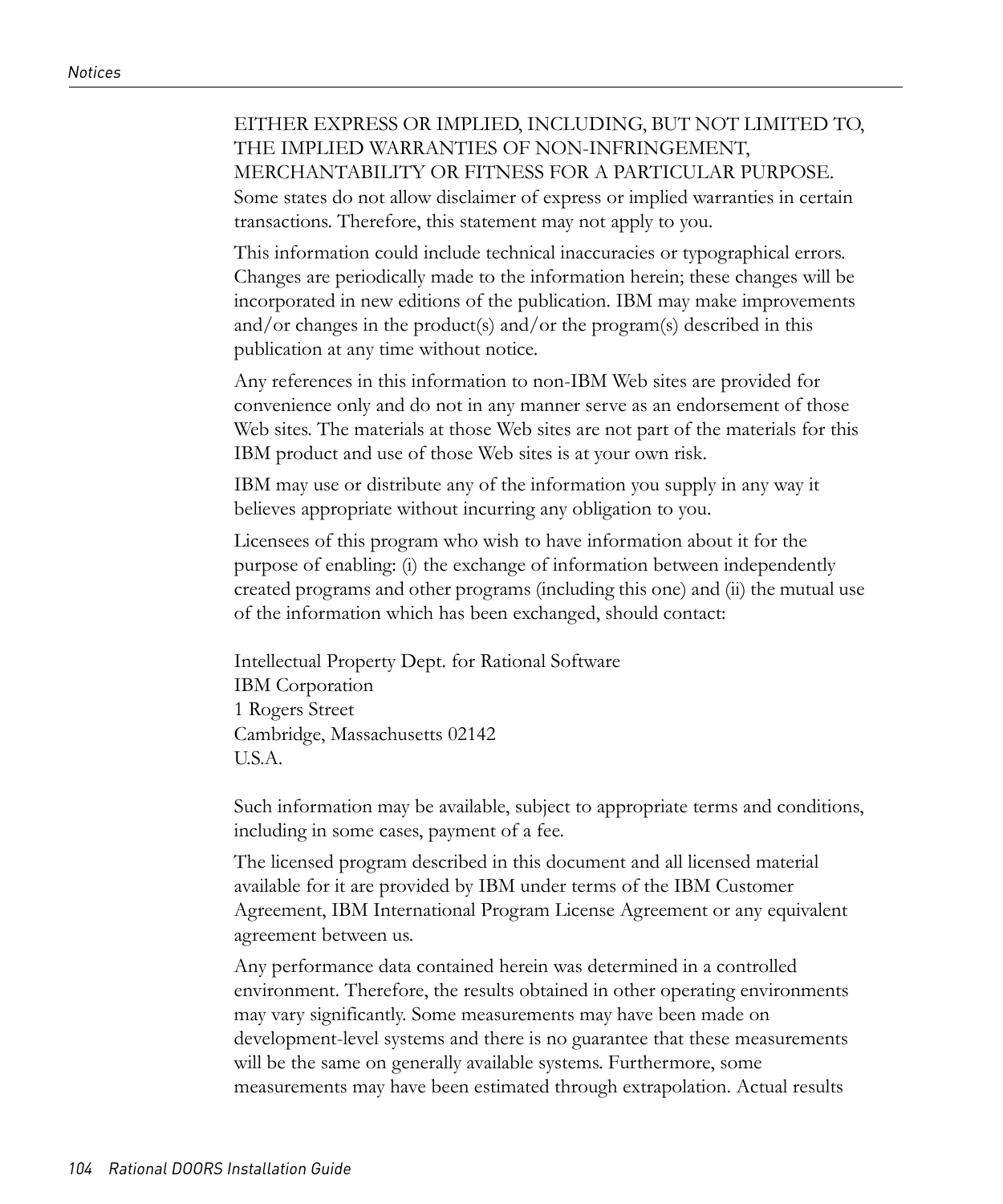may vary. Users of this document should verify the applicable data for their specific environment.

Information concerning non-IBM products was obtained from the suppliers of those products, their published announcements or other publicly available sources. IBM has not tested those products and cannot confirm the accuracy of performance, compatibility or any other claims related to non-IBM products. Questions on the capabilities of non-IBM products should be addressed to the suppliers of those products.

This information contains examples of data and reports used in daily business operations. To illustrate them as completely as possible, the examples include the names of individuals, companies, brands, and products. All of these names are fictitious and any similarity to the names and addresses used by an actual business enterprise is entirely coincidental.

If you are viewing this information softcopy, the photographs and color illustrations may not appear.

Additional legal notices are described in the legal\_information.html file that is included in your software installation.

#### **Trademarks**

IBM, the IBM logo, and ibm.com are trademarks or registered trademarks of International Business Machines Corp., registered in many jurisdictions worldwide. Other product and service names might be trademarks of IBM or other companies. A current list of IBM trademarks is available on the Web at www.ibm.com/legal/copytrade.html.

Java and all Java-based trademarks and logos are trademarks of Sun Microsystems, Inc. in the United States, other countries, or both.

Linux is a registered trademark of Linus Torvalds in the United States, other countries, or both.

Microsoft and Windows are trademarks of Microsoft Corporation in the United States, other countries, or both.

UNIX is a registered trademark of The Open Group in the United States and other countries.

Other company, product or service names may be trademarks or service marks of others.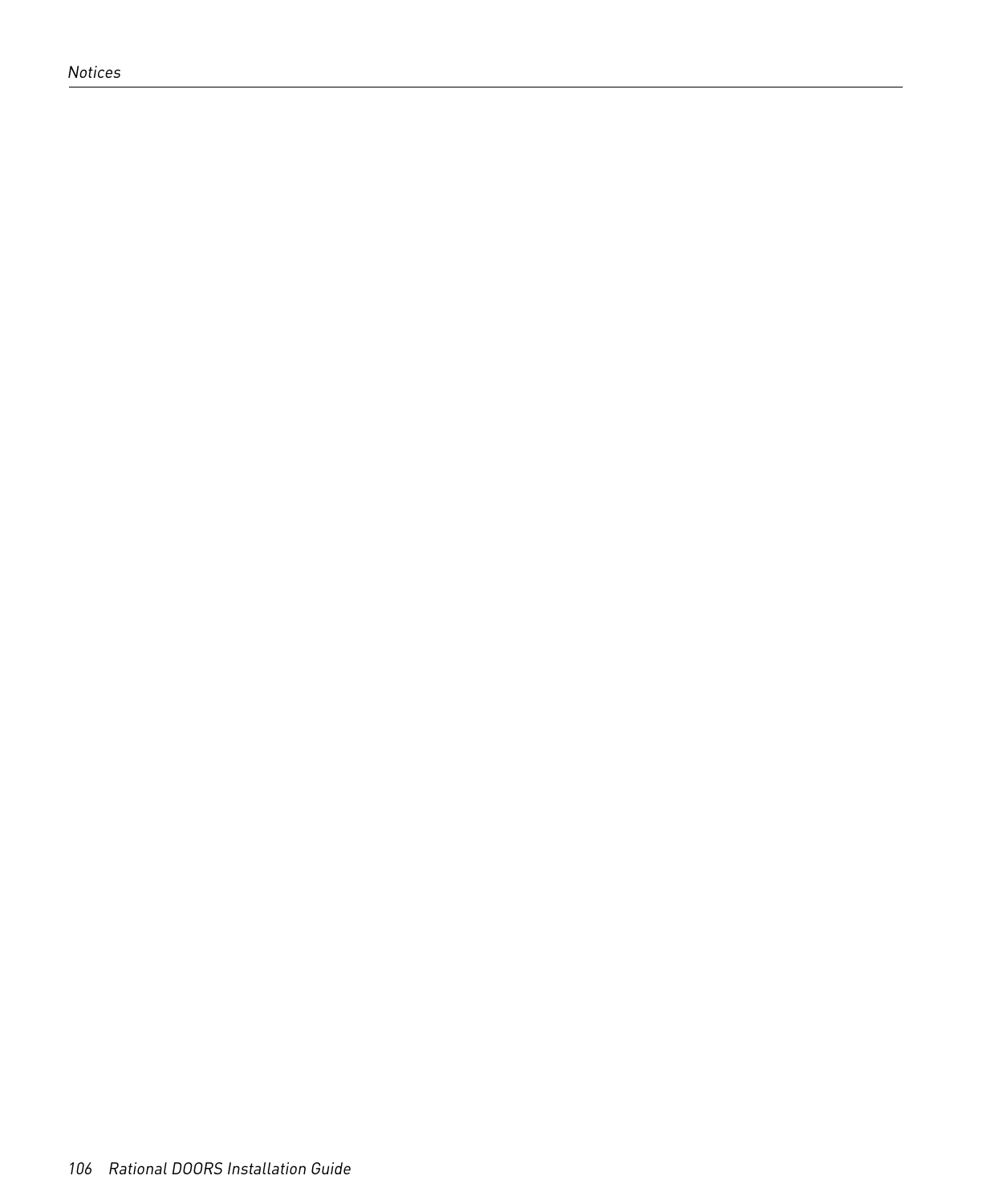### *Index*

#### **Symbols**

.login, [40](#page-49-0), [59](#page-68-0), [69](#page-78-0) .profile, [40](#page-49-1), [59](#page-68-1), [69](#page-78-1)

#### **A**

activemq.xml, [50](#page-59-0) addins.idx, [24](#page-33-0)

#### **C**

Citrix and external links, [36](#page-45-0) Connector element, [51](#page-60-0) Custom setup type client installation, [14](#page-23-0) server installation, [11](#page-20-0)

#### **D**

data migration from version 5, [27](#page-36-0) from version 6, [28](#page-37-0) from version 7, [28](#page-37-0) from version 8, [28](#page-37-0) dbadmin password, [25](#page-34-0), [33](#page-42-0) DCN commands, [48](#page-57-0) parameters, [47](#page-56-0)

#### **E**

environment variables \$DOORSHOME, [38](#page-47-0) DISPLAY, [97](#page-106-0) Example Data installing, [21](#page-30-0) uninstalling, [22](#page-31-0)

#### **F**

festival.xml configuring the interface services

broker port, [50](#page-59-0) example, [45](#page-54-0) modifying, [46](#page-55-0)

#### **I**

IBM Customer Support, [99](#page-108-2) installation type Example Data, [6](#page-15-0) Rational DOORS, [5](#page-14-0) Rational DOORS Client, [5](#page-14-1) Rational DOORS Server, [5](#page-14-2) installing Administration Console, [83](#page-92-0) Example Data, [21](#page-30-0) Integration Client, [82](#page-91-0) Integration Server, [78](#page-87-0) interface services on Linux, [67](#page-76-0) interface services on Solaris, [57](#page-66-0) interface services on Windows, [41](#page-50-0) non-admin user, [95](#page-104-0) Rational DOORS client, [12](#page-21-0) Rational DOORS database server on UNIX, [37](#page-46-0) Rational DOORS database server on Windows, [9](#page-18-0) Rational DOORS for ClearCase Interface, [87](#page-96-0) Rational DOORS for ClearQuest Interface, [89](#page-98-0) Rational DOORS for Rational Quality Manager Interface, [14](#page-23-0) Rational DOORS for Rational Rose Interface, [91](#page-100-0) Rational DOORS for Serena PVCS Version Manager Interface, [93](#page-102-0) silent, [18](#page-27-0) the interface services server and broker on Linux, [71](#page-80-0) the interface services server and broker on Solaris, [61](#page-70-0) the interface services server and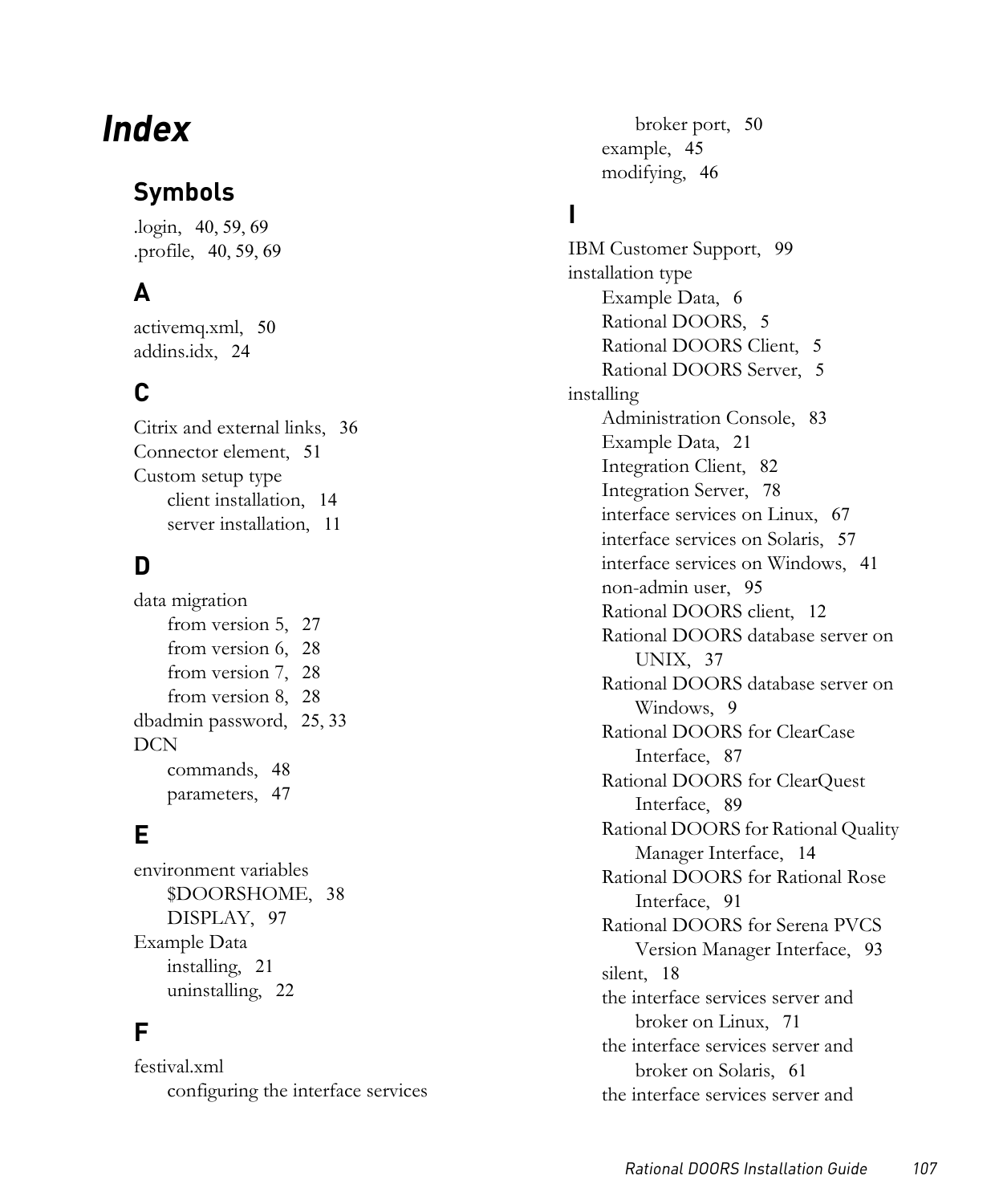broker on Windows, [44](#page-53-0) the Interoperation Server on Linux, [70](#page-79-0) the Interoperation Server on Solaris, [60](#page-69-0) the Interoperation Server on Windows, [44](#page-53-1) interface services setting up the interface services server, [45](#page-54-1) uninstalling on Windows, [56](#page-65-0) interface services broker activemq.xml, [50](#page-59-0) configuring the port, [50](#page-59-0) starting on Linux, [72](#page-81-0) starting on Solaris, [62](#page-71-0) starting on Windows, [49](#page-58-0) stopping on Linux, [73](#page-82-0) stopping on Solaris, [63](#page-72-0) stopping on Windows, [54](#page-63-0) uninstalling on Linux, [75](#page-84-0) uninstalling on Solaris, [65](#page-74-0) uninstalling on Windows, [56](#page-65-1) interface services server configuring HTTPS, [51](#page-60-0) configuring the port, [50](#page-59-1) Redirector Service, [52](#page-61-0) server.xml, [50](#page-59-1), [51](#page-60-0) starting on Linux, [73](#page-82-1) starting on Solaris, [63](#page-72-1) starting on Windows, [49](#page-58-1) stopping on Linux, [73](#page-82-2) stopping on Solaris, [63](#page-72-2) stopping on Windows, [54](#page-63-1) uninstalling on Linux, [75](#page-84-1) uninstalling on Solaris, [65](#page-74-1) uninstalling on Windows, [56](#page-65-2) interface services server and Rational

DOORS Web Access on Linux, [73](#page-82-3) on Solaris, [63](#page-72-3) on Windows, [54](#page-63-2) Interoperation Server running multiple Interoperation Servers, [48](#page-57-1) running on Linux, [72](#page-81-1) running on Solaris, [62](#page-71-1) running on Windows, [49](#page-58-2) stopping on Linux, [73](#page-82-4) stopping on Solaris, [63](#page-72-4) stopping on Windows, [54](#page-63-3) uninstalling on Linux, [75](#page-84-2) uninstalling on Solaris, [65](#page-74-2) uninstalling on Windows, [56](#page-65-3)

#### **K**

keystore, [51](#page-60-0)

#### **L**

licensing options, [6](#page-15-1) Linux installing interface services, [67](#page-76-0) installing the interface services server and broker, [71](#page-80-0) installing the Interoperation Server, [70](#page-79-0)

#### **M**

migrating data from version 5, [27](#page-36-0) from version 6, [28](#page-37-0) from version 7, [28](#page-37-0) from version 8, [28](#page-37-0)

#### **P**

protocolhandler.exe, [36](#page-45-0)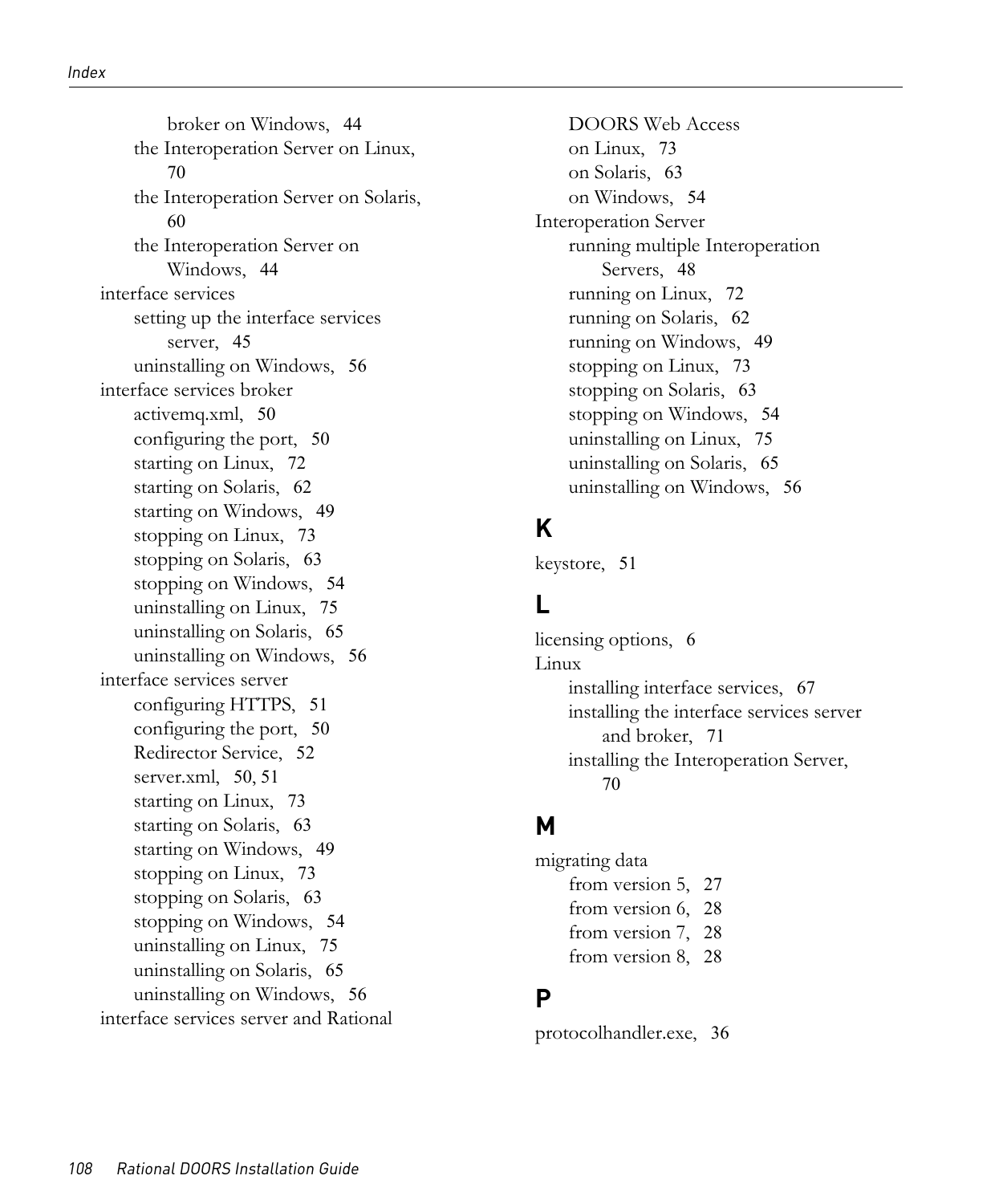#### **R**

Rational DOORS installation types, [5](#page-14-0) installing client, [12](#page-21-0) installing database server on UNIX, [37](#page-46-0) installing interface services on Linux, [67](#page-76-0) installing interface services on Solaris, [57](#page-66-0) installing interface services on Windows, [41](#page-50-0) installing on Citrix, [35](#page-44-0) installing the database server on Windows, [9](#page-18-0) installing the interface services server and broker on Linux, [71](#page-80-0) installing the interface services server and broker on Solaris, [61](#page-70-0) installing the interface services server and broker on Windows, [44](#page-53-0) installing the Interoperation Server on Linux, [70](#page-79-0) installing the Interoperation Server on Solaris, [60](#page-69-0) installing the Interoperation Server on Windows, [44](#page-53-1) Rational DOORS for Rational Quality Manager Interface, [14](#page-23-0) starting, [19](#page-28-0) uninstalling on Windows, [22](#page-31-0) Rational DOORS database server starting on Linux, [72](#page-81-2) starting on Solaris, [62](#page-71-2) starting on Windows, [49](#page-58-3) stopping on Linux, [73](#page-82-5) stopping on Solaris, [63](#page-72-5) stopping on Windows, [54](#page-63-4) Rational DOORS for HP Quality Center Interface upgrading, [77](#page-86-0), [84](#page-93-0)

Rational DOORS for Rational Quality Manager Interface, [14](#page-23-0) Rational DOORS product family Rational DOORS, [3](#page-12-0) Rational DOORS Analyst Add On, [4](#page-13-0) Rational DOORS for ClearCase Interface, [4](#page-13-1) Rational DOORS for ClearQuest Interface, [4](#page-13-2) Rational DOORS for HP Quality Center Interface, [4](#page-13-3) Rational DOORS for Rational Quality Manager Interface, [5](#page-14-3) Rational DOORS for Rational Rose Interface, [5](#page-14-4) Rational DOORS for Serena PVCS Version Manager Interface, [5](#page-14-5) Rational DOORS Web Access, [3](#page-12-1) Rational DOORS Web Access broker starting on Linux, [74](#page-83-0) starting on Solaris, [64](#page-73-0) starting on Windows, [55](#page-64-0) stopping on Linux, [74](#page-83-1) stopping on Solaris, [64](#page-73-1) stopping on Windows, [55](#page-64-1) Rational DOORS Web Access server starting on Linux, [75](#page-84-3) starting on Solaris, [65](#page-74-3) starting on Windows, [56](#page-65-4) stopping on Linux, [75](#page-84-4) stopping on Solaris, [65](#page-74-4) stopping on Windows, [56](#page-65-5) Rational Requirements Composer integrating on Linux, [67](#page-76-0) integrating on Solaris, [57](#page-66-0) integrating on Windows, [41](#page-50-0) Redirector Service, [52](#page-61-0)